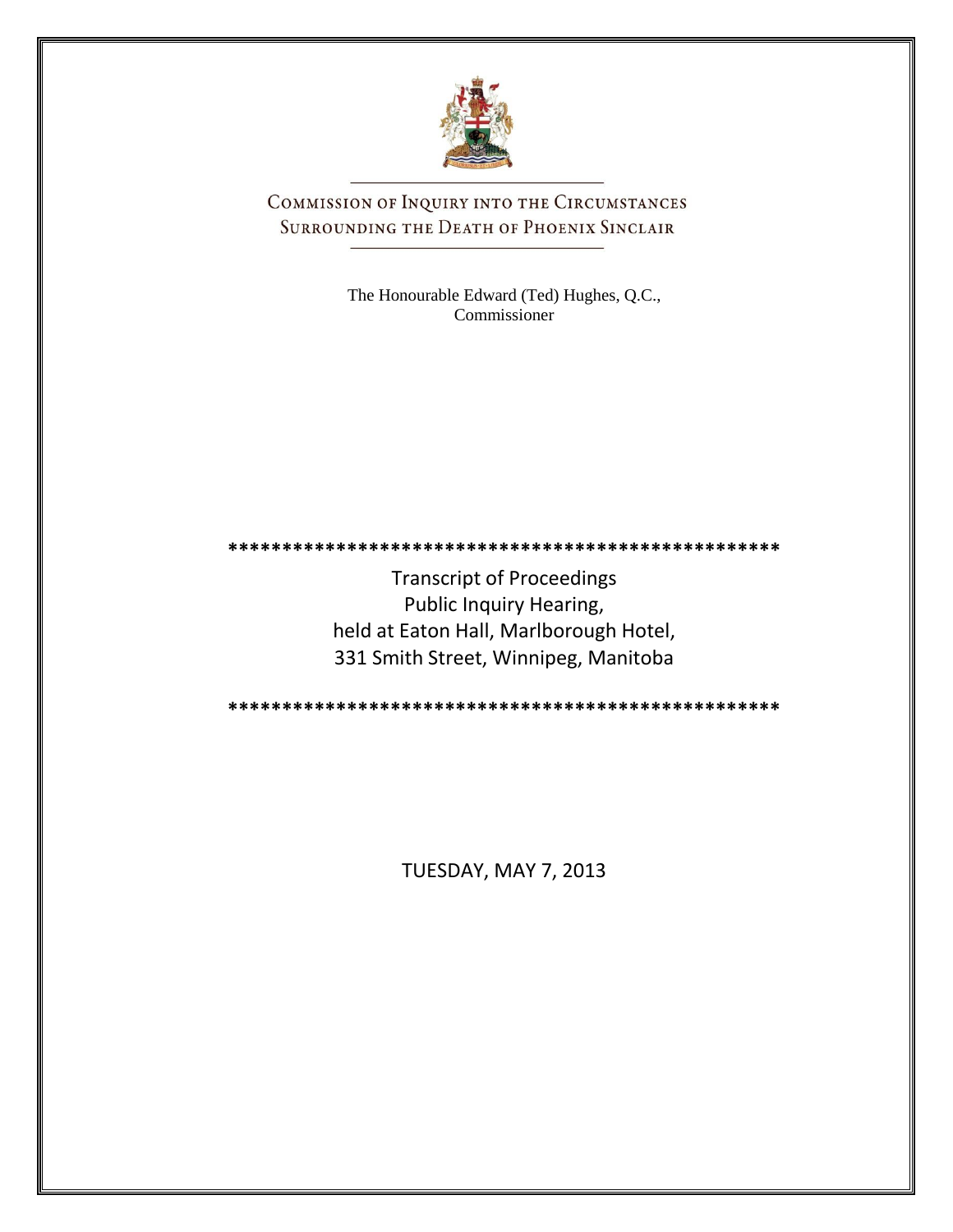# **APPEARANCES**

**MS. S. WALSH,** Commission Counsel **MR. D. OLSON,** Senior Associate Counsel **MR. R. MASCARENHAS**, Associate Commission Counsel

**MR. G. MCKINNON** and **MR. S. PAUL,** for Department of Family Services and Labour

**MR. T. RAY,** for Manitoba Government and General Employees Union

**MS. L. HARRIS,** for General Child and Family Services Authority

**MR. H. COCHRANE,** for First Nations of Northern Manitoba Child and Family Services Authority, First Nations of Southern Manitoba Child and Family Services Authority, and Child and Family All Nation Coordinated Response Network

**MR. H. KHAN,** for Intertribal Child and Family Services

**MR. J. GINDIN** and **MR. D. IRELAND,** for Mr. Nelson Draper Steve Sinclair and Ms. Kimberly-Ann Edwards

**MR. J. FUNKE** and **MS. J. SAUNDERS,** for Assembly of Manitoba Chiefs and Southern Chiefs Organization Inc.

**MS. C. DUNN**, for Ka Ni Kanichihk Inc.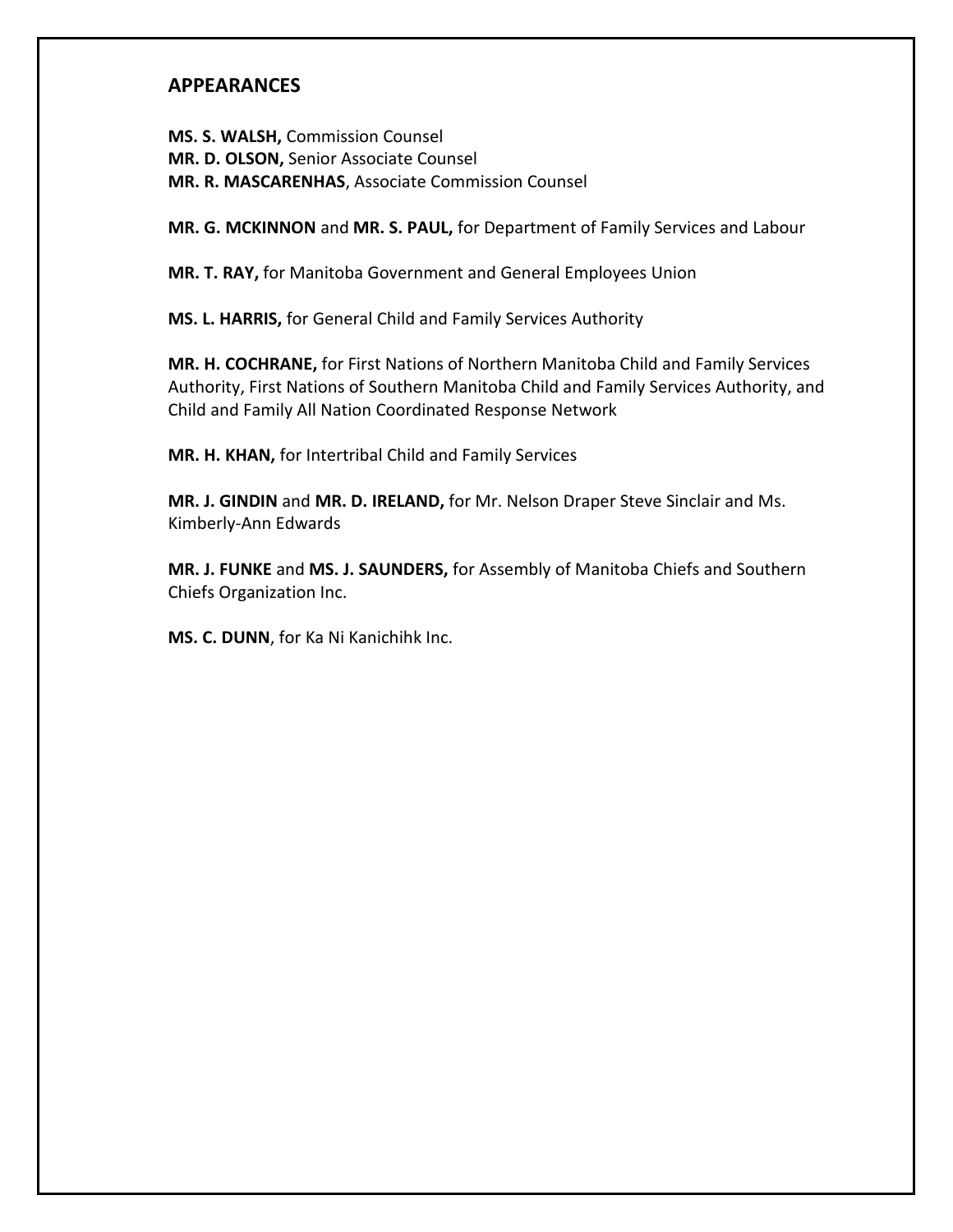# **INDEX**

| PROCEEDINGS       |                                                                                                                                               |                                                                            | $\mathbf 1$                                  |
|-------------------|-----------------------------------------------------------------------------------------------------------------------------------------------|----------------------------------------------------------------------------|----------------------------------------------|
| <b>WITNESSES:</b> |                                                                                                                                               |                                                                            |                                              |
| NORMAN BERT BONE  |                                                                                                                                               |                                                                            |                                              |
|                   | Cross-Examination (McKinnon)<br>Re-Examination<br>Examination by the Commissioner                                                             | (Saunders)                                                                 | 2<br>11<br>12                                |
| PROCEEDINGS       |                                                                                                                                               | 17                                                                         |                                              |
|                   | FELIX CARSON WALKER                                                                                                                           |                                                                            |                                              |
|                   | Direct Examination<br>Cross-Examination<br>Cross-Examination<br>Cross-Examination<br>Cross-Examination<br>Cross-Examination<br>Re-Examination | (Funke)<br>(Walsh)<br>(Ray)<br>(Paul)<br>(Gindin)<br>(Cochrane)<br>(Funke) | 19<br>122<br>156<br>160<br>169<br>173<br>179 |
| <b>EXHIBITS:</b>  |                                                                                                                                               |                                                                            |                                              |
| 55                | Curriculum vitae of Dr. Cindy Blackstock                                                                                                      |                                                                            | 17                                           |
| 56                | Curriculum vitae of Felix Carson Walker                                                                                                       |                                                                            | 19                                           |
| 57                | Tabs 22 to 91 of disclosure package<br>re evidence of Felix Walker                                                                            |                                                                            | 25                                           |
| 58                | MKO First Nation Family Law 2000                                                                                                              |                                                                            | 120                                          |

**Page**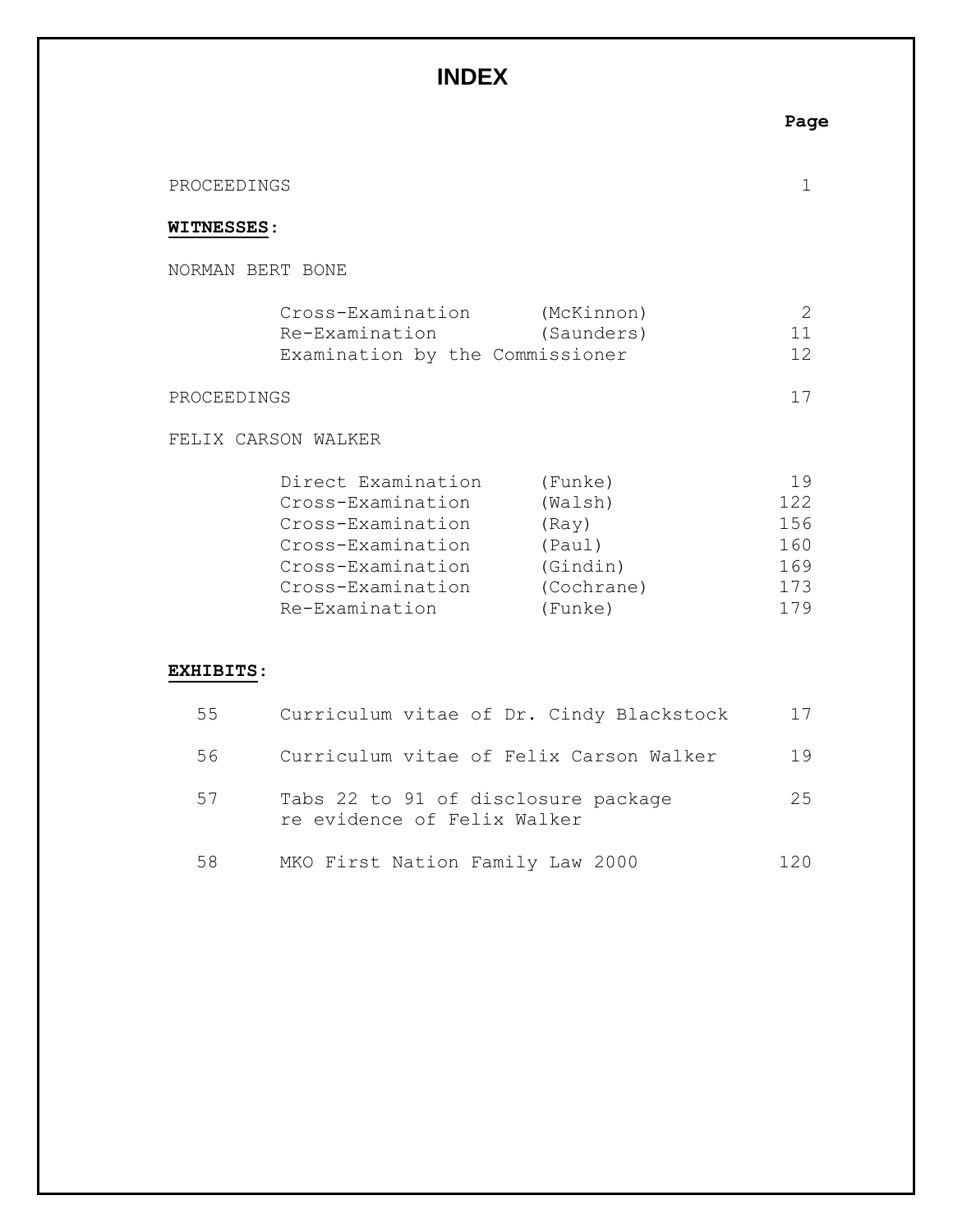MAY 7, 2013

| 2             | PROCEEDINGS CONTINUED FROM MAY 6, 2013                    |
|---------------|-----------------------------------------------------------|
| 3             |                                                           |
| 4             | THE COURT: Your clock is back running.                    |
| 5             | THE CLERK: Yeah, I, I can't hear it, though.              |
| 6             | THE COMMISSIONER: Well, maybe we'd better just            |
| 7             | stand down for five minutes while we wait for that other  |
| 8             | computer to come. Is that the best thing to do?           |
| $\mathcal{G}$ | THE CLERK: No, I don't think it's connected to            |
| 10            | that. I think it's just still loading. Okay, now it's,    |
| 11            | now it's on.                                              |
| 12            | THE COMMISSIONER: Okay.                                   |
| 13            | THE CLERK: Now we're, now we're good.                     |
| 14            | MR. MCKINNON: Can you hear me?                            |
| 15            | THE CLERK: Yes.                                           |
| 16            | THE COMMISSIONER: Yes. So we'll have<br>Mr.               |
| 17            | McKinnon's cross-examination hopefully from here on       |
| 18            | uninterrupted. Then if we get the other computer we'll    |
| 19            | take time to switch over.                                 |
| 20            | Are you ready to go?                                      |
| 21            | THE CLERK: Yes. Yes, we can proceed.                      |
| 22            | MR. MCKINNON: Okay. Thank you. This is our                |
| 23            | third attempt, Mr. Bone, so let's -- I'll try again. I'll |
| 24            | start from the beginning.                                 |
| 25            |                                                           |

 $- 1 -$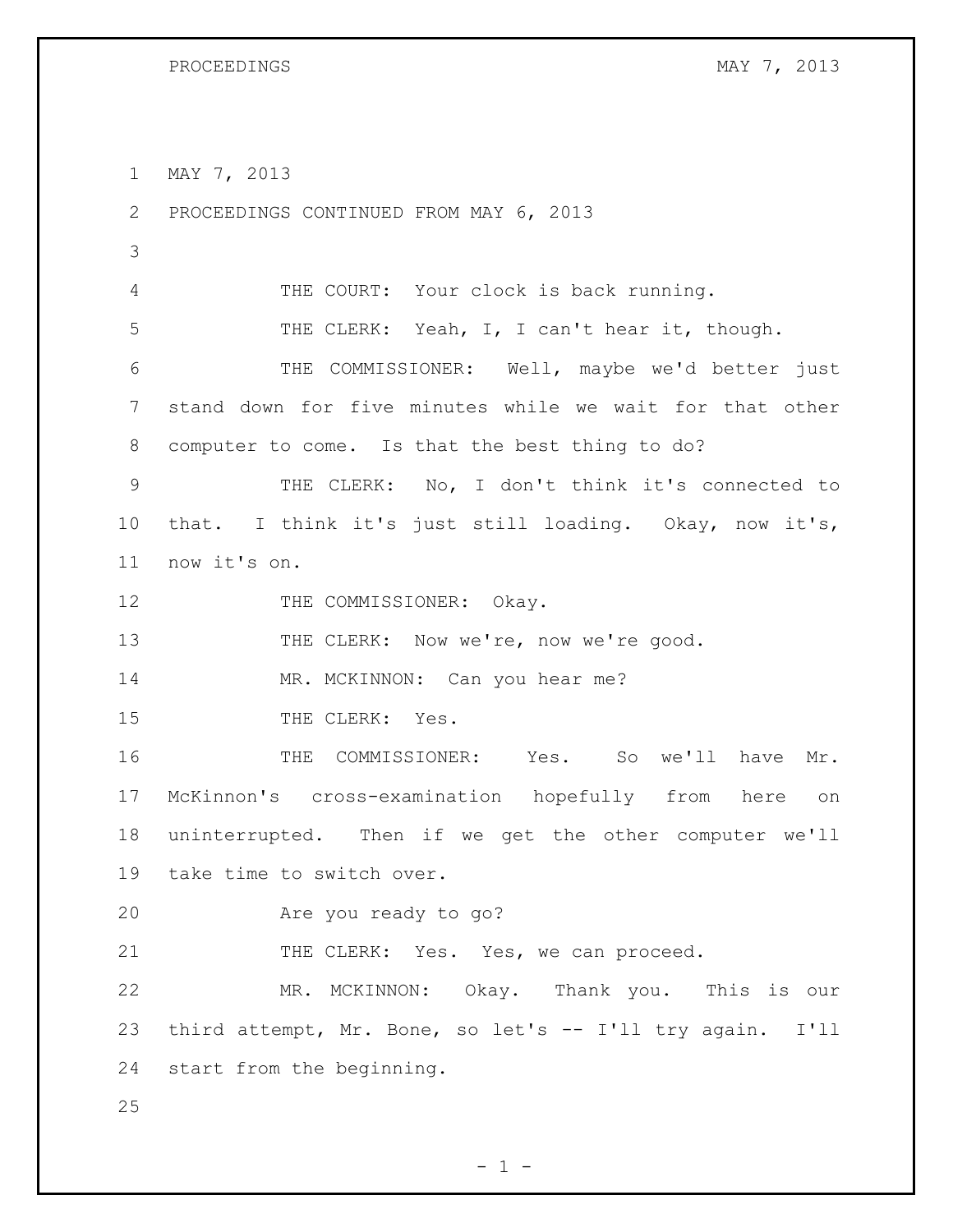**NORMAN BERT BONE**, previously sworn, testified as follows: 

### CROSS-EXAMINATION CONTINUED BY MR. MCKINNON:

 Q You confirmed to Mr. Cochrane that you were speaking on behalf of AMC/SCO, both organizations, AMC and SCO?

A Yes.

 Q And you explained to Mr. Cochrane that the Authorities Act was not, and I think these were your words, the end game. What, what your -- your ultimate desire is your own First Nations law?

 A Well, I think that's, I guess, a discussion we've had as leadership since, you know, the early '70s in terms 15 of where we needed to go. And unfortunately, sometimes those discussions wouldn't be recorded because they would be held in one-to-one situations, leadership, you know, during conferences. And looking back and trying to find that history, you know, it's been difficult. But I sat at many the tables, or I got involved at many of the tables as a leader from my community to participate in those discussions, yeah.

 Q And, and I understand from, again from the questions that Mr. Cochrane was asking you, and you agreed with this, that Section 3 of the Authorities Act contains

 $- 2 -$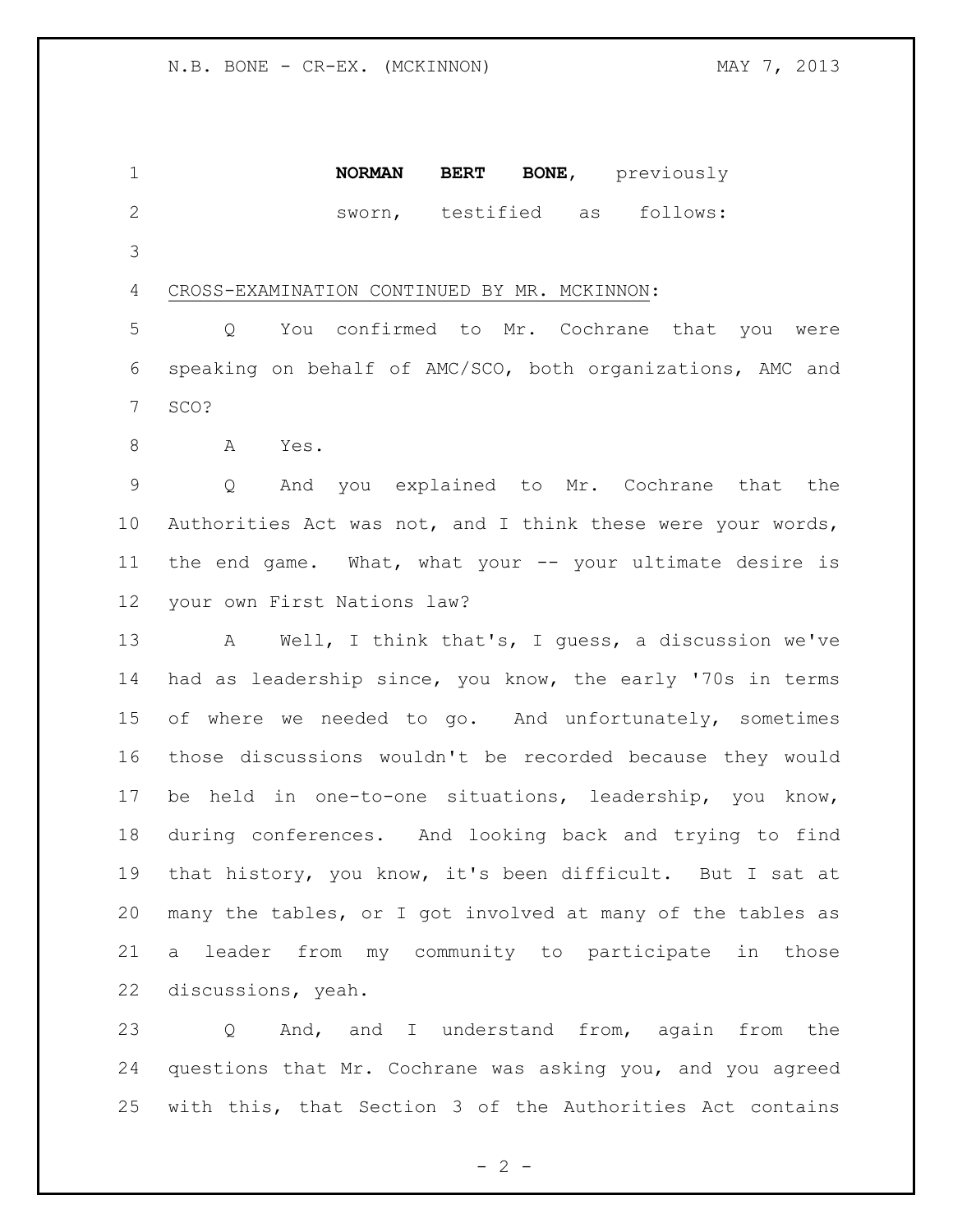the so-called non-derogation cause, which means that the Authorities Act doesn't limit your right to subsequently move in another direction if you want --

A Yes.

Q -- to look to First Nations law.

A Yes.

 Q And so in the meantime, in your words, First Nations in Manitoba have borrowed the laws of the Province of Manitoba?

A That's correct.

 Q And, and I just want you to, for the benefit of the Commissioner, if you could confirm my understanding of the, sort of the development of aboriginal control of Child and Family Services in Manitoba. And, and my understanding is that the first step in the development of aboriginal control of CFS agencies was the creation of non-mandated agencies that operated on reserve and were often called caring societies?

A Initially, yes.

 Q Initially. And, and they would perform some prevention services but they wouldn't have had the jurisdiction to apprehend a child because they were non-mandated?

A Yes.

Q And again, my understanding is that the second

- 3 -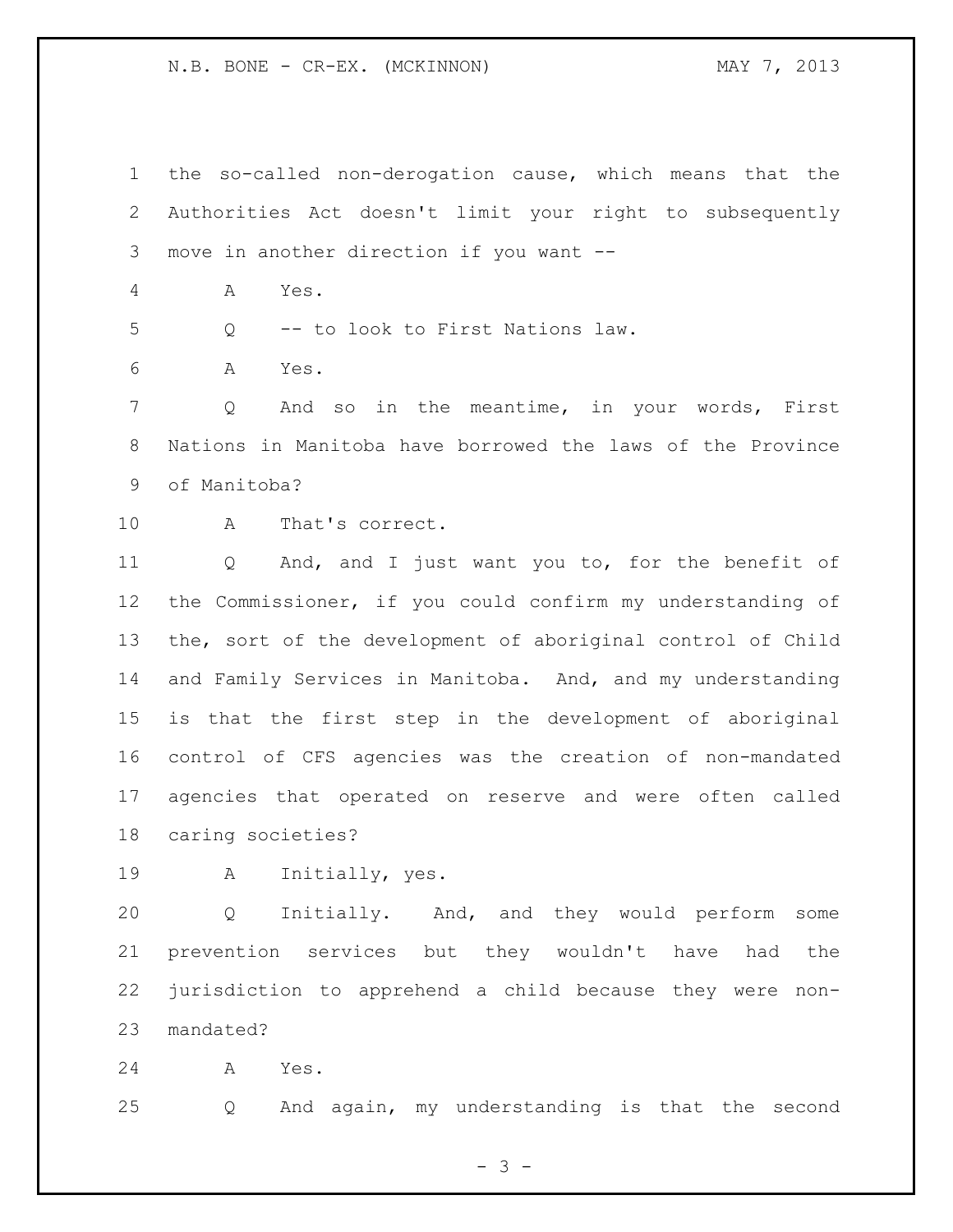step in the development of aboriginal control of Child and Family Services was certain aboriginal agencies operating on reserve received a mandate and became, therefore, a full child protection agency? A That's correct. Q And the third step was AJI-CWI, the Aboriginal Justice Inquiry - Child Welfare Initiative, which culminated in the Authorities Act and that allowed aboriginal agencies to provide services to their people both on and off reserve? 11 A That's correct. 12 Q And that's where we are today? A That's right. Q Now, I don't know if, Madam Clerk, if you're able to bring up a page of the PowerPoint presentation. If not, we can use paper. 17 THE CLERK: Can't (inaudible). MR. MCKINNON: Can't get to it? That's fine. I think a number of us have copies of your PowerPoint presentation. 21 THE CLERK: (Inaudible). 22 THE COMMISSIONER: What's ... 23 THE CLERK: (Inaudible). 24 THE COMMISSIONER: What's the -- I know the pages aren't numbered. What's the heading on where you're going?

 $- 4 -$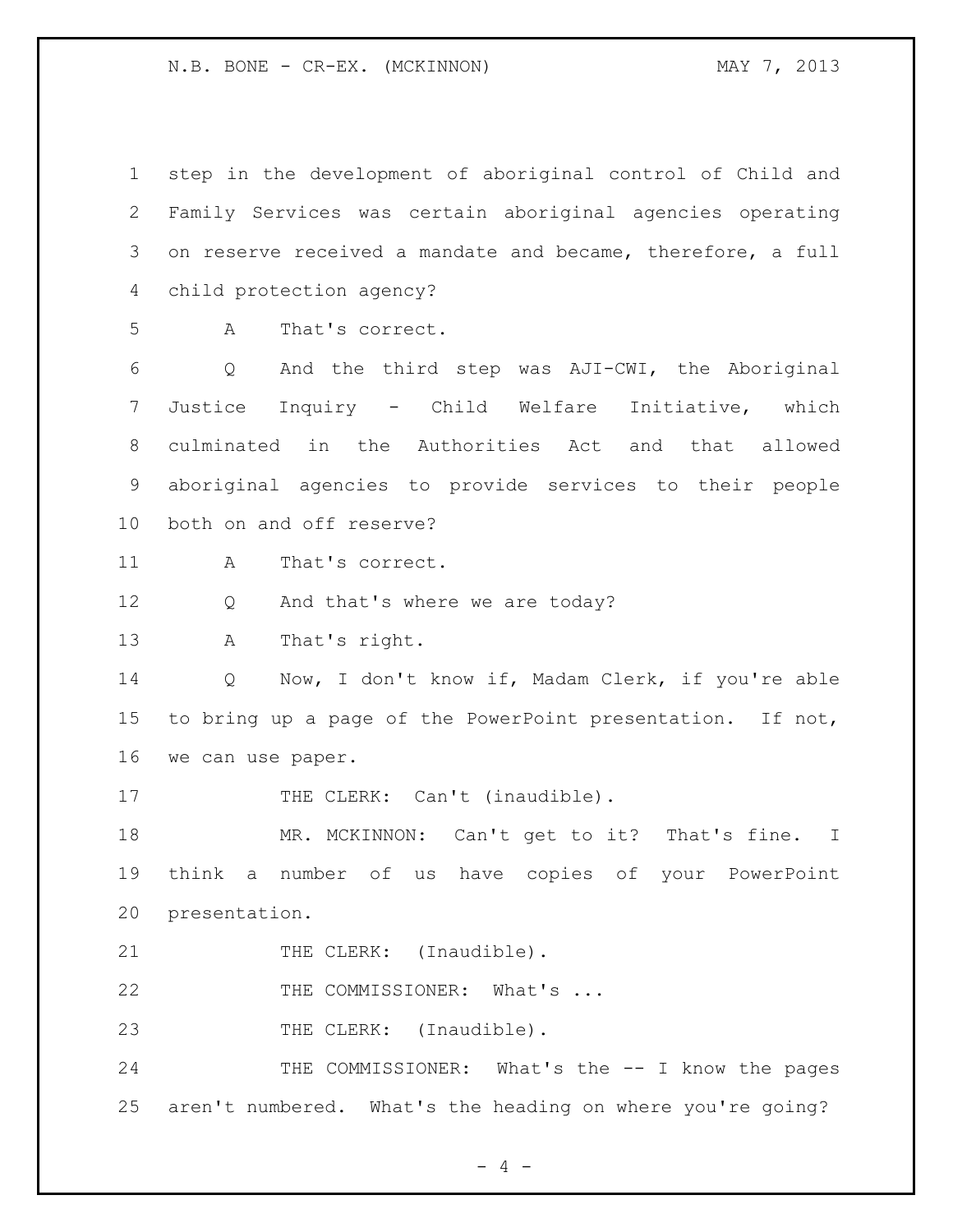1 MR. MCKINNON: On the electronic copy it's page 86. THE COMMISSIONER: And what's the heading on the page? MS. WALSH: Is it National Advisory (inaudible)? MR. MCKINNON: It was dealing with the 2007 situation in Alberta. 8 THE COMMISSIONER: All right. MS. WALSH: National Advisory Committee 2007. It's near the end, Mr. Commissioner. THE COMMISSIONER: AMC resolution 2007? No. 12 MS. WALSH: No. Maybe the other way. 13 THE COMMISSIONER: The other way? MS. WALSH: It's just before the AMC 2007. Yours is ... MR. MCKINNON: The clerk has the correct page up on the screen, Mr. Commissioner. 18 THE COMMISSIONER: That -- MS. WALSH: Yeah, that's it. THE COMMISSIONER: There it is. I have it. BY MR. MCKINNON: Q And at this page, Mr. Bone, you're talking about INAC, which is Indian and Northern Affairs Canada and they're looking at a, a new model, a prevention-focused

 $- 5 -$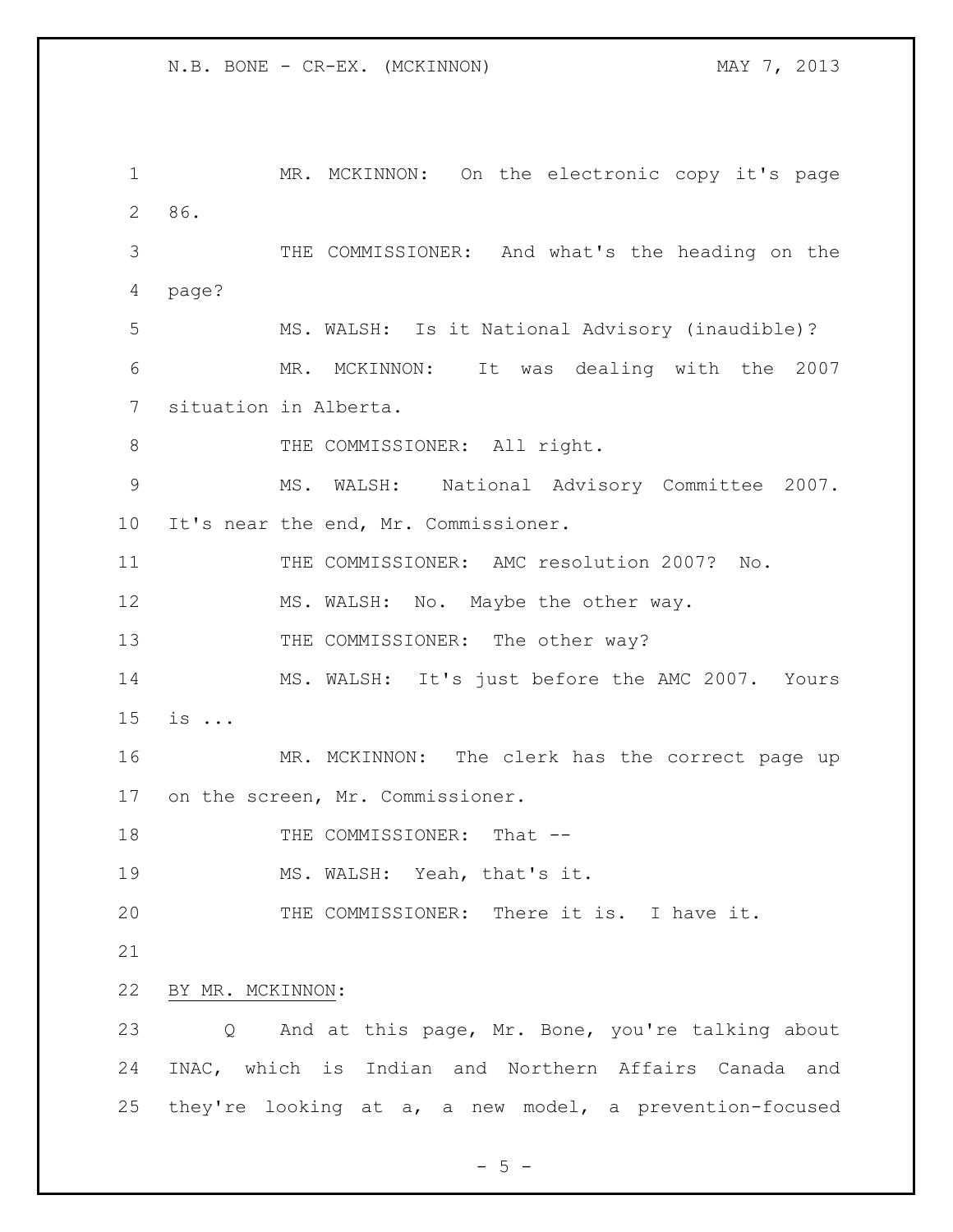approach to child welfare services. And, and you make reference to the Alberta situation.

 Now just again by way of background, prior to this initiative in 2007, the federal government funded child welfare services on reserve pursuant to directive  $6 \quad 20 - 1?$ 

- 7 A That's correct, yeah.
- 8 O You recall that?

A Yeah.

 Q And in 2007 the federal government did a review and concluded that children and families living on reserve would benefit from an increase in prevention programming, and this required a new approach to funding. This, the federal government was changing its approach to funding --

- A Yes.
- Q -- at this time?

 And this, I understand, was call the enhanced prevention-focused approach or EPFA.

A Yes.

Q And you refer to that in your document?

A Yes, yes.

 Q Now, my recollection is that we've heard evidence previously at this inquiry that Alberta was one of the first provinces to be funded under the EPFA. I think it was one of the earlier witnesses was saying that what the

 $- 6 -$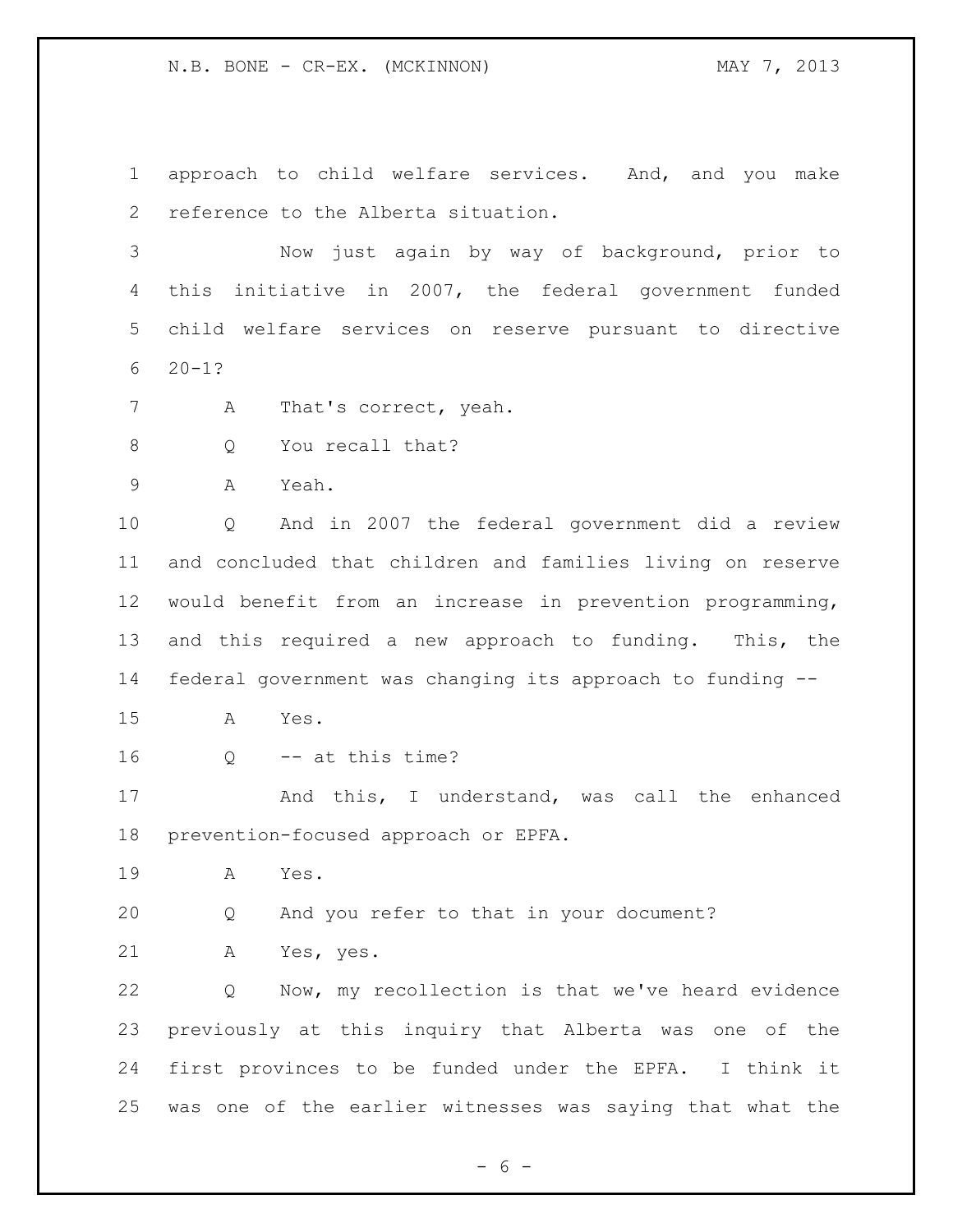federal government did is they agreed they would approach funding on a province-by-province basis instead of a national basis. You're nodding. You're in agreement with that? A Yes. I was -- I'm not completely familiar with it but I remember some of the discussions around. Q Okay. And my understanding is that in June of 2008 work began to develop a new funding model for Manitoba based upon this EPFA concept that the federal government 10 had had -- had embraced. You're nodding again? A Yes. 12 Q That's your understanding? A Yes, yes. Q Again, I understand that in Manitoba, that work was undertaken with representatives from the Province of Manitoba, with representatives from the four authorities, with representatives from the Assembly of Manitoba Chiefs, with representatives from Canada as well as a number of CFS agencies, including aboriginal agencies from -- A Yes. Q -- across the province. Yes? A Yes. Q That's your understanding -- A That's, yes. Q -- as well? So there was a broad, I'm not going

- 7 -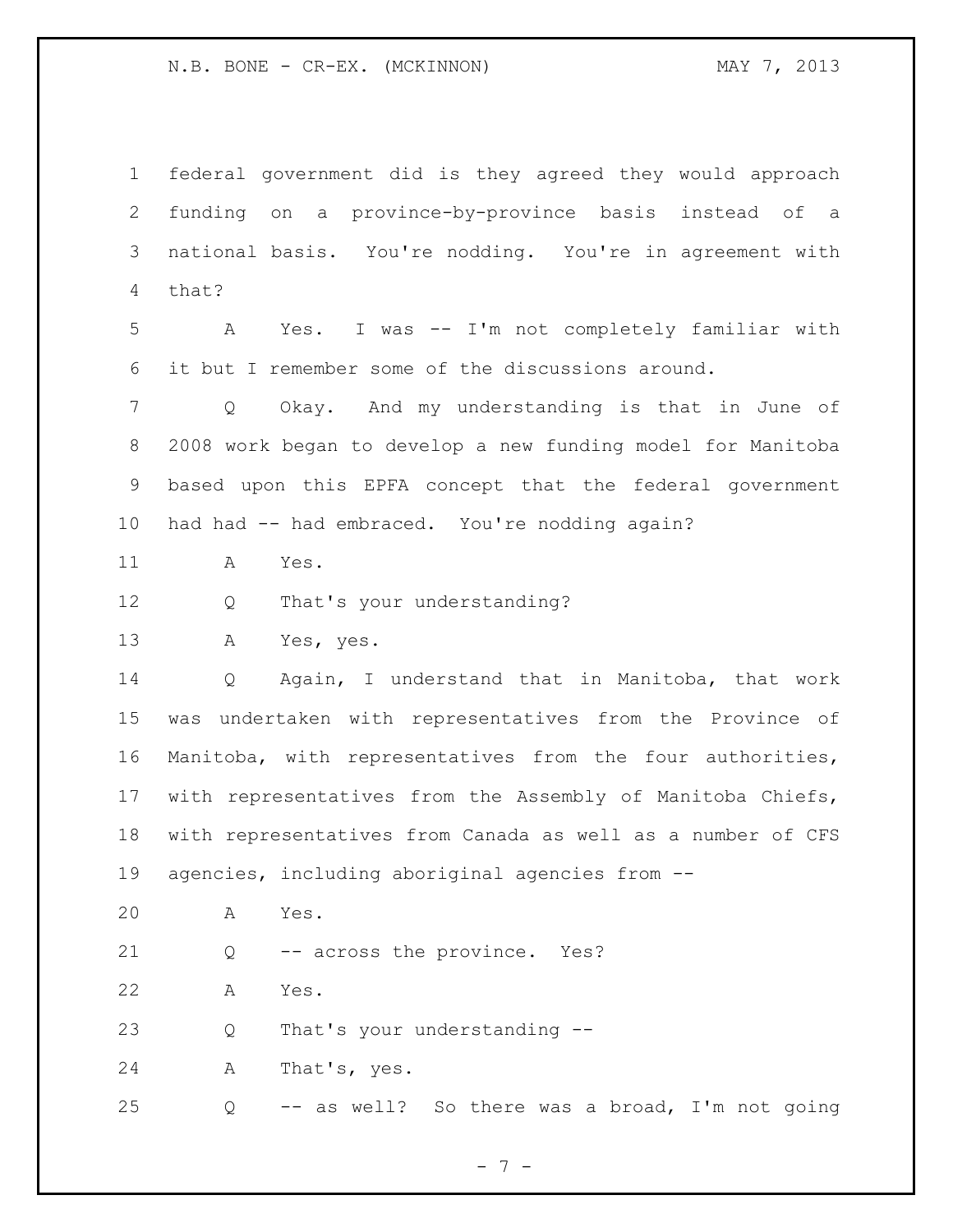to call it a consensus, but there was a broad consultation process leading up to the creation of the new funding model? A Yes, you can call it that. Q And it's my understanding that staff from the AMC represented AMC at, at the working group level as well? Are you -- A That's, that's my understanding, yes. Q That's your -- A (Inaudible). Q -- understanding as well? 12 And in the course of negotiation, I'm advised that the, the Assembly of Manitoba Chiefs was engaged with the Province of Manitoba in advocating for this new model? A Yes, at the time, yes. Q At that time, yes. A Yes. Q And as part of that advocacy the Assembly of Manitoba Chiefs passed a resolution in July of 2010 supporting the new funding model. Are you aware of that? A Yes. Q Signed by your -- A Yes. Q -- then Grand Chief Evans? A Yes.

- 8 -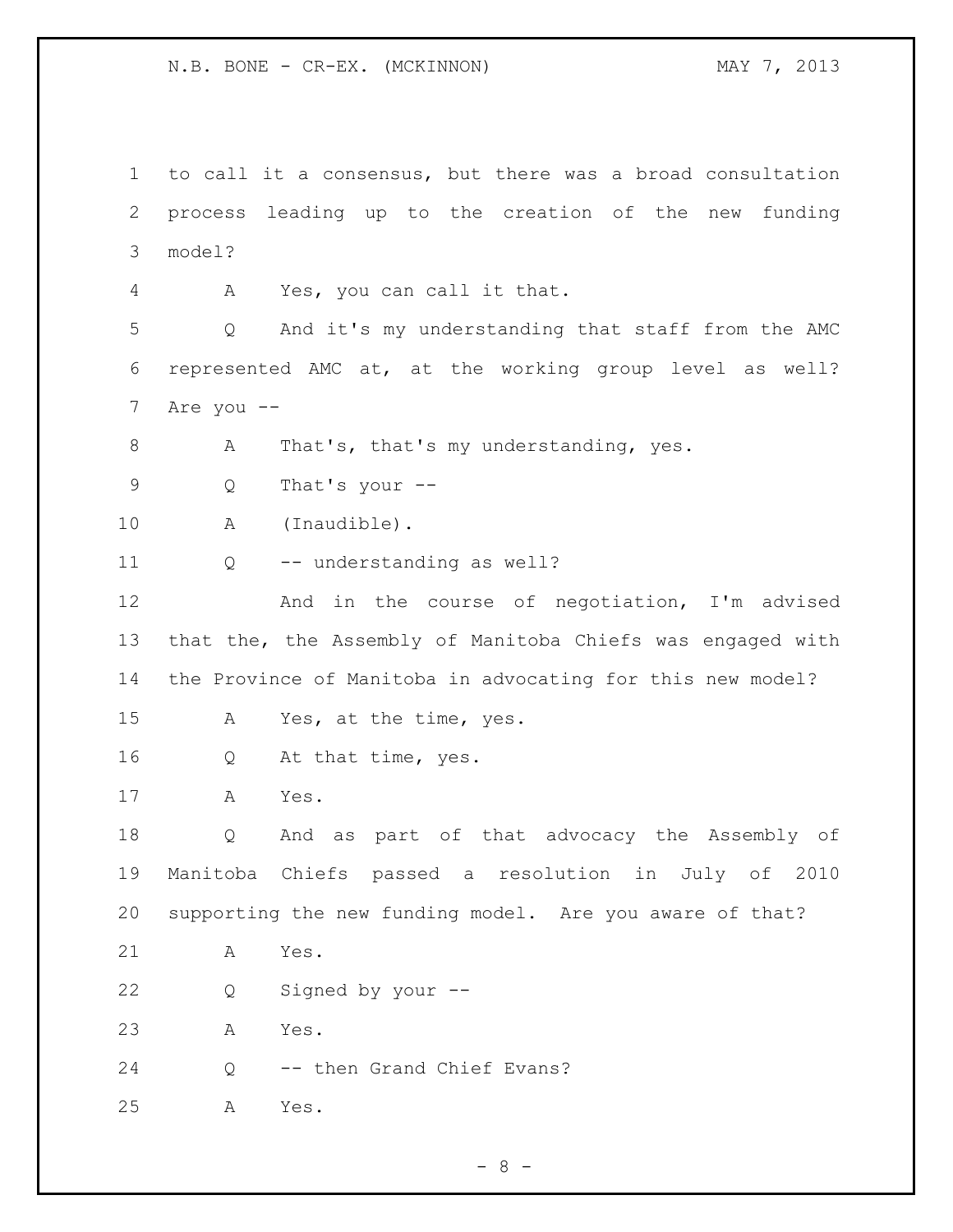| 1              | And if the clerk, Madam Clerk, can pull up<br>Q             |
|----------------|-------------------------------------------------------------|
| $\overline{2}$ | CD1024. It's at page 21087. This is a -- look at the        |
| 3              | second page of that two-page document. It's a resolution    |
| 4              | certified to be correct, Grand Chief Ron Evans. This is     |
| 5              | the resolution that the Assembly of Manitoba Chiefs passed  |
| 6              | in support of the --                                        |
| 7              | Α<br>Yes.                                                   |
| $8\,$          | -- of the initiative to move ahead with the --<br>Q         |
| $\mathsf 9$    | That's right.<br>А                                          |
| 10             | -- new funding model for Manitoba? And you're<br>Q          |
| 11             | nodding, saying that's correct?                             |
| 12             | Yes. That's correct.<br>A                                   |
| 13             | Yes. And would you agree with me, obviously this<br>Q       |
| 14             | doesn't go all the way towards self-governance as you've    |
| 15             | defined it, but to the extent that we're in this phase with |
| 16             | current status of the authorities and mandating<br>the      |
| 17             | aboriginal agencies, this was an initiative that had the    |
| 18             | full support and approval of the Assembly of Manitoba       |
| 19             | Chiefs?                                                     |
| 20             | Yes, that's correct.<br>A                                   |
| 21             | Thank you. Thank you very much. That's --<br>Q              |
| 22             | And $--$ I've still got $--$<br>Α                           |
| 23             | And, sorry, I didn't mean to cut you off --<br>Q            |
| 24             | Just --<br>A                                                |
| 25             | -- if you have anything to add.<br>Q                        |

- 9 -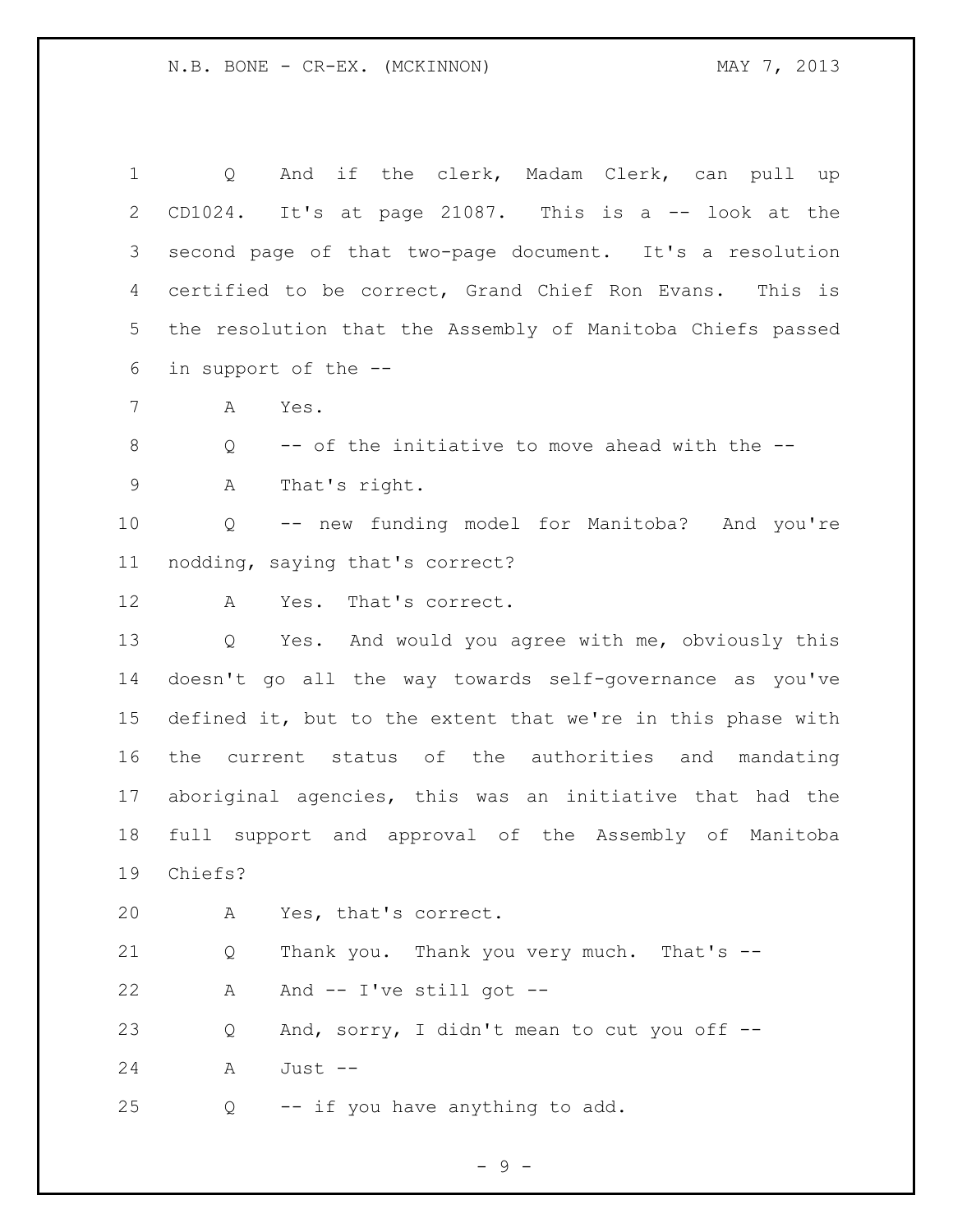| 1               | Little bit of background. I know that the west<br>A               |
|-----------------|-------------------------------------------------------------------|
| $\overline{2}$  | region tribal, Child and Family Services organization             |
| 3               | previously was working on, I guess, the<br>models of              |
| 4               | prevention. That's how I was familiar with this whole             |
| 5               | process, and understanding that resolution as to where it         |
| 6               | was going to go in terms of how it could benefit.                 |
| 7               | And then --<br>Q                                                  |
| 8               | I guess the agencies, but what was still I found<br>A             |
| 9               | or we found, or that it was within the context of borrowed        |
| 10 <sub>o</sub> | legislation.                                                      |
| 11              | You're right, within the context of borrowed<br>$Q \qquad \qquad$ |
| 12              | legislation, this had your support.                               |
| 13              | Yes.<br>Α                                                         |
| 14              | And, and you made the comment about prevention,<br>Q              |
| 15              | and I thank you for doing that. The main change, in terms         |
| 16              | of the federal approach to funding, was<br>an enhanced            |
| 17              | emphasis --                                                       |
| 18              | A<br>Yeah.                                                        |
| 19              | -- on protection and funding for protection?<br>Q                 |
| 20              | Yeah.<br>Α                                                        |
| 21              | And funding for prevention?<br>Q                                  |
| 22              | Yeah.<br>Α                                                        |
| 23              | MR. MCKINNON: Yes, thank you.                                     |
| 24              | Those are my questions, Mr. Commissioner.                         |
| 25              | THE COMMISSIONER: Thank you, Mr. McKinnon.                        |

- 10 -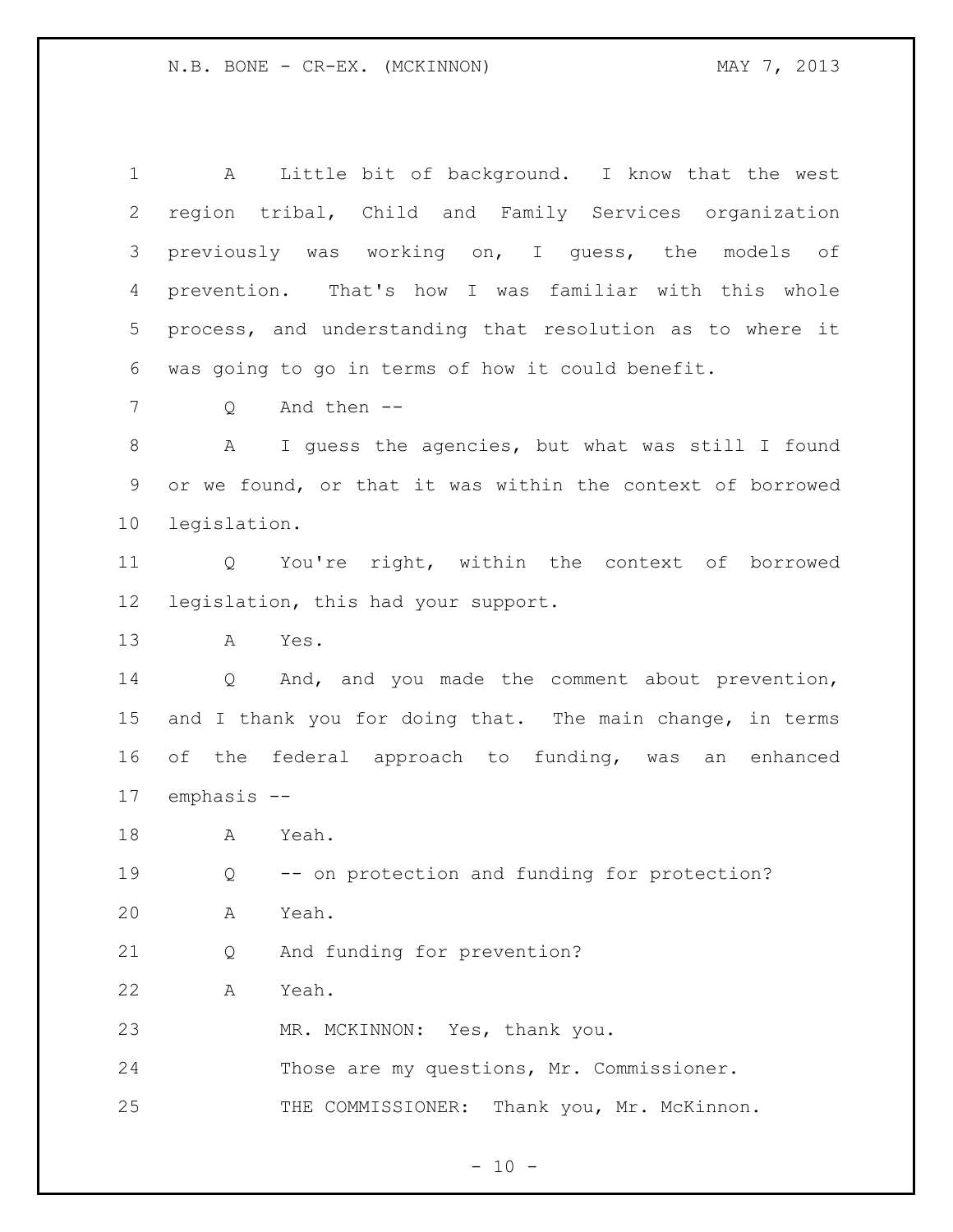All right, is there someone else before I call on Ms. Saunders? I take it not. So, any re-examination? MS. SAUNDERS: Yes, thank you, Mr. Commissioner. RE-EXAMINATION BY MS. SAUNDERS:

 Q Just one area, Mr. Bone. Counsel to the southern and northern authorities and ANCR, Mr. Cochrane, asked you some questions regarding that at various times there were different terms used to put into words a First Nation approach to designing systems based on First Nations sovereignty. I believe you've already clarified this in some of your answers to some of the questions asked but I just want to confirm. You aren't suggesting that full jurisdiction to First Nations over delivering systems like in child welfare, you're not suggesting that that would happen overnight, are you?

A Wouldn't happen overnight, no.

 Q And from your comments, I think you indicated that First Nations first need a forum in order to further discuss these issues and, as well, need an opportunity to further discuss matters with the provincial and federal governments --

A That's correct.

Q -- is that correct? Right.

MS. SAUNDERS: Thank you, I believe those are my

 $-11 -$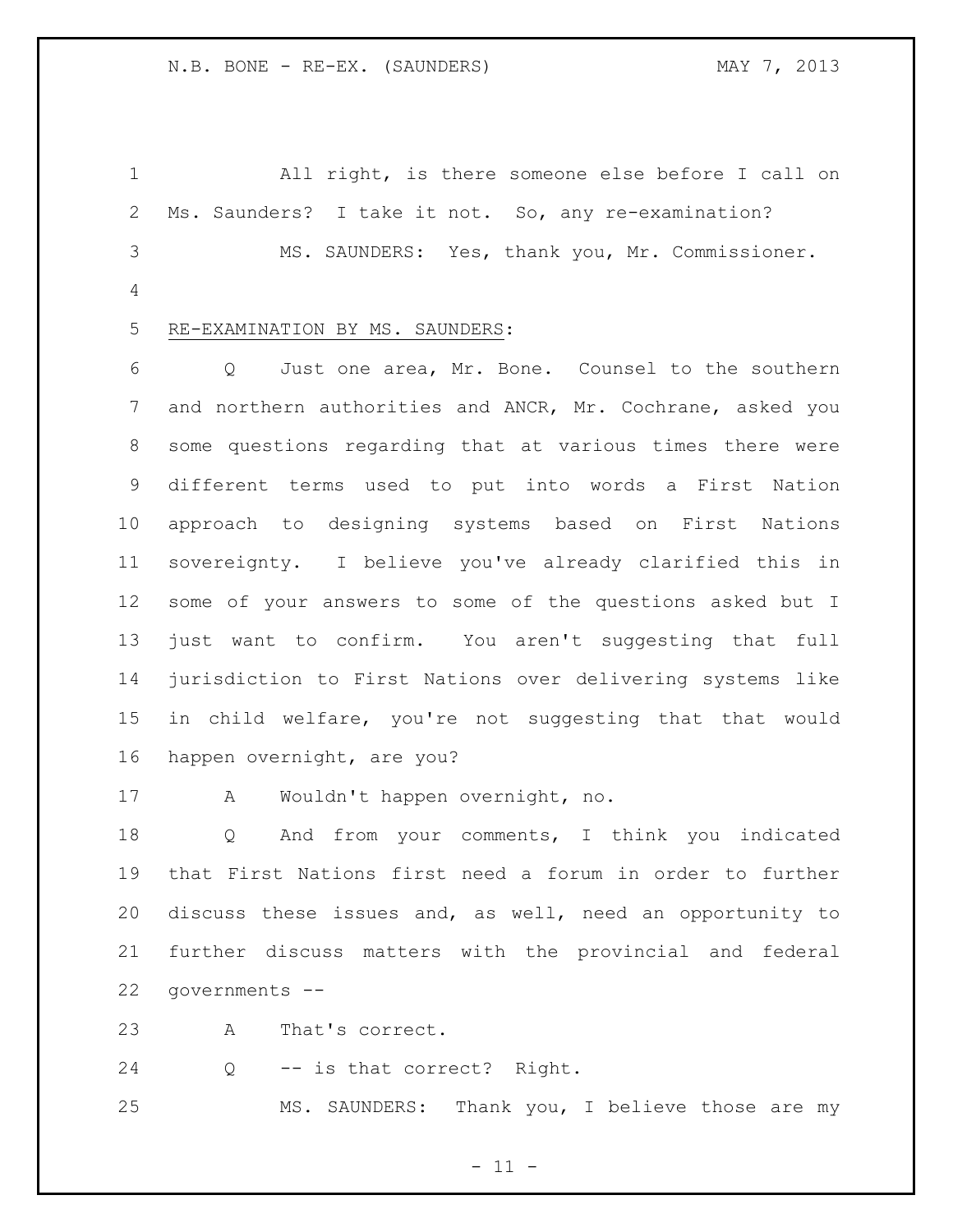only questions.

 MS. WALSH: I don't have any, I don't have any questions, thank you.

- 
- EXAMINATION BY THE COMMISSIONER:

 Q Well then, Chief, just then with respect to the way it's operating now, where are you? Do you accept the model with the, with the new funding agreement to, to carry on as it is in the immediate future?

 A Well, I guess you'd have to put a timeframe on it, the way I understand in terms of accepting what we have, what we're utilizing or the legislation that we're using, I guess, as, as a tool for the time being. Because when you look at where we started as First Nations when we decided to fully participate, you know, by the creation of the early agencies back in the '70s into the '80s, we had zero children in care directly as chiefs that are responsible for reserves and tribal councils. We're now at a situation where the numbers are quite high, where there's 10, is it 10,000 I believe is, we keep on hearing that in the press in terms of the amount of children that are in care. And most of these children are, are our children and when you ask if we're -- are we on the right trail or are we on -- is this working, it doesn't appear to be working as (inaudible) continuously. Now we have this work that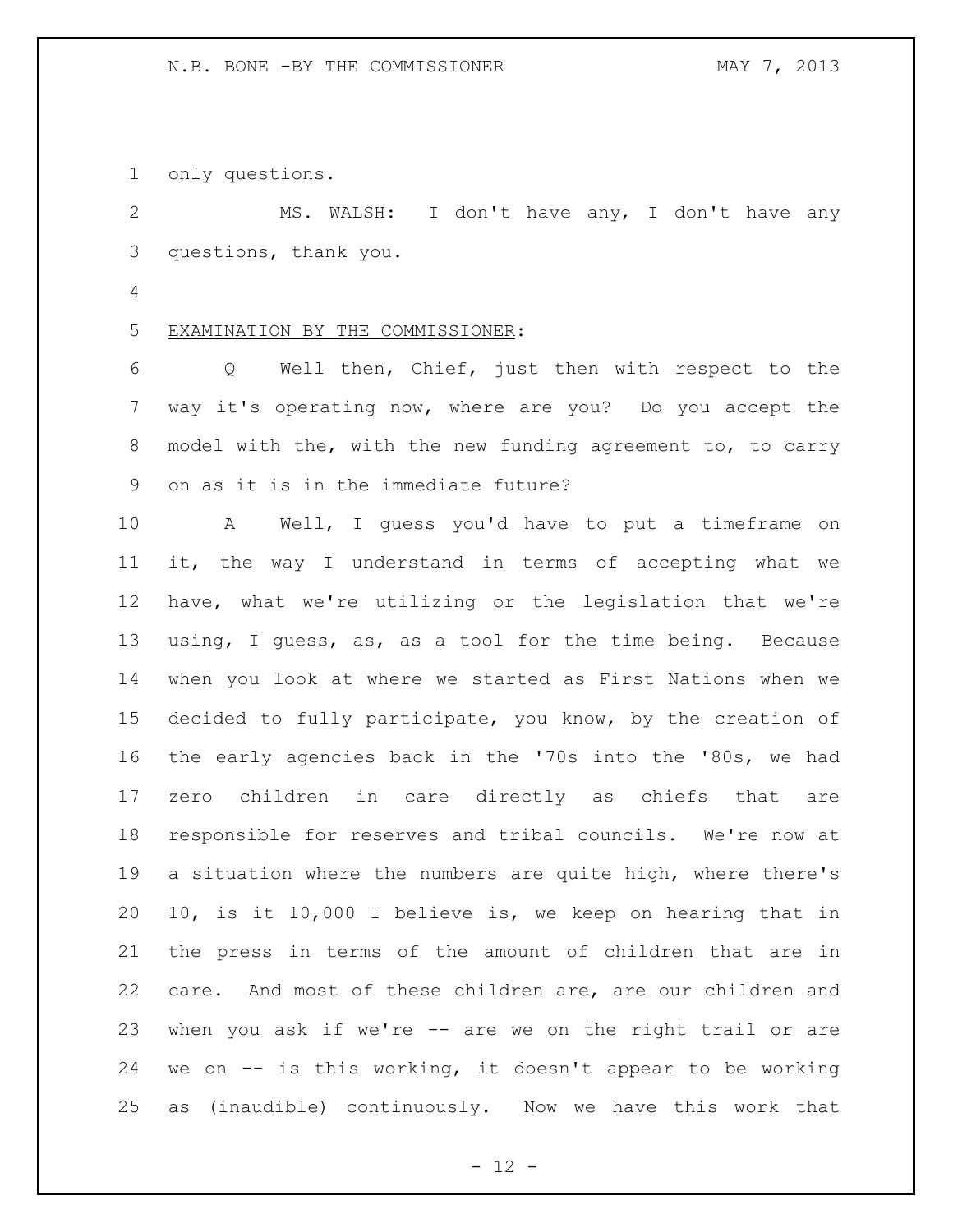#### N.B. BONE -BY THE COMMISSIONER MAY 7, 2013

 we're in charge of and we're continuously now putting our 2 own children in care, you know, as a, as a, you know, I guess understanding the priorities of protection. And the numbers are getting higher, so we have to re-look at how we're, how we're doing the work in Child and Family Services that we have to take a look and take in consideration, I guess, what has happened to us as First Nations over the past hundred and forty-one years.

 Where we have to go with this is, is, is the form that I talked about yesterday, was, was coming to our table where we can take that responsibility as First Nations and design a system for ourselves so that we can address that situation. What we find working with the temporary use of provincial legislation and agencies with, with our own people working within those systems was the, the value of bringing services right on the reserve so -- and I'll use treatment services for, as an example. Treatment services within our area were, instead of subbing it out from the West Region Child and Family Services agency, we would, we designed or supported the design of treatment where it was to be part of the staff makeup. They would be coming to the community and meeting with people that needed different kinds of, I guess not extreme treatment but intro treatment to whatever issue that they were dealing with.

Our people got used to seeing that happening, and

 $- 13 -$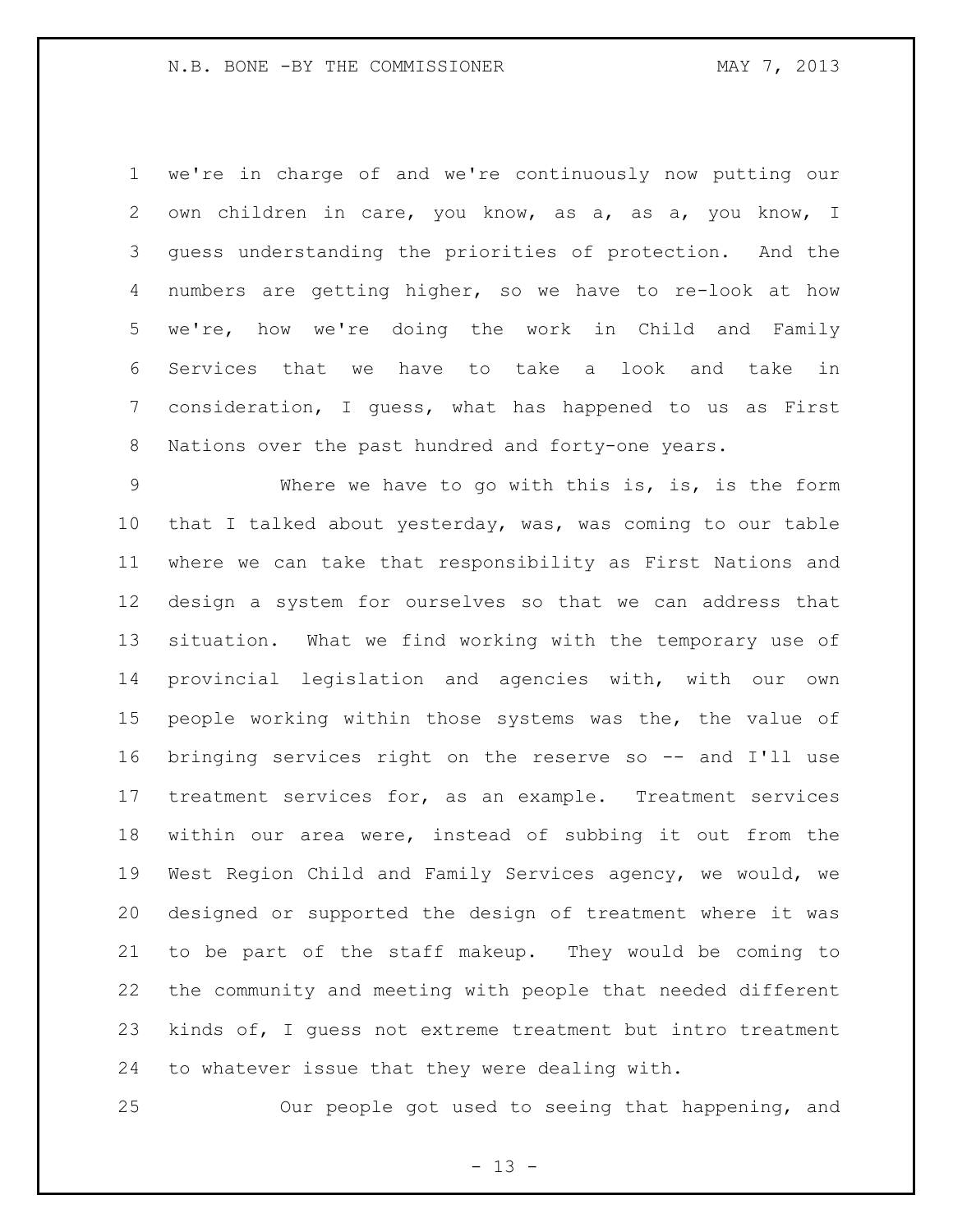where they, they became comfortable with, I guess, doing their own, their own healing, their own, their own work in terms of their own issues, without having to leave the, leave the community. Because the only process we had was, and like that's still, still there today, is people have to be sent out for treatment.

7 The this case for us, over the past recent time, I guess, with Child and Family Services now health, now the health, health initiative, we've been able to bring counselling type services right on the reserve. They provided a, almost like, like a day treatment approach or those people would work with the families that are living within their home so they wouldn't have to travel far, they would be able to go home after their session was over within the same community and, and still be with their families. And so when we started doing that kind of work the value of it was that, was that the changes within our community.

 Now, just to give you an example, the -- and I'll have to use Keeseekoowenin as, as the example, as, as -- and also I've been involved as a leader for quite a long time. I was able to see, at the beginning of this when we, all we had was an A.A. program that run voluntarily way back in the old days, nobody wanted to go to treatment. Even at 20, 20 some odd years plus now, now we have group

 $- 14 -$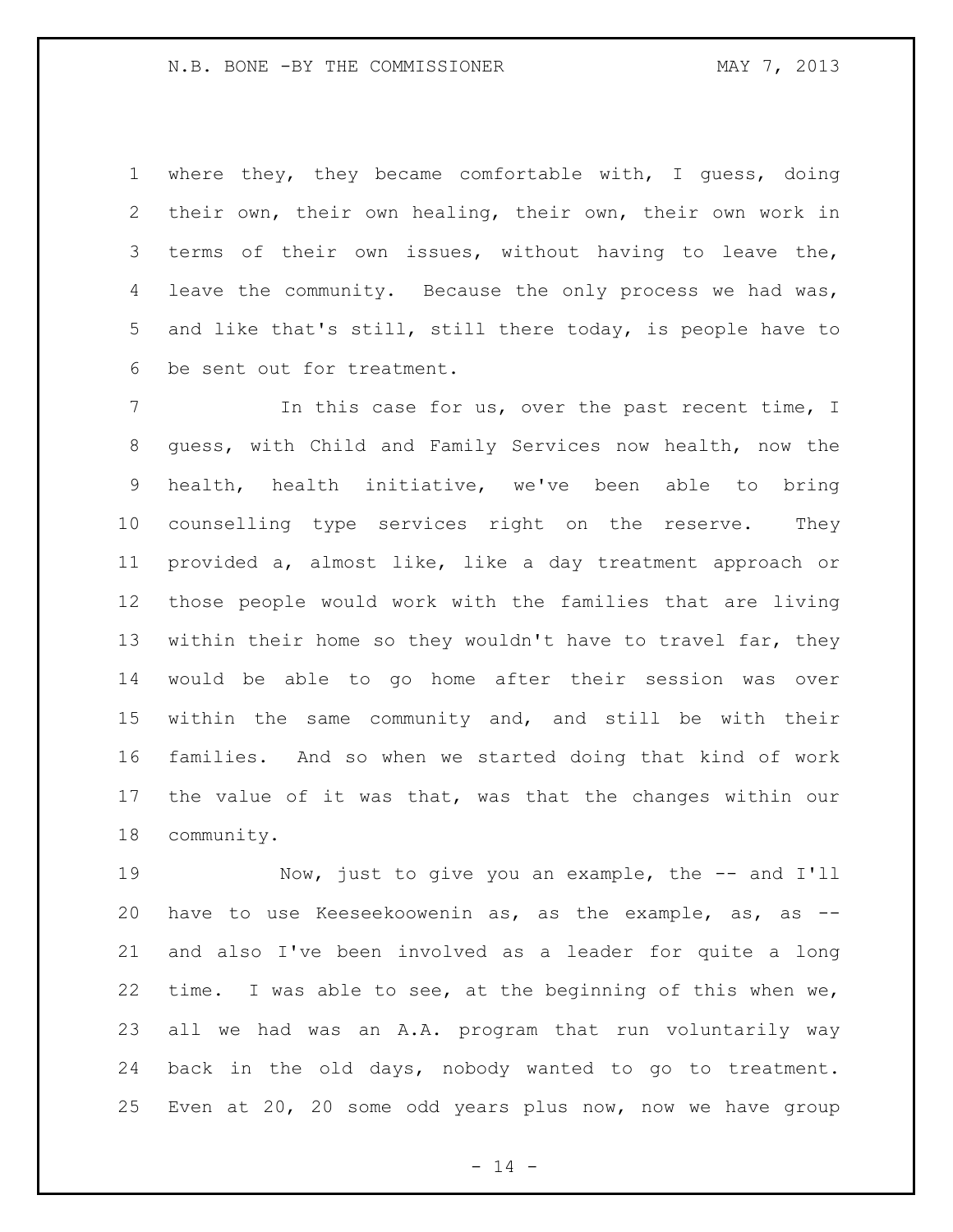sessions happening and we have counsellors talking to people, and that flow happened within our, within our community in the more accepted way than it was 20 years ago, or else in the early '70s, late '80s. And there's more people now that are on, on the healing journey. That's the term we could use from now, that are, that are -- that we can, I guess, begin working with as a resource to, to family, family management or, you know, whatever issues that we need to deal with, and they're right within the community so we don't have to send them.

 We also have, as a result of the, of the, of the, of the move of counsellors right within the community, we have more people also now attending treatment sessions off the reserve where in the early days you, you had to chase somebody down to, to, to be able to make it to their, to go to treatment, whether it was Winnipeg, Brandon or in some other community.

 Q Thank you. That's, that's very helpful. Just this final question.

A Okay.

 Q That 2010 resolution, when the chiefs approved of the new funding arrangement --

A Yes.

 Q -- you were approving an arrangement that was -- A That's the way I understood it was that ...

 $- 15 -$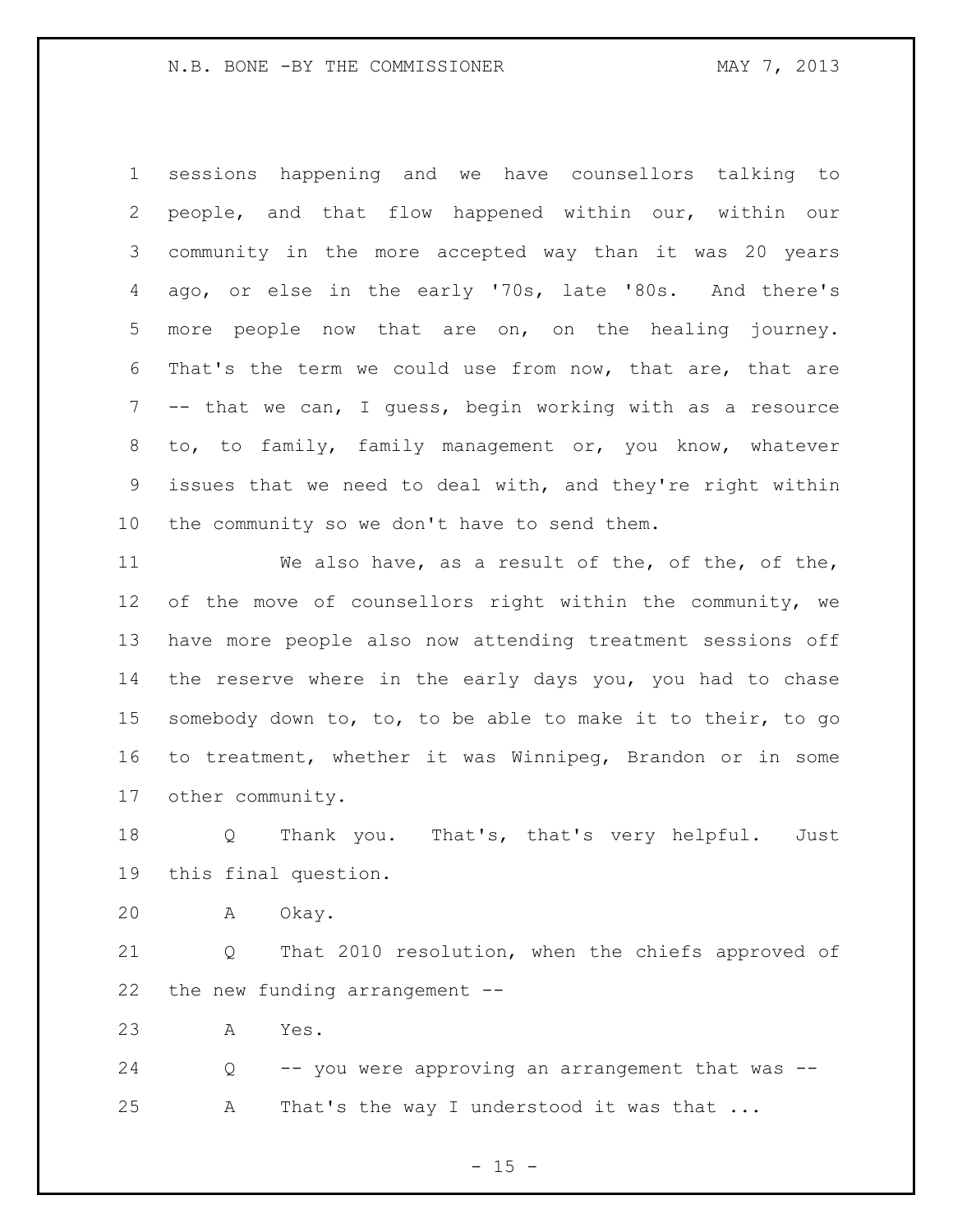Q You were approving an arrangement to which the, the federal government and the government of Manitoba were also participating in arriving at, as well as coming with the blessing of, of the chiefs association? A That's right. Q Yes. And so if it was going to move beyond that, it would again require the participation of those parties, I take it? A That's right, yes. That's correct. 10 THE COMMISSIONER: Thank you very much, Chief, you've made a valuable contribution to our hearing. 12 THE WITNESS: Thank you very much. 13 THE COMMISSIONER: You can leave. 14 THE WITNESS: Thank you very much. (WITNESS EXCUSED) 18 THE COMMISSIONER: All right. You've got your machine shifted over, have you, Clerk? All right. The next witness, please. MR. FUNKE: Morning, Mr. Commissioner, Jay Funke, for the monitor. 23 THE COMMISSIONER: Yes. MR. FUNKE: Here on behalf of the Assembly of Manitoba Chiefs and the Southern Chiefs Organization. Next

 $- 16 -$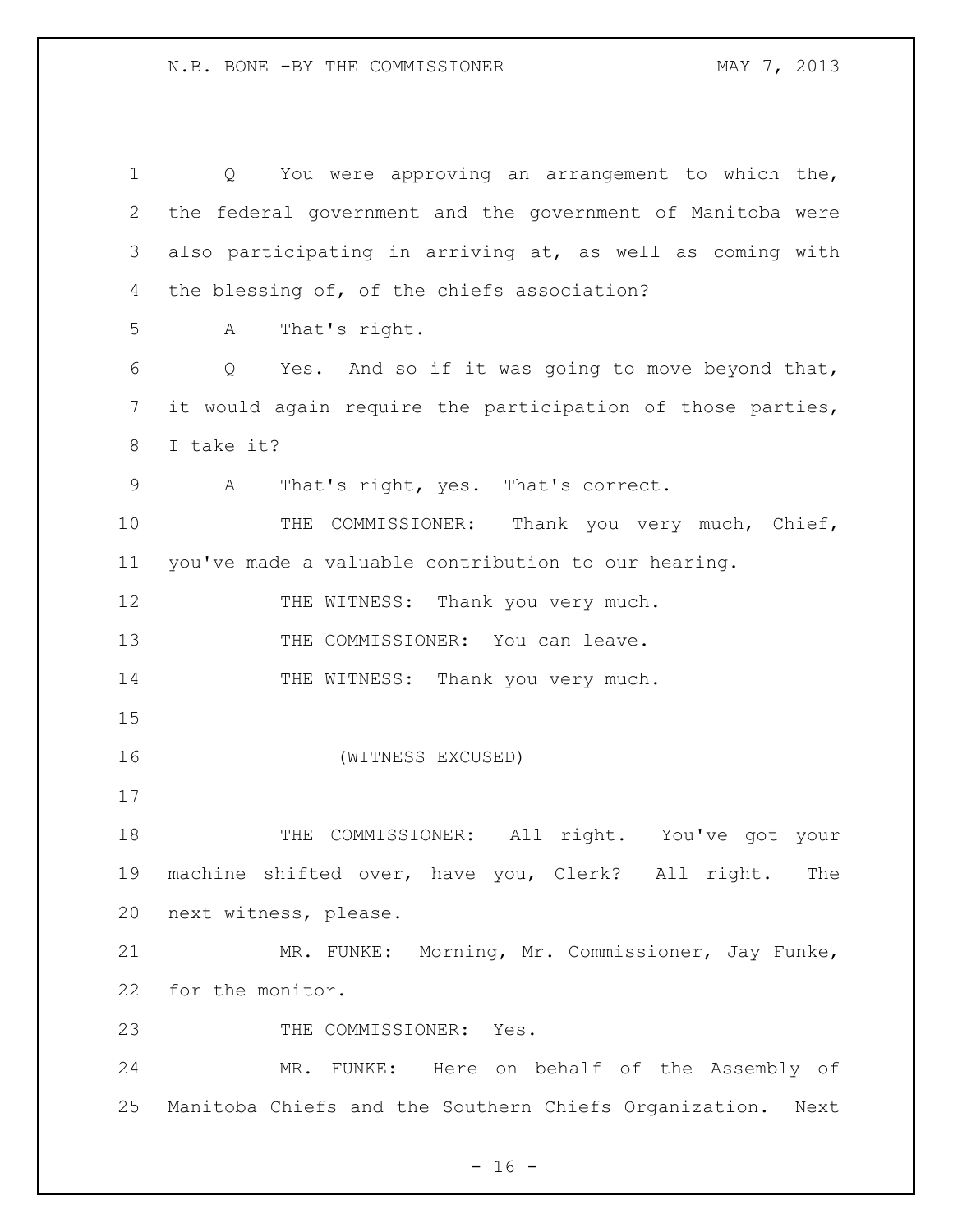#### PROCEEDINGS MAY 7, 2013

 witness we intend to call is Mr. Felix Walker. Before we do that, however, it was brought to my attention that when we called Dr. Cindy Blackstock last week or the week before, whenever it was, what we neglected to do, although we reviewed Dr. Blackstock's curriculum vitae on the record, we didn't actually file a copy into the evidence before the Commission, and so I'd like to start this morning by providing that to the Commission and asking that it be included as the next exhibit. 10 THE COMMISSIONER: That seems to be in order, Commission counsel? 12 MS. WALSH: Yes. 13 THE COMMISSIONER: All right. So that will be exhibit fifty, what, six are we at? Fifty-seven maybe? 15 THE CLERK: Fifty-five. 16 THE COMMISSIONER: Fifty-five. All right. Ms. Blackstock's CV. 18 MS. WALSH: Fifty-five? 19 THE CLERK: Fifty-five. 20 THE COMMISSIONER: Fifty-five. **EXHIBIT 55: CURRICULUM VITAE OF DR. CINDY BLACKSTOCK** MR. FUNKE: Yes, Mr. Commissioner, if we could

- 17 -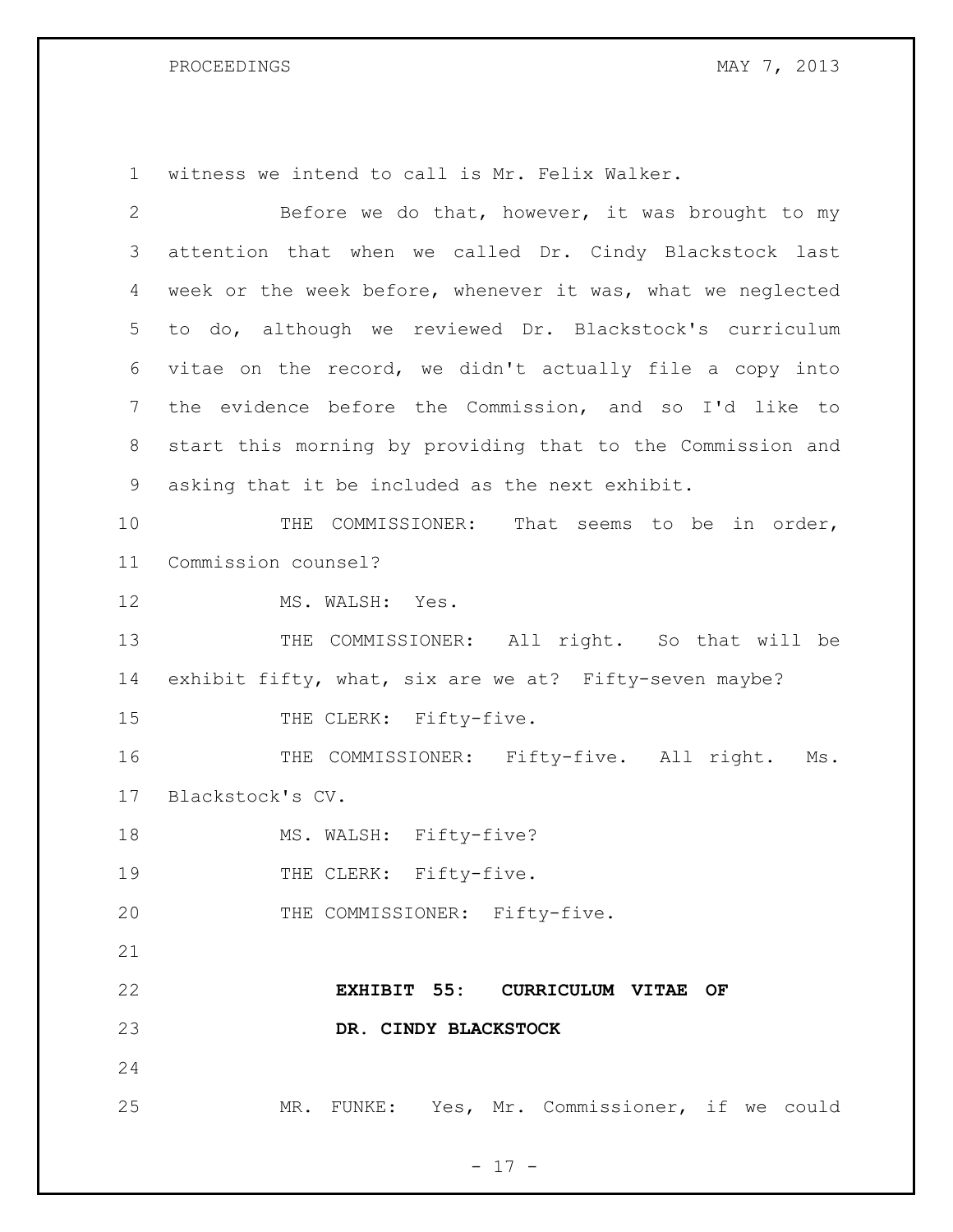### PROCEEDINGS MAY 7, 2013

 then call Mr. Felix Walker to the stand, please. THE CLERK: Sir, is it your choice to swear on the Bible or affirm without the Bible? THE WITNESS: With the Bible. THE CLERK: Okay. State your full name for the court. THE WITNESS: My name is Felix Carson Walker. 8 THE CLERK: And would you spell me your first name, please. 10 THE WITNESS: F-E-L-I-X. 11 THE CLERK: Your middle name, please? 12 THE WITNESS: C-A-R-S-O-N. 13 THE CLERK: And your last name? 14 THE WITNESS: W-A-L-K-E-R. 15 THE CLERK: Thank you. **FELIX CARSON WALKER**, sworn, 18 testified as follows: MR. FUNKE: Thank you, Mr. Commissioner. In order to avoid the, the oversight that we made last time, I'd like to start by filing Mr. Walker's curriculum vitae with the Commission as the next exhibit. THE COMMISSIONER: All right. Exhibit 56.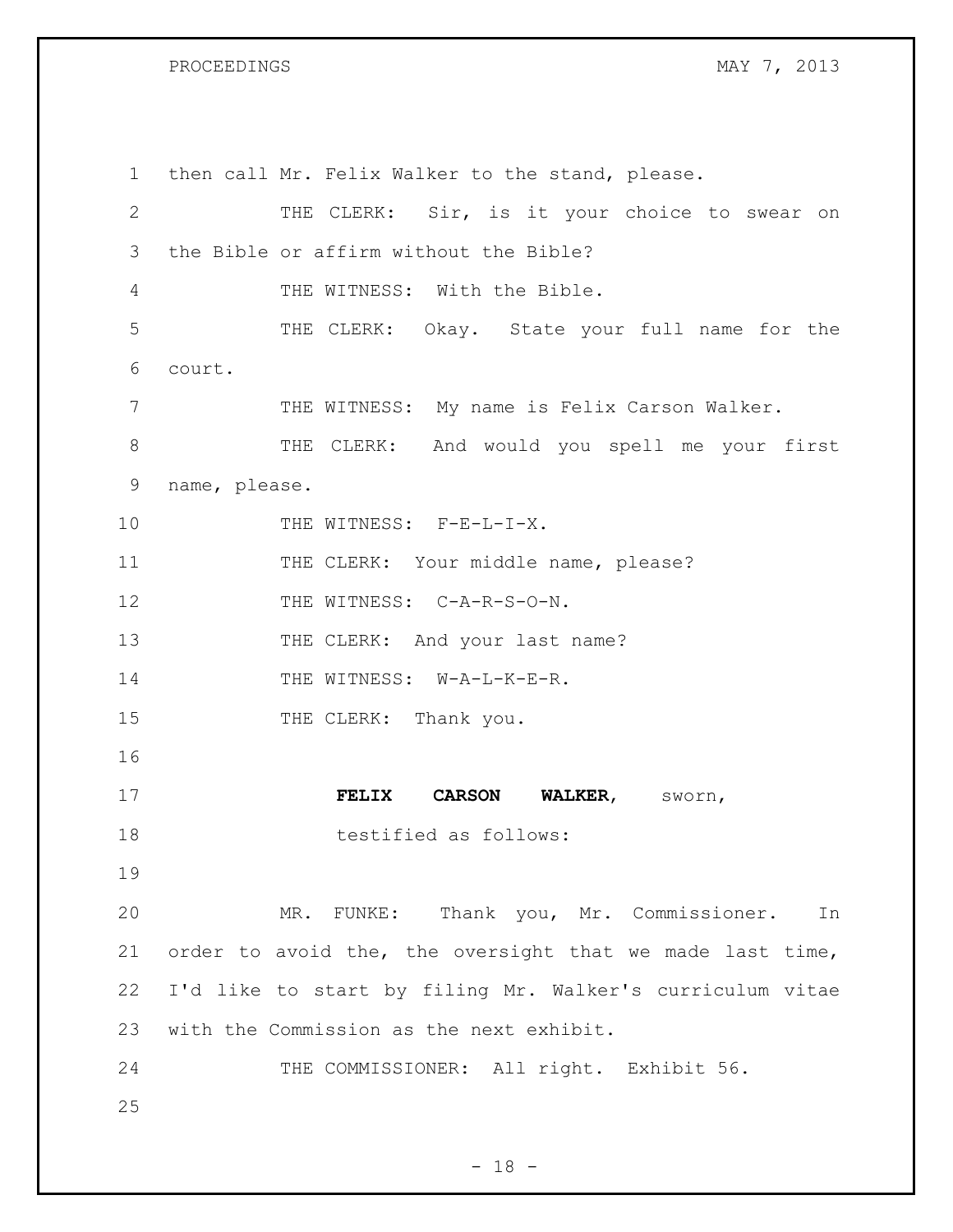| $\mathbf 1$  | EXHIBIT 56:<br>CURRICULUM VITAE OF                         |
|--------------|------------------------------------------------------------|
| $\mathbf{2}$ | FELIX CARSON WALKER                                        |
| 3            |                                                            |
| 4            | DIRECT EXAMINATION BY MR. FUNKE:                           |
| 5            | Good morning, Mr. Walker.<br>Q                             |
| 6            | Good morning.<br>A                                         |
| 7            | Like to start this morning, Mr. Walker, by just<br>Q       |
| 8            | reviewing your curriculum vitae and your professional      |
| 9            | background a little bit so we can introduce you to the     |
| 10           | Commission.                                                |
| 11           | understand that you're a member of the<br>I.               |
| 12           | Nisichawayasihk Cree Nation; is that correct?              |
| 13           | That's correct.<br>A                                       |
| 14           | Understand that you're currently in the position<br>Q      |
| 15           | of the chief executive officer of the Nisichawayasihk Cree |
| 16           | Nation Family and Community Wellness Centre from November  |
| 17           | 2001 to present; is that correct?                          |
| 18           | Α<br>That is correct.                                      |
| 19           | And prior to that, I understand that you were the<br>Q     |
| 20           | health services director for the Family and Community      |
| 21           | Wellness Centre from May to November of 2001; is that      |
| 22           | correct?                                                   |
| 23           | That is correct.<br>$\mathbb A$                            |
| 24           | Q And that you also have your bachelor degree in           |
| 25           | sociology and political studies which you received in 2001 |

- 19 -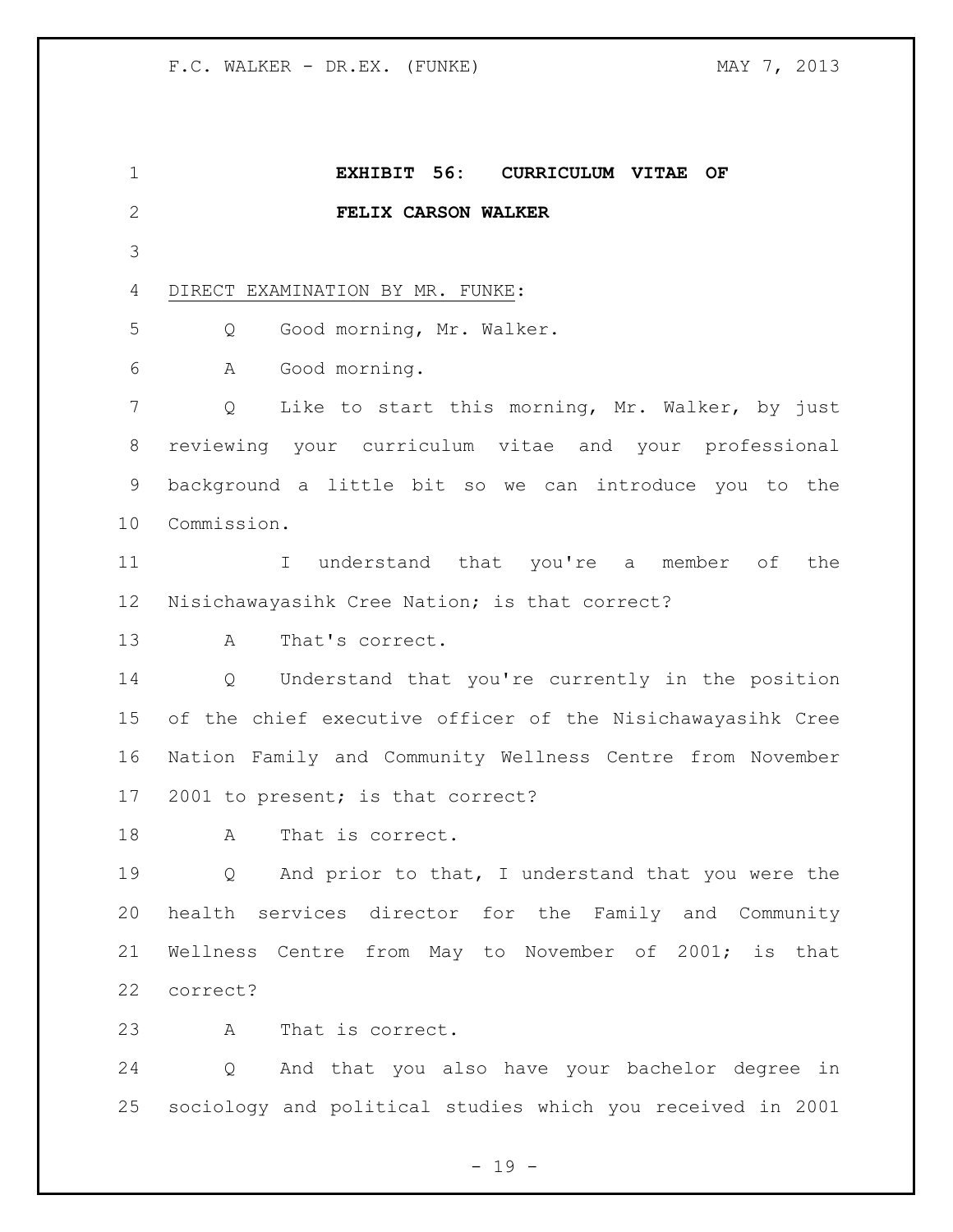F.C. WALKER - DR.EX. (FUNKE) MAY 7, 2013

from the Brandon University; is that correct?

A That is correct.

 Q I understand as well that prior to that, that you were elected to council in Nisichawayasihk Cree Nation and served in that capacity from 1996 to 1998; is that correct?

A That is correct.

 Q As well, you were a consultant with the Northern Flood Agreement for York Landing First Nation between 1994 and 1995; is that correct?

A That is correct.

 Q You were also co-lead negotiator for Nisichawayasihk Cree Nation in the Northern Flood Agreement comprehensive implementation agreement from 1992 to 1994; is that correct?

A That is correct.

 Q I understand as well that you also hold the position of general manager of the Nisichawayasihk Cree Nation Economic Development Corporation and you've held that position since 1990; is that correct?

A That is correct.

 Q You were also on the Nisichawayasihk Cree Nation school education board from 1988 to 1996?

A That is correct.

 Q And you were the chair of that board from 1991 through 1996; is that correct?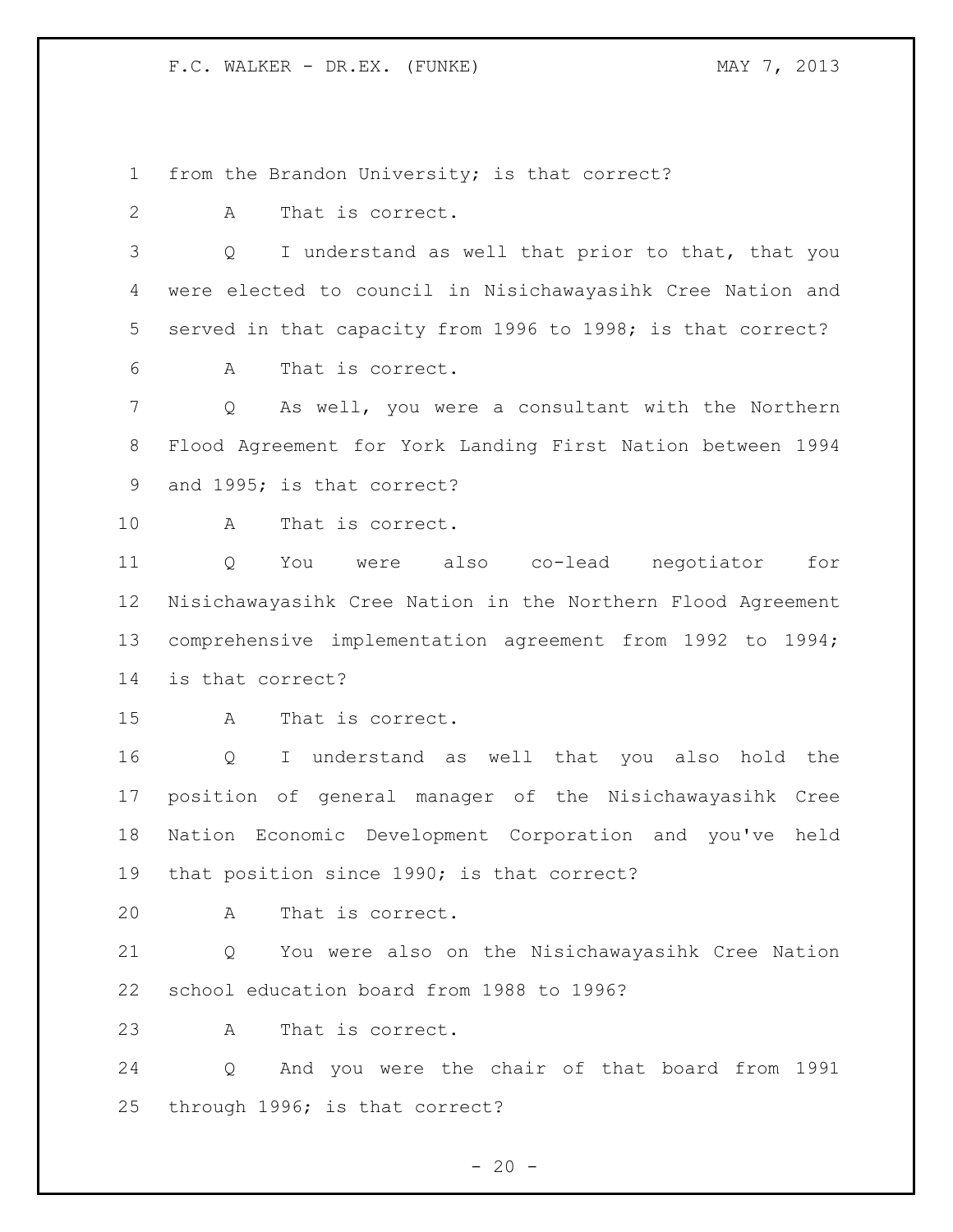1 A That is correct.

 Q And prior to that, I understand you were, as well, the resource program manager for the Nisichawayasihk Cree Nation from 1987 to 1990?

A That is correct.

 Q Okay. Like to start, Mr. Walker, with a discussion about the delivery of Child and Family Services to the people on Nisichawayasihk Cree Nation residing in the nation. If you could perhaps start by explaining to us how the Nisichawayasihk Cree Nation Family and Community Wellness Centre received its mandate. Perhaps start with how that process evolved going right back to the initial agency that provided services to the community, Awasis.

 A Back in 1983 the MKO chiefs and assembly created the Awasis Agency of Northern Manitoba. Nelson House was a party to MKO and as a result, a sub-office was created in Nelson House. We had a total of two workers at the time. Their only mandate was to provide services on reserve. That continued until 1998, in the fall of 1998, when chief and council had passed a resolution informing the board of directors of the Awasis Agency of Northern Manitoba of its desire to decentralize its services from the Awasis Agency and to create their own Nisichawayasihk Cree Nation family and community services in Nelson House.

What embarked after that was a series of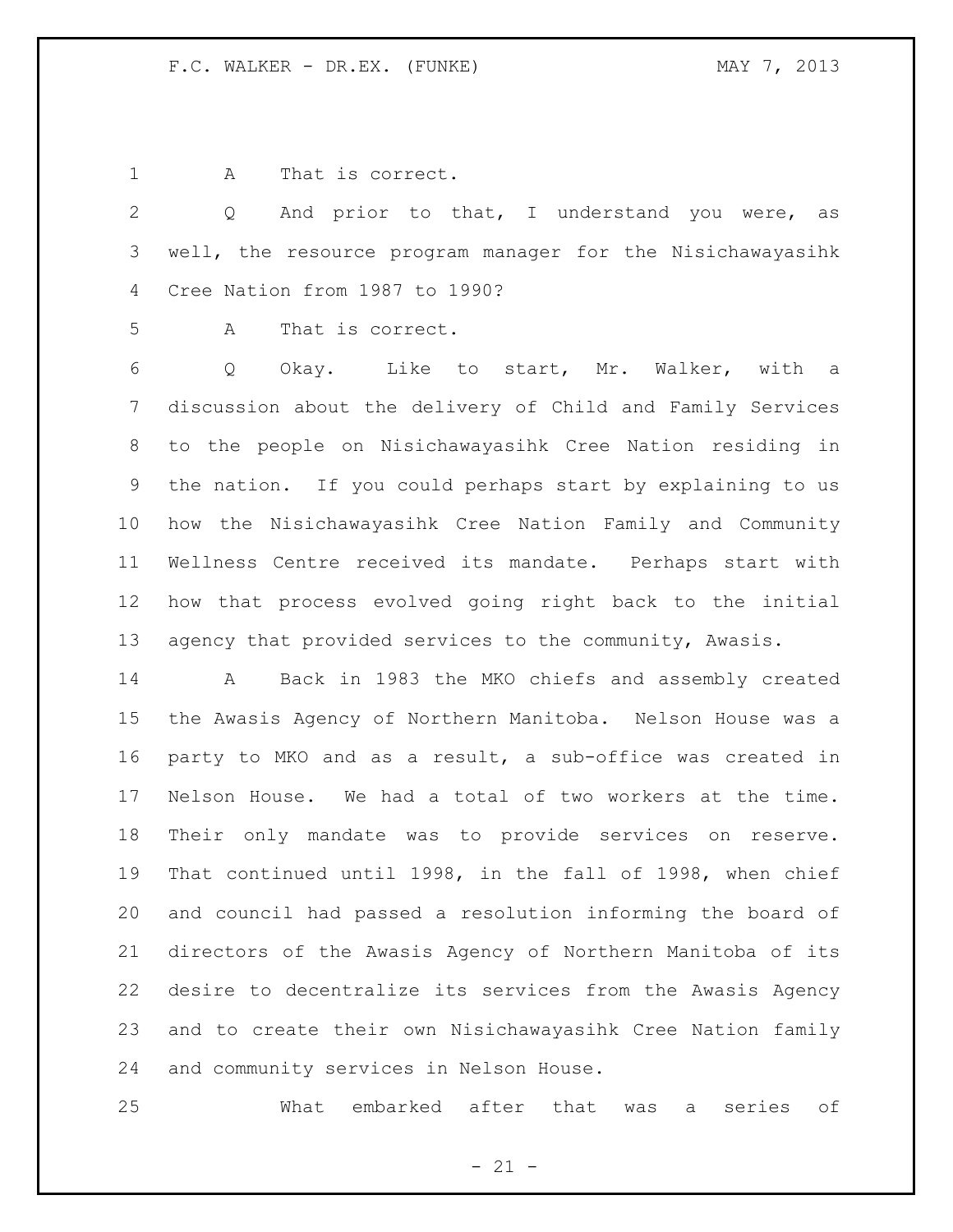community consultations that created a desire on the part of chief and council and the community to change the structure of the way that services were currently being delivered in the community where we had health-related services as a department of the band office and then you had the Child and Family Services, which was a separate office under the guise of the Awasis Agency at the time.

 What they developed was the creation of a integrated service delivery model where we had, in addition to health-related services, also the inclusion of the family community services under one corporate entity known as the Nisichawayasihk Cree Nation Family and Community Wellness Centre Incorporated.

 Q Just stop you for a moment. Let's go back a little bit. You indicated that initially it was Awasis that provided services to Nisichawayasihk Cree Nation and its, and its family members; is that correct?

18 A That's correct.

 Q As I understand it, the process of decentralization and creating an agency specifically for what we call NCN was a result of the mechanism that was contained within the tripartite agreement between Awasis at 23 the time, the province and the federal government; is that correct?

A That is correct.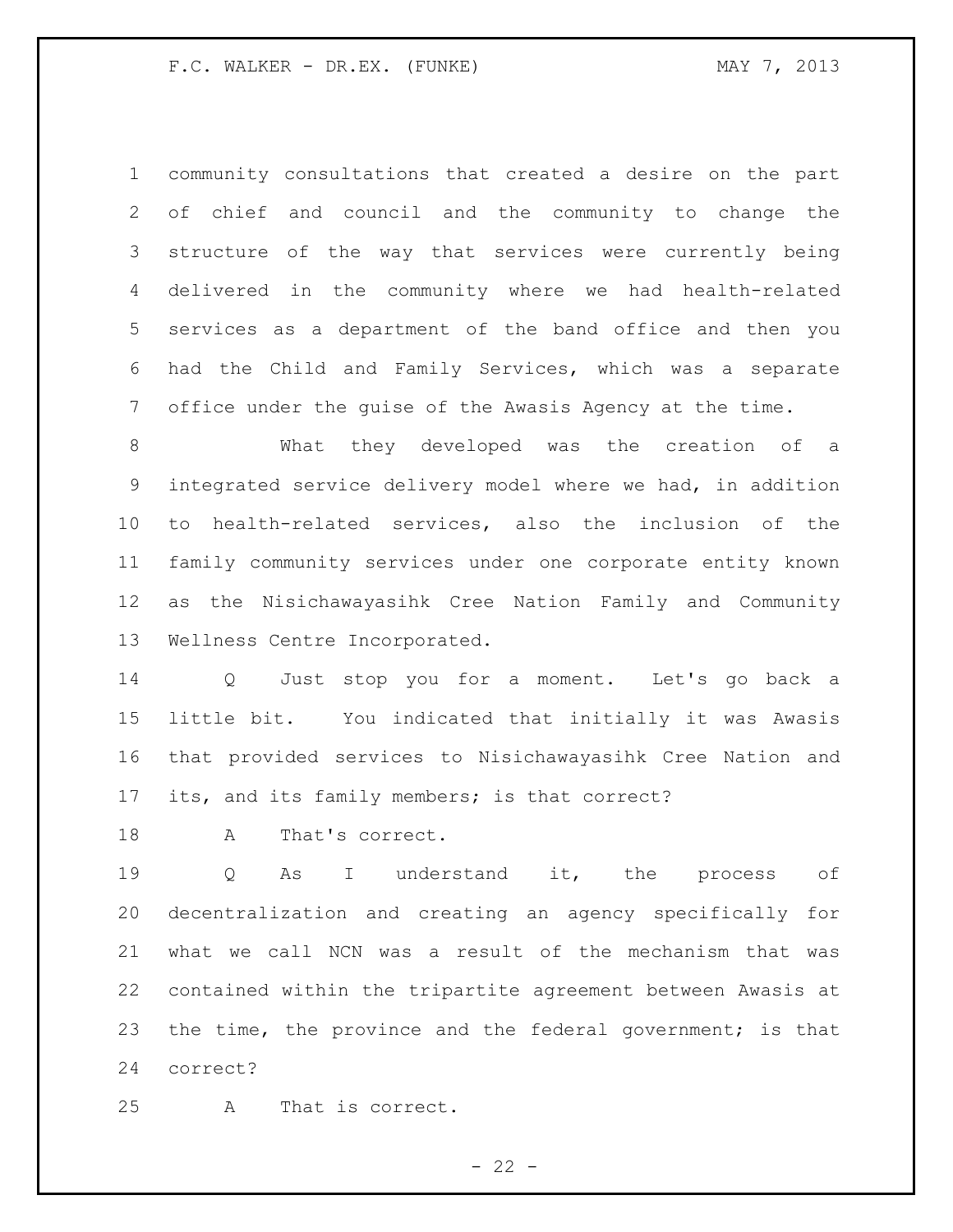1 O And as I understand it, that there was a trigger mechanism in that agreement that allowed a community to establish its own First Nations child welfare agency; is that correct? A That is correct. That's what I'm referring to when I say that the chief and council passed a resolution. 7 Q That was part of that process? A Yes. Q And as I understand it, one of the other conditions that had to be met before chief and council could do that and establish their own First Nations child welfare agency, there had to be a minimum number of children or families in the catchment area in order to be eligible under that trigger clause; is that correct? A That is correct. Q And how many children needed to be in the catchment before the community was able to establish its own agency? 19 A At that time, it was a thousand children. Q And do you remember when it was that NCN established its own agency, what year that was? A That was in 2001, May. Q And I understand that it's roughly around the same time that you joined the wellness centre in the capacity as health services director; is that right?

 $- 23 -$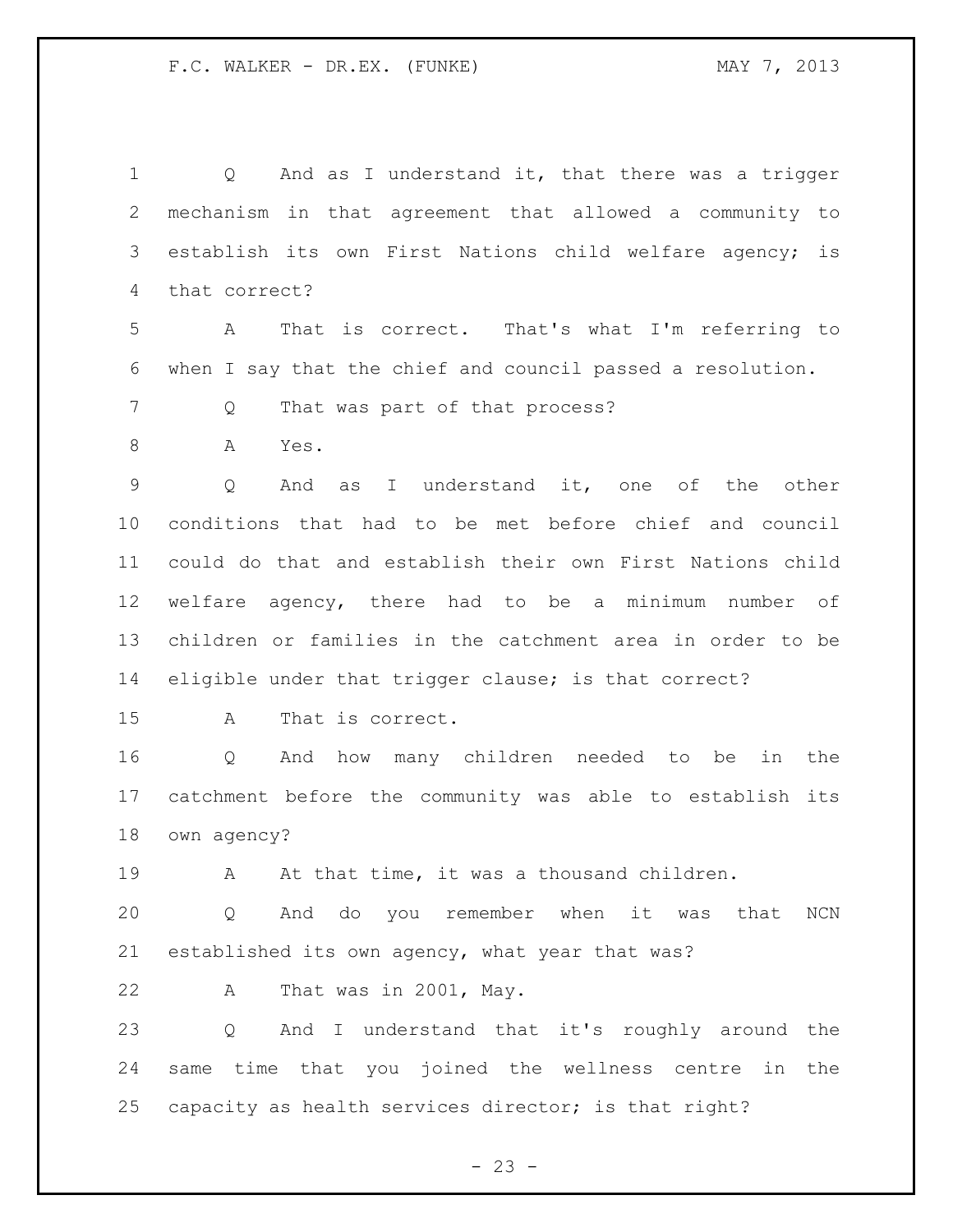1 A That is correct. Q And then approximately six months later you became the executive director in November? A Yes. Q All right. And you've already alluded to it, you indicated that currently what is known as the wellness centre is an umbrella organization that contains both child and family services and an integrated service delivery model that includes health services; is that correct? A That is correct. Q All right. I'd like you to, to perhaps talk about the services that are provided within that integrated service delivery model, but before we do, perhaps Madam Clerk, if you could, you can access tab number 89 in the materials that were provided to the Commission from our office with respect to Mr. Walker's testimony. UNIDENTIFIED PERSON: (Inaudible). 18 THE WITNESS: Yes, I do. MR. FUNKE: Pardon us for just a moment, Mr. Commissioner. 21 THE COMMISSIONER: Right. MR. FUNKE: Mr. Commissioner, I'd like to enter as the next exhibit the combined materials that have been provided to the Commission as disclosure relevant to Mr.

Walker's testimony. There are a number of different tabbed

 $- 24 -$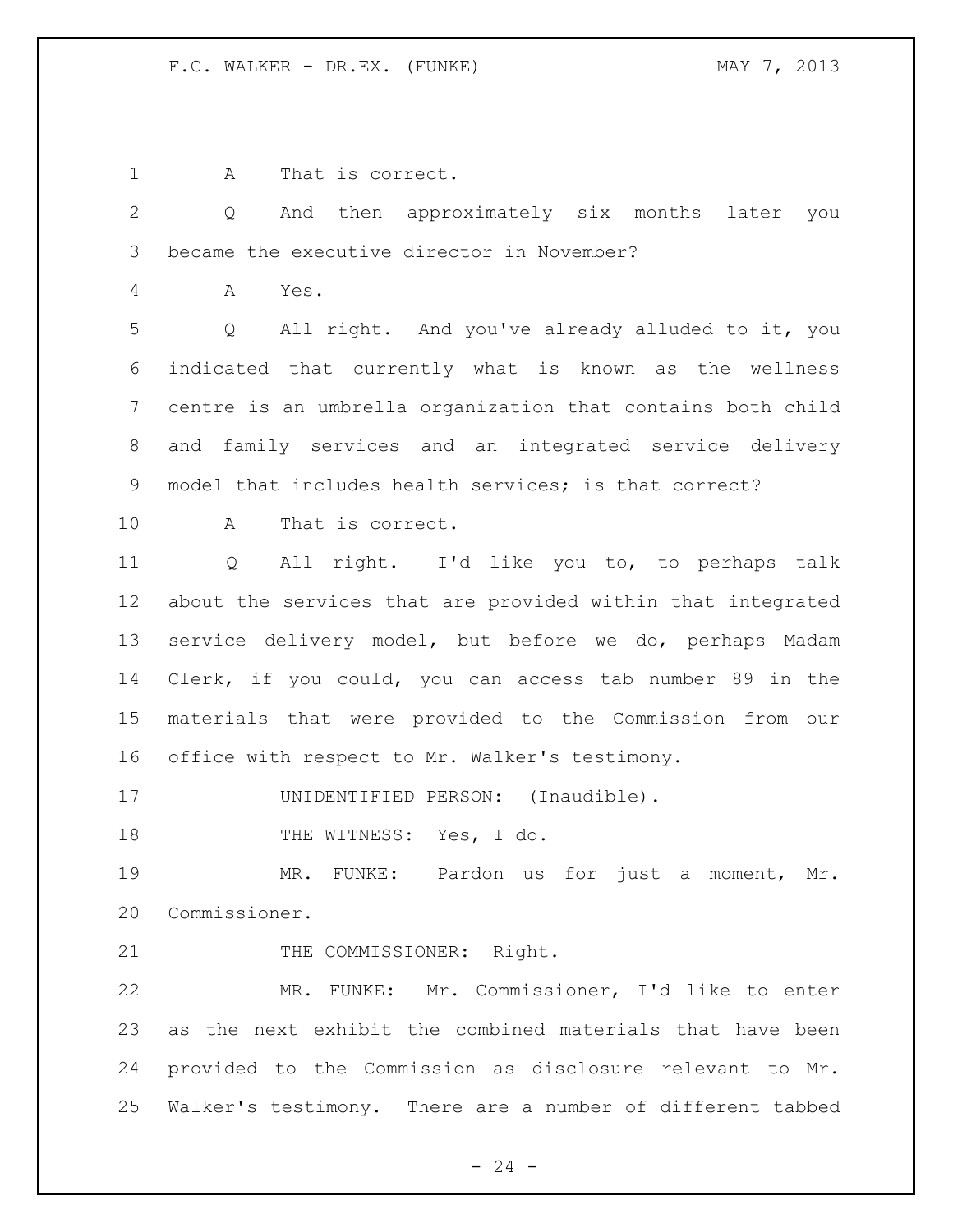F.C. WALKER - DR.EX. (FUNKE) MAY 7, 2013

 materials in the disclosure package, starting at tab 22 all the way to tab 91. THE COMMISSIONER: Have all counsel had access to this? MR. FUNKE: All counsel have received digital copies of Mr. Walker's disclosure for some time. THE COMMISSIONER: So, Commission counsel, we mark this as the next exhibit, then, do we? MS. WALSH: Yes, with the number of tabs. So it would be tabs 22 through 89. 11 MR. FUNKE: That's correct. 12 MS. WALSH: Is that right? THE COMMISSIONER: And this becomes Exhibit 57. 14 MR. FUNKE: Actually, it's tabs 22 through 91. 15 MS. WALSH: Okay. 16 THE COMMISSIONER: Tabs 22 to 91. MR. FUNKE: That's correct, Mr. Commissioner. 18 THE COMMISSIONER: Of, what's, what's the book? MR. FUNKE: It's the disclosure package with respect to Felix Walker. **EXHIBIT 57: TABS 22 TO 91 OF DISCLOSURE PACKAGE RE EVIDENCE OF FELIX WALKER** 

 $- 25 -$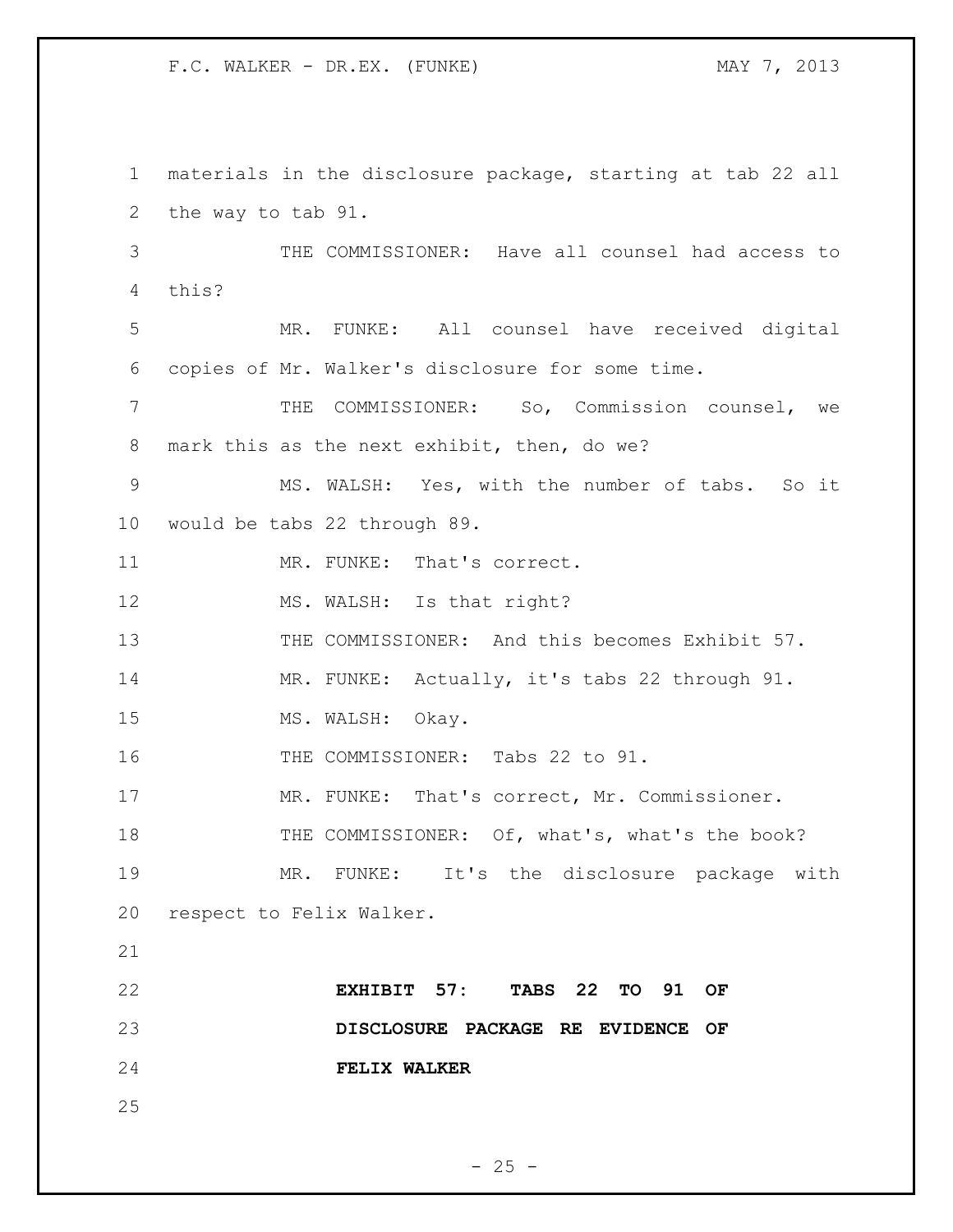1 THE COMMISSIONER: All right. Thank you. MR. FUNKE: Thank you, Mr. Commissioner. 

## BY MR. FUNKE:

 Q Mr. Walker, I understand that as the executive director of Nisichawayasihk Cree Nation Family and Community Wellness Centre you have, from time to time, had the occasion to be in contact with Indian and Northern Affairs Canada, and on occasion they've had the inclination to conduct compliance reviews; is that correct?

A That is correct.

 Q And I understand that in 2010, between June 8th and June the 11th, 2010, the agency was the subject of one such compliance review; is that correct?

A That is correct.

 Q And I understand that as a result of that compliance review you received the letter that is now on the monitor, December the 6th of 2010; is that correct?

A That is correct.

 MR. FUNKE: Madam Clerk, if you could just scroll down.

22 THE COMMISSIONER: What tab is that? MR. FUNKE: This is tab number 89 in the materials that have been provided to you, Mr. Commissioner. Thank you, Madam Clerk, that's fine.

 $- 26 -$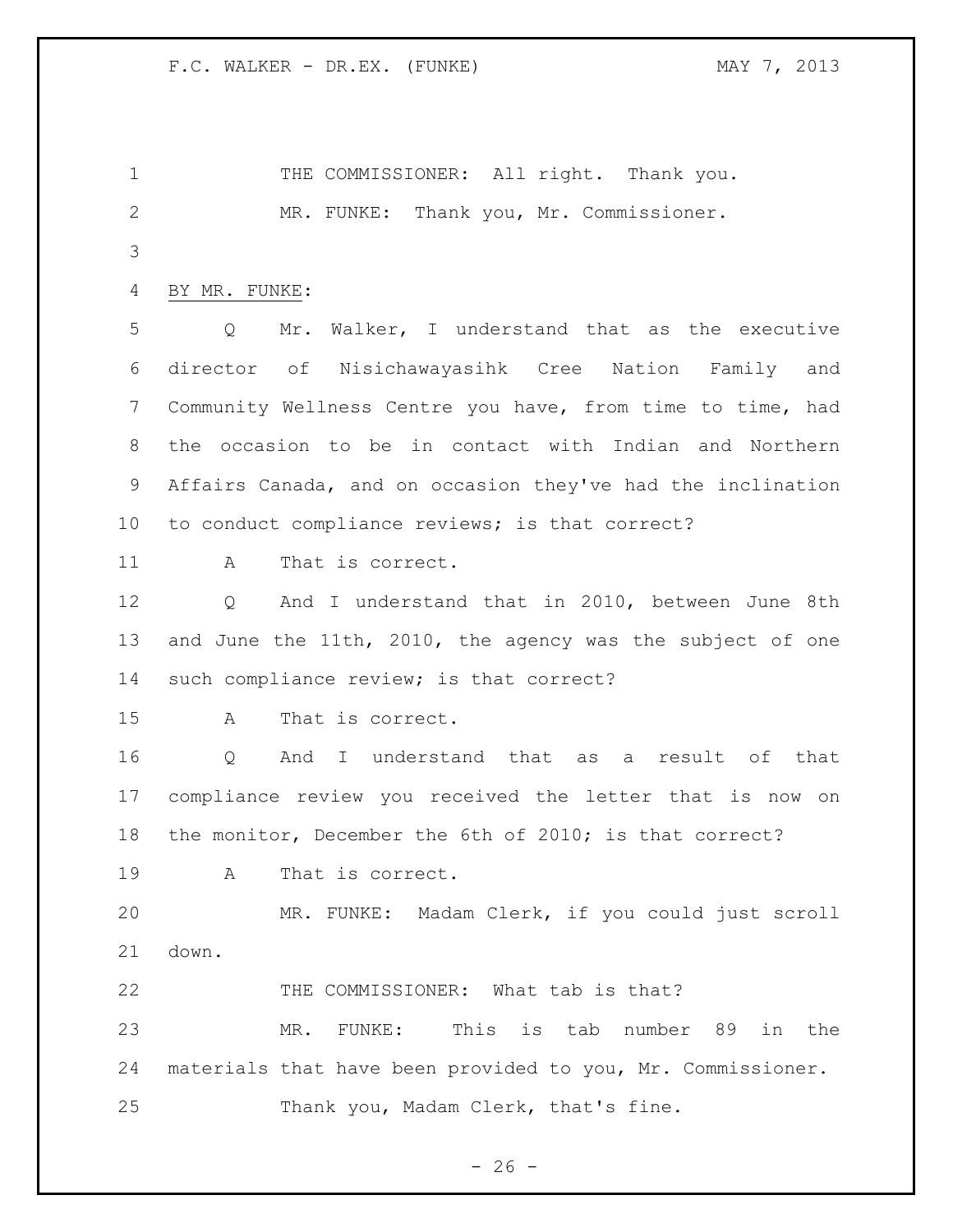BY MR. FUNKE: Q I'll just go through that letter with you, Mr. Walker. It reads: "The Department would like to take this opportunity to thank you and your staff for the exceptional cooperation that was given to the Compliance Team during the compliance review process that 11 took place at your office in Nisichawayasihk Cree Nation ... 13 [between] June 8th - 11th, 2010. This letter will serve as the 15 final letter, intended to summarize the issues identified during the course of the review. 18 The scope of the compliance review was to examine child in care files to confirm adherence to established provincial standards, as they relate to eligible child maintenance expenditures. Further, to ensure that the terms and conditions of the agency's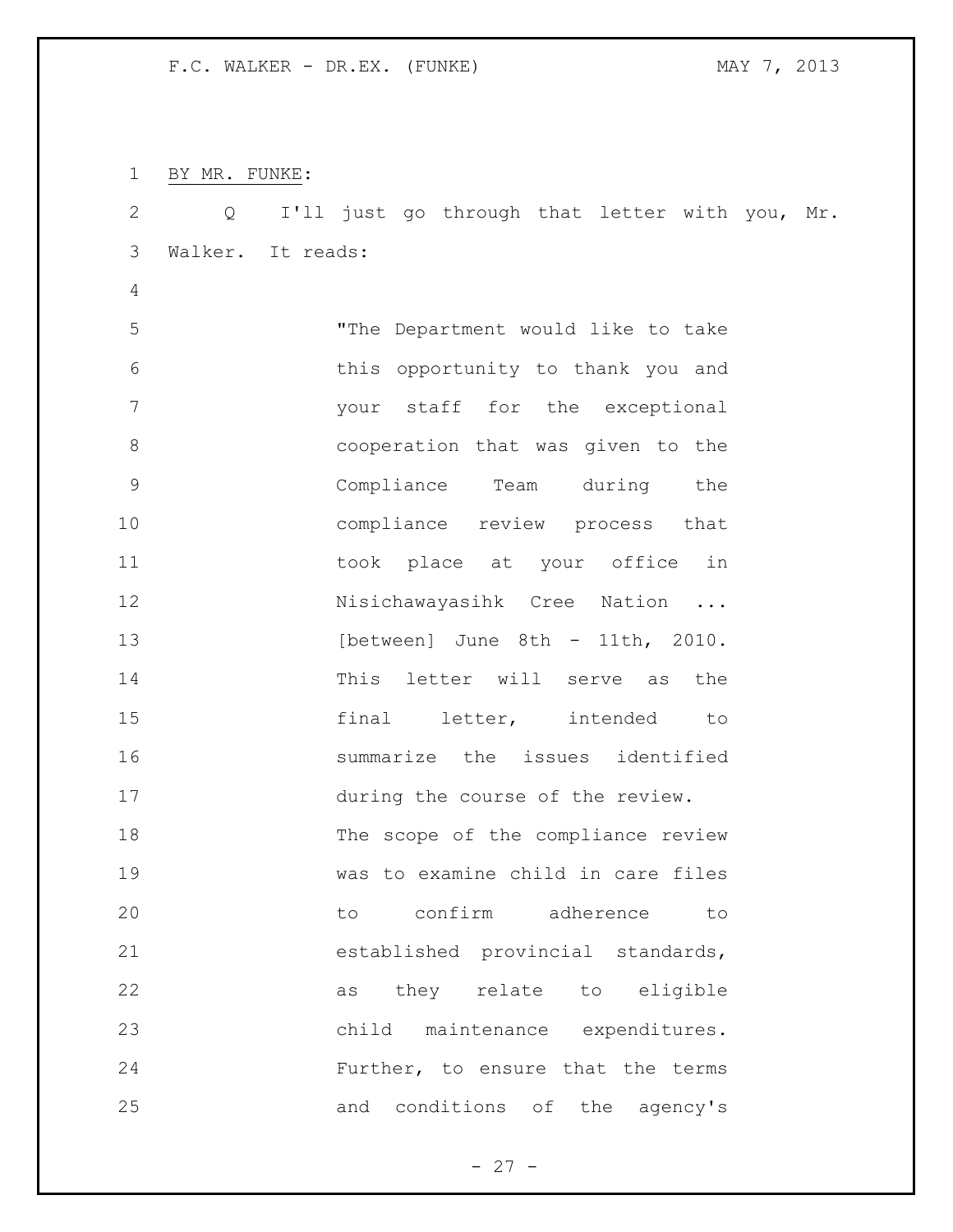funding agreement are being met and administered in an effective and efficient manner. The NCN CFS administration should be commended for their conscientious efforts and excellent administration of the 8 CFS program. As well, the staff was very supportive and provided excellent guidance and assistance 11 throughout the review process. It 12 is the opinion of the Compliance Team, that the Administration of NCN CFS exemplifies a "Best Practices" model." That was the letter that you received in December of 2010? A That is correct. Q You certainly didn't have any issues with the findings and conclusions reached in that letter; is that correct? A No, I didn't. Q Right. Perhaps you can continue, then, and provide us with a, an overview of some of the programs and

 $- 28 -$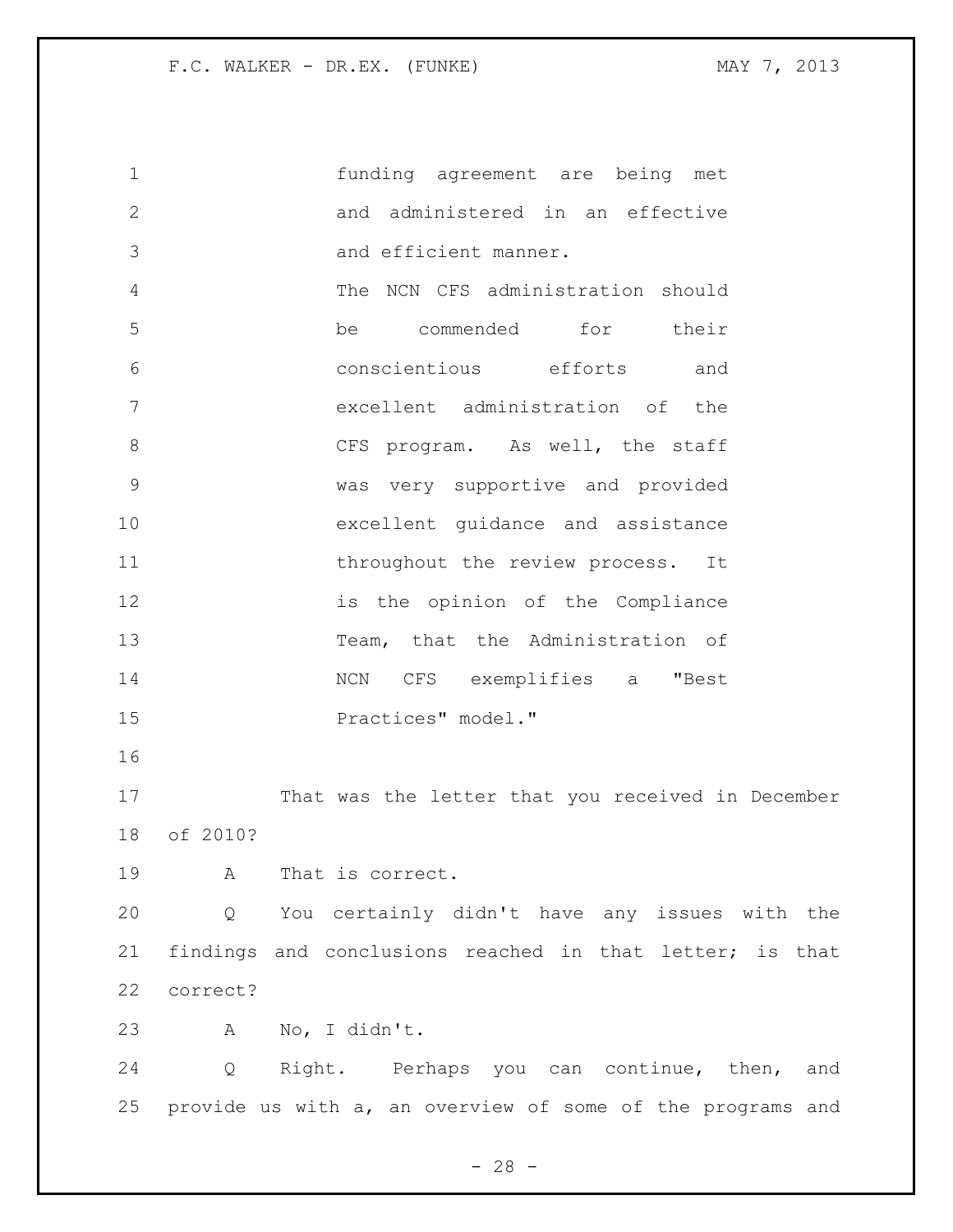F.C. WALKER - DR.EX. (FUNKE) MAY 7, 2013

services that the NCN wellness centre provides?

 A Did you want me to start from 2001 up until now or --

Q You can either --

A -- what we're currently operating?

 Q You can provide that either in the terms of a chronological development of those services or if you want to proceed by way of categories, if you want to start with health and then move to Child and Family Services, whichever works best for you, Mr. Walker.

 A Okay. As I stated earlier, the Family and Community Wellness Centre in Nelson House is a integrated service delivery model, incorporates health-related services and family and community services.

 On the health side of things, we have, we're responsible to deliver public health, maternal child health, Head Start programming, daycare programming, the new Star program, which is the fetal alcohol disorder program. We also have responsibility for aboriginal diabetes initiative, we also have responsibility for building healthy communities, building brighter futures. We also operate a fully-staffed counselling service.

 In addition to that we also offer, on the family, child and family services area, protection services, adoptive services and maintenance. Just recently we've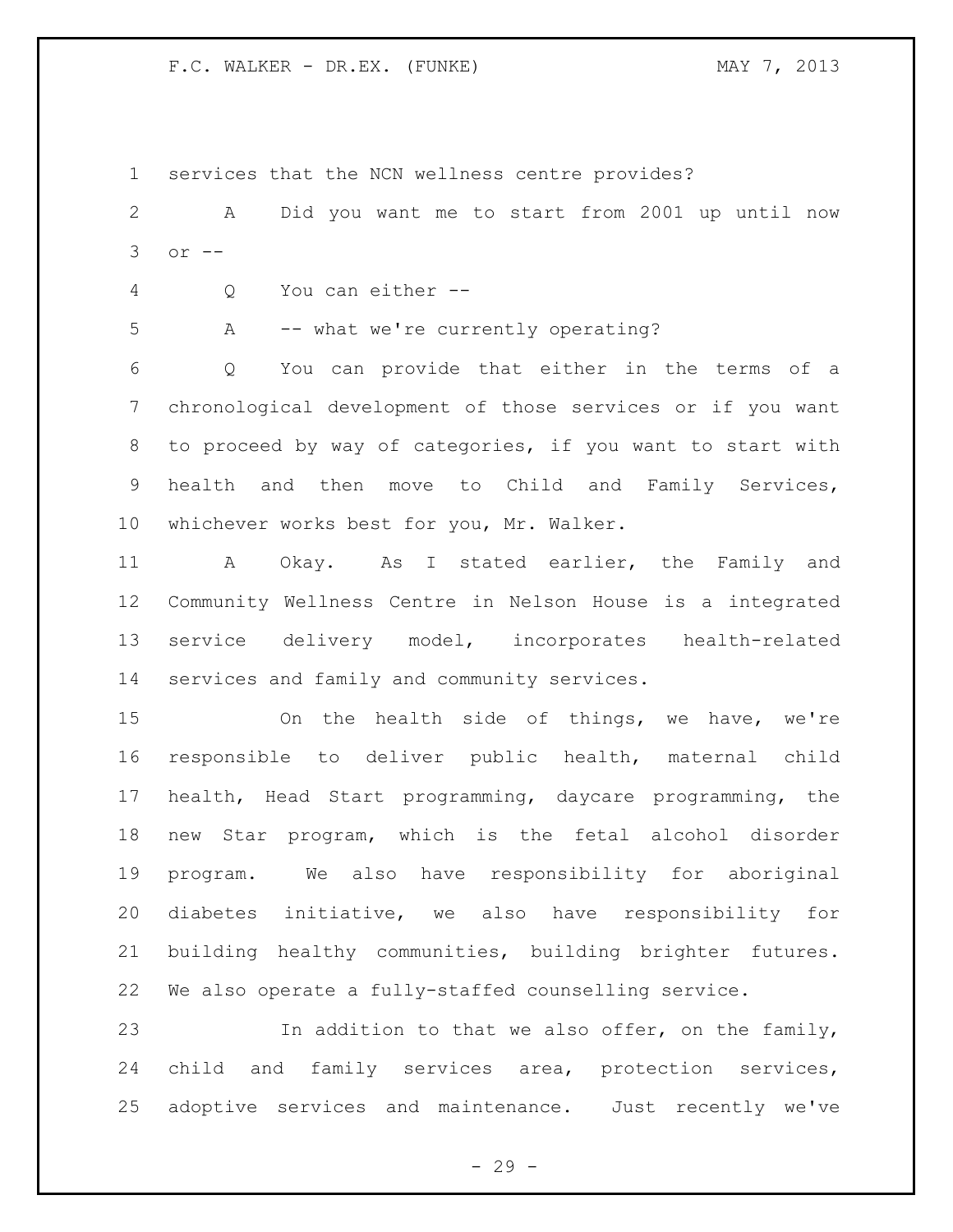added the new component of the, of the program, the family enhancement program.

 We have grown from, back in 2001, from a total staff complement of 40 where we now have a total of, throughout the, throughout the province, approximately a hundred and seventy-five employees.

 We service the following communities of South Indian Lake, Thompson, Winnipeg and Brandon. We're also the designated intake agency for the Burntwood region in Thompson, Manitoba.

 Q Okay. We'll talk about DIA in just a moment. I'd like to take you back through some of the programs you've referred to briefly.

 I understand as part of the public health program, you also deliver home and community care; is that correct?

A That is correct.

 Q Perhaps you can just tell us a little bit about what the home and community care program involves and when that was implemented?

 A The home and community care program was implemented back in 1999. It is a in-home care program where those clients who are being discharged from hospitals after major surgery, et cetera, or that have extensive wounds, rather than having them stay in the hospital, they

 $- 30 -$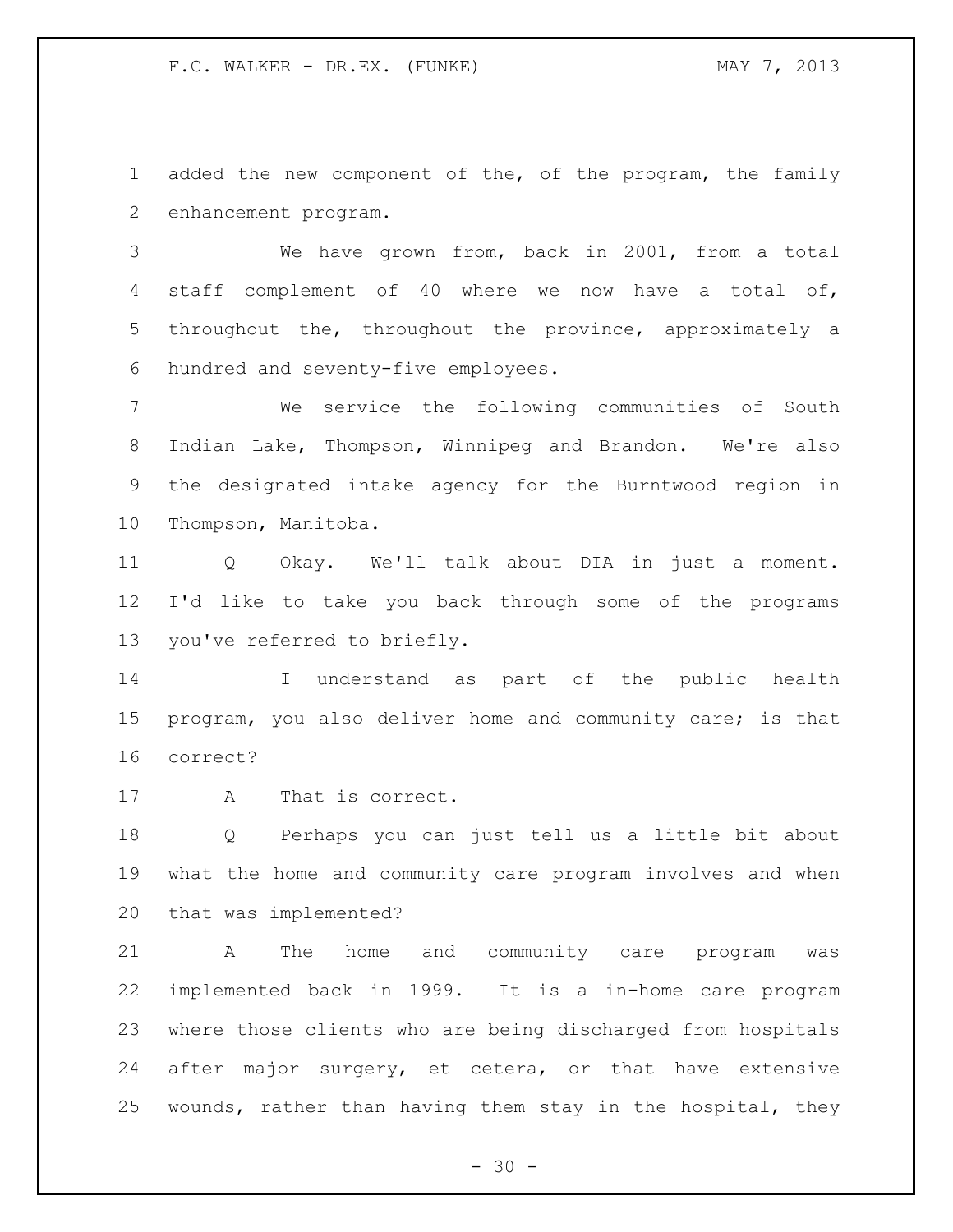F.C. WALKER - DR.EX. (FUNKE) MAY 7, 2013

 return back to their home community where we have health care aides and health nurses that go in and provide that, that support. And they also provide instruction to the family members who are residing in that residence to provide that care as well to their loved one.

 Q And as part of the health portfolio, I understand that there's also, you mentioned briefly, a diabetes initiative; is that correct?

A That is correct.

 Q Perhaps you could tell us when that was introduced and what some of the features of that program are?

 A That component was brought on on 2002. It was a federal initiative that was undertaken by First Nation Inuit Health Branch. It is more a process to create awareness of the effects of diabetes to implement programs that prevent diabetes, particularly amongst our younger populations now within the community. As a result of that, we have collapsed a number of program areas to create a fitness centre in the community that focuses on physical fitness and it also, we have them actually going to the school, providing nutrition classes for students plus also families that visit the centre during the scheduled clinic sessions.

Q You also mentioned a maternal resource program?

 $- 31 -$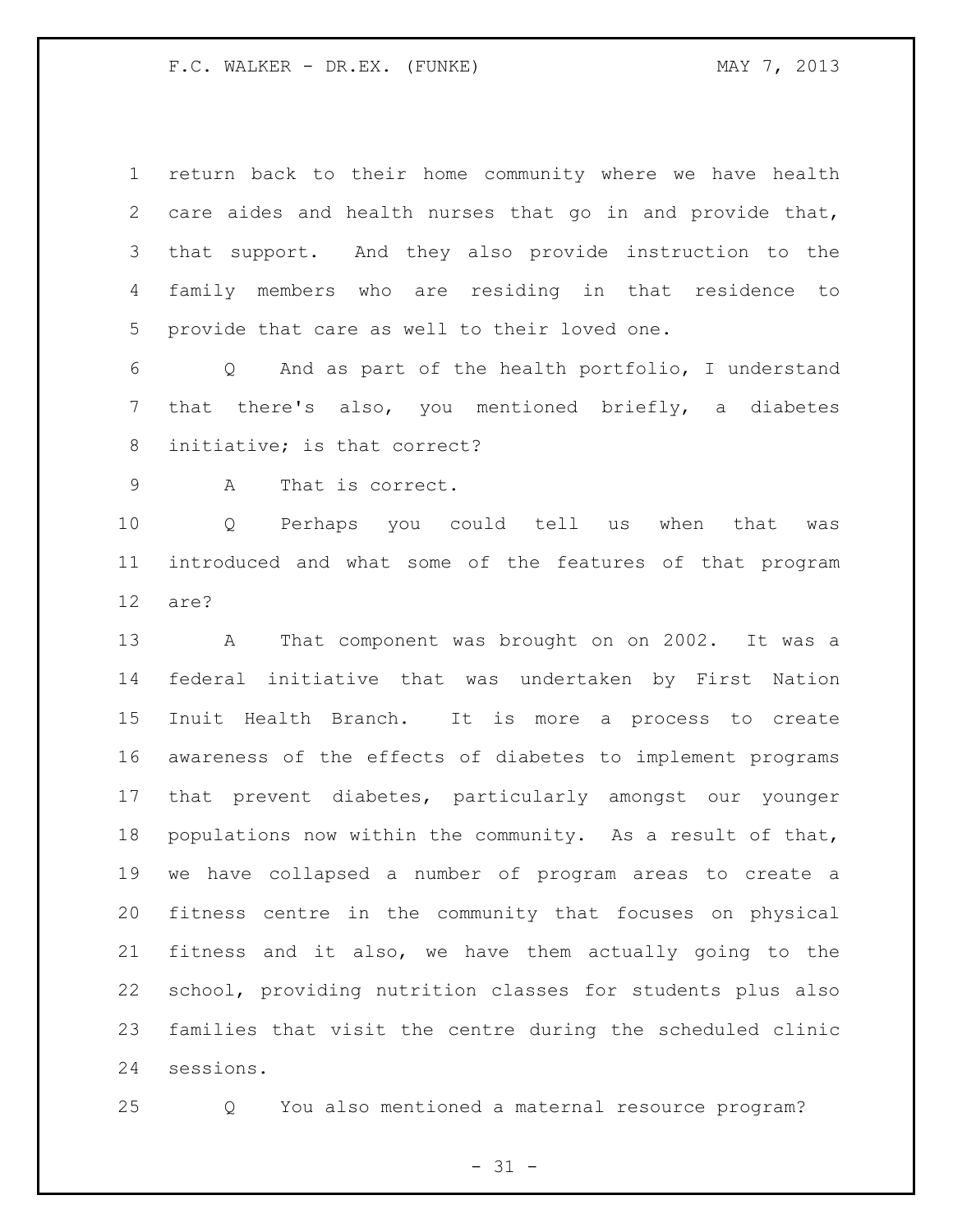A Maternal child health, yes.

 Q Maternal child health. When was that introduced and what does that program include?

 A That was introduced, believe in 2005, again under First Nation Inuit Health Branch. And that provides instruction on parenting, et cetera, in-home supports for children between the ages of zero, newborn to age six. It is a voluntary program and we currently have a staffing complement of approximately five in that area.

 Q There's also a fitness centre, as I understand; is that correct?

A Yes.

 Q When was that introduced and what are some of the features of that program?

 A The fitness centre was, has always been part of the wellness centre. We just recently moved that facility from the current wellness centre to a facility on its own, and it provides cardio fitness, weight training, strength training, classes in those areas, and it is one of the more utilized facilities in the community.

Q So you've had that since inception 2001?

A We've had that in since 1999.

 Q Very good. Some of the other programs that you described was the daycare Head Start Program?

A Yes.

 $- 32 -$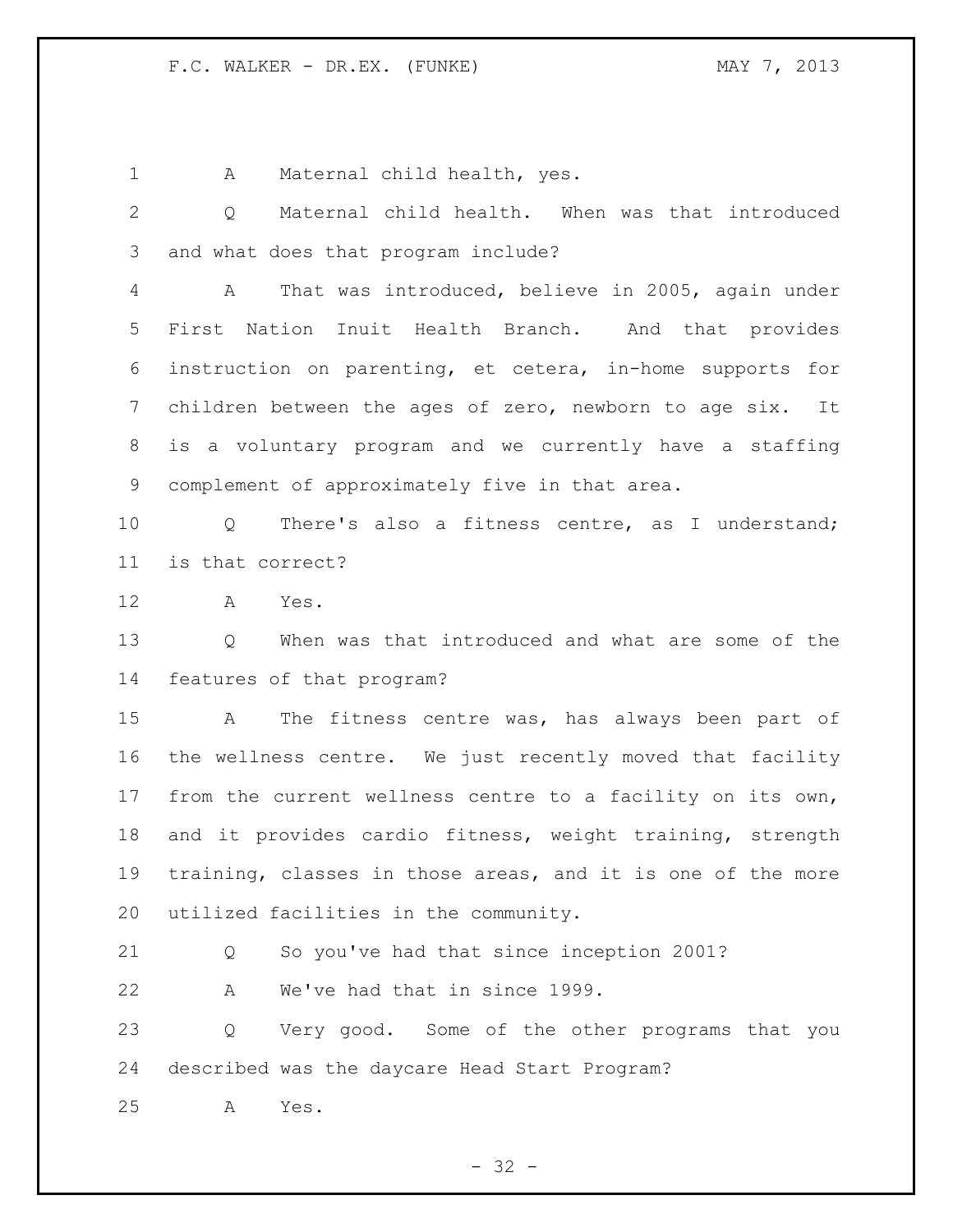1 0 And when was that introduced? A The daycare program was introduced on, on the reserve in 1998. It became part of the wellness centre in 1999. The Head Start Program began in 1999, again under the auspices of the First Nation Inuit Health Branch. And Head Start is a preschool program that allows instruction for parents on how to structure activities to ensure that children have a better chance once they enter into the school system. Q I also understand that there is a number of different -- perhaps before I go there. You described the, the Star program, the fetal alcohol program? A Yes. Q When was that introduced and what are some of the features of that program? A It was, I believe it began in 2006. It was a federal initiative. And when I'm referring to federal, I'm referring on reserve. All funding for health-related service programs come from the First Nation Inuit Health department -- Q Yes. A -- health branch of Health Canada. That began in 2006 and it is a prevention-focused program. Again, it is highly educational. We go into the schools, we, we

 $- 33 -$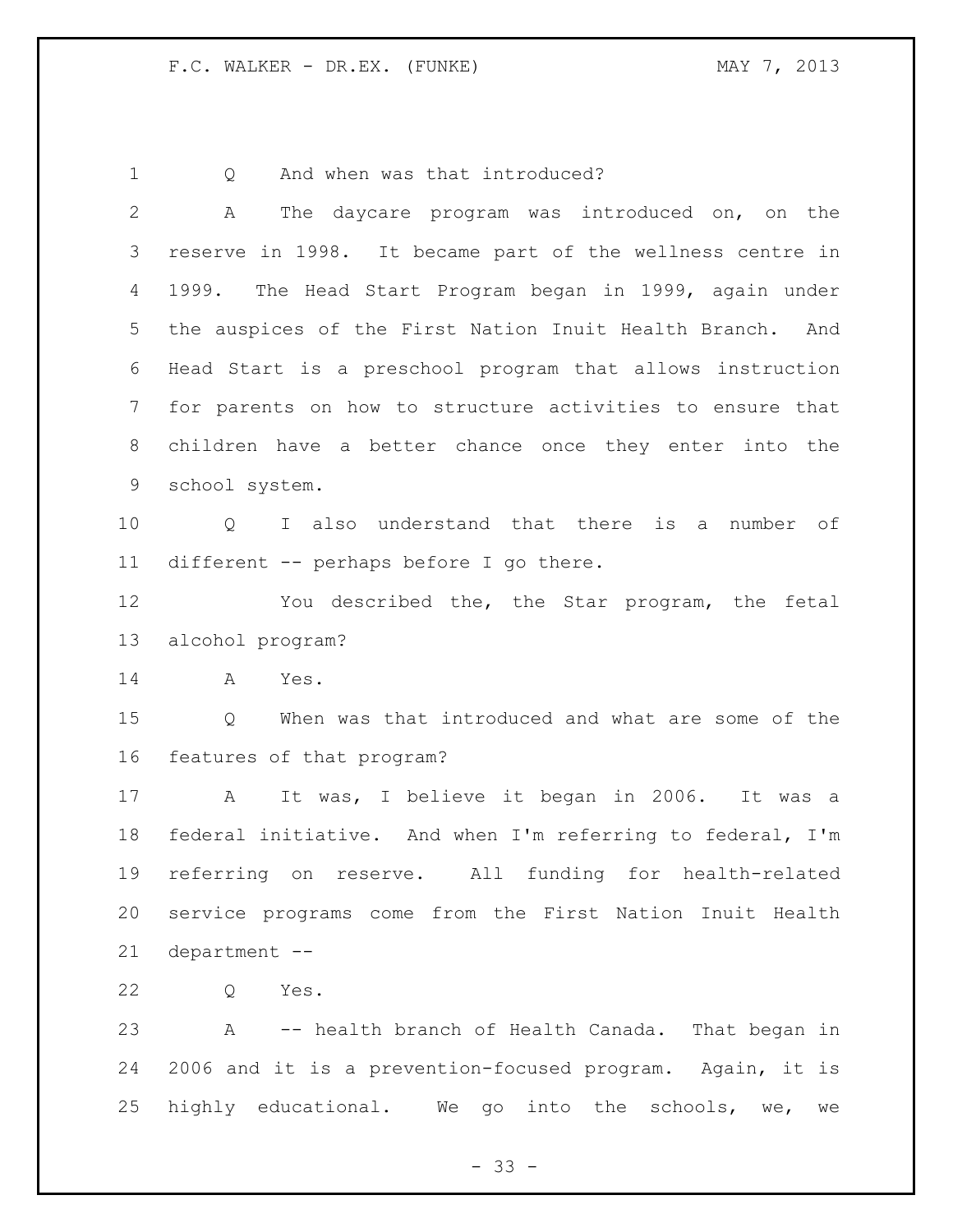encourage those young mothers that are attending our well baby clinics as part of the community -- the prenatal program at the wellness centre on the effects, the devastating impacts of alcohol and drug use during pregnancy. So it's a prevention program.

 Q Very good. You also described a Brighter Futures program. Perhaps you can tell us a little bit about that and when it was implemented?

 A The Brighter Future initiative was, began in 1992 under the First Nation Inuit Health Branch and it was the precursor for funding for aboriginal diabetes initiative, maternal child health, Head Start. All of those various programs have had their beginnings at those initial stages and right now we utilize that to, to fund the fitness centre. We also use it to fund additional public health nurses, and we also use it to fund our counselling division program in the centre.

 Q You have a number of other programs as well that are offered under the wellness centre. I'm just looking for clarification whether they fall under the, the health side of your operations or they fall under the child welfare side. I understand that there are, there's a therapist program that's available?

 A Yes, there -- that's, that's a program that we've just recently introduced. One of the things that I should

- 34 -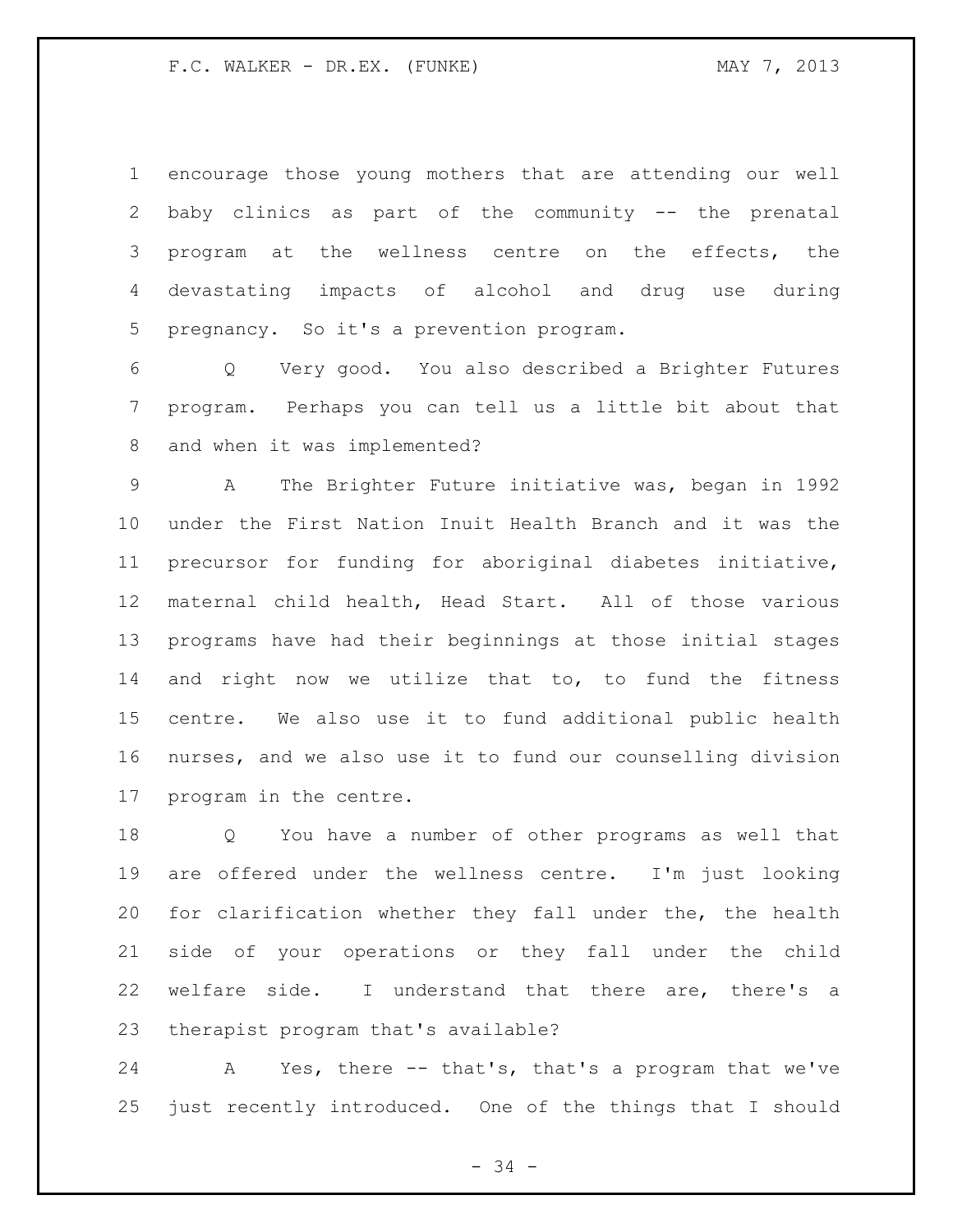point out is that the, the centre, the wellness centre, has actively been investing in its human resources within the organization over the last 10 years. As a result, we have had a number of staff who have obtained their BSWs or their bachelor of arts degrees. We recently had one of our staff receive her masters in marriage and family therapy from the University of Winnipeg. As a result of that, a result of that communitive (inaudible) planning, we are in a better position to offer services that we think are fundamental to ensuring a healthy community. Q And how long has that, those therapy services been available through the wellness centre? 13 A Oh, for the last two years now.

 Q Now, is that part of the counselling services that are provided or are those one and the same?

16 A They're one and the same.

 Q Okay. And that also includes family therapy; is that right?

A That is correct.

 Q And does that also include the mediation services that the, the wellness centre provides?

 A The mediation services, that was under a program that was initiated by the Awasis Agency of Northern Manitoba through MKO. It was the Northern Restorative Justice Project. We had that, that mediation program up

 $- 35 -$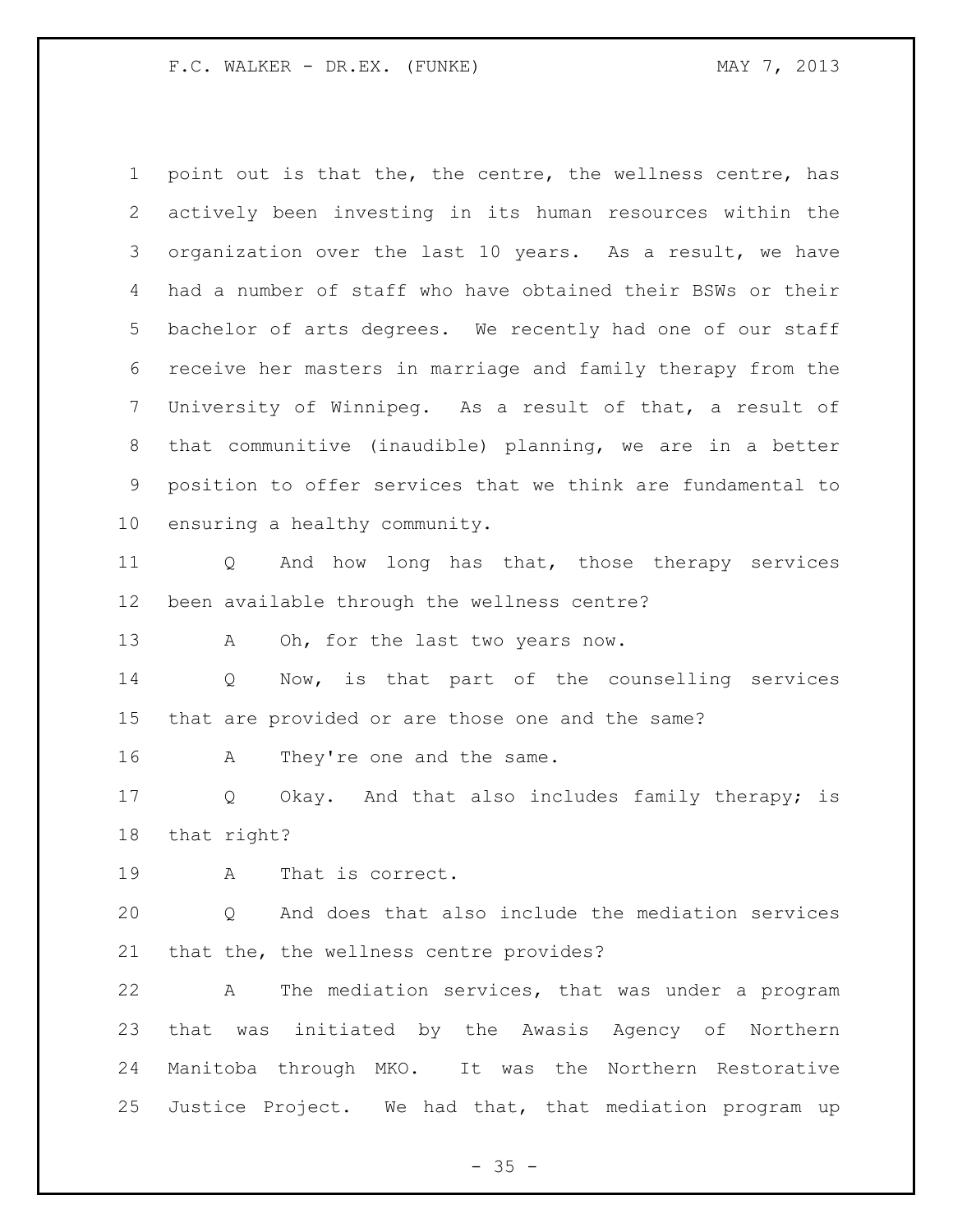until about 2006. Since then, we have not received funding nor do we continue to use it. However, our counselling staff are qualified to provide those mediation services.

 Q I understand as well that there's an arts and culture program?

 A Yes. That's all part of the overall delivery of programs and services within the centre. I think it should be noted that the, when we talk about the idea of family enhancement, the wellness centre is a family enhancement program in its entirety.

 Q Okay. And there's also an elders program, as I understand?

A There is, yes.

 Q And when was that introduced and what are some of the features of that program?

 A That's a program that's always been in existence at the wellness centre since 1999. The elders program provides the forum and a vehicle for elders of the community to come in and participate and mentor some of the young family members that are attending programs at the wellness centre. It is also an opportunity for our elders to get out of their homes and into a community setting where they can engage in activities that benefit them. We also provide a elder wellness series, an educational forum where certain counselling aspects are provided,

 $- 36 -$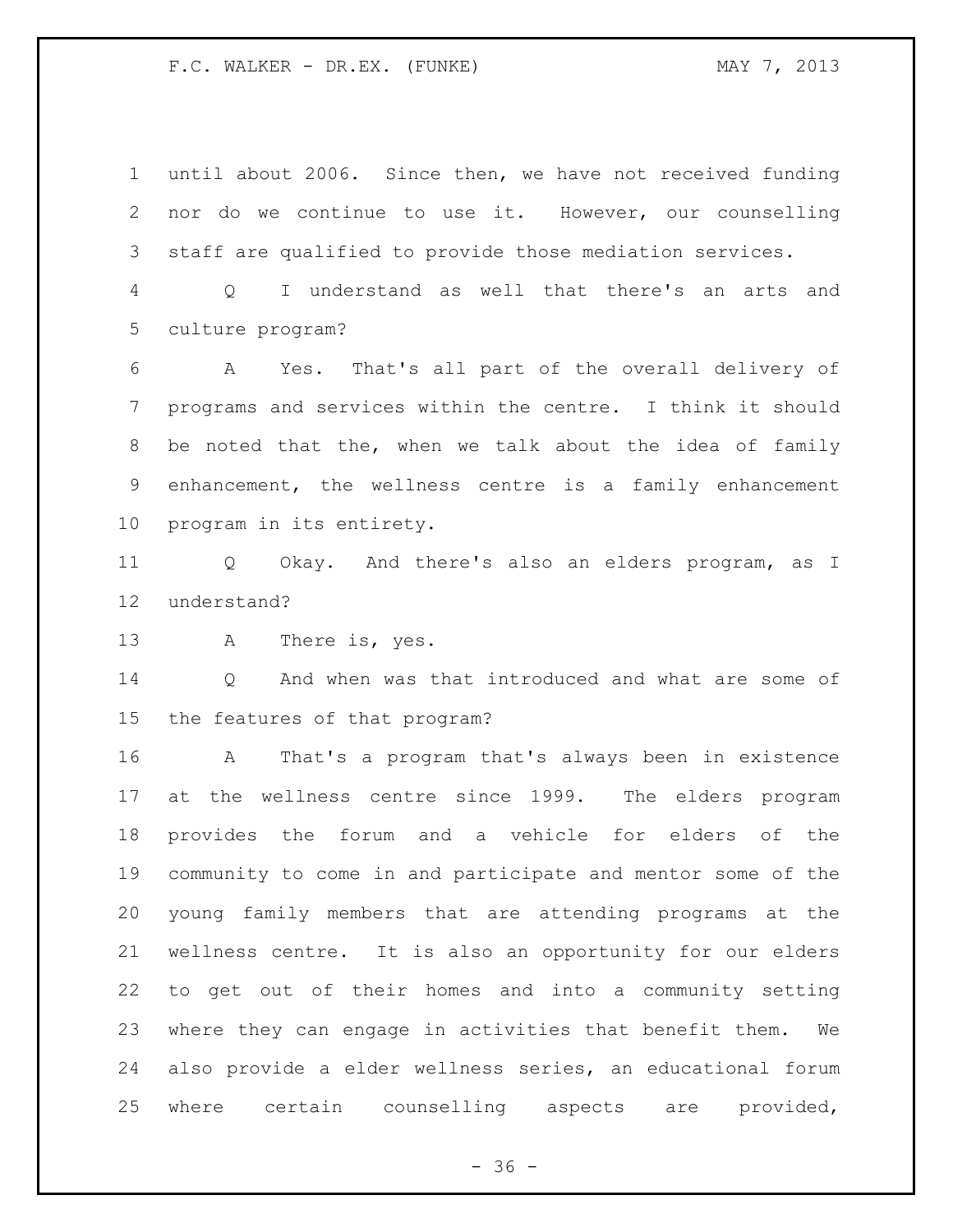informational activities are provided. They just finished a police academy training program couple weeks ago where they were educated on how to identify elder fraud.

 Q So you've, you've discussed some of the services that are provided under the umbrella of the wellness centre for us, Mr. Walker. Perhaps you can distinguish for us, if you can, what the mandate of the wellness centre is as opposed to the mandate of the Nisichawayasihk Cree Nation Child and Family Services division?

 A The Family Community Wellness Centre, its mandate is to provide a broad range of services that meet the needs 12 of the community, that identify and recognize the needs of the community through a community collaborative consultative process, and that we are accountable and held accountable to the community through our reports, through our reporting structures, to chief and council, to various funding levels, government, various government agencies, but in unity we work to strive and recognize the strengths of all of our community members.

 Q Dr. Blackstock, who testified earlier in the inquiry, had talked about community-based solutions that are being implemented by various agencies across the country and she talked about a variety of different models that have been utilized by those agencies. And one of the models that she had referred to was called the Circle of

- 37 -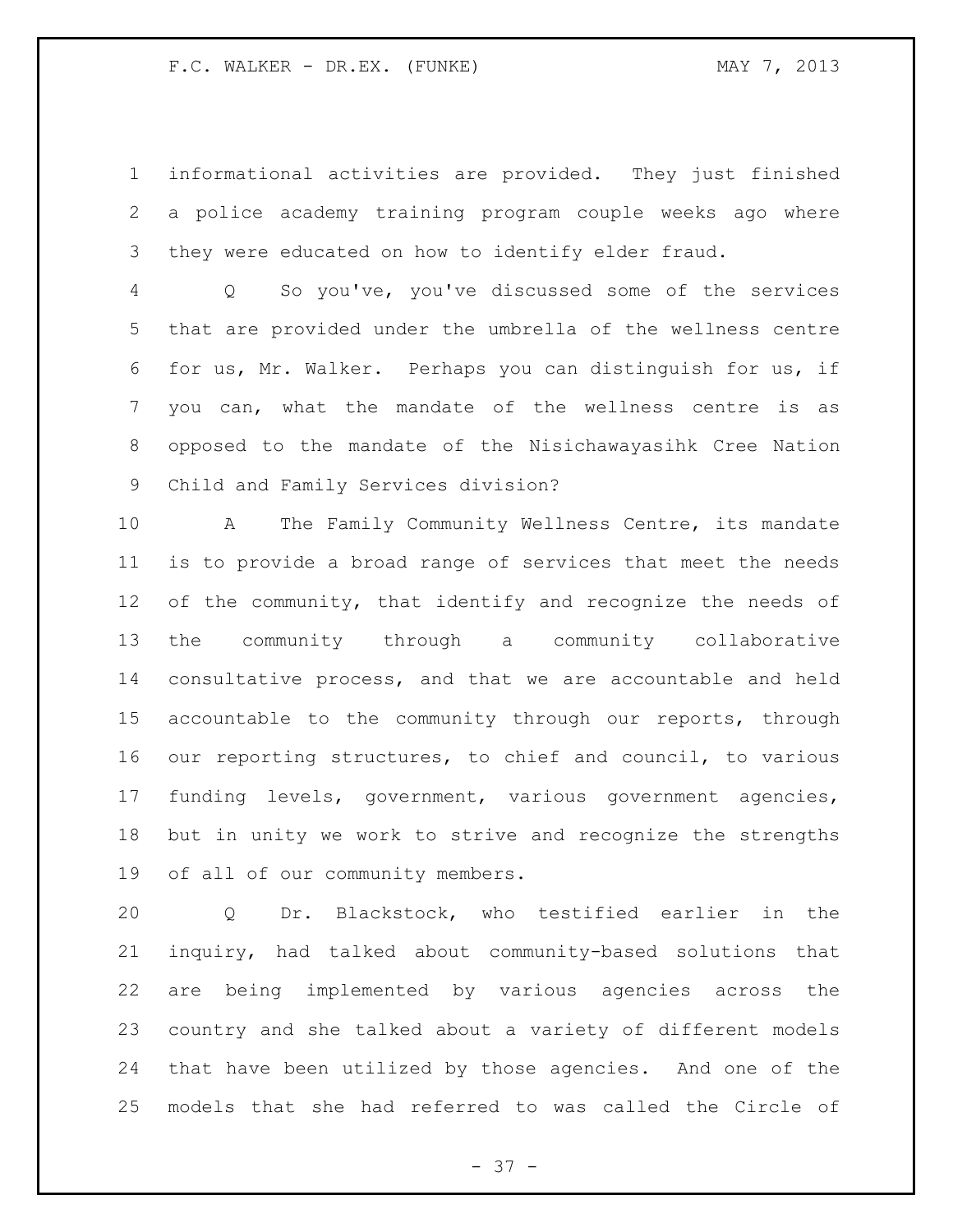Care. I understand that you're familiar with that; is that correct?

 THE COMMISSIONER: What name was that? MR. FUNKE: Circle of Care, Mr. Commissioner. 

BY MR. FUNKE:

Q Go on.

A Yes, I am.

 Q And I understand, Mr. Walker, that the Circle of Care is a, is a foundational approach that the wellness centre has taken to the delivery of its services; is that correct?

A That is correct.

 Q And I understand, as well, that the wellness centre has created a Circle of Care planning guideline with, with respect to its use in Child and Family Services; is that correct?

 A It's not specific to Child and Family Services. It is specific to the organization as a whole.

 Q So to be utilized with respect to the implementation of all the various programs, then?

A That is correct.

 MR. FUNKE: Madam Clerk, if you could bring up the document at tab 27 in the materials provided to the Commission for Mr. Walker. Thank you. And turn to page 4,

- 38 -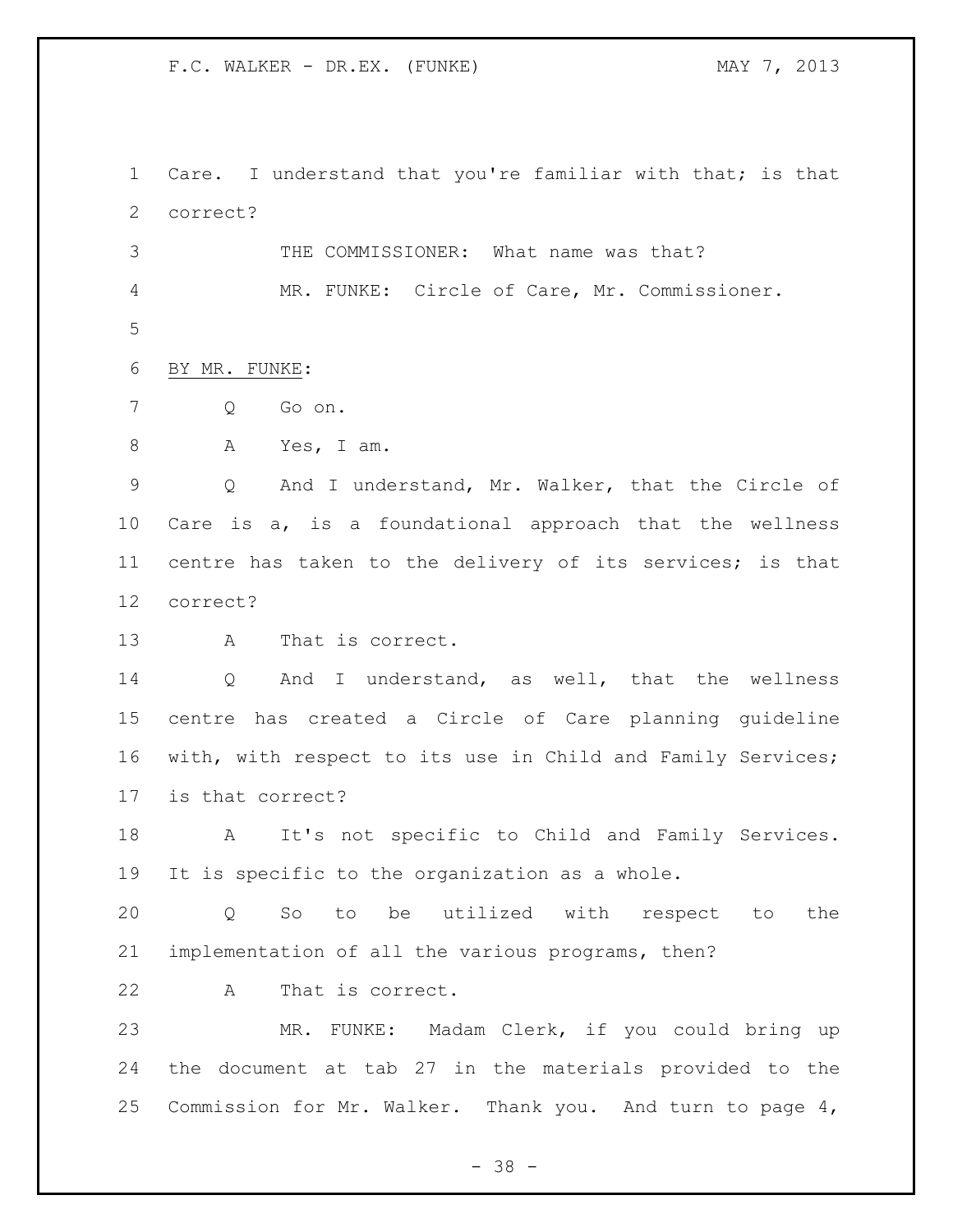please. Do you have that, Mr. Commissioner? THE COMMISSIONER: Yes, I do. MR. FUNKE: All right. BY MR. FUNKE: Q Page 4 of that document goes through an introduction to the Circle of Care program; is that correct? A That is correct. Q Discusses the philosophy and the approach that is utilized under that model? A That is correct. Q Just going to read that into the record. Says Introduction about the Circle of Care: "The Nisichawayasihk Cree Nation Family and Community Wellness Centre ... offers a significant combination of health and social services to the community. These assets create opportunities for people to share and work together and to support families to live in 25 a healthful and positive way.

- 39 -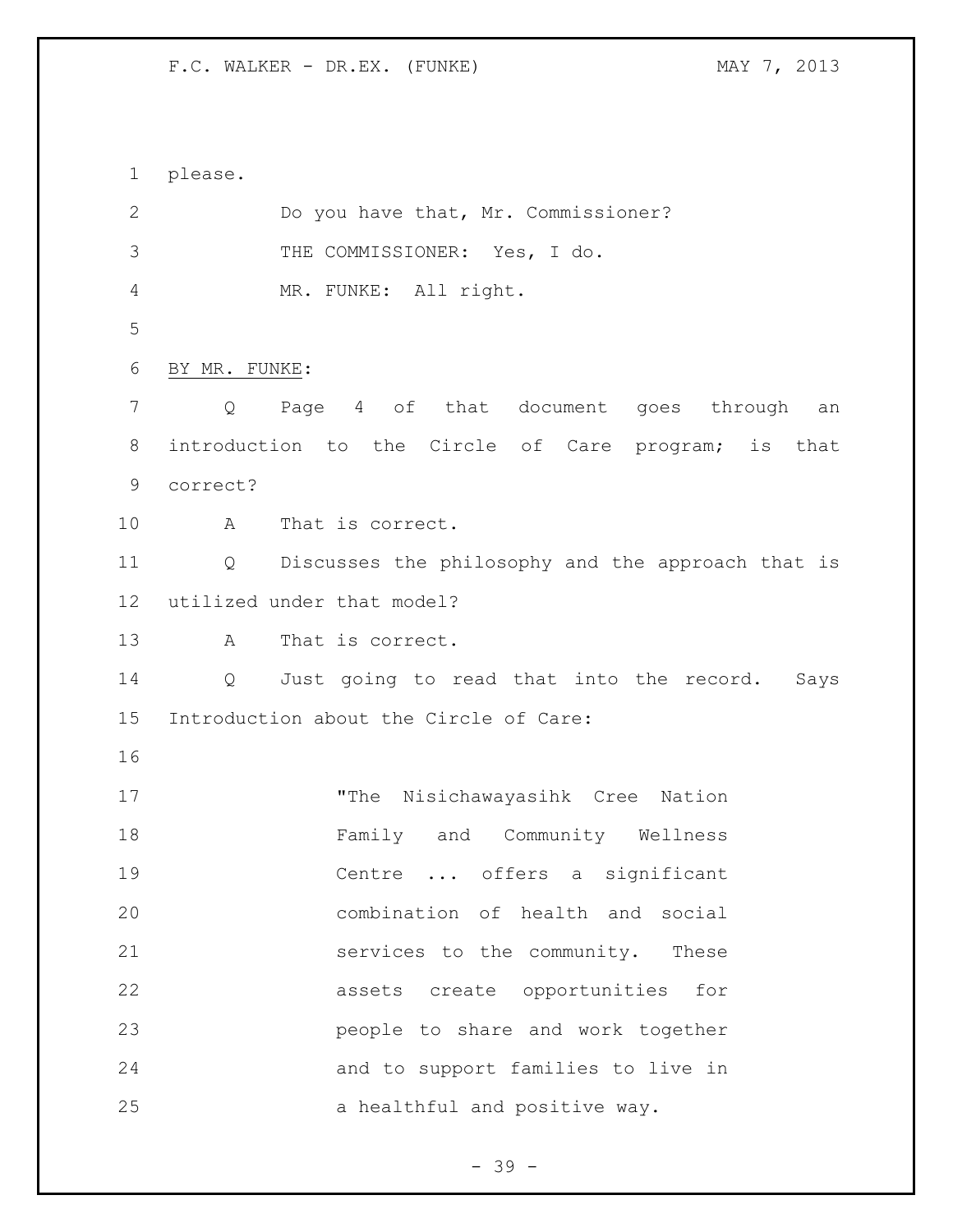| $\mathbf 1$   | The Circle of Care is a service    |
|---------------|------------------------------------|
| $\mathbf{2}$  | planning model designed to:        |
| 3             | 1. Provide children, youth,        |
| 4             | elders, families and their         |
| 5             | communities with coordinated       |
| 6             | multi-service support, and         |
| 7             | 2. Build on the collaboration      |
| 8             | and strengths, which already       |
| $\mathcal{G}$ | exists within the Wellness Centre  |
| 10            | and at sub-offices, as well as     |
| 11            | other services and programs        |
| 12            | external to the centre.            |
| 13            | The Circle of Care planning        |
| 14            | process is based on the principles |
| 15            | of the holistic teachings of the   |
| 16            | Medicine Wheel. It acts as a       |
| 17            | guide for working with families    |
| 18            | who require a combination of       |
| 19            | several services to support them   |
| 20            | in finding balance in their lives. |
| 21            | In this context, the fundamental   |
| 22            | values of planning together with   |
| 23            | the direct involvement of family   |
| 24            | and implementing services          |
| 25            | collaboratively are essential.     |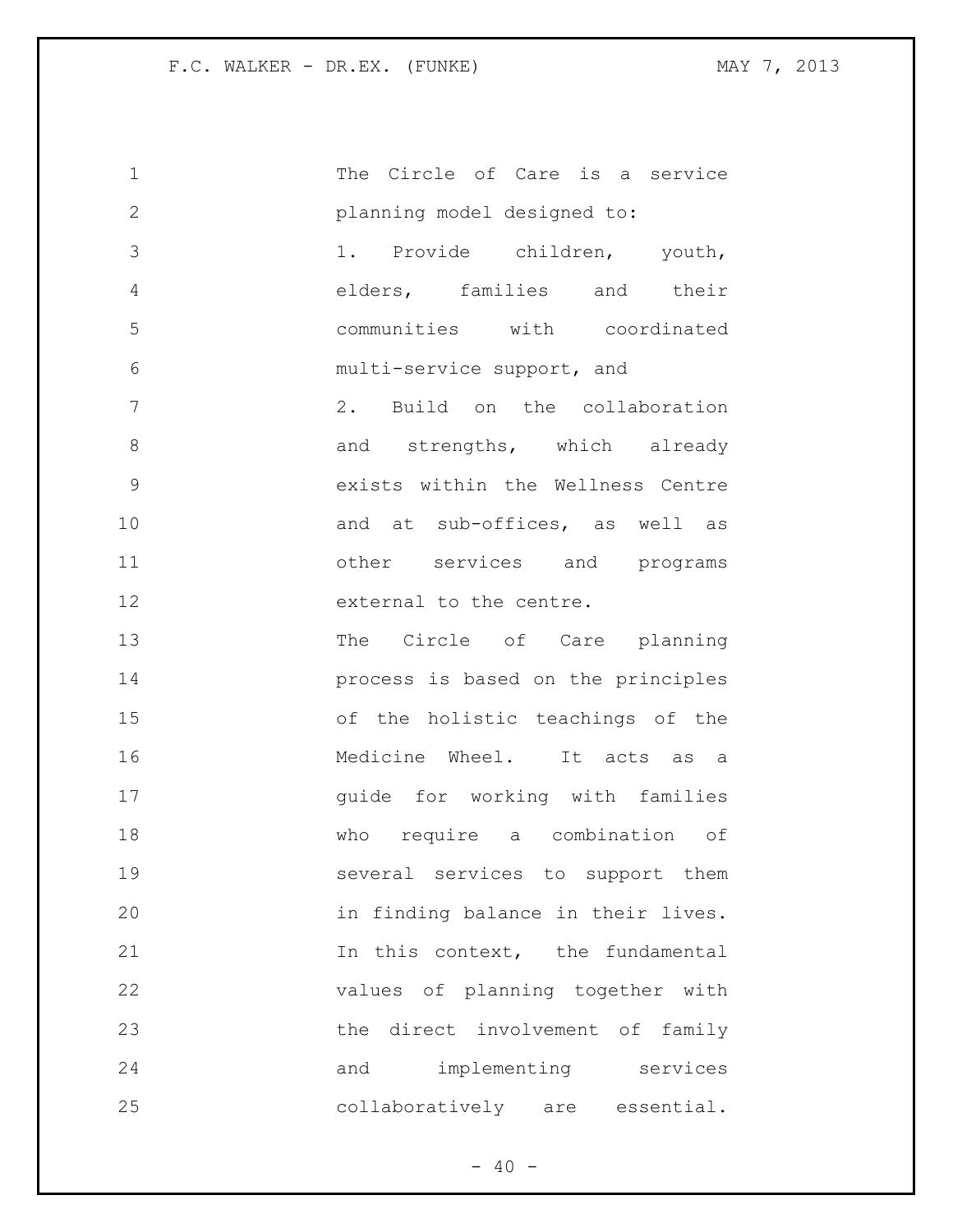| $\mathbf 1$    | This means shared responsibility,                           |
|----------------|-------------------------------------------------------------|
| $\mathbf{2}$   | shared decision-making, shared                              |
| 3              | service goals and<br>shared                                 |
| $\overline{4}$ | accountability.                                             |
| 5              | The purpose of the manual is to                             |
| 6              | describe some guidelines that help                          |
| 7              | to facilitate such a process and                            |
| $\,8\,$        | assist in developing and                                    |
| $\mathsf 9$    | implementing a Circle of Care plan                          |
| 10             | $\cdots$                                                    |
| 11             | It describes a way of establishing                          |
| 12             | a coordinated, multi-service plan                           |
| 13             | intended to strengthen families                             |
| 14             | who have a number of challenges                             |
| 15             | and opportunities that will                                 |
| 16             | benefit from the involvement of                             |
| 17             | two or more services. It supports                           |
| 18             | encourages<br>the<br>active<br>and                          |
| 19             | participation of extended family,                           |
| 20             | elders and spiritual leaders."                              |
| 21             |                                                             |
| 22             | Walker, does that provide an accurate<br>Mr.                |
| 23             | overview of the guiding principles and approach implemented |
| 24             | through the Circle of Care Program?                         |
| 25             | Yes. And I, I think that it's important to point<br>Α       |

- 41 -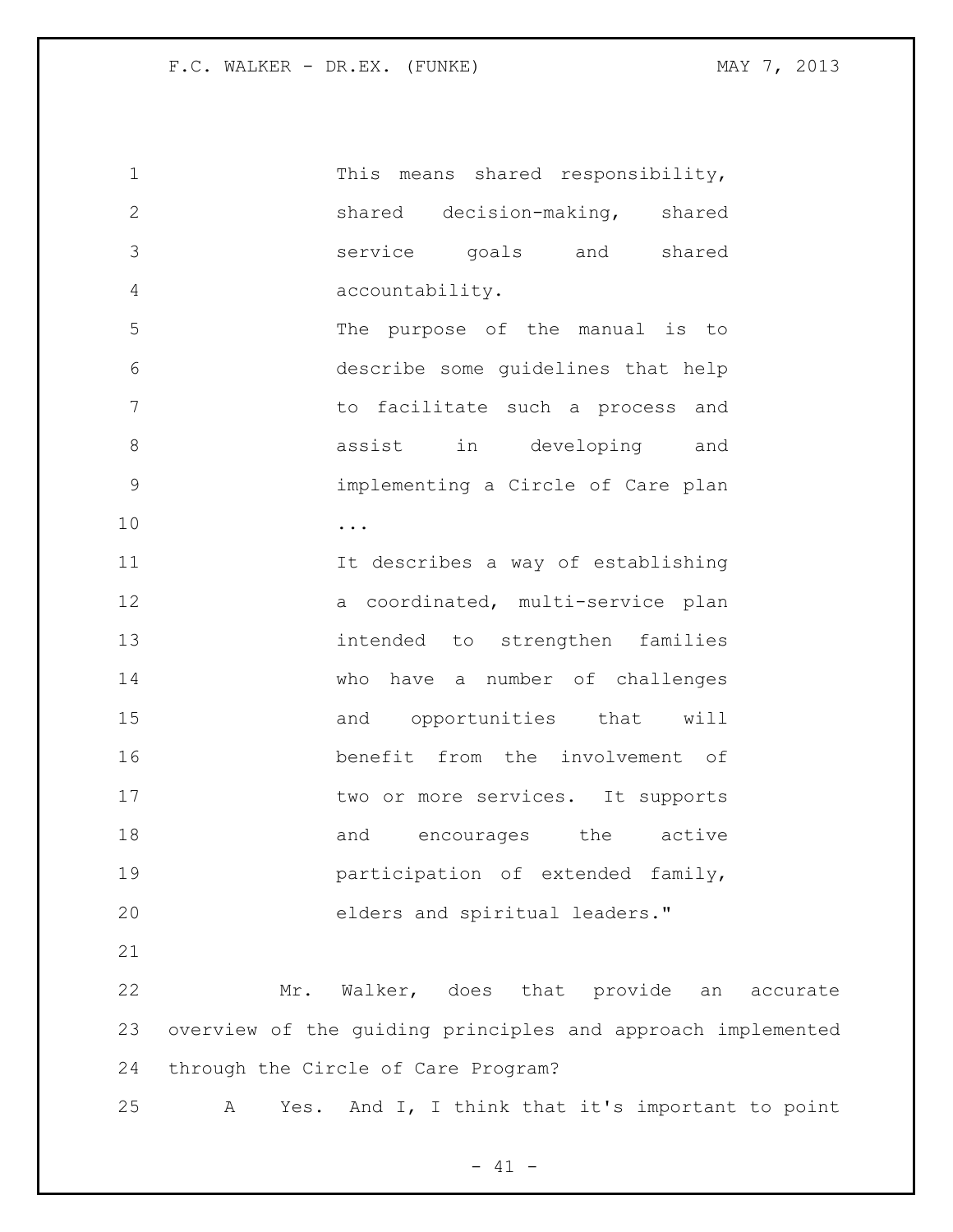out that along the lines of Cindy Blackstock, this is one of the community-based approaches that, that have been developed in the community, but it formed the impetus for change within the wellness centre. Just a brief discussion on the development of, of the Circle of Care.

 Although we were, when I became the, the then executive director of the Family and Community Wellness Centre, we had these services in place, but as you always find out in a, in a system, sometimes even when they're housed in the same facility or under the same umbrella, they don't communicate with one another. So we began and undertook a community consultative process similar to the one that we used with the Rediscovery of Families Program, the Canidamoskigan (phonetic) Program, the Teen Intervention Program and the most recent one, which we may touch on, I'm not sure if we will, the youth Cree inquisitory court model that we're proposing.

 We've always believed that the answers to our issues and the many challenges that we face as aboriginal people always rests in our communities, particularly amongst our elders. And without the support of chiefs such as Chief Bone, Chief Primrose, Grand Chief Nepinak, those leaders that are more concentrated on let's move forward, let's start addressing some of these issues ourselves, because the answers do lie within our, within ourselves and

- 42 -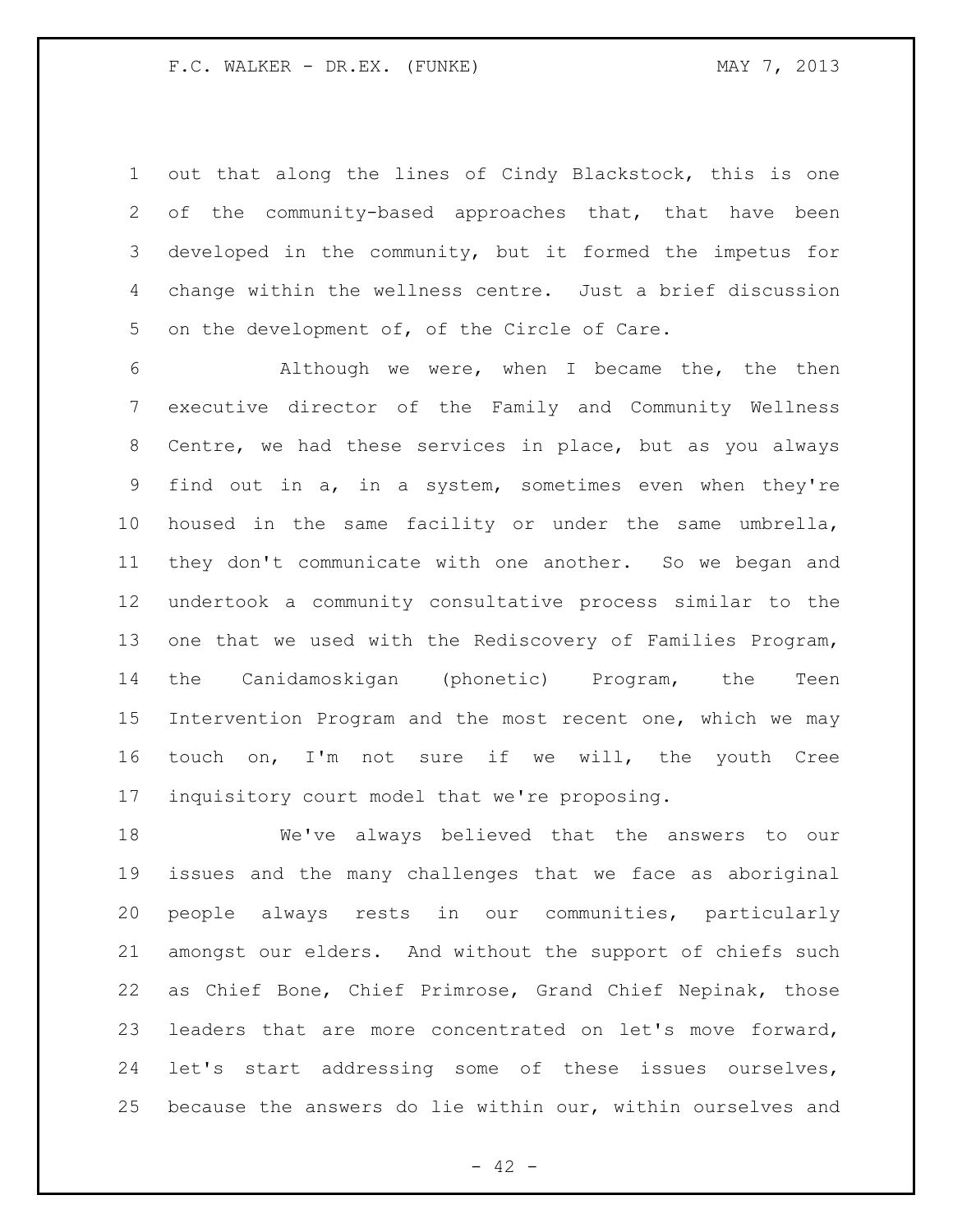our, our communities. It's just getting and gathering that information out into, into a process that makes positive change.

 And so when we started, embarked on this process we found that even within the wellness centre we did have child and family involvement with the family, we also had public health involvement, we also had counselling services that were involved with the family. We had Head Start involved with the family. But we didn't have a mechanism that brought everybody to the table, and that's what the intention of this plan was.

 It also is intended to bring the school, the housing authority, the, the band office, the justice program, all to the table so that we all get the opportunity to meet with the family and the family tells us what, what services they, they would like to have.

 We've had -- we have two clients. We have voluntary and non-voluntary. Non-voluntary is usually with the involvement of protection issues surrounding children in the home with parents.

 Q I understand as well that fundamental to the Circle of Care model are the teachings of the medicine wheel; is that correct?

A That is correct, yeah.

Q And those comprise the spiritual, mental,

 $- 43 -$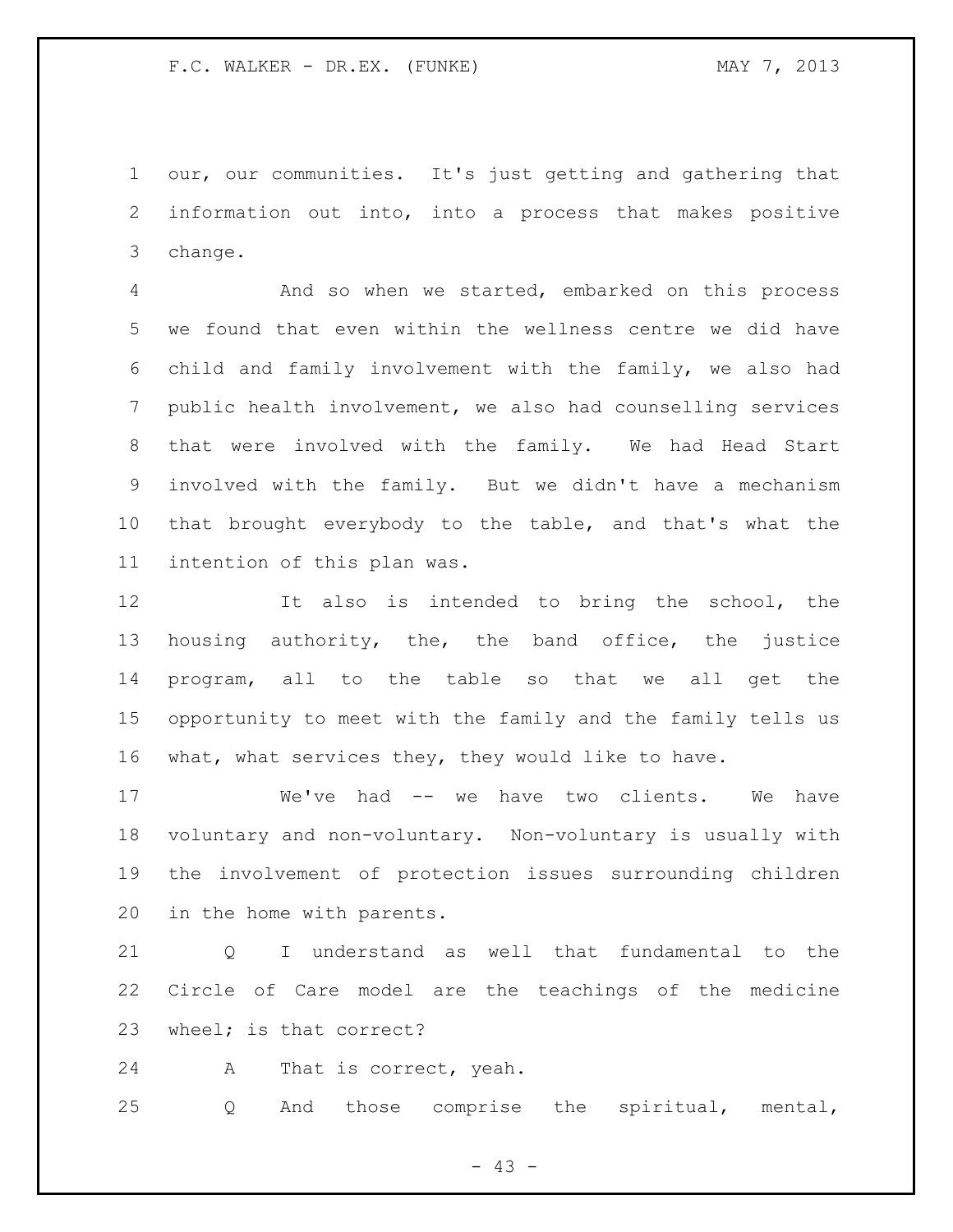emotional and physical aspects; is that correct?

A That's correct.

 Q Perhaps if you can, just for the edification of the Commissioner and for the record, if you could describe the various four spokes of the medicine wheel and talk about how they are significant to the Circle of Care model.

 A Well, when you look at the, the overall facets of an individual, of a family, of a community --

 Q Sorry, Mr. Walker, I apologize. Madam Clerk, if you could perhaps bring up page 5 of that document so that we have that on the screen while Mr. Walker is explaining this. Sorry, Mr. Walker.

 A I think it's, I think it's important to realize that the whole concept of the Family and Community Wellness Centre is to provide a holistic approach to dealing and addressing with the needs of the individual, the family and the community as a whole.

18 And when you look at the medicine wheel, when you look at the mental, you're talking about what the self- concept of, of the individual and how that person has, through their various experiences, developed a self-concept of who they are and where they stand in relation to their family, to the community, to the world. And that's a learned; you develop a self-concept of yourself.

When you look at the emotional, we're really

 $-44 -$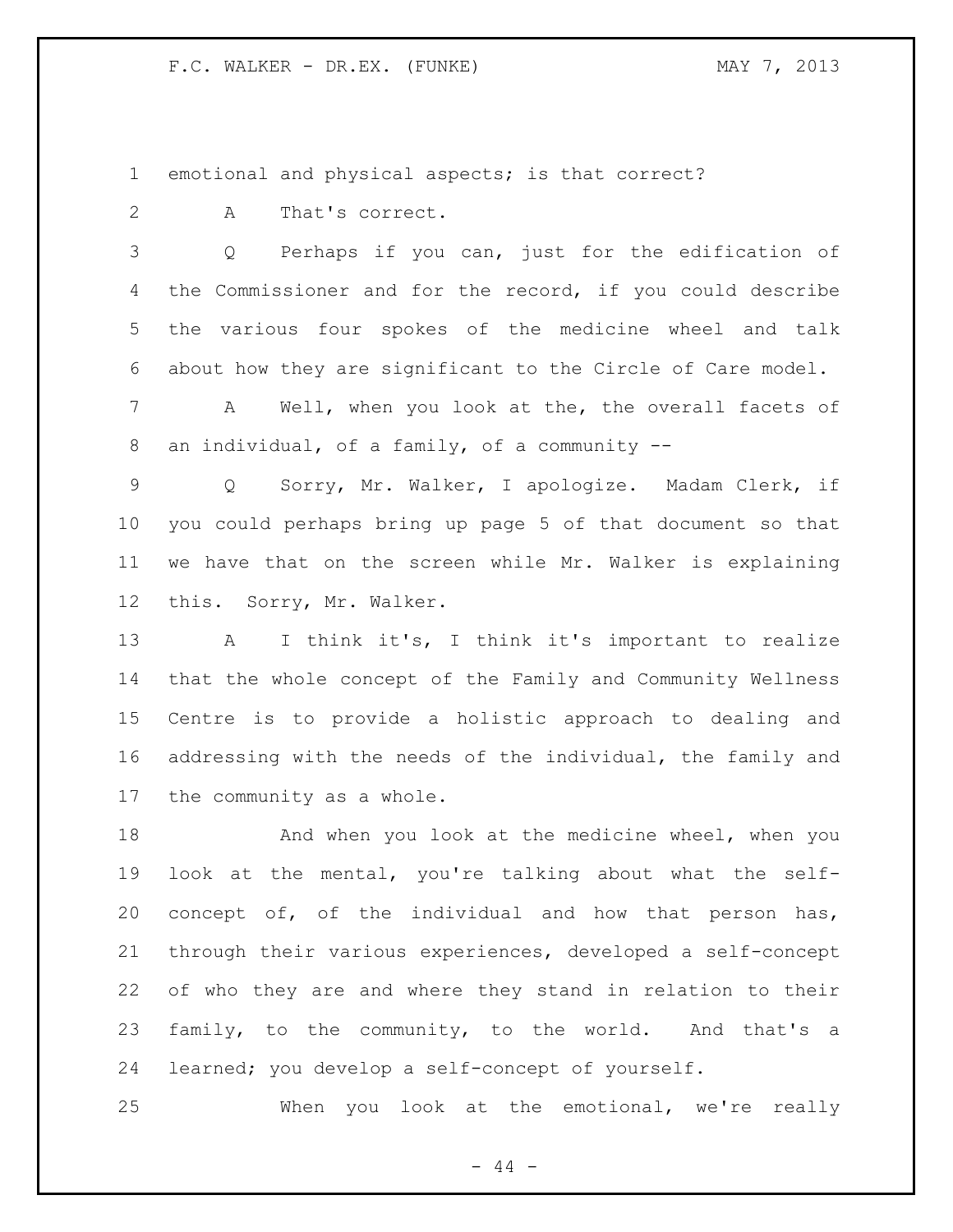talking about the self-esteem, how you feel and how you have derived and how you feel about yourself.

 When you look at the self-awareness, which is the physical, how you physically feel as an individual, how you look, how you feel.

 Then you get to the spiritual, self-determination.

 If you have been growing up in an environment where you have constantly been reminded of your state in this physical realm and if you have been constantly reminded that you're a bad parent, you're a bad person, you don't look well, you have no spiritual foundation, all of a sudden you've got an individual who's standing there who feels worthless, who has no sense nor desire to move forward because they've already got a self-concept in their mind. They've already got an image of how they look. So if we look at the medicine wheel and the various aspects behind that, if you grew up in an environment where you were loved, you were respected, you were provided with kindness, humility, truth and guided by wisdom, you'd have a totally different facet on the outlook of life. And I think that when we look at the medicine wheels in it's entirety and we talk about how we, as a people, can portray ourselves in a very easily understood approach and way, the medicine wheel does that for us.

 $- 45 -$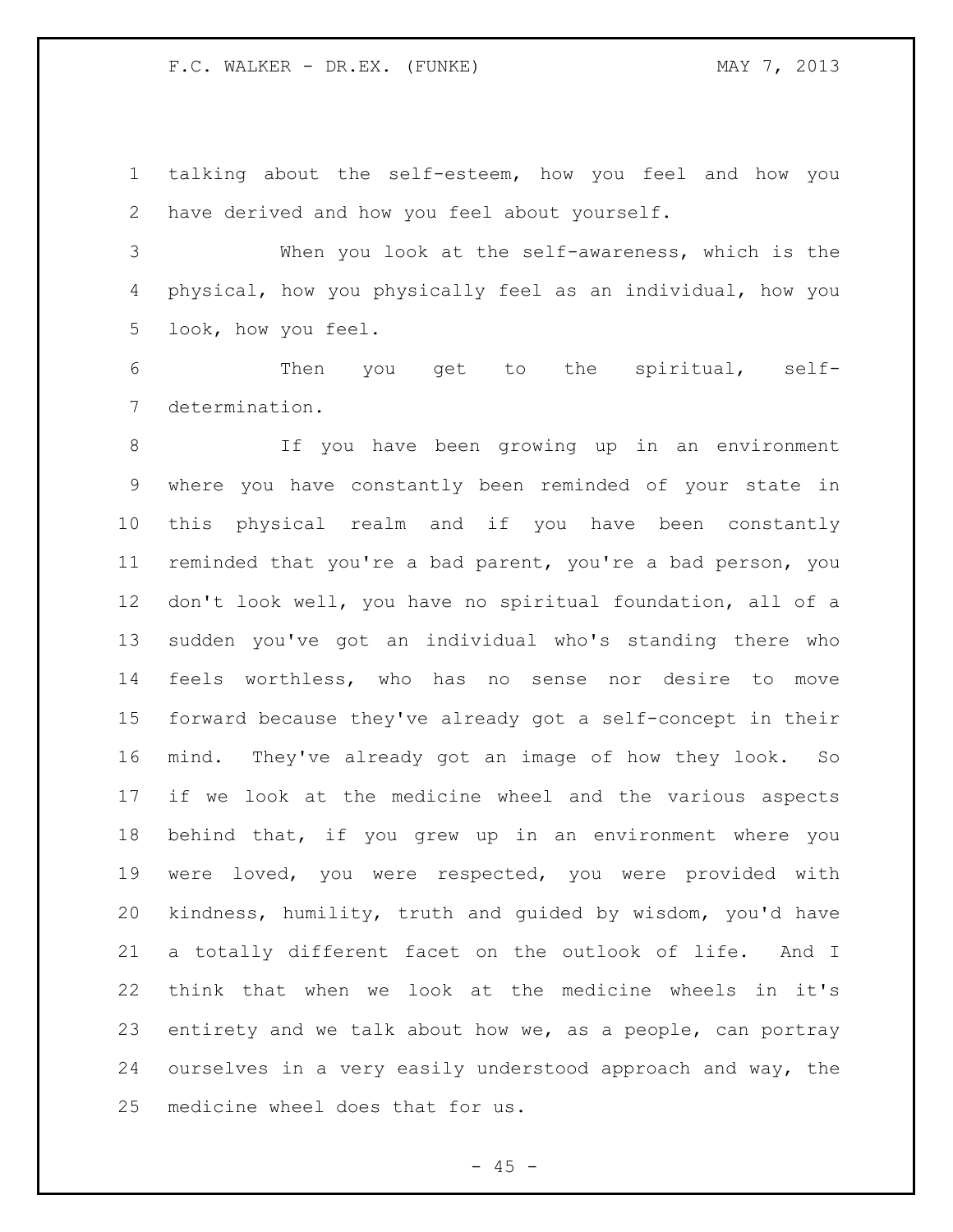Now, if we took that and we looked at some of the devastating impacts that we've had in our communities, if I could just get everyone here to look at that circle, to picture when the Indian agents came onto the reserve, and if we looked at the centre of that wheel, every community has a spirit, every community. Surrounding that spirit are the children. Surrounding the children are the parents. Surrounding the children and the parents are the grandparents. And surrounding that are the warriors of our societies.

 When you have a foreign entity come in, when you look at that chain, everyone is being held together by a bond. When you have someone come in and remove a child from that circle, it creates disconnect, disharmony, the structures start to break down. What once was a strong community, a strong family grouping, a strong sense of identity no longer exists and you have to go through the process of trying to rebuild that structure. And by doing that you are creating a sense of self-worth, you're developing a new self-concept. You're developing a new sense of self-esteem. You're developing a new self- awareness and you're developing a new sense of self-determination.

 Q One of the things that you talked about, Mr. Walker, was disharmony within the community after the

 $- 46 -$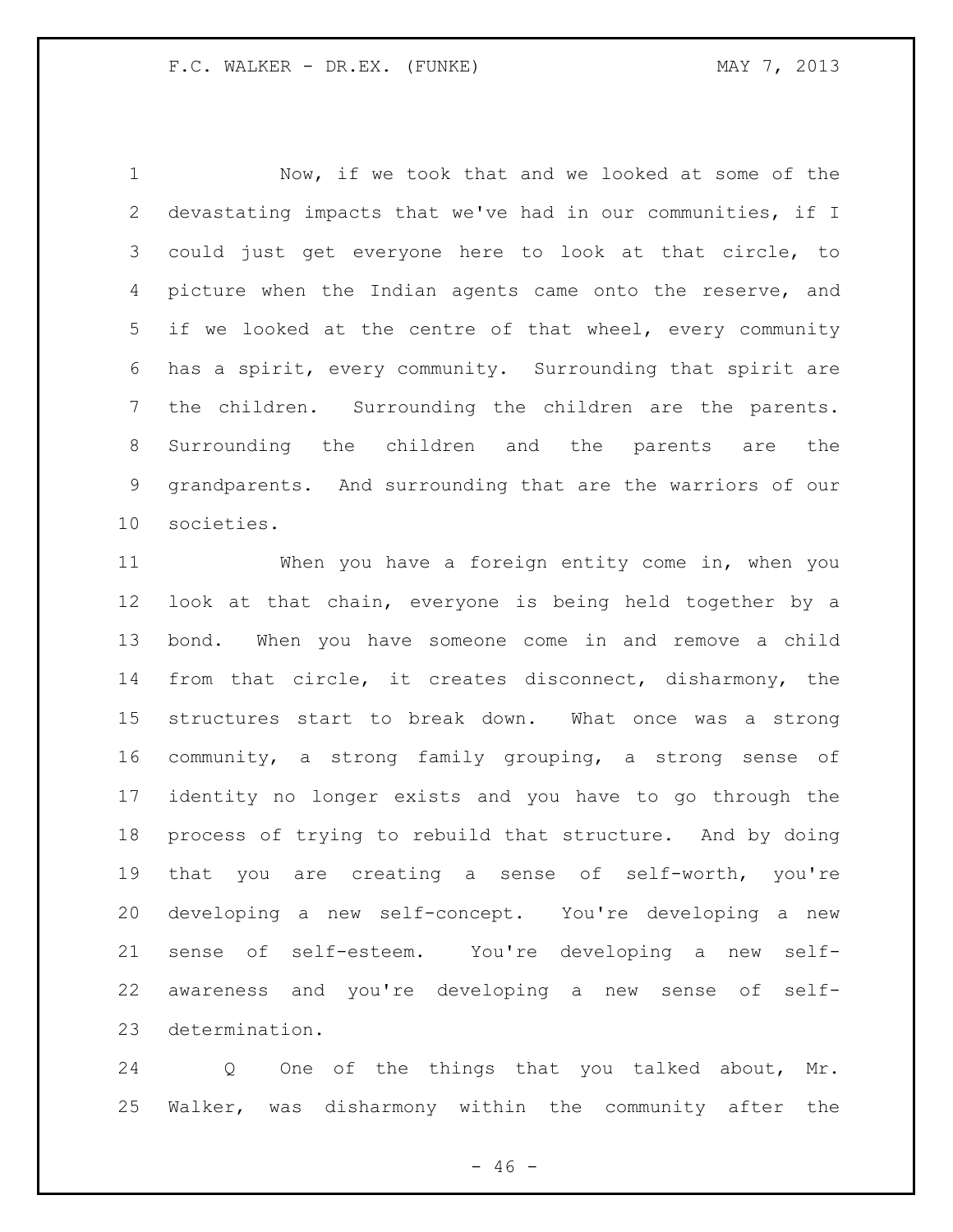removal of the children who are at the centre of that concentric model that you described. Is the concept of harmony within the four spheres of the medicine wheel as it relates to the individual a similar component of the Circle of Care model?

 A Yes. When people are coming voluntarily to the centre to access a variety of services, they've already made that point that they have already said that, I need help, and they're willing to seek that help out on their own. And as caring individuals, we will, we will assist as best as we can. We will have non-voluntary clients who, for a variety of reasons which I just described, don't feel the need that they need to be there, but in order for that family unit to remain intact they have to complete some of these programs. And once they do start embarking on that journey, they begin to understand the reasons behind because we start building that individual, we start building them to be able to take care of their family.

 Q You talked about the removal of a child from the centre of that concentric community model. There are other mechanisms that can result in the loss of a child from the centre of that structure; it can be either the residential school system that you talked about, process referred to in the Kimmelman report as the sixties scoop, to current child welfare practices where children are apprehended from

- 47 -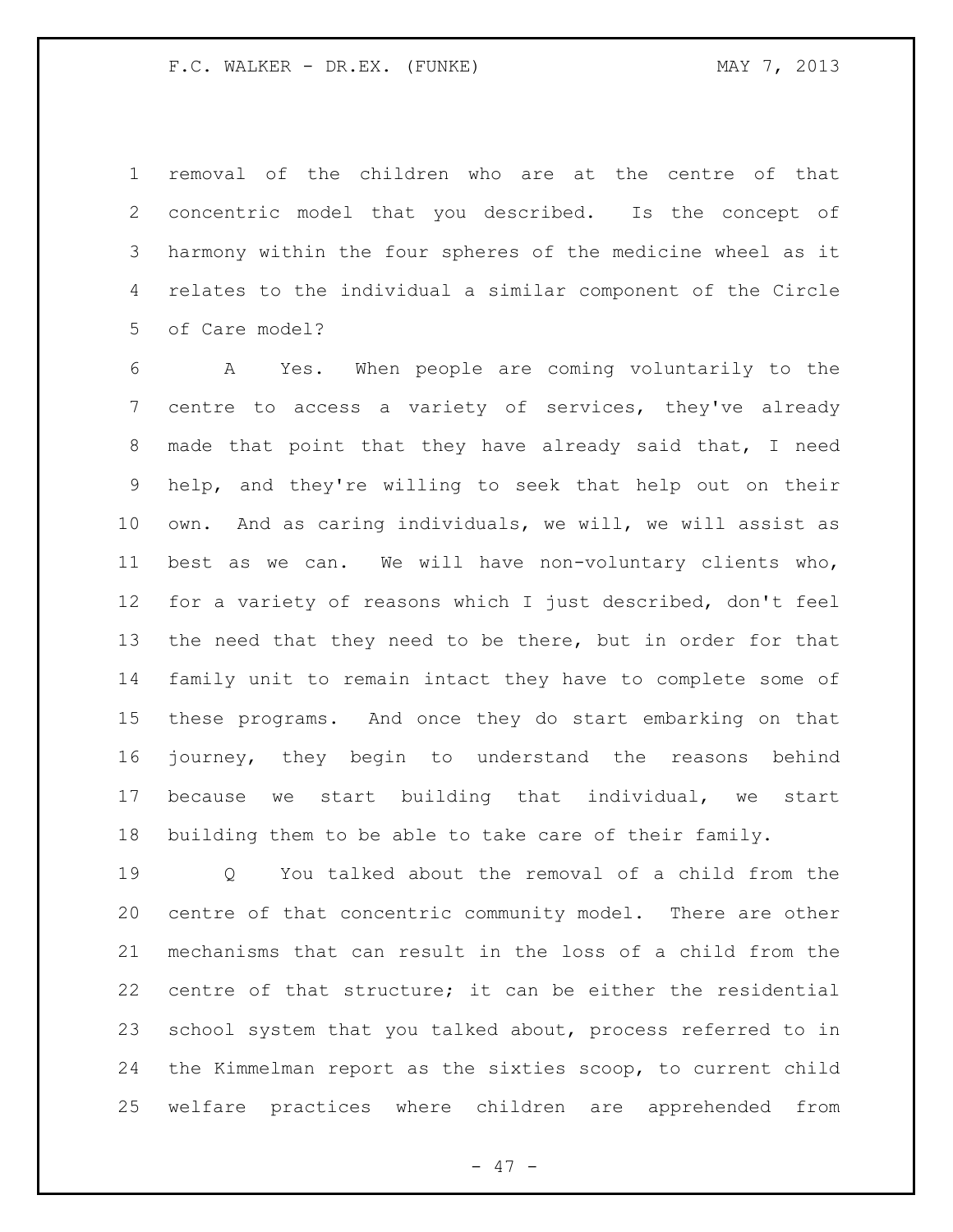families, removed from the communities because of a paucity 2 of services within the community, but it can also result from the death of a child?

A Yes.

 Q Obviously, we're here today to, to provide evidence to the Commission in terms of the inquiry into the circumstances surrounding the death and disappearance of Phoenix Sinclair. But I understand, as well, that, that your home community, Nisichawayasihk Cree Nation, suffered a similar loss in 2001 where a child died in care; is that correct?

A That is correct.

 Q All right. And I understand that -- were you the executive director of the agency at that time?

 A Yes, I was 30 days into the job when that happened.

 Q Perhaps you can share with the Commissioner what your experience was and what the community's experience was following the death of that child?

 A The circumstances that surrounded that child's death, and this was early on into my tenure as the executive director of the wellness centre in its entirety, I had received a phone call about four o'clock in the morning that one of our children in care had been found, they had, they succumbed to their alcohol poisoning. And

 $- 48 -$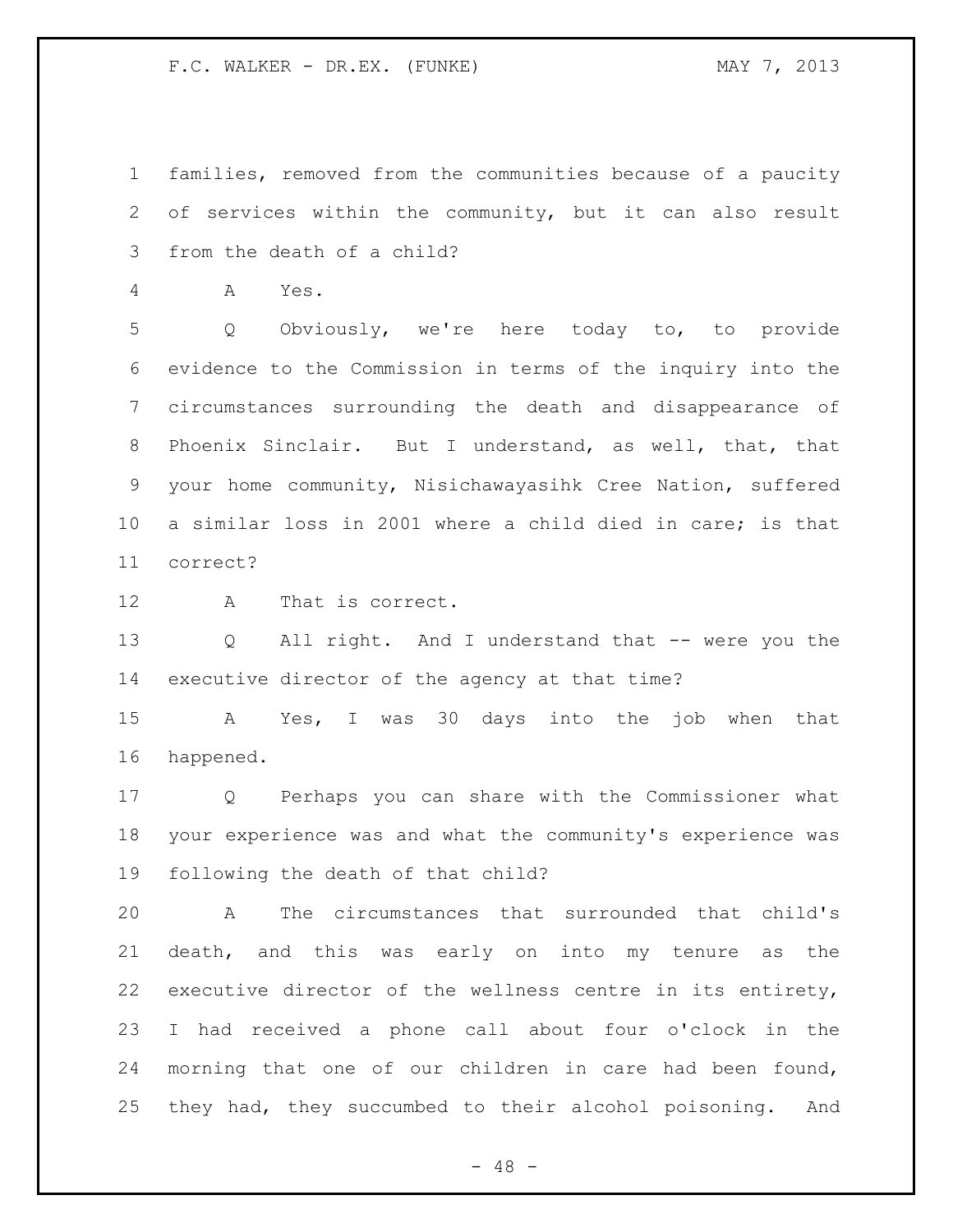one of the first things that we began to do as a, as an organization, we started to make sure that all of the, all, all parties involved had the opportunity to address some of their feelings, overwhelming feelings that they were feeling that involved not only the family, the young people that were at the party, the staff, the foster parents, the leadership of the community. We had looked at it in terms of taking this approach, taking the medicine wheel approach, to start that process of providing counselling to all parties involved. We had to do this in-house. It was during Christmas break. So there were maybe four of us, including myself, that conducted these circles, these, these sharing circle, I guess is what you would refer to them as, where we gave all of the, all of those involved the opportunity to, to discuss their feelings, what their approaches would be to resolving some of the trauma that they've experienced.

 We also brought the youth that were involved at the party, we, we had them meet with the family to have the family describe their emotions, have the young people that were there describe their emotions, have the workers describe their emotions, the foster parent describe their emotions, so that we could resolve that trauma that this could create, that had the potential to be created.

While that was going on, we went under a Section

- 49 -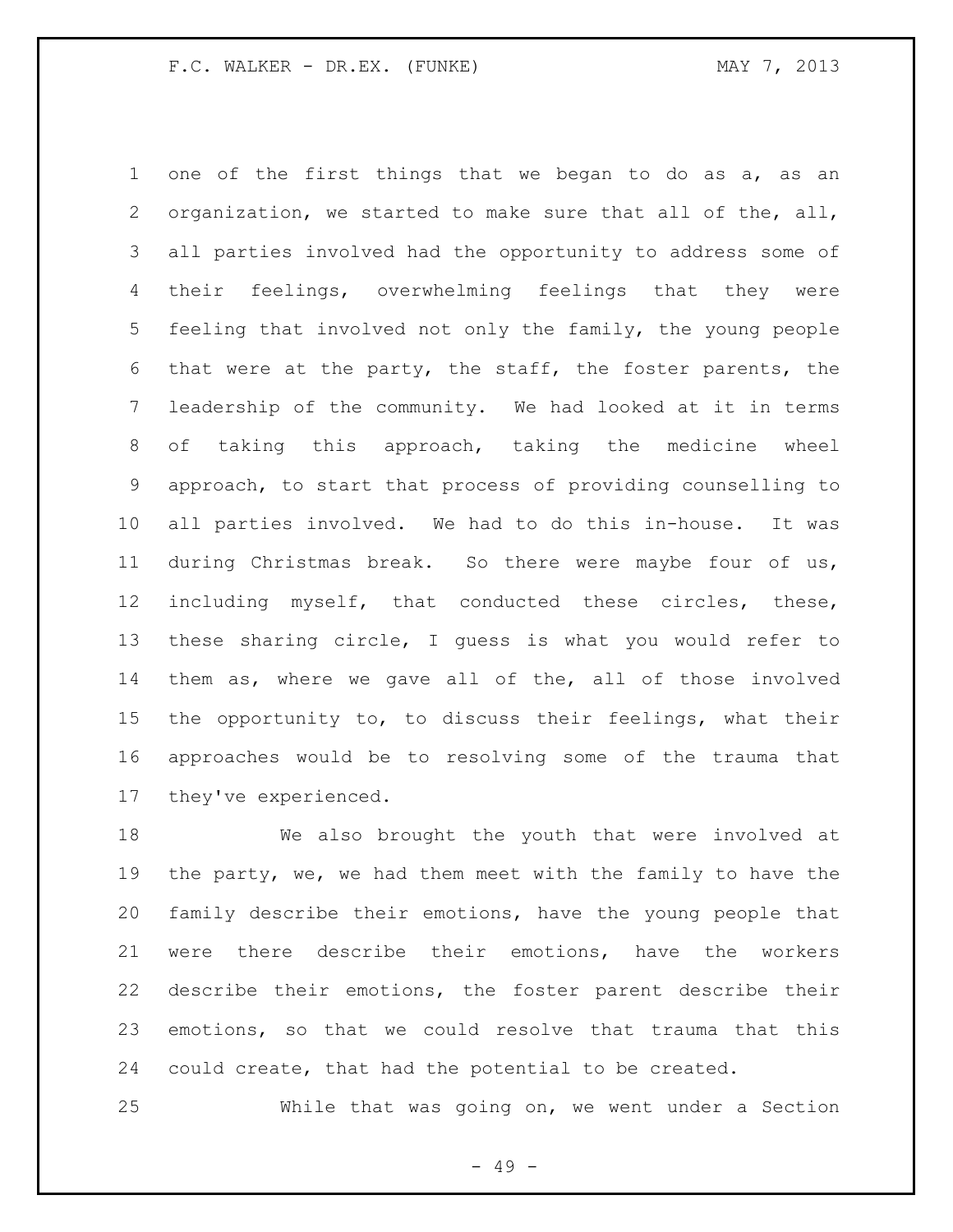4, which is, you know --

 Q Going to ask you about that. So there -- it's important to note there are some key differences between the circumstances that you're describing and those suffered by Phoenix. Obviously, the individual in the case that you're describing was not a young child; rather, she was a teenager, correct?

8 A That is correct.

 Q And it's no -- there's no suggestion that she expired as a result of any wrongdoing or violence or any foul play, it was a result of self-induced alcohol overdose; is that correct?

A That's correct.

 Q Nevertheless, when a child in care dies, a review is conducted as a matter of course and because of the year 2001, this is prior to the creation of the authorities. As I understand it, it was the branch that conducted that Section 4 review; is that correct?

A That's correct.

 Q Perhaps you can describe what that process was like as the executive director of the agency at the time?

 A Because we had just recently received our mandate, there was increased awareness on the circumstances surrounding the death of this child. We compiled all of our case files, et cetera, et cetera, we had

 $-50 -$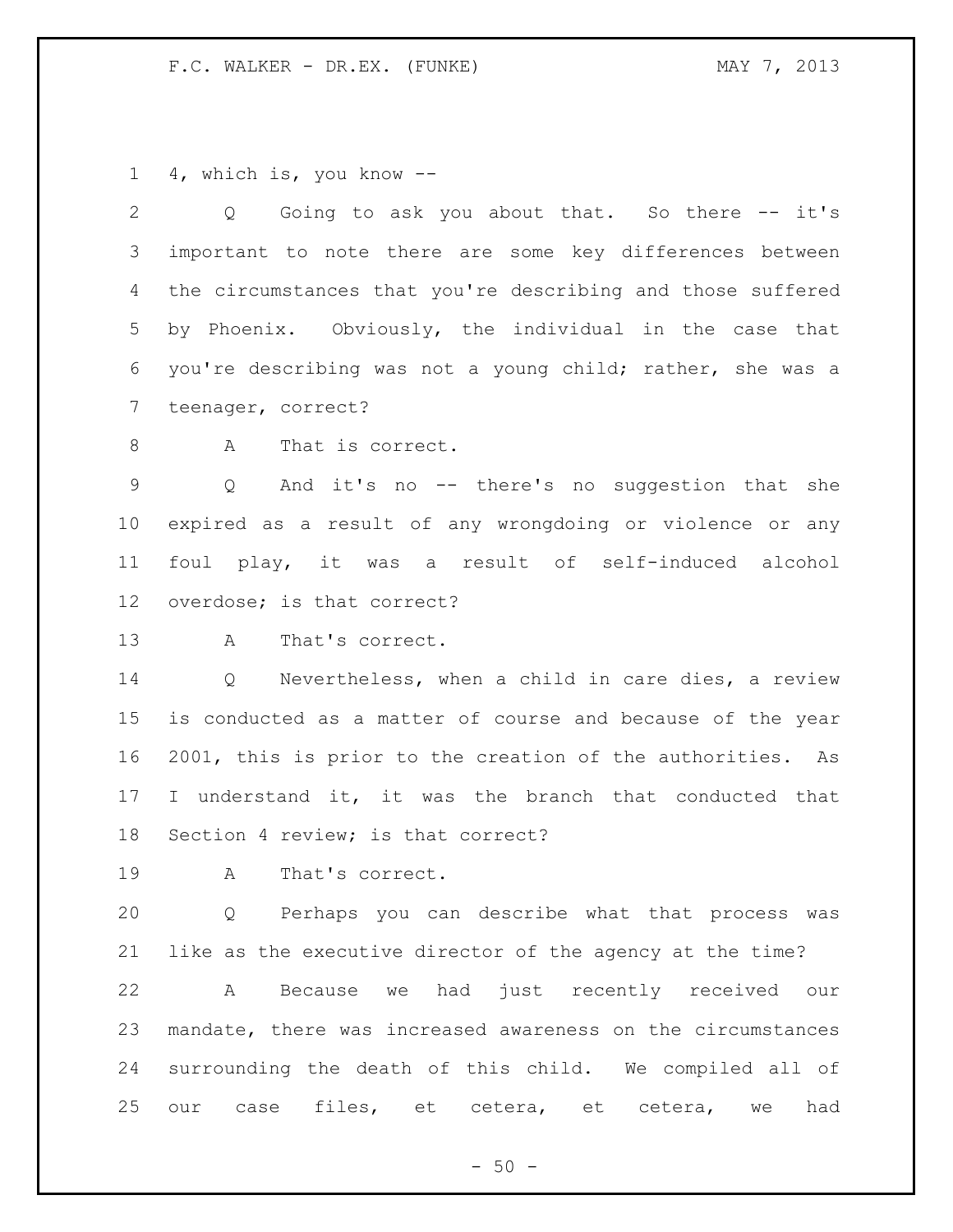representatives from the Child Protection Branch come into the community, review the files. Some of the files were copied. They were taken back for further review.

 At the same time, I met with the acting director the Child Protection Branch I believe at the time and I worked closely with representatives from the Child Protection Branch to describe exactly all of the events that occurred.

 The findings of that report were that we had not complied with standard where we had not, as an agency, informed the RCMP of this child missing. And although that was the finding, that was the standard. What we were commended on by the, by the report was that the RCMP detachment was an hour away, once the child failed to come home, the foster parent contacted our office, we contacted chief and council. We started going out looking for possible leads as to where this child was. So it's not like nothing happened, it's just we didn't phone to report the child missing. But in the meantime, we had a community concerted effort to look for this child. It involved going door to door. We eventually did find her but it was too late.

23 O She was still alive when she was found?

A The details of that I'm not sure.

Q Okay. Now, how long did that Section 4 review

 $-51 -$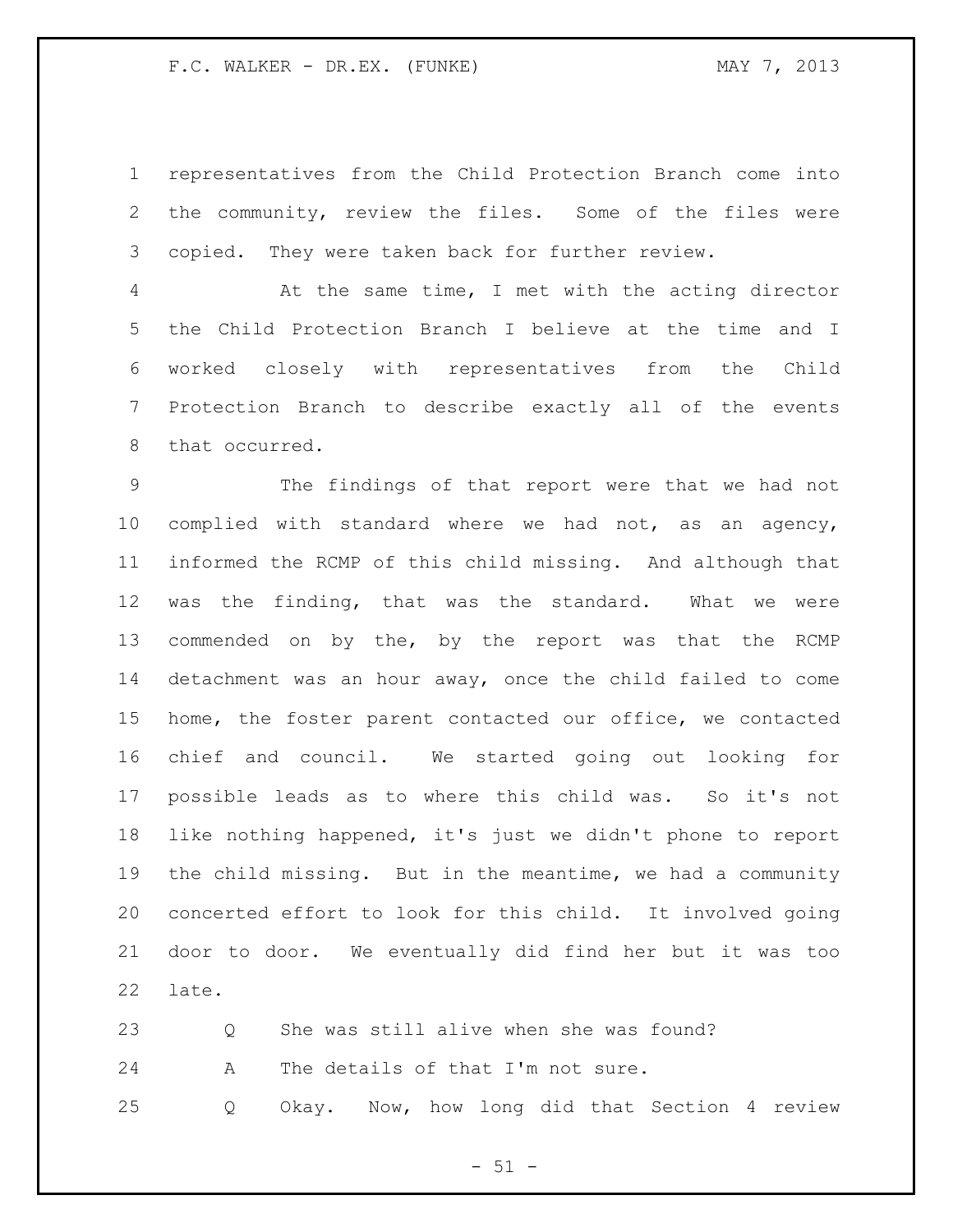take in terms of, from the moment it was complete -- or, sorry, from the moment it was initiated to the time that it was completed; what was the total time span? A Approximately six months. Q And the report was obviously shared with you? A Yes. Q And the report was shared with the workers who were involved? A Yes. Q The findings and recommendations were shared with the agency? A Yes. Q And did you find that that was a useful exercise in terms of being able to provide guidance to yourself and to the workers in terms of how to handle a situation like that in the future? A Yes. 18 Q I understand that since that time, Nisichawayasihk Cree Nation and Family and Community Wellness Centre has developed a critical incident management team; is that correct? A That is correct. Q To, to assist in terms of intervention in crisis situations? A That is correct.

 $-52 -$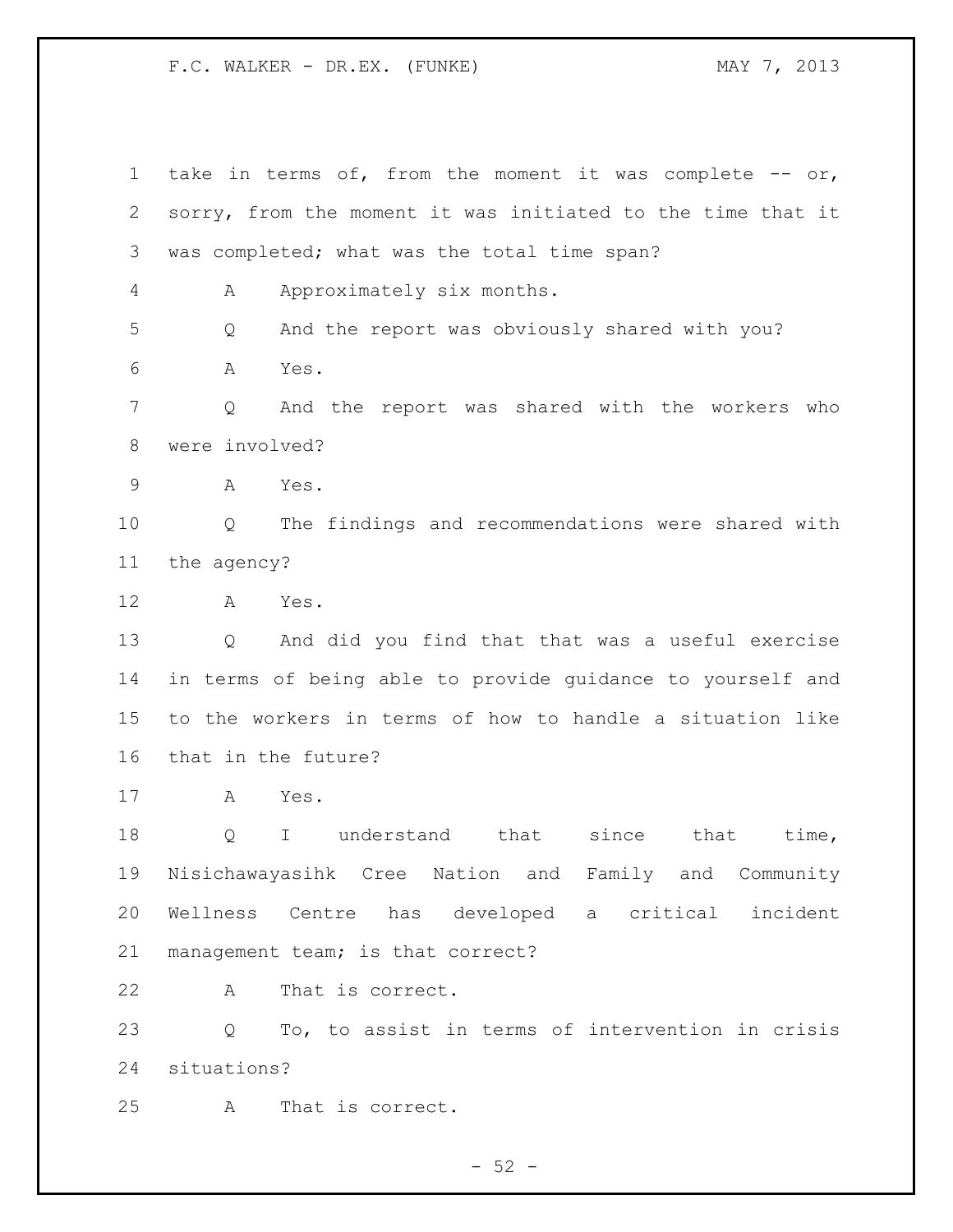Q I understand as well that that is an internationally accredited intervention team; is that correct?

A That is correct.

 Q All right. Perhaps you could tell us what the, if you recall specifically, first of all what the process was to, to receive that international accreditation?

8 A As I explained earlier, we had initiated a, I guess our version of a critical incident management approach. Then in May of 2002 we had another tragic automobile accident. Again we, we started the process of conducting the, our version of a critical incident debriefing.

 Then in 2003 we got a trainer, a woman by the name of Patty Stewart McCord based out of Regina to come in and provide an accredited program of critical incident stress management in the community for our staff, plus we also invited members of the community to participate in this process. Because after that, that automobile accident May 2002, out of a total staff of 45 staff at the time, because of the nature of the extended relationships, et cetera, within the community, we had five people in the office. Everyone was tremendously impacted by that event and we felt we needed to expand our capabilities so that we would be in a better position to provide those services in

 $- 53 -$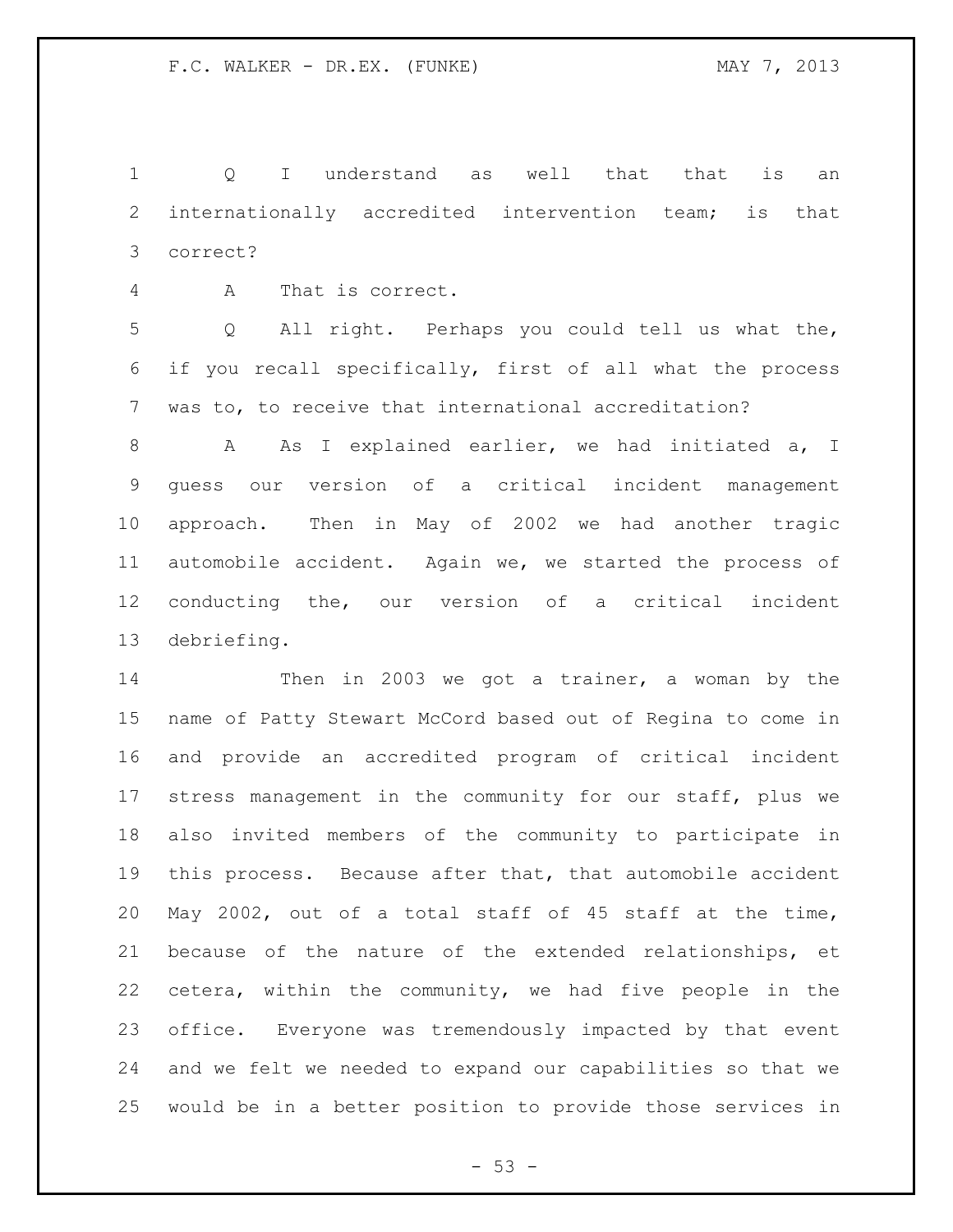the event that they were needed in the future, and we would share that responsibility with the community as a whole, not relying on, on three or four people but training enough people within the community so that if those four people were impacted, we could draw upon others to provide that service.

 Q And was the decision to, to undertake the, the accreditation of the incident, critical incident management team, was that as a result of any recommendations or finding that were made in the Section 4 report or was that just a, an independent decision taken by the agency following those two crises?

 A That was an independent initiative by the centre. 14 Q Now, I understand that, that the wellness centre did have some direct involvement in the circumstances of this case in that as a result of the, the death of Phoenix Sinclair in the Fisher River Cree Nation, I understand that the, the Nisichawayasihk Cree Nation critical incident management team was actually called in to Fisher River to assist that community as a, in the effort to try and assist them dealing with the grief that arose from her loss. Is that correct?

 A That is correct. We sent three of our staff to Fisher River. It was part of a collaborative team that was sent in to, to Fisher River.

- 54 -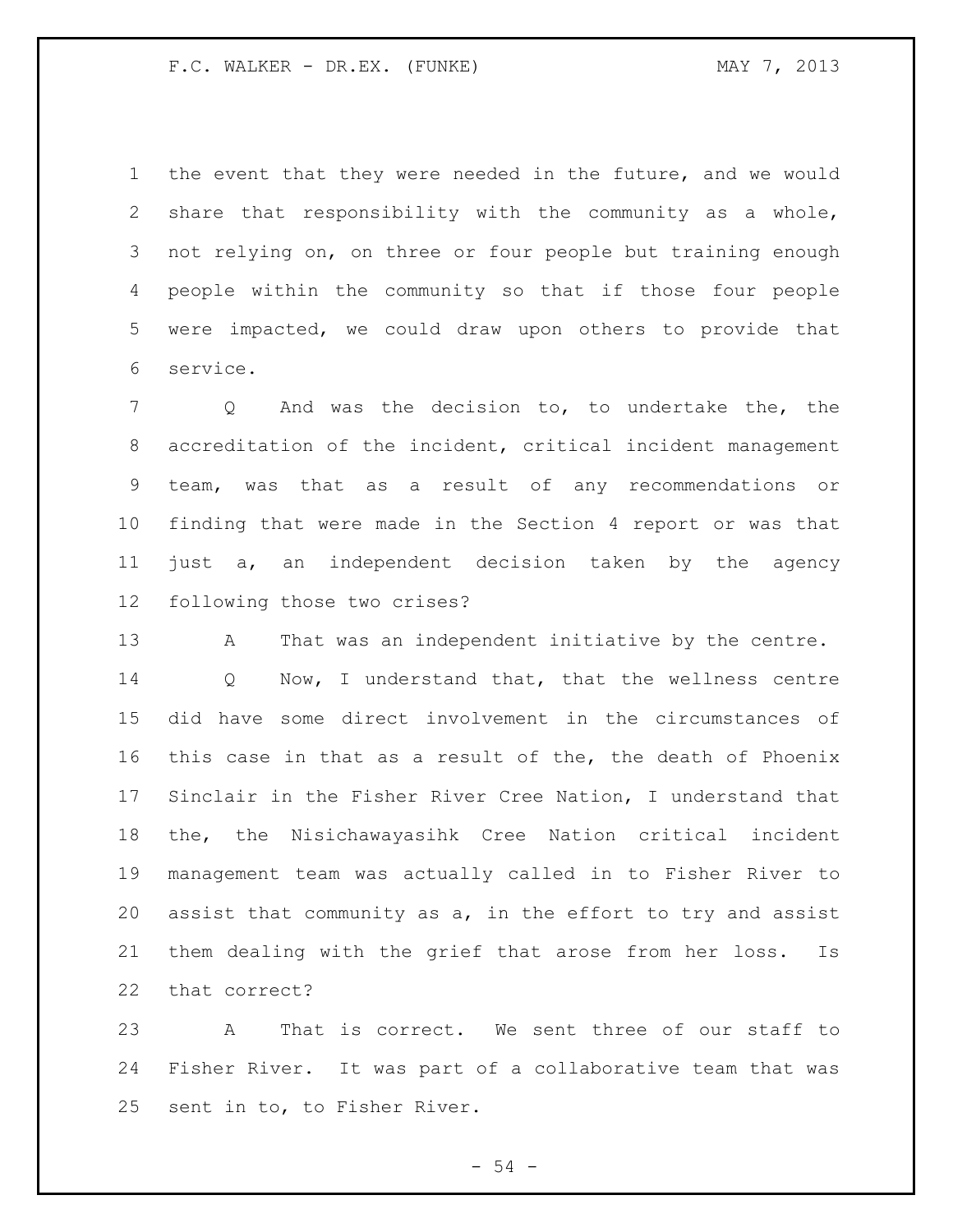Q Okay. And how long were they there? A I believe they were there for approximately a week. MR. FUNKE: Very good. Mr. Commissioner, the next area that I'm going to embark on is significantly different from the area that we just canvassed. Perhaps now would be an appropriate time to take our mid-morning break. THE COMMISSIONER: Yes. All right. We'll, we'll adjourn for 15 minutes. 11 MR. FUNKE: Thank you. (BRIEF RECESS) 15 THE CLERK: Okay. MR. FUNKE: Thank you, Mr. Commissioner. BY MR. FUNKE: Q Mr. Walker, before we broke for the mid-morning break you had described various traumas that the community of Nelson House has suffered over the years and generations, and one of the impacts that you had talked about was the Indian residential school system, the loss that the community suffered as a result of its children being removed under that, under that system. I understand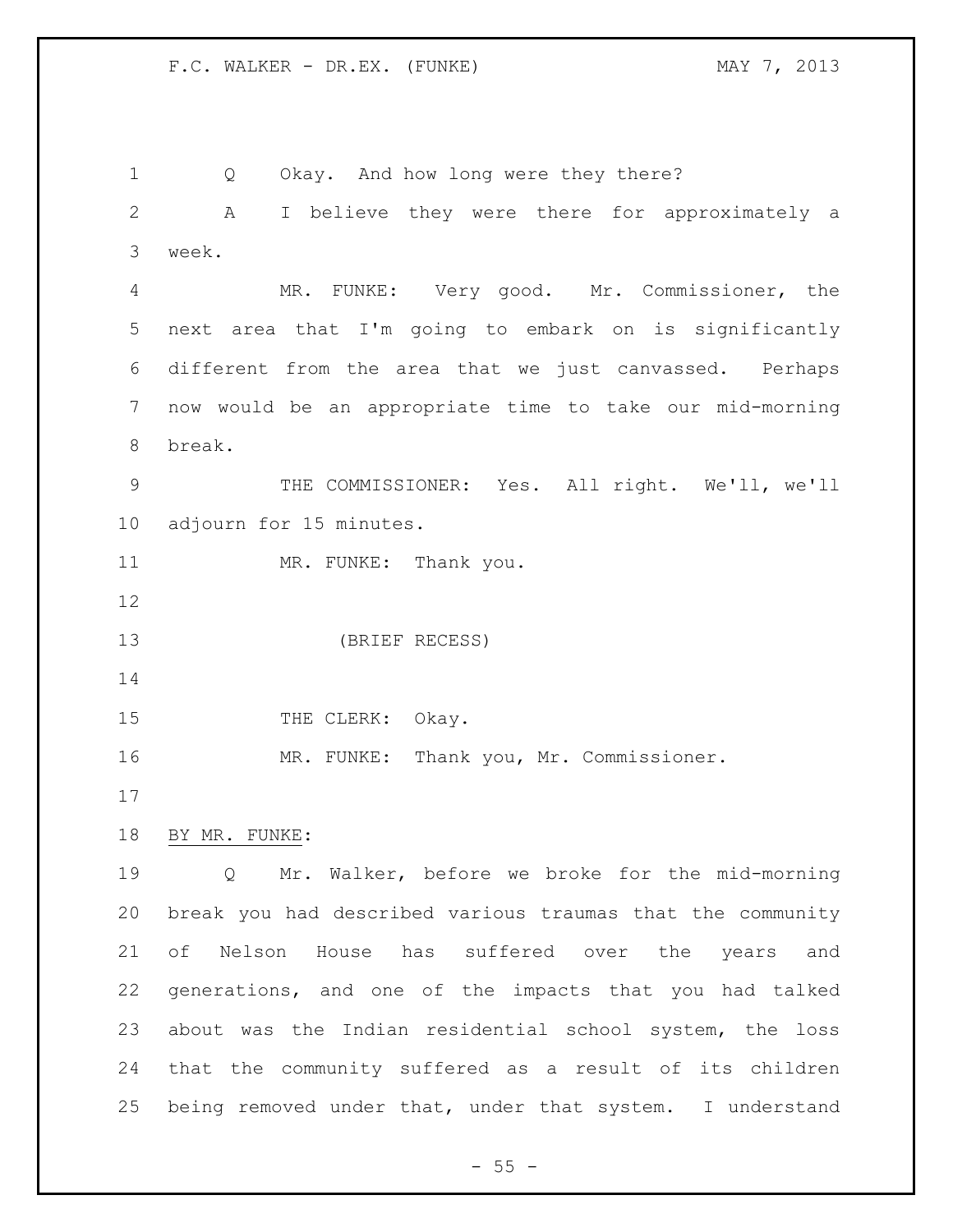that the Truth and Reconciliation Commission was intended to come and visit Nisichawayasihk Cree Nation recently but that, unfortunately, Justice Sinclair couldn't attend as a result of an emergency; is that right?

A That's correct.

 Q And perhaps you can describe for the Commissioner, I understand that the wellness centre elected to proceed, in any event, with the, with the event, despite the non-attendance of the Commission. And perhaps you can just explain for the Commissioner what occurred at that time. And if you can, give a sense of the scope of the impact that the Indian residential school system had on your community.

 A We were scheduled to have a truth and reconciliation gathering in the community May of last year. We had made all the preparatory requirements, we had invited all members of the nation who had attended residential school to, to participate. When we were scheduled to begin, we were informed unfortunately that Justice Murray Sinclair would not be able to attend. We, as a organization, determined that, no, we've got everyone here, we might as well proceed. The only thing that we did not do was the individual testimony, but what we did engage in for all of those residential school survivors that were in attendance, and we had close to 200 of them in

 $-56 -$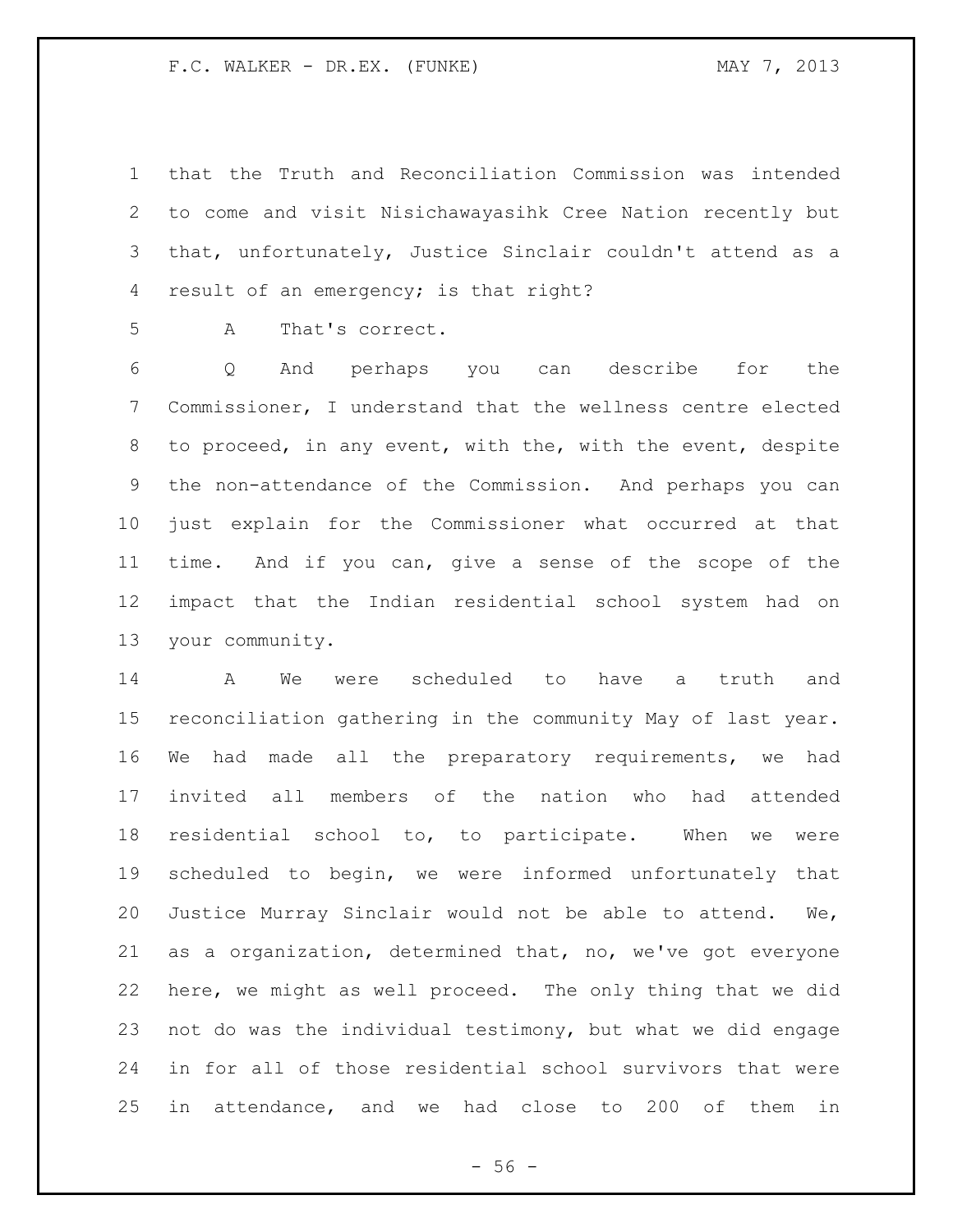attendance for the, for the three days, we initially began the ceremony with a grand entry, brought them into the wellness centre, and as they were coming into the wellness centre they were wrapped in a blanket to signify that they've come home, that they are formally recognized by the chief and council and the Family and Community Wellness Centre that they have returned home. That in itself was a very emotional undertaking.

 And what transpired after that was we had, we broke off into four separate groups and we covered areas which, similar to what I had described where we talked about the box in the circle, we talked about the impacts that residential school survivors brought home with them and that these circumstances that we found ourselves in were as a result of what the treatment was that we had experienced.

 And when I earlier talked about the self-esteem, the self-concept, the self-awareness and those experiences, those participants began to realize that all of the behaviours that they had learned, and I'm talking about these are, these are grandparents, these are parents, and the children of residential school survivors were also in attendance. There was this recognition that, you know, a lot of the stuff that I've experienced is not my fault. If I had remained in the community, remained within the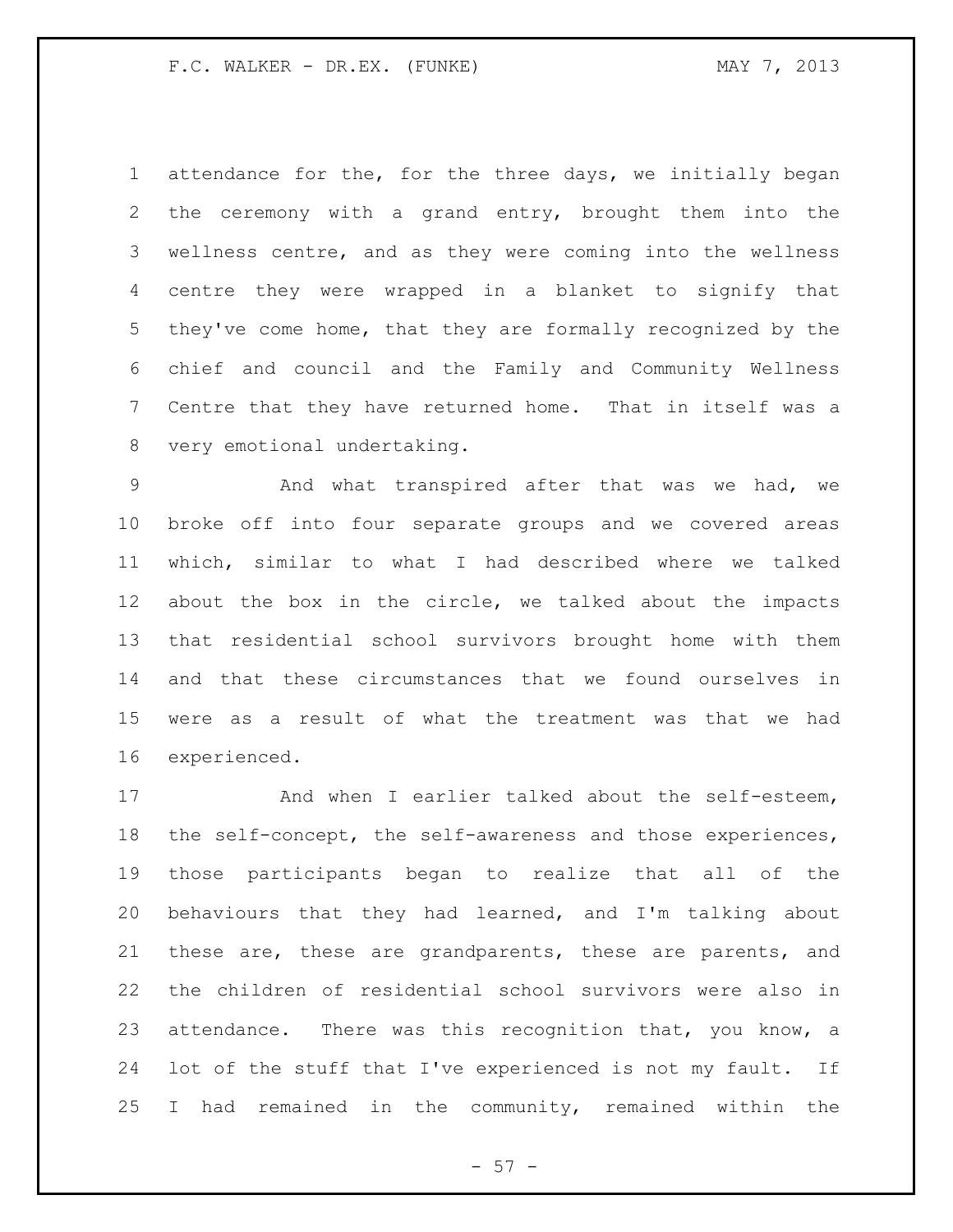extended family, I might have had a different self-concept, self-awareness, my self-esteem probably would be a lot better than it is now.

 And just to kind of give the Commission a view, we had placed pictures and names of all members of Nisichawayasihk Cree Nation that attended residential school throughout the years. We had one row about the size of this building, about the width of this room, all names of members of the Nisichawayasihk Cree Nation that had gone to residential school, that had been physically removed from the community, and there were 500 names on that, 500 names and pictures. We didn't capture all of them, but just by identifying those 500, the tremendous impact that that has had on a community the size of Nelson House and other communities throughout Canada, it's pretty devastating.

 Q To put that in perspective, Mr. Walker, what's the population of the nation?

 A The nation as a whole, as it stands right now, is approximately close to 6,000.

 Q Now, I know what you mean by the reference of the box in the circle, but I expect that most of the people here do not, so perhaps you could explain that, if you don't mind. You made a reference to it; I don't want that to be lost in your evidence.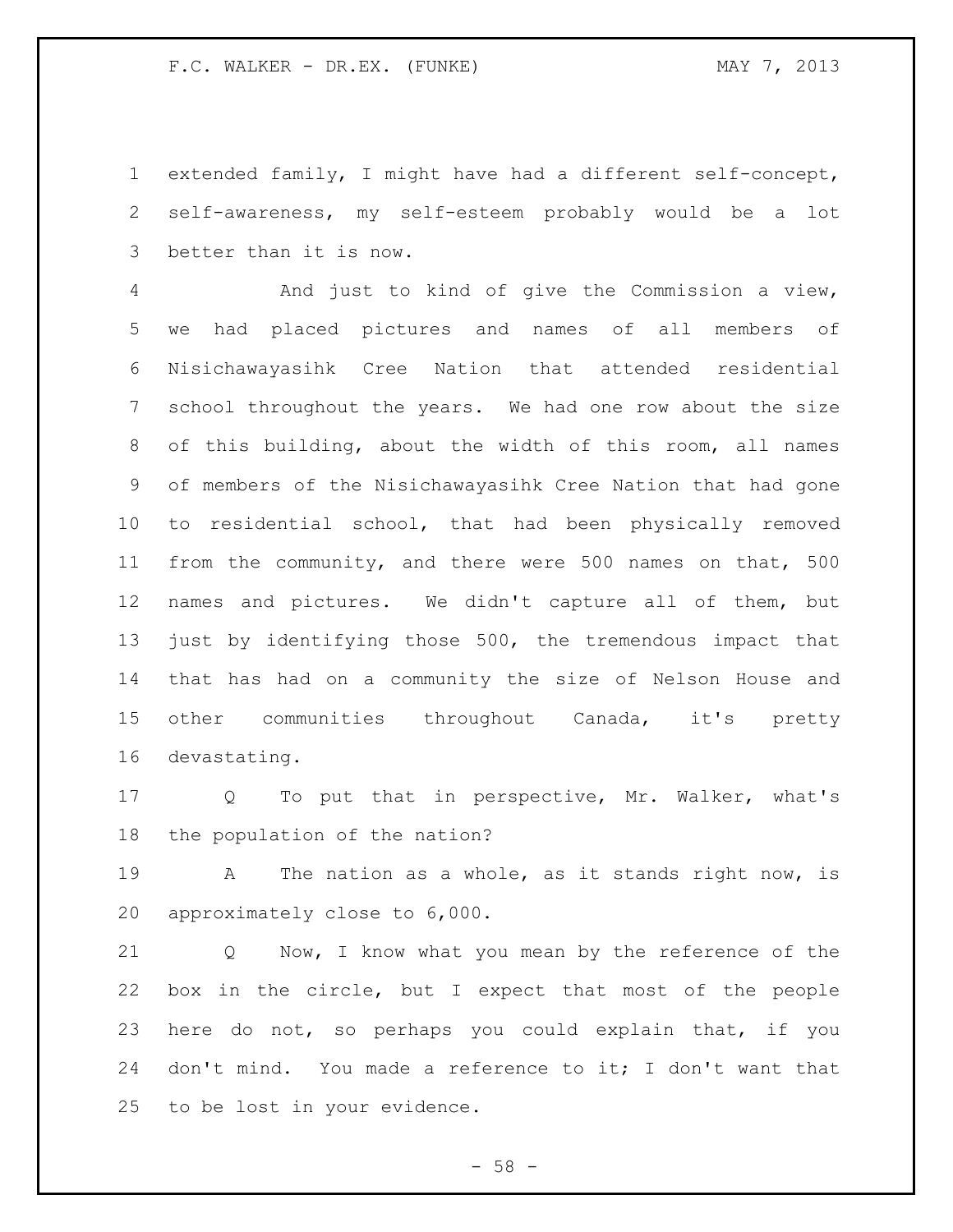A When I talked earlier about the spirit of community, the interconnectedness between everyone, that's what I'm referring to as the circle. Now, what I'm referring to as the box is similar to how this room is structured. When you are looking at a community, you've got the leadership at the front facing the wall, behind the leadership you've got the, the young, the young men, young women, behind them you've got the older gentlemen, the older people. Then in the background you've got the young people and the children, and in the far background you've got the elders. Everybody's pointing to chief and council. Everybody's -- and council in itself is looking, checking outward. But you've got the children and the young people in the community isolated by themselves on their own. You've got elders isolated in the back of the room on their own. Pretty soon, the elders start making the linkages between the children and the youth and they start interacting. Meanwhile, everybody else is looking forward.

 And we've described that system; the presentation was put on by Jann Derrick, a prominent marriage and family therapist, and that in itself was one of the most powerful presentations that we've had. When you combine that with the way that our communities used to be structured as and what we've got now, there is a tremendous disconnect between the children, the parents, the leadership, and

 $-59 -$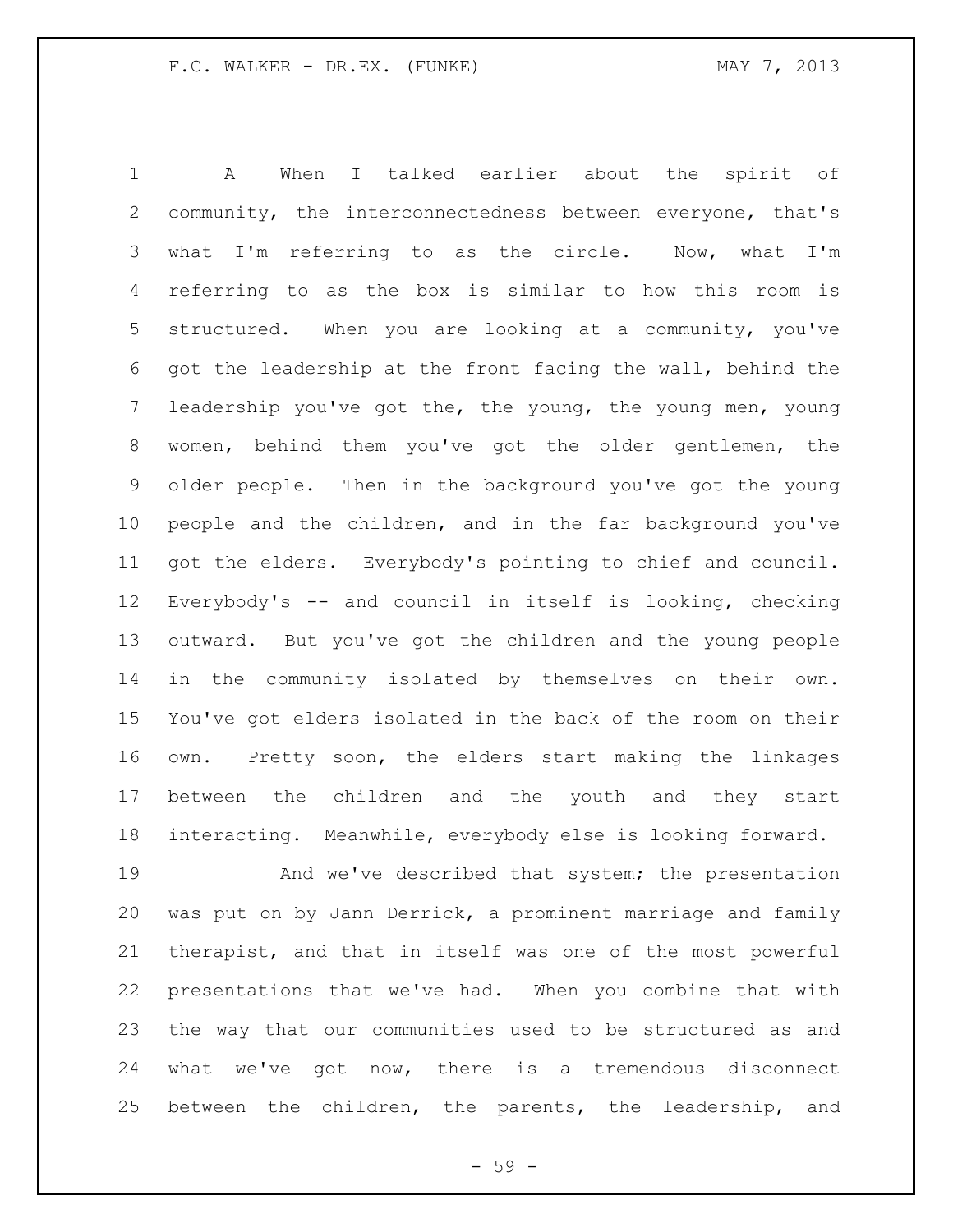those linkages are starting -- you're starting to see that linkage develop on its own. You've got a lot of young people now who are engaging in elder -- with the elders in terms of engaging in ceremony, sun dance, sweat lodge, fasting ceremonies, to rekindle and regain that sense of pride and self-determination. And it's through that interaction that we're starting to see incremental changes. We're not going to see it overnight. It's taking, it's going to take a number of years. But when I talk about the Rediscovery of Families Program, that in itself provides a glimpse of what our communities were, once were.

 Q We're going to get to that in just a moment. Before we, before we move on, I just want to talk briefly about Jann Derrick, and that's the (wiltermit matravik) program that you're talking about, her presentation.

A Yes.

 Q And correct me if I'm wrong, but the idea of the circle and the box also is a, is a metaphor for changes in the First Nations community post-contact and the imposition of a dominant western culture world view imposed on that community which imposes this box structure; is that correct?

A That's correct.

 Q And that it's alien and not inherent to the First Nations awareness or existence or certainly their

 $- 60 -$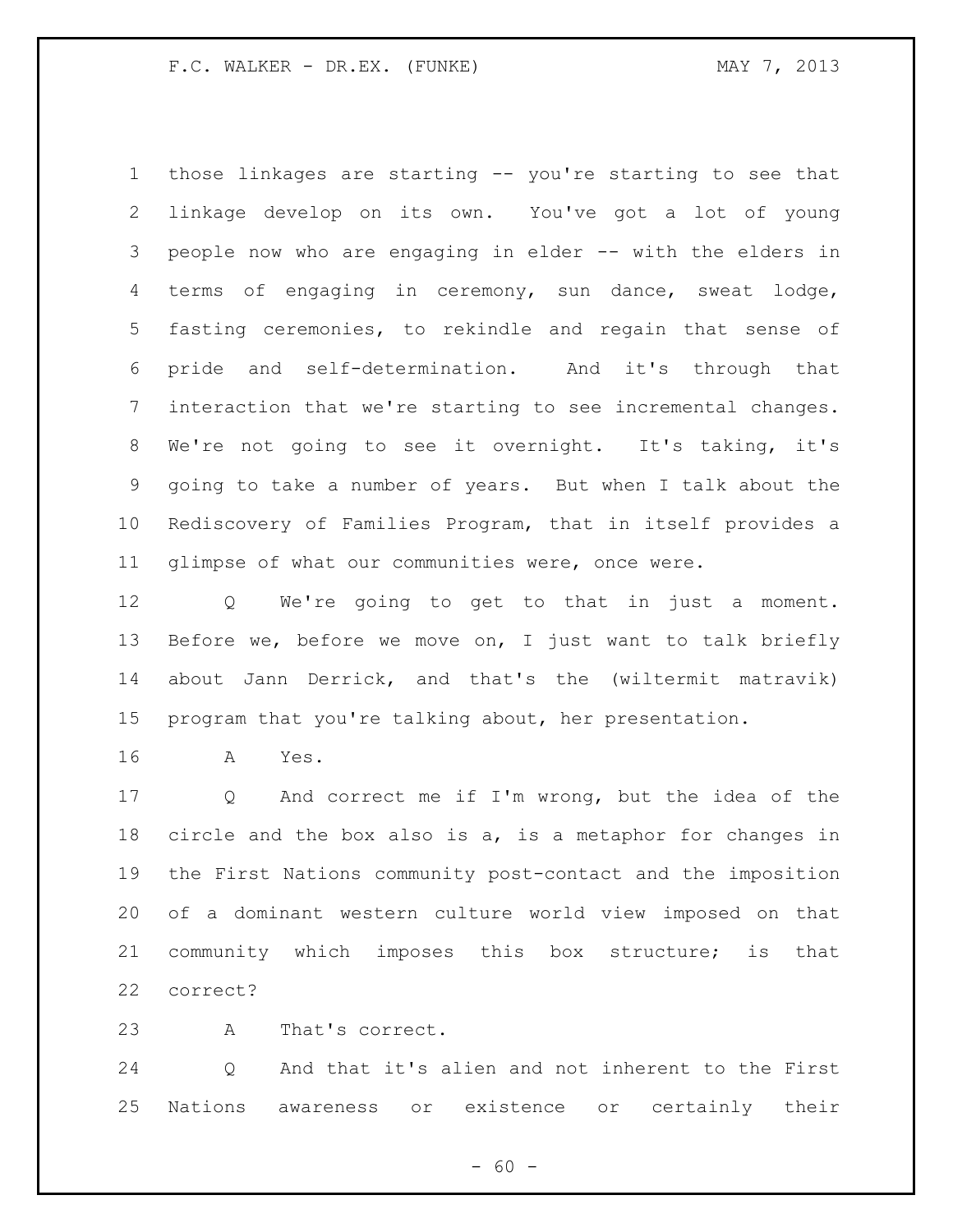experience prior to contact?

A Yes.

 Q Now, I want to talk about the Rediscovery of Families Program but there's a number of other different programs that the wellness centre puts on as well and I'd like to go through those with you. Perhaps we can start with the summer adventure camp. If you could tell us a little bit about that program that's run by the wellness centre.

 A The summer adventure camp is a activity-based program for children between the ages of 3 to 18 where they are exposed to a series of play activities designed to increase awareness, increase self-esteem. It involves 14 lesson planning, et cetera, et cetera, where -- and that's for the younger groups. When we get to the age 12 and up, to 18, that involves the use of our 10-man canoes that we've got in the community and they paddle from Nelson House to our traditional camp site up at Leftrook Lake. The, the trip is about 10 hours long but while they're doing that they're learning to work effectively as a team, they're learning to accept leadership roles within, within their teams, they learn to rely on one another as any team would, and they're creating and developing that sense of awareness and self-identity. That, yeah, I can do this. We've been operating that program since 2005. We've had

 $- 61 -$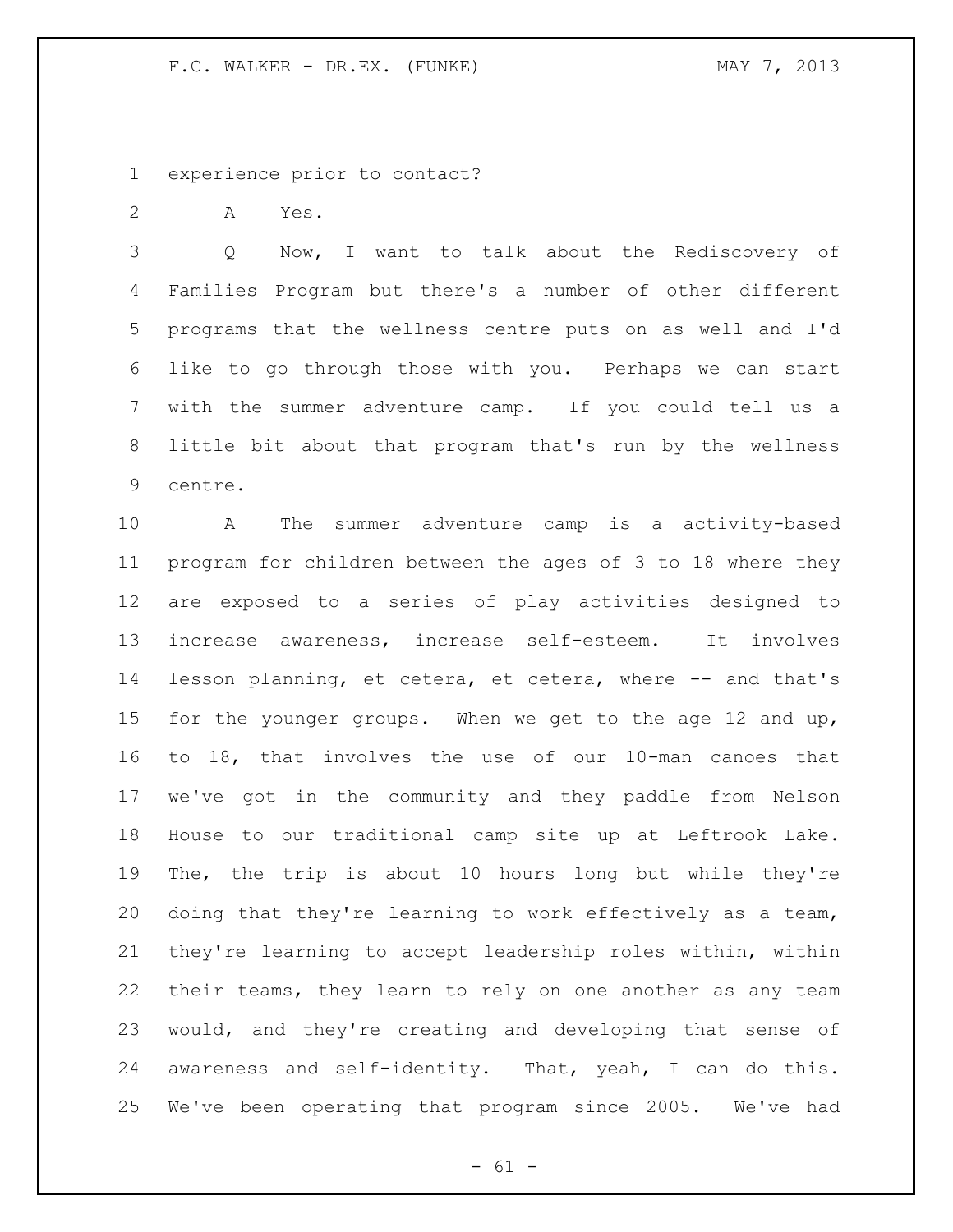| $\mathbf 1$   | quite a bit of success with that program. It's been,               |
|---------------|--------------------------------------------------------------------|
| $\mathbf{2}$  | particularly in the older age groups, it's been a                  |
| 3             | diversionary intervention/prevention program that takes the        |
| 4             | child out of the community, puts them into a traditional           |
| 5             | camp setting, which is what the Rediscovery of Families is.        |
| 6             | And how long are they out at Leftrook?<br>Q                        |
| 7             | THE CLERK: (Inaudible) name of the lake?                           |
| $8\,$         | THE WITNESS: Oh, Leftrook. L-E-F-T-R-O-O-K.                        |
| $\mathcal{G}$ |                                                                    |
| 10            | BY MR. FUNKE:                                                      |
| 11            | And when the, when the young people go out to<br>$Q \qquad \qquad$ |
| 12            | Leftrook as part of the summer adventure camp, how long are        |
| 13            | they out there?                                                    |
| 14            | They're out there for a week.<br>A                                 |
| 15            | And they're supervised, obviously?<br>Q                            |
| 16            | Α<br>Yes.                                                          |
| 17            | Now, you have another program, and by -- if<br>Q                   |
| 18            | you've already discussed this, then let me know and we'll          |
| 19            | move on to the next one, but the Strengthening Families            |
| 20            | Program, is that the same as the Maternal Child Health             |
| 21            | Program that you discussed earlier or is it something              |
| 22            | slightly different?                                                |
| 23            | Are you referring to the Rediscovery of Families?<br>Α             |
| 24            | No. I was told that there was another program<br>Q                 |
| 25            | called Strengthening Families.                                     |

- 62 -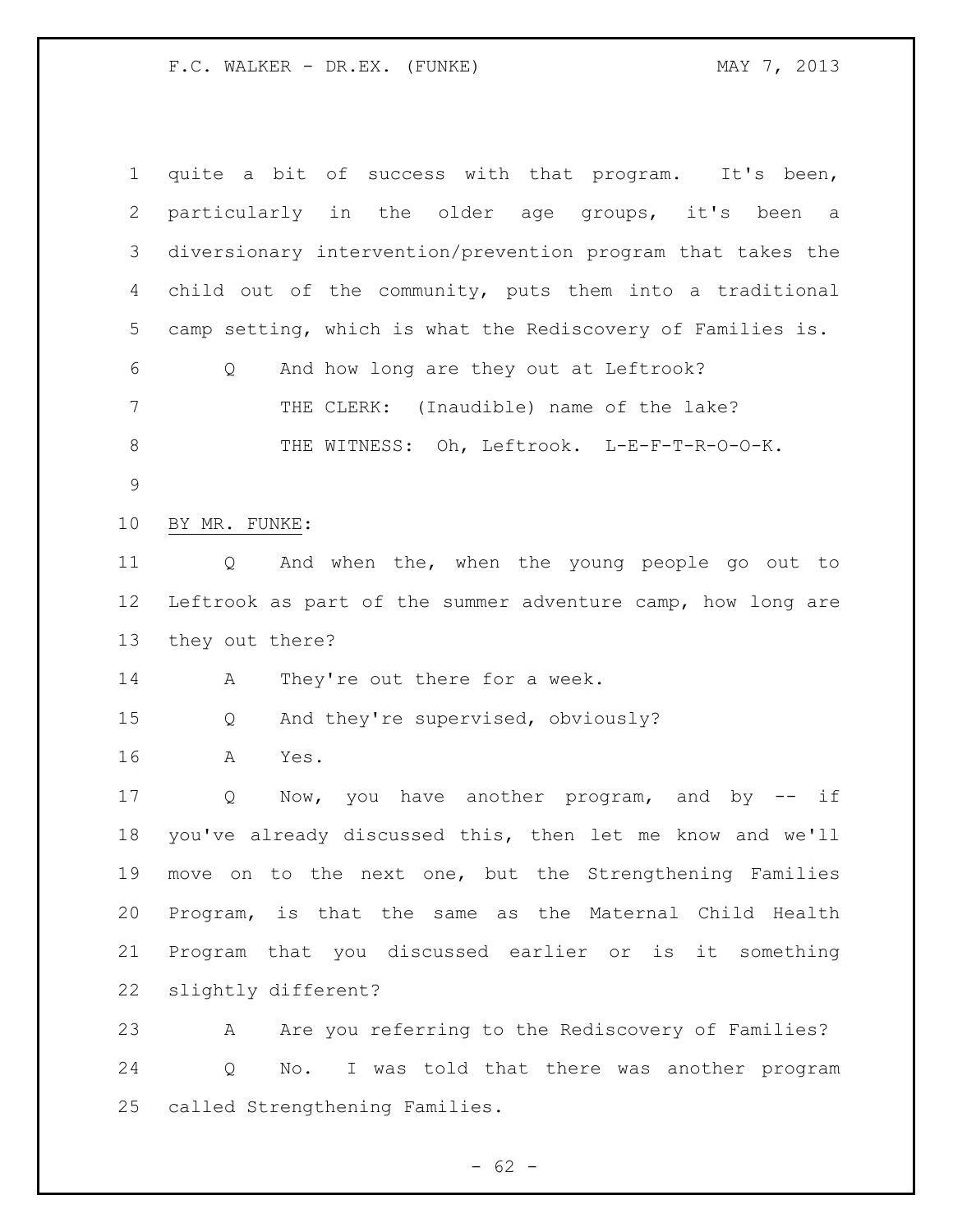A Strengthening Families is one of the integrated components of every program that the centre provides, it's one of those guiding principles.

 Q Okay. Perhaps I misunderstood, then. Let's, let's discuss the Rediscovery of Families Program. Perhaps you could describe that for us and how that incorporates the Leftrook camp as well.

 A Back in the early 1990s when I was a consultant for, under the flood agreement for Nelson House, we had a claim under the Northern Flood Agreement that was claim one ten. It was referred to as the domestic fishing program or domestic fishing claim. The elders at that time, we had a group of approximately 50 elders that we engaged in a community consultative process with them. They described a need that we needed to replace what we had lost during the flooding of the community. And when I'm talking about the flooding of the community I'm referring to the hydroelectric project that, that had been done in 1977. It subsequently raised the water level in Nelson House by about 15 to 20 feet. It inundated all of our traditional medicine areas, all of our fish spawning grounds, et cetera, et cetera. What they wanted to do was to recreate what it was like in the community when summer came and all 24 of the families went to the fish camps, hunting camps, et cetera, et cetera. So Leftrook Lake was a non-affected

 $- 63 -$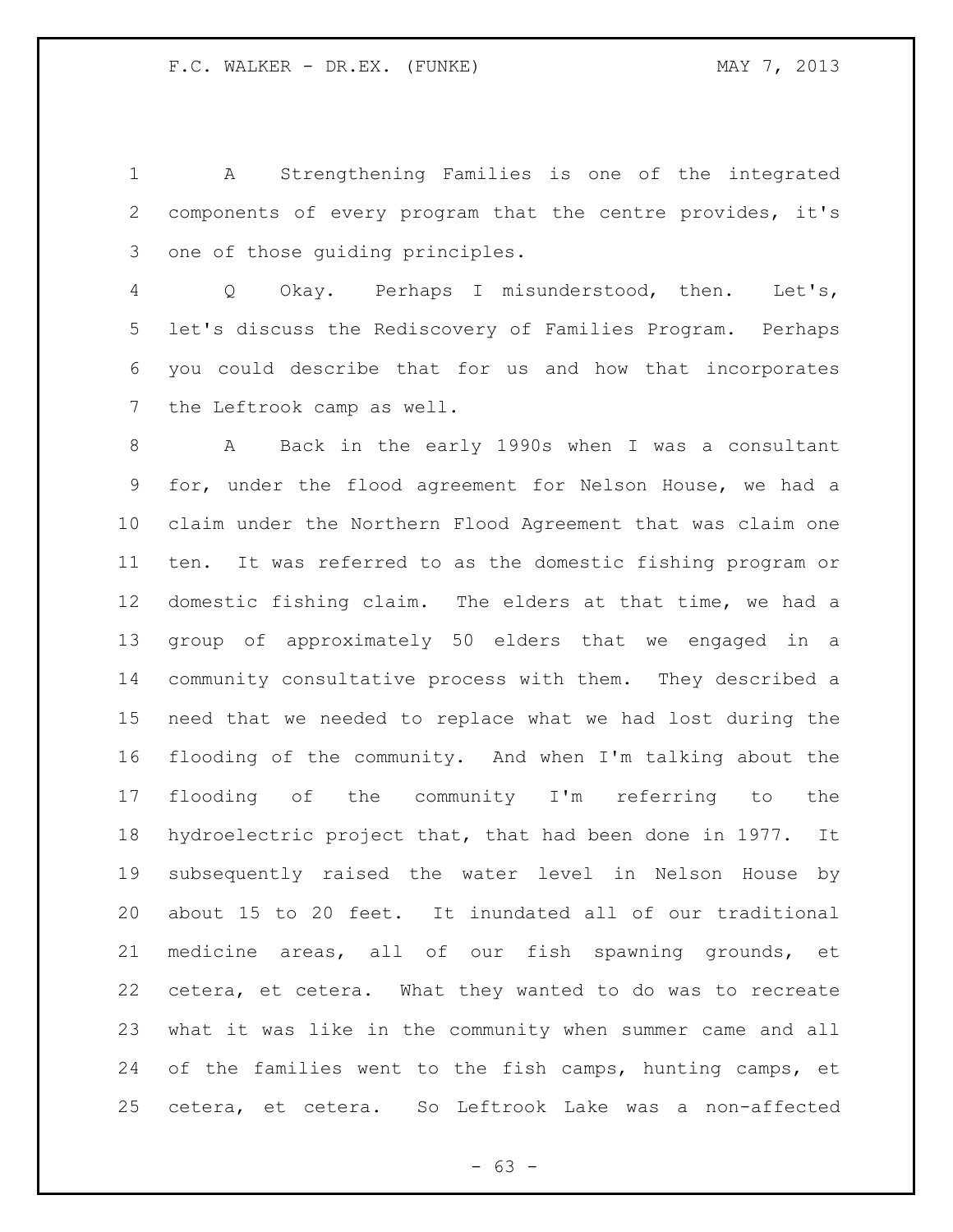lake. That was the area that was chosen by those elders and we subsequently managed to negotiate with Manitoba Hydro and Manitoba to develop a, an infrastructure there that would be able accommodate between five to ten families at a time, and that facility was built from '91 to 1993.

 When we came back, when I came back from university, a number of the staff at the wellness centre recognized that there is this facility at Leftrook Lake, let's put together a program, let's meet with those elders that had originally been consulted back in the early '90s and expand that process and make it relevant in today's 12 terms, and that's what had happened. We, we managed to put together a proposal, we put it before the Nisichawayasihk Trust, which is the implementation arm of the agreement. We were able to access funds under this community approval process to fund that program for approximately four years.

 What it entails is that we take families from Nelson House, take them to the camp and they are exposed to that camp setting for a period of seven to ten days. During that transition period when they are there, they are supervised by the elders, of course, that are, that are the teachers that provide that guidance. And you see a gradual change as soon as you -- as soon as those families get to the camp. You get to see what our communities were like before, prior to electricity and running water, et cetera,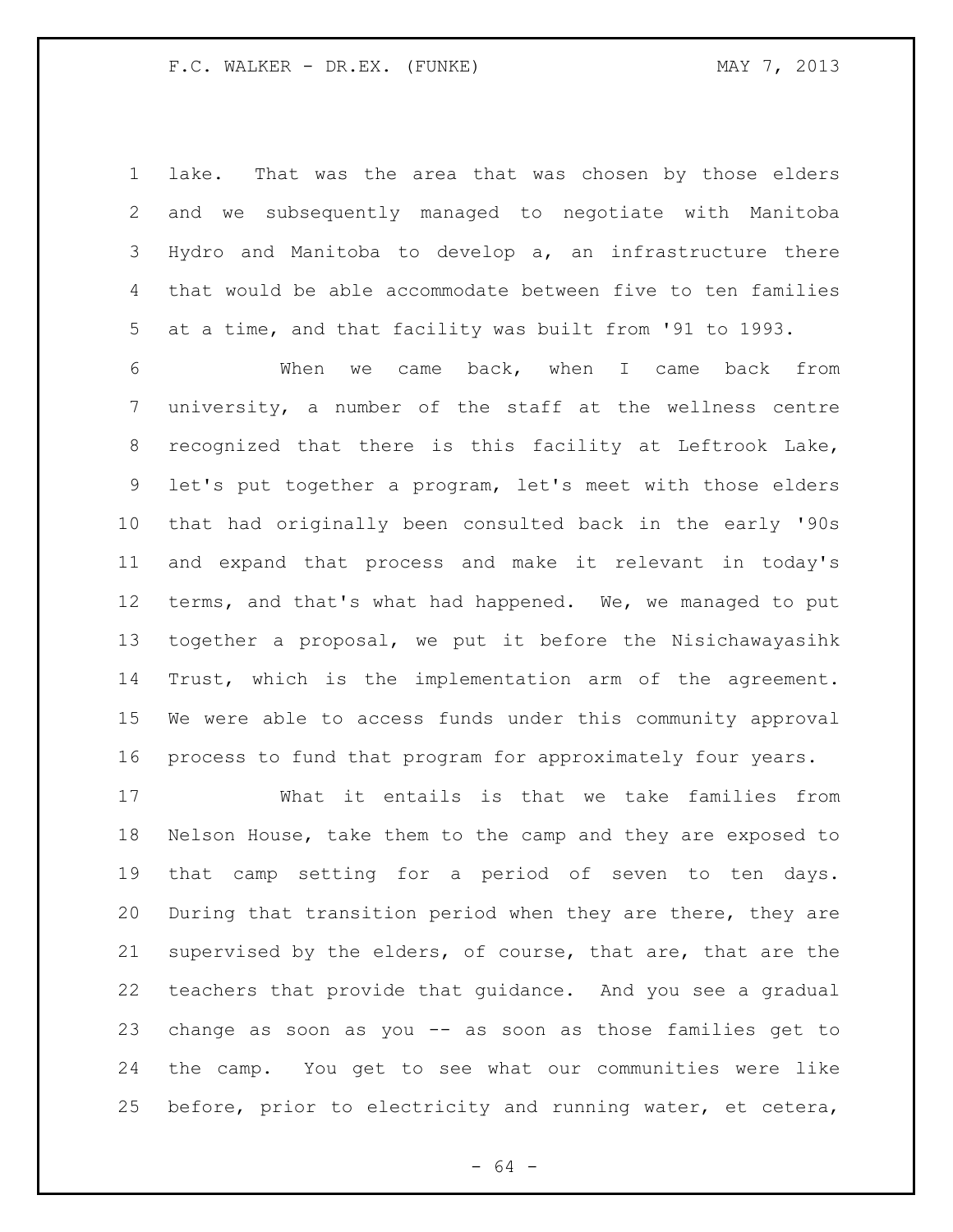et cetera. You see this natural progression occur where the division of labour becomes apparent, everyone is responsible for everyone, children can be children. They get to play but they're supervised, they're always being watched. And everybody works together as a unit, and we're talking about bringing different families together that may have discrepancies with one another, but by the time that they're completed that, that week long to ten long day program, they've developed that relationship where they can then come back to the community and try and recreate what they had established in those relationships that they had established while they were out at Leftrook. They also get the opportunity to identify who their extended relatives 14 are, what strengths that they have, because everyone has strengths. And we built on those strengths and we create that, that opportunity for collaboration once they come back.

 Q You had said that the funding ran out after four years. You're talking about the flood agreement funding?

A Yes.

 Q And so that program continues to operate but it operates under the umbrella of the wellness centre; is that correct?

A Yes, it does.

Q Now, you have a number of other programs that are

 $- 65 -$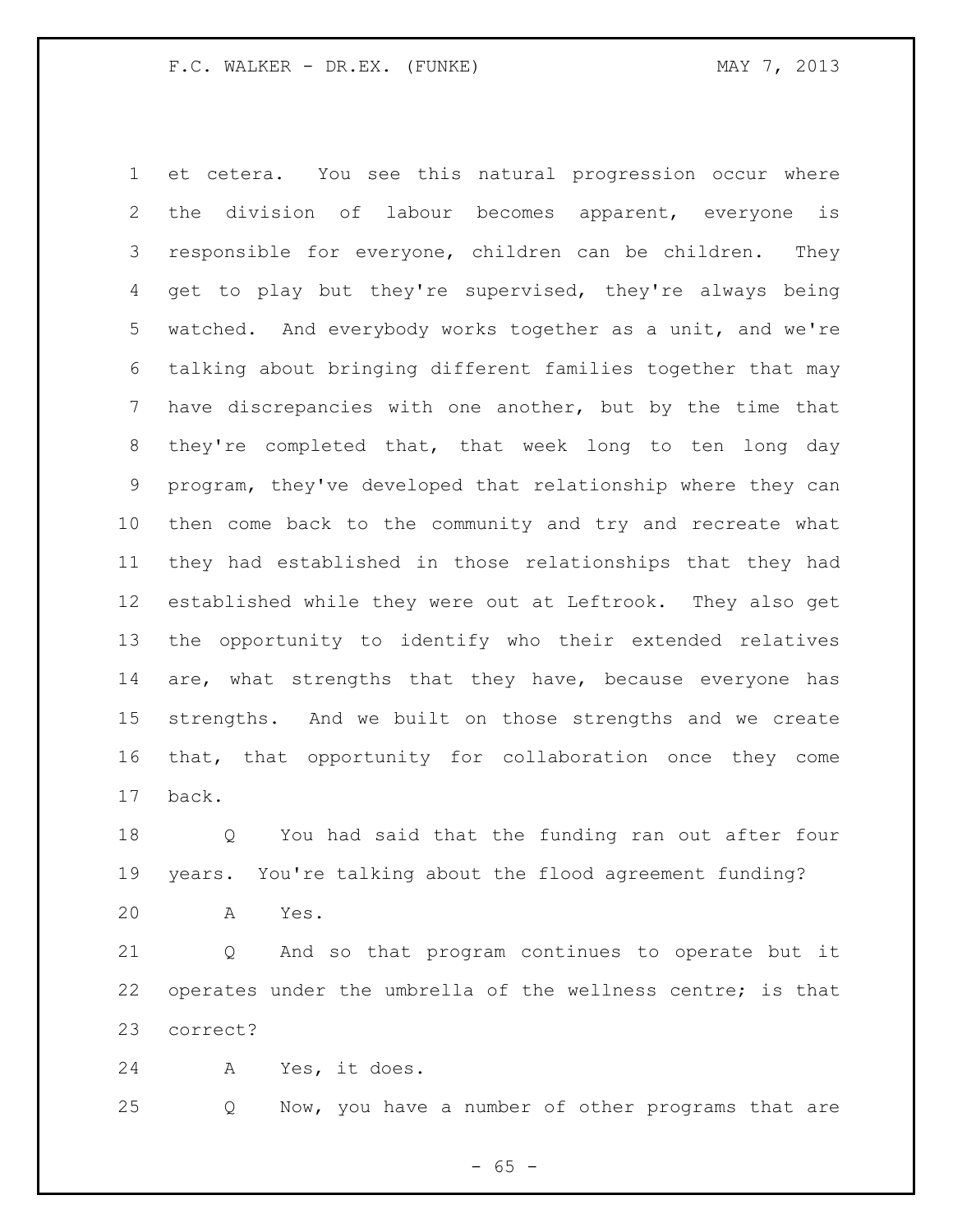also being run by the wellness centre. Perhaps you can explain to us what the Wechitiwin Family Enhancement Program involves and how that came about. THE COMMISSIONER: The what? MR. FUNKE: Wechitiwin. I'll spell it for you. It's W-E-C-H-I-T-I-W-I-N, and it's pronounced Wechitiwin, unless I'm mangling it horribly. 8 THE WITNESS: Yeah, the Wechitiwin program, yes. MR. FUNKE: Thank you, Mr. Walker. THE COMMISSIONER: And then what's the rest of the name? MR. FUNKE: Wechitiwin Family Enhancement Program. 14 THE WITNESS: We initiated that program through a series of proposal-driven process between our designated intake agency in Thompson, the northern authority and government of Manitoba. We -- this was part of our differential response initiative that was initiated 2007/2008. This is solely funded under the designated intake program in Thompson. What it entails is a, is sort of like a recreation of what the wellness centre is in Nelson House, where they go -- where families that are diverted from the, from intake, that are not deemed protection, they are deemed -- they are, they are diverted to this program to get access to additional services,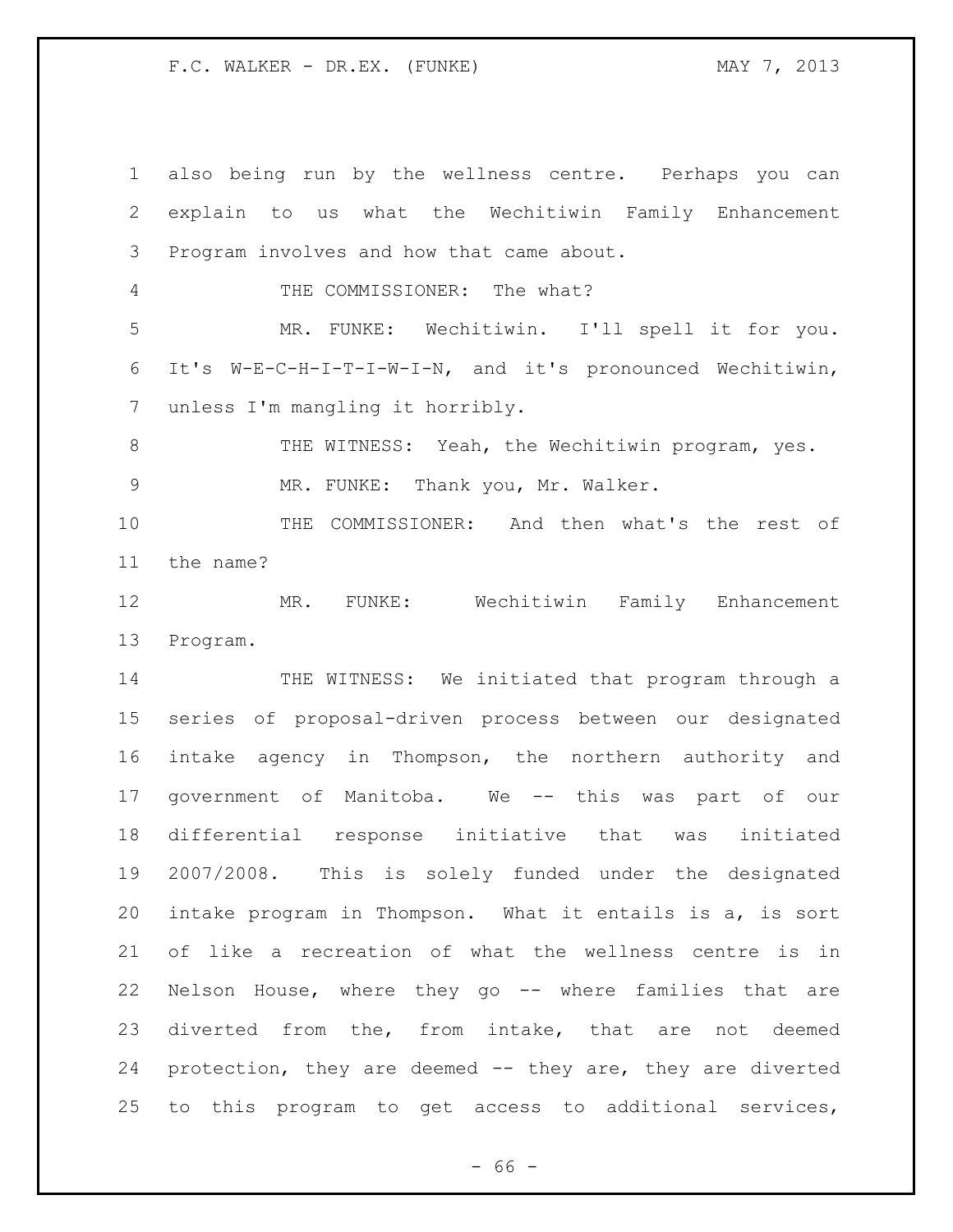family counselling, et cetera, et cetera. They also are involved with stepping out on Saturdays, I believe.

BY MR. FUNKE:

 Q And you also have the Caring For You Program offered by the Nisichawayasihk Cree Nation Family and Community Wellness Centre out of Thompson. Perhaps you can describe that for us.

 A The caring for you initiative began in 2006. It was a collaboration between the province, Cree Nation Child and Family Services, Awasis Agency and the Family and Community Wellness Centre where we, we housed our foster care departments into one unit so that we could better integrate our services, have a one point for all foster care recruitment and licensing requirements. That did run for a while; however, the province had to divert its, its program. Cree Nation began to withdraw its program. Awasis has decided to remove itself from that program, so it's just the Family and Community Wellness Centre that will be left with undertaking that initiative.

 Q But you continue to operate it through the wellness centre?

A Yes.

 Q Also understand that there was a program called the Residential Care For Young Women Program?

 $- 67 -$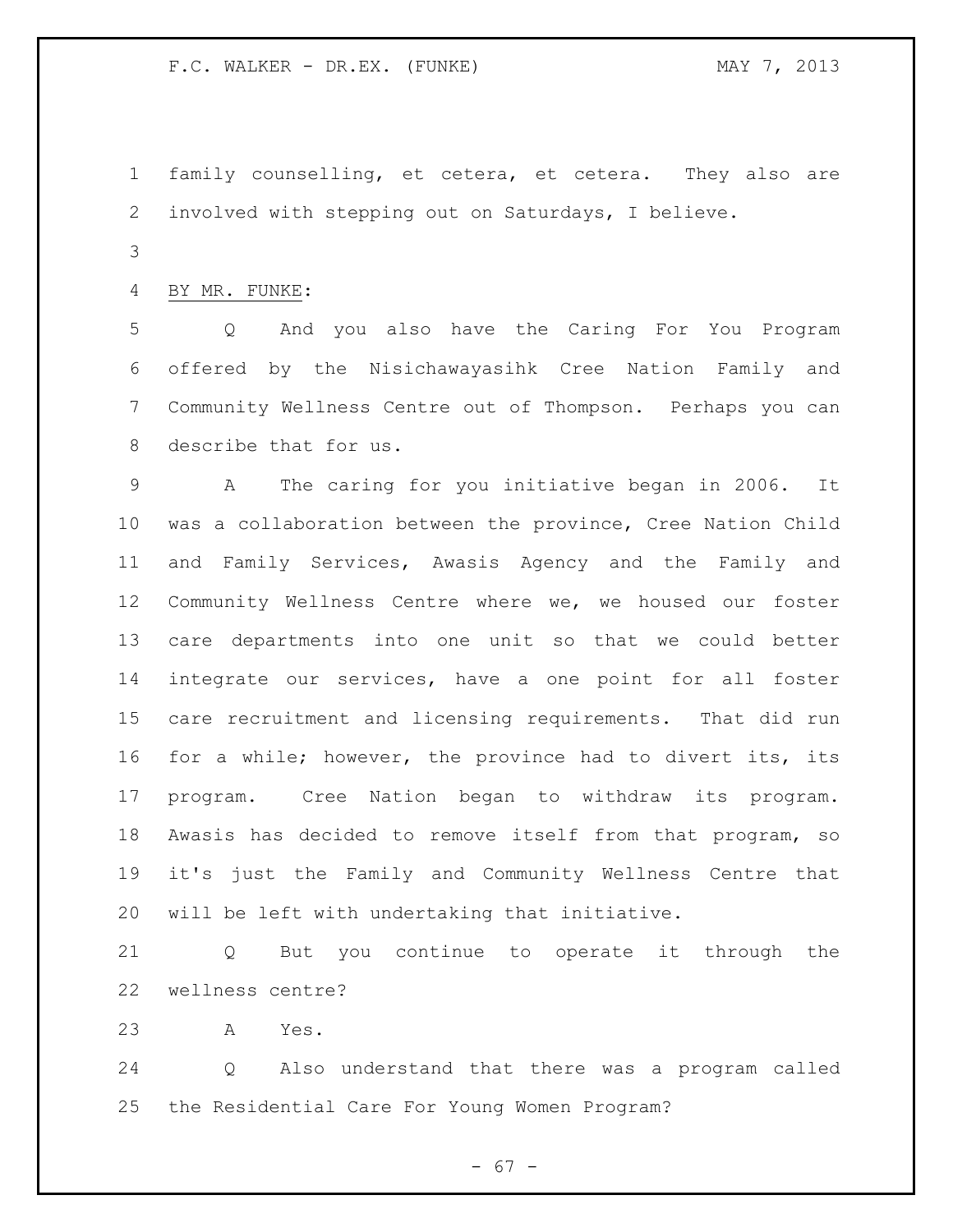A Yes.

 Q Perhaps you can describe that for us, as well. A There was a, an identified need in the community by our counselling division where they recognized that there were a number of vulnerable young women who needed a, an environment, a structured environment. These are young women who had particular challenges in terms of they were never formally diagnosed with FAS but that, that was one of the impetuses behind creating program. They put together a proposal. They were able to secure a housing unit in the form of a trailer from the (betuppen) trust component of the Nisichawayasihk Cree Nation where the proceeds for the Mystery Lake are, are diverted.

 We graciously received funding for the purchase of a trailer and then the centre also was able to access additional funding from the trust to operate this facility. It was, it was in operation for a year and a half then subsequently the trust funding disappeared and we were no longer in a financial position to continue to operate that program. Those young women still want that trailer back but we've since had to find a different purpose for it. We're hoping that one of the initiatives that we're currently embarking on will be able to address their housing needs because there are a number of individuals in the community, in our communities, who may have been in

- 68 -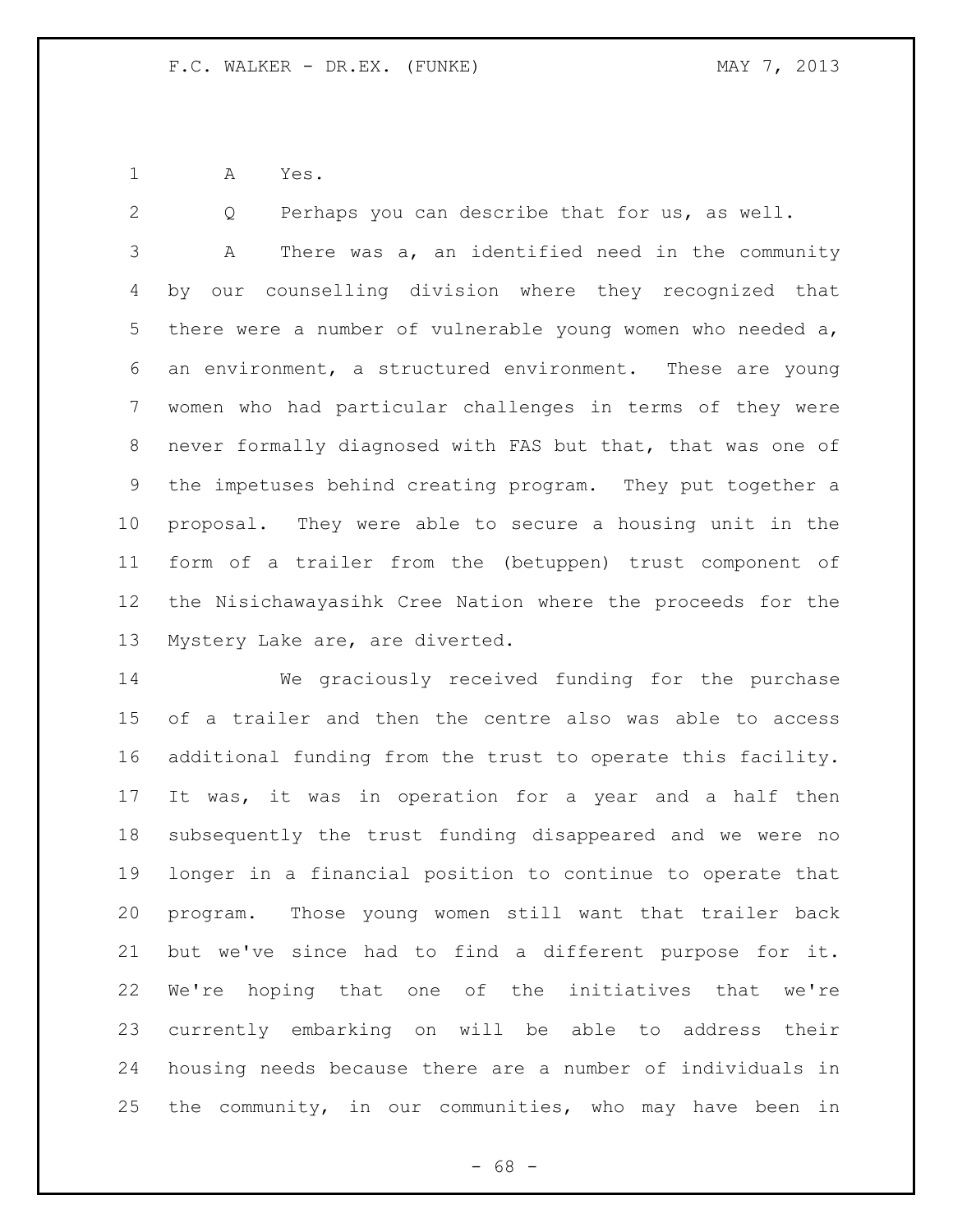care for complex needs that are going to become adults, and there's a lack of adult services in every First Nation in this province and it's something that we really need to start addressing because it's like the concept of a camp. Families take care of families, and we need to be in a position to provide that support outside of regular funding channels, and I think it's incumbent upon us all as, as a society to ensure that people can remain in their home community and receive the same services that any other individual can receive in the province.

 Q You also implemented some other programs that are perhaps slightly more innovative, shall we say. I'm thinking specifically, at this point, of the Apprehending the Parent Program. Perhaps you can explain to the Commissioner exactly what that program entails and how it came about.

 A Back in 2000, early 2000, we had started, as I talked about, we had started that process with the, consulting the elders with respect to the Rediscovery of Families Program. One of the challenges that the, that the elder group in the community posed to us was, why are you removing the child from the home? It's not the child's behaviour that's in question here, it's the parents' behaviour that's in question. The parents are the ones neglecting these children. Can't you find a way to remove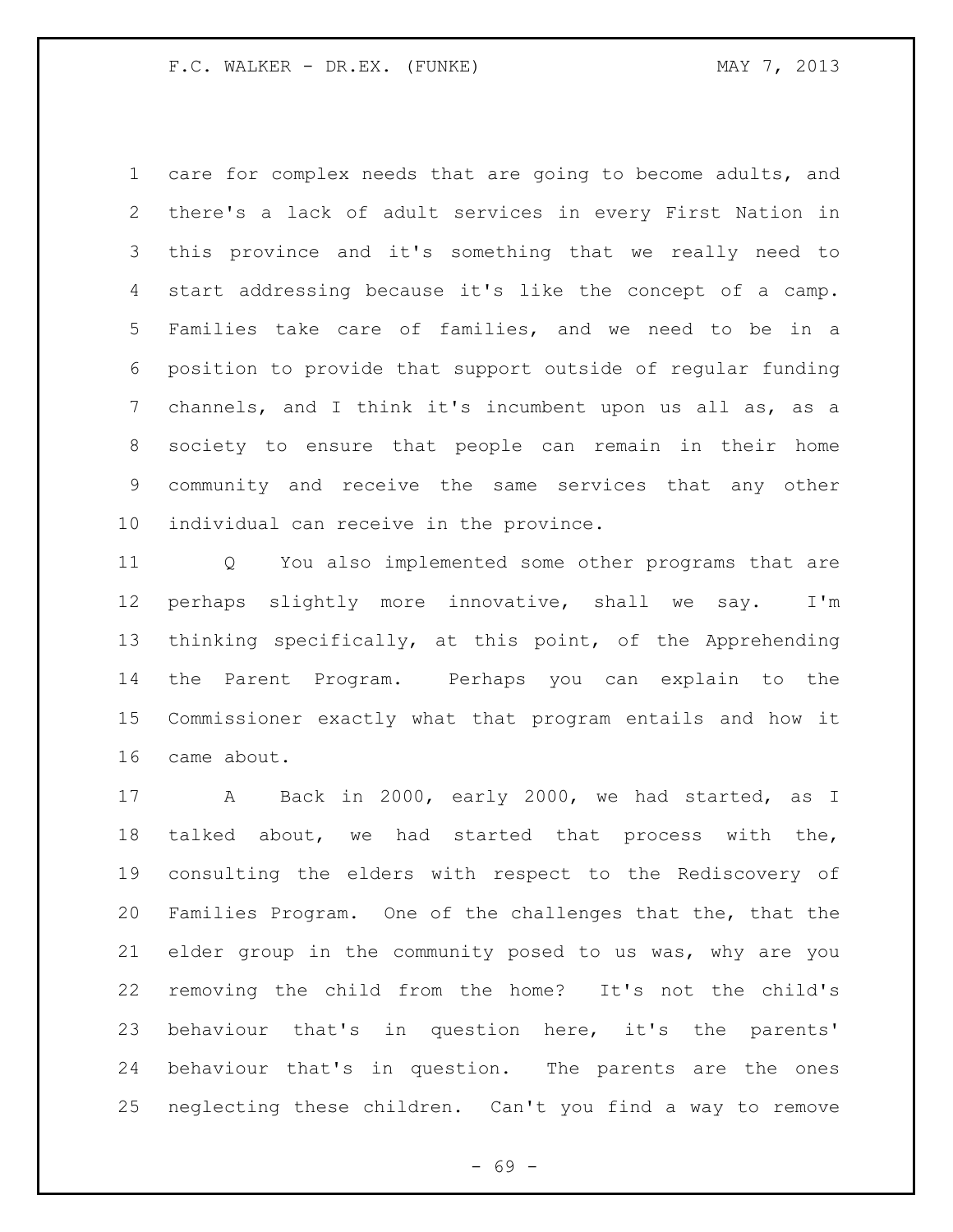the parents as opposed to removing the child or children? So that was a task that was assigned to us as a, as an organization and we started the process at looking at how we could actually physically remove a parent from a home and having that parent go stay with relatives or do whatever they were doing but put relatives or, or a caregiver in the home without disrupting the child's home environment.

 After a lot of legal wrangling, et cetera, et cetera, it became apparent that, well, hold on, the current structure of our reserves in Manitoba and elsewhere is most of the housing is the property and responsibility of the chief and council. They are more or less the landlords. So we approached chief and council to authorize the removal of a parent if it was deemed in the best interest of those children not to be removed by our CFS intake personnel. And chief and council graciously agreed with us. They agreed with the principle that it's not the child's behaviour that's in question here, it is the parent or the parents.

 Q so what happens, then, after the parent is removed? Who has the responsibility for monitoring the children in the home?

 A We do. Child and Family Services does. Q So who's placed in the home, then, to monitor the

 $- 70 -$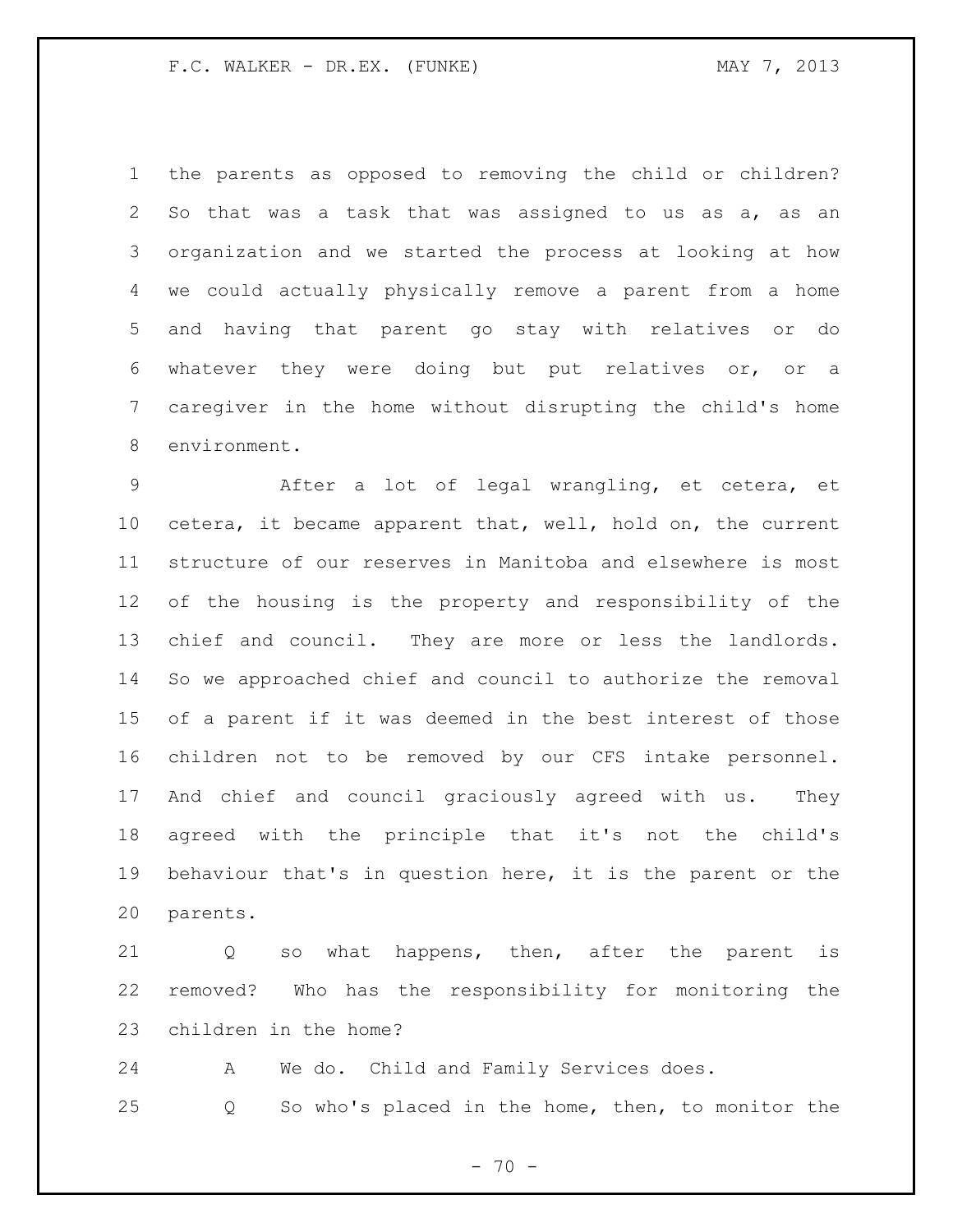children?

| $\overline{2}$  | It's either usually, it's a, it's an extended<br>A                 |
|-----------------|--------------------------------------------------------------------|
| 3               | relative or we actually place a caregiver in the home.             |
| 4               | What, what's the mechanism for the parent being<br>Q               |
| 5               | able to return to the home?                                        |
| 6               | They are informed that they're to meet with our<br>A               |
| 7               | worker on the next business day and they are there to              |
| 8               | discuss the reasons as to why they were asked to remove            |
| 9               | themselves, why they were removed, and a plan is put               |
| 10 <sub>o</sub> | together to address that issue in the Circle of Care.              |
| 11              | And are they then allowed to return<br>after<br>Q                  |
| 12              | accepting the plan or do they have to meet<br>other                |
| 13              | expectations before they're allowed to return?                     |
| 14              | They're usually allowed to return.<br>A                            |
| 15              | With continued monitoring by the agency?<br>Q                      |
| 16              | Yes.<br>A                                                          |
| 17              | The last initiative I want to talk to you about<br>Q               |
| 18              | is the Nisichawayasihk Cree Nation Justice Project where I         |
| 19              | the<br>wellness<br>has<br>understand<br>centre<br>embarked<br>upon |
| 20              | development of a justice model which ultimately is designed        |
| 21              | to create a unified Cree court which is founded on the             |
| 22              | Circle of Care model; is that correct?                             |
| 23              | That is correct.<br>A                                              |
| 24              | If you could explain to the Commissioner exactly<br>Q              |

what that involves and how that, how that has come about?

- 71 -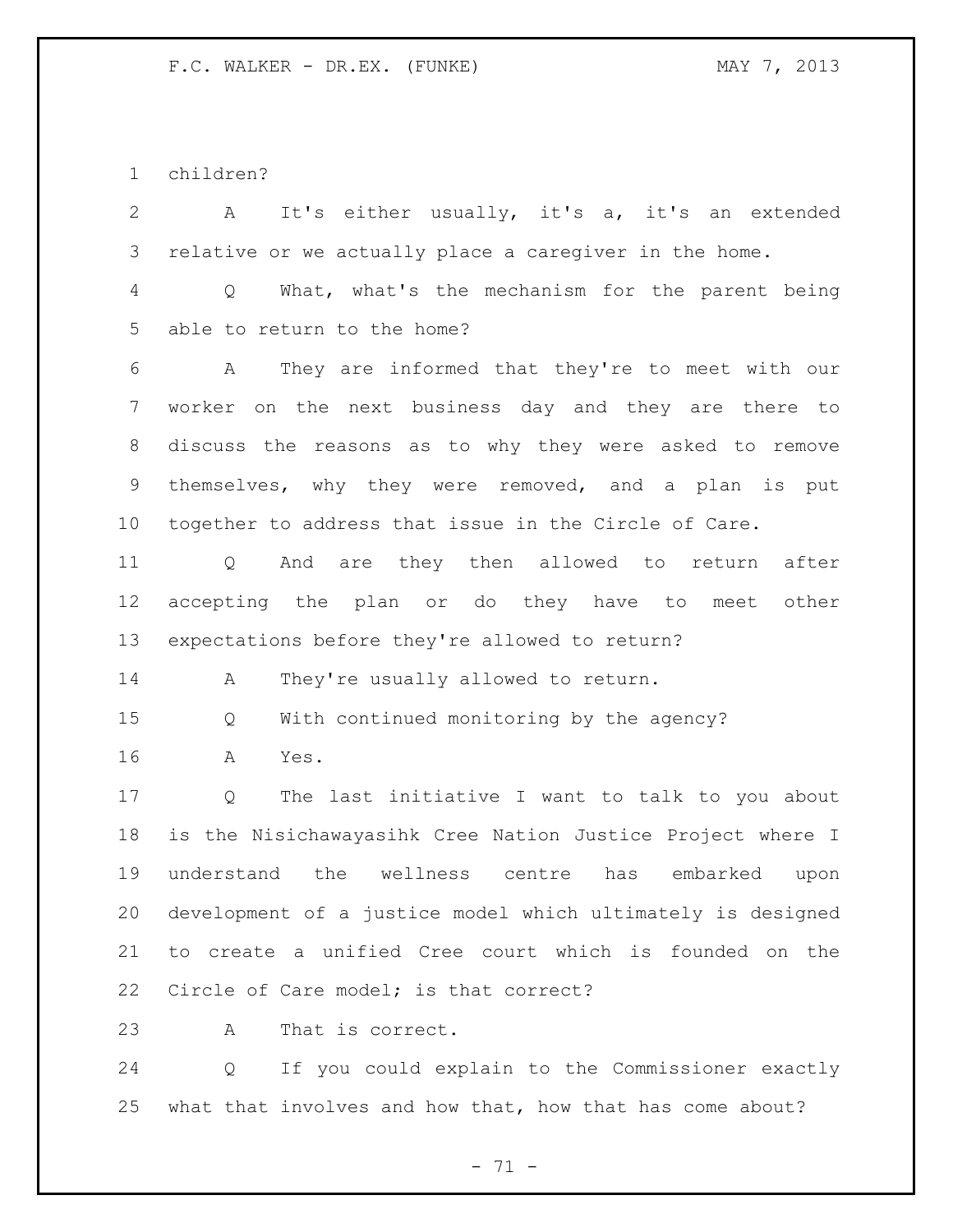A The impetus for the development of, of this proposed model began late 2009, early 2010. We had been tasked by chief and council questioning us why we were not being involved, why we're not involving ourselves in the Community Justice Circle that they had in the community. That was created as an extension of the court process, the Manitoba court process.

 We also recognized that a number of young people between the ages of 13 and 18 had their own court docket every month in the community and a large number of those young people were being transferred from Nelson House to Manitoba Youth Centre, Agassiz Youth Centre, et cetera, et cetera.

 So we looked at -- and again, we went back to the core group of elders that we have been working with, that the centre has had the privilege to work with, and we posed a series of questions to them and said, look, how did the community address these issues, these same issues with young people getting involved in crime, how was the community -- how did the community deal with this? (Inaudible) well, we've brought the family, we've brought the young person to a meeting of chief and council with the community present. Chief and council were the juror or the, the court, and recommendations were handed down and a decision was made and those decisions were implemented. If

 $- 72 -$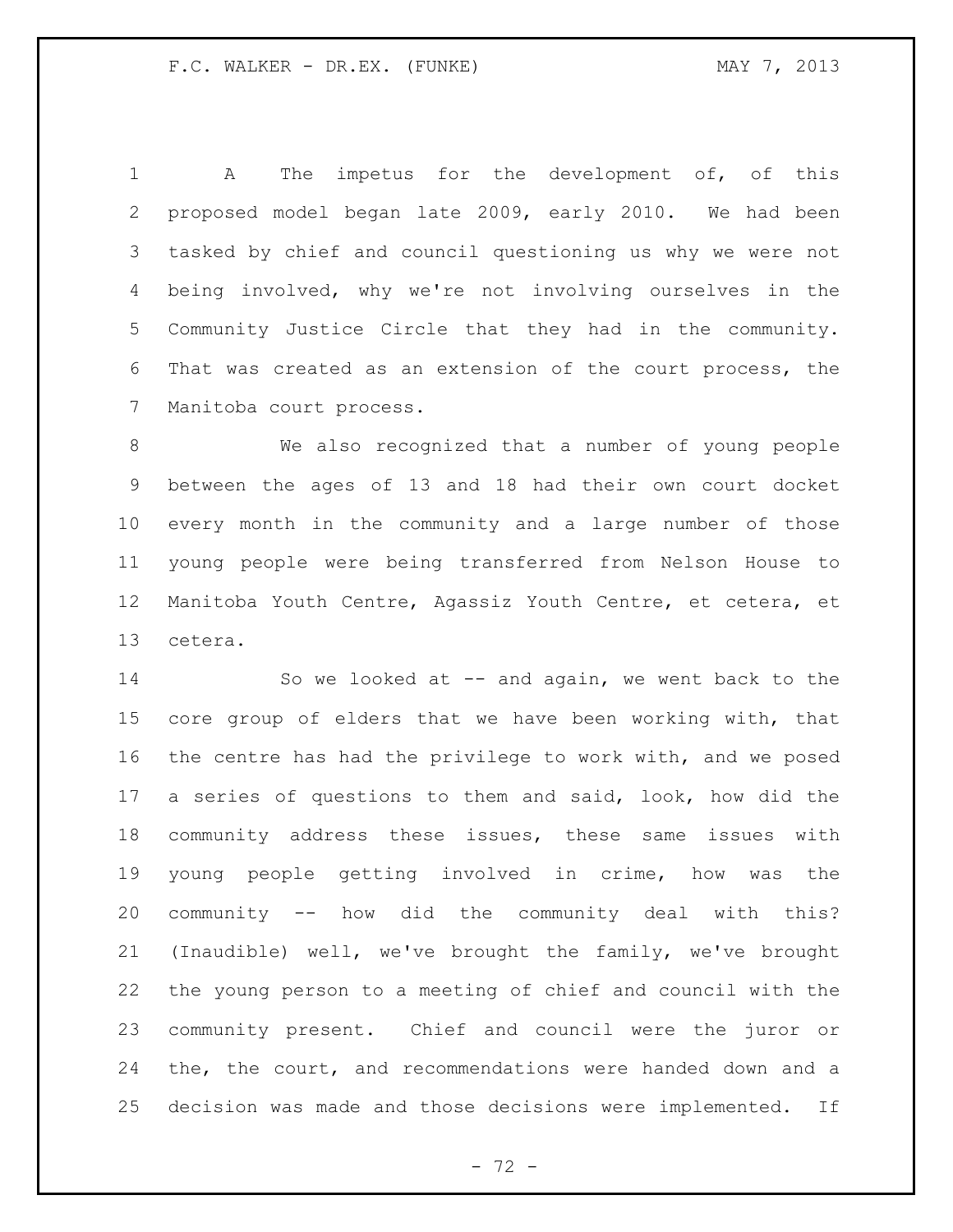you talk to those members that had actually gone through that process, who are adults now, who are, some of them are grandparents themselves, they found that process to be very intimidating. Your actions were exposed to the community. So we looked at the possibility of using the youth court inquisitory model as a means to stop the progression of children exiting the community into the judicial system and the penitentiary system. Because what we noticed was that if a young person was charged with an offence, age 13, by the time that they actually got to addressing that initial charge they had already been remanded, remanded, remanded, conditions had been set, breaches had occurred based on those, on those conditions. So by the time you actually got to that initial charge, the judge had no choice but to actually transfer and take that child into custody.

 So we're looking at this as a means to intervene right at the outset, deal with the, the factors that led to the child becoming involved in that behaviour but also having the family there and having the community. And when I refer to the Circle of Care component, the Family and Community Wellness Centre, other program service providers will be in attendance, that if it is the decision of the, of the court that a case plan is to be presented and provided and recommended and reporting done back to the court, that that is done.

- 73 -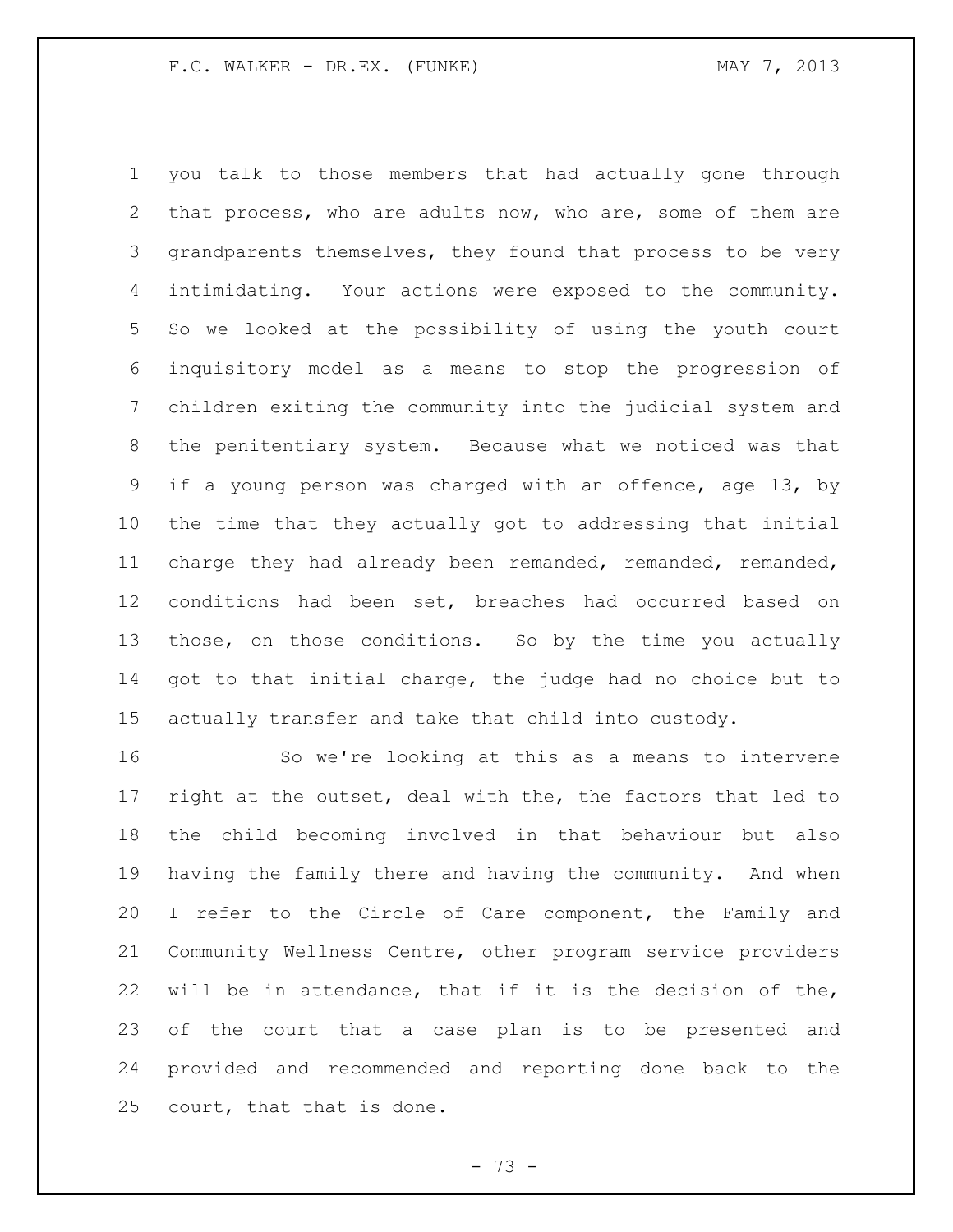These are, these are based on situations where the child is actually caught doing the action. It's not a question of innocent or guilt; no, you were caught doing this; we would like you to explain to the community why you did this.

 We had done a, a demonstration last May, I believe it was, where we had what the current structure is. The current structure, the current model, you've got the young person that's brought into the court, sits in the prisoner's box, they have defence counsel, they have Crown. The Crown is present. We have a judge. We have a separation, physical separation in the room where you've got the community sitting in the background, and we did a mock presentation where the two lawyers were arguing with 15 one another, the judge is sitting there, you never hear from the child, you never hear any community involvement, and it's just constantly arguing issues of point, et cetera, et cetera. And I know this is hard for -- we've got a room full of lawyers here.

Q Believe me, nobody's liking what you're saying.

 A And then we described and we implemented a mock presentation where we had the young person brought in with their family. We had selected a number of community judges. Sitting around that table, sitting around that room were interested community members and ...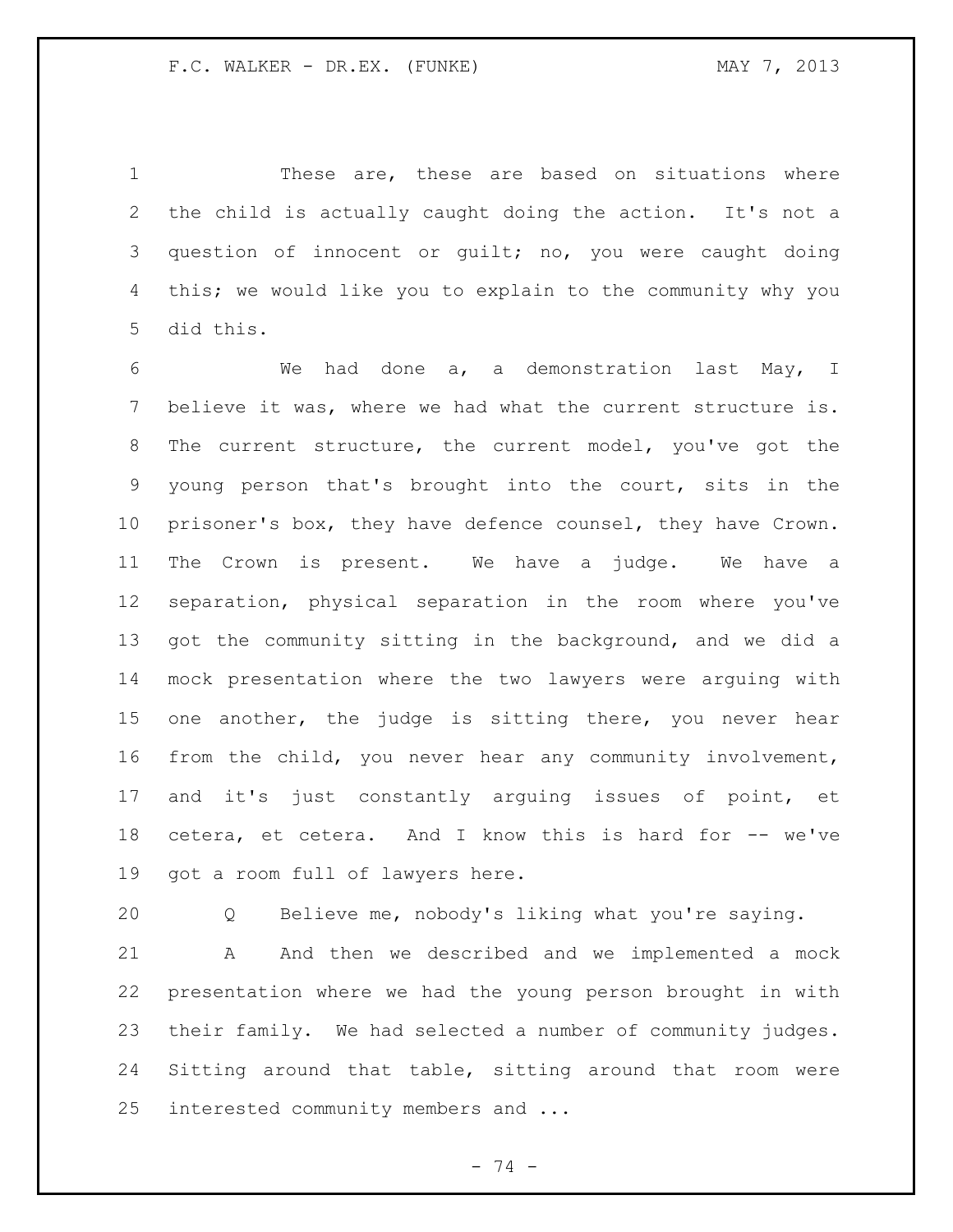Q And you're motioning with your hand, Mr. Walker, a circle.

A Yes. We're, we're in a circle.

Q What's the significance of the circle?

 A Well, when you're in a circle there's no boundary and all the focus is at the centre. And remember when I was talking about the presentation that Jann Derrick had done, where at the centre of every community is a sphere, then there's the children, the parents, the grandparents and then the warriors of the community. Same situation here except in the centre is the alleged offender and their family, surrounded by the judges of the community, surrounded by the community. Although it was a mock presentation and we didn't, we didn't anticipate that what transpired, was we had a complete meltdown by the young person who actually confessed to doing a certain act with the parent present that had no knowledge, and then all of a sudden it actually became a court setting and the court issued a directive to the wellness centre to work with this family, to meet the needs of this young person, to meet the needs of the family and to report back.

 Q And isn't that really the key distinction, that unlike traditional box systems that impose a verdict and punishments and there's very hard distinctions between what is a criminal proceeding and a family proceeding, isn't the

- 75 -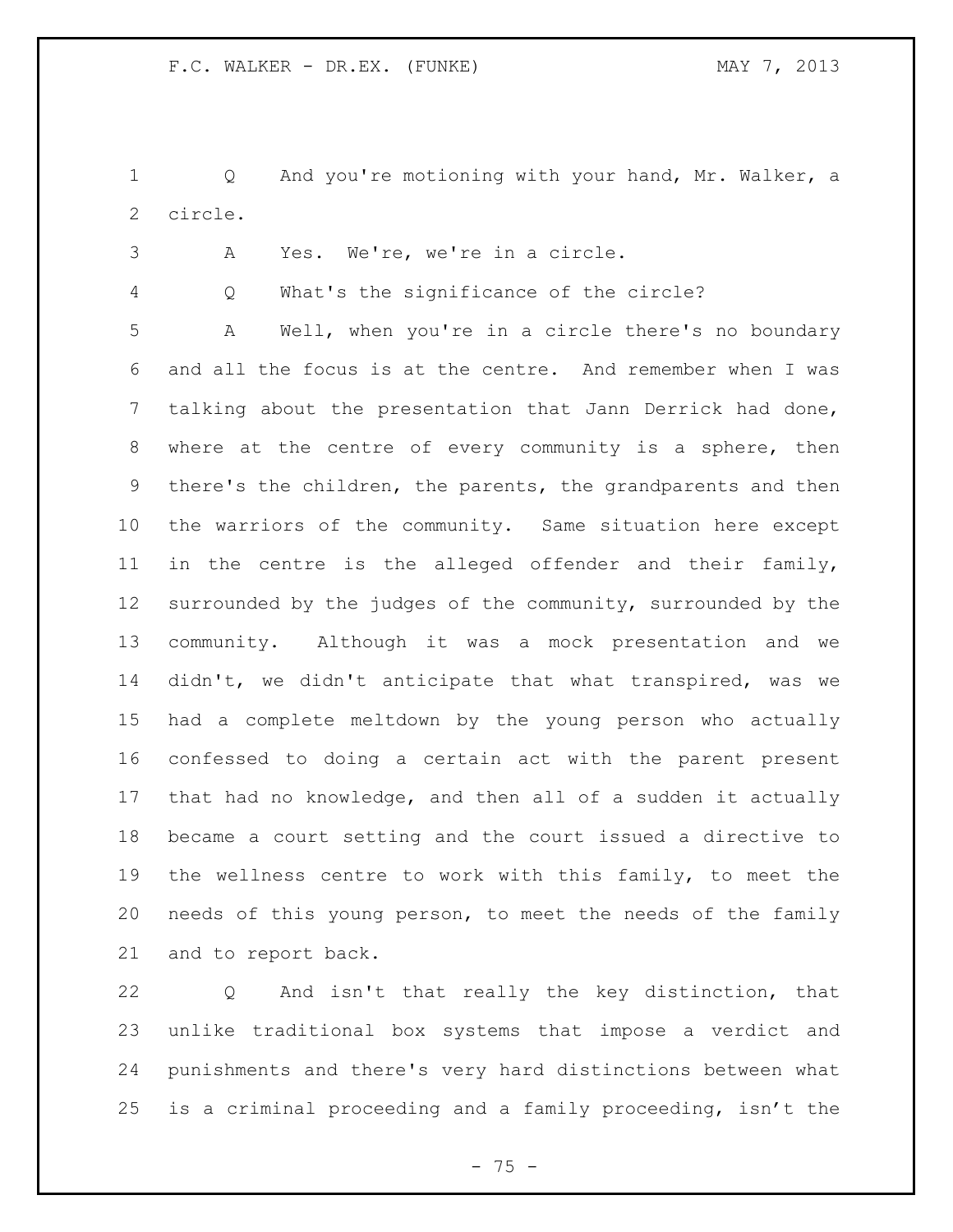whole idea behind the unified Cree court is a holistic approach where the focus is not on guilt or innocence but, rather, causes for behaviour and identifying the needs of the child and the family and addressing those fundamental motivators, finding out what it is that child needs and making sure it's provided?

A That's correct.

 THE COMMISSIONER: And has that been accepted as an alternative to the mainstream court process?

 THE WITNESS: We haven't, we haven't formally introduced this concept. We are having a -- we've invited a number of senior dignitaries to attend a presentation of this on May 22nd of this year in Nelson House where we will be unveiling this model in hopes that we can secure the necessary requirements to proceed and to move ahead. I think it has tremendous potential in terms of addressing the spiraling high costs 10, 15 years from now. If we can intervene early on, you're going to have -- we have the potential to reduce the number of, of people entering penitentiaries from reserves. I think that's the key here, is that we are looking forward to addressing the needs of our community and I'm hoping that this will result in a fundamental change to the way that correctional services are provided so that we don't have that many people going into the corrections system.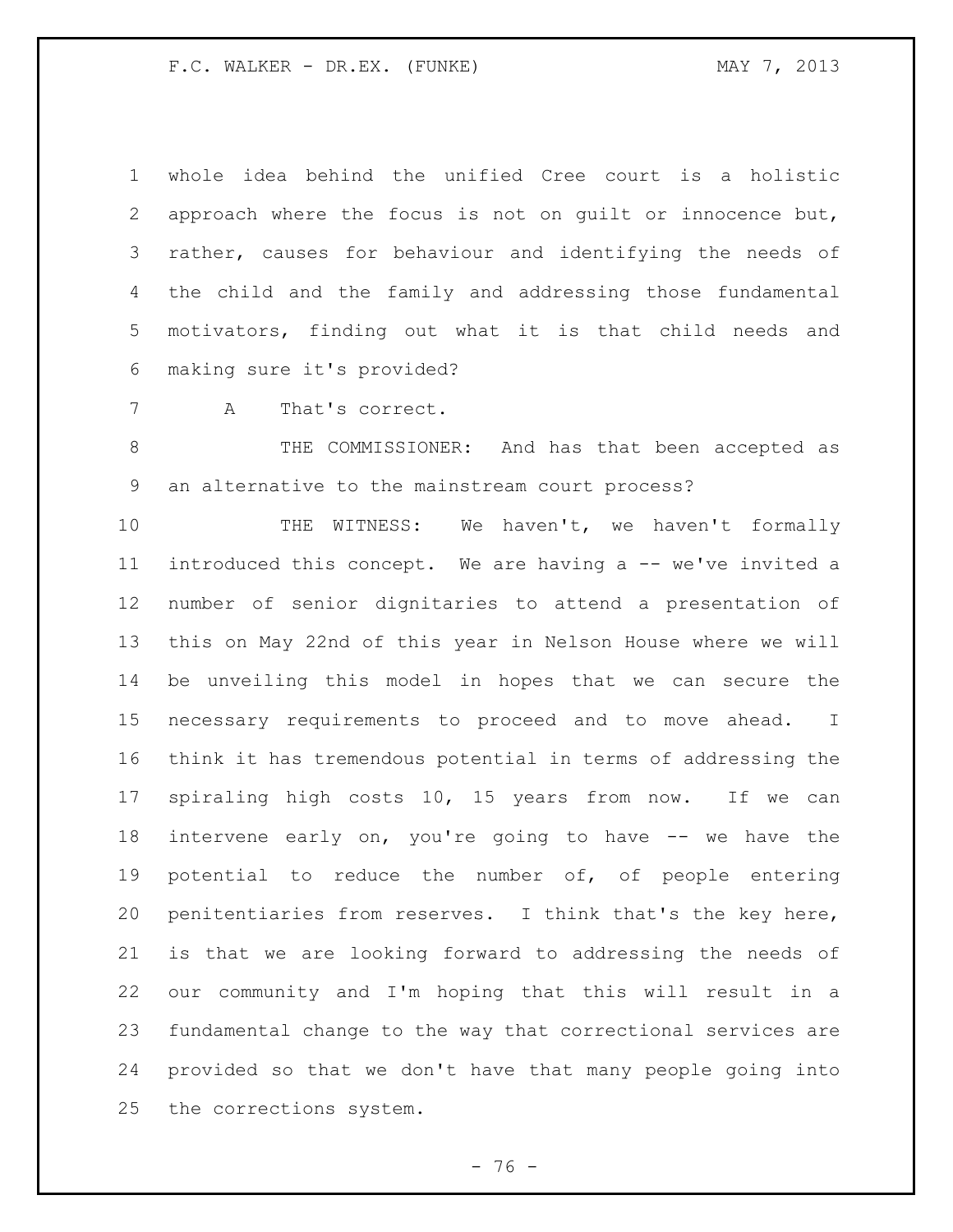BY MR. FUNKE:

 Q And just to be clear, Mr. Walker, it's my understanding as well that the, that the intent for the justice, excuse me, project is that it's going to proceed in phases and that it's not envisioned that the Cree court will spring up all at once --

A No.

 Q -- full powers of, and jurisdiction to replace the 9 current justice model but ...

 A It will be done incremental stages. We will have to have buy-in by the community and when I say "buy-in", we are envisioning that a referendum at some point, once it's, once the project is expanded and fine-tuned, that there will be a referendum where the community will decide if this is the model that they're going to pursue. And if it is the wish to, to proceed for youth offences, then that will be the court that will be in place.

 Q And certainly, as I understand it as well, the project requires buy-in, if I can use that term, from other stakeholders as well beyond just the, the community members, but it starts with the community?

A Yes.

Q And then progresses outward?

A Yes.

Q One of the last areas I want to discuss with you

- 77 -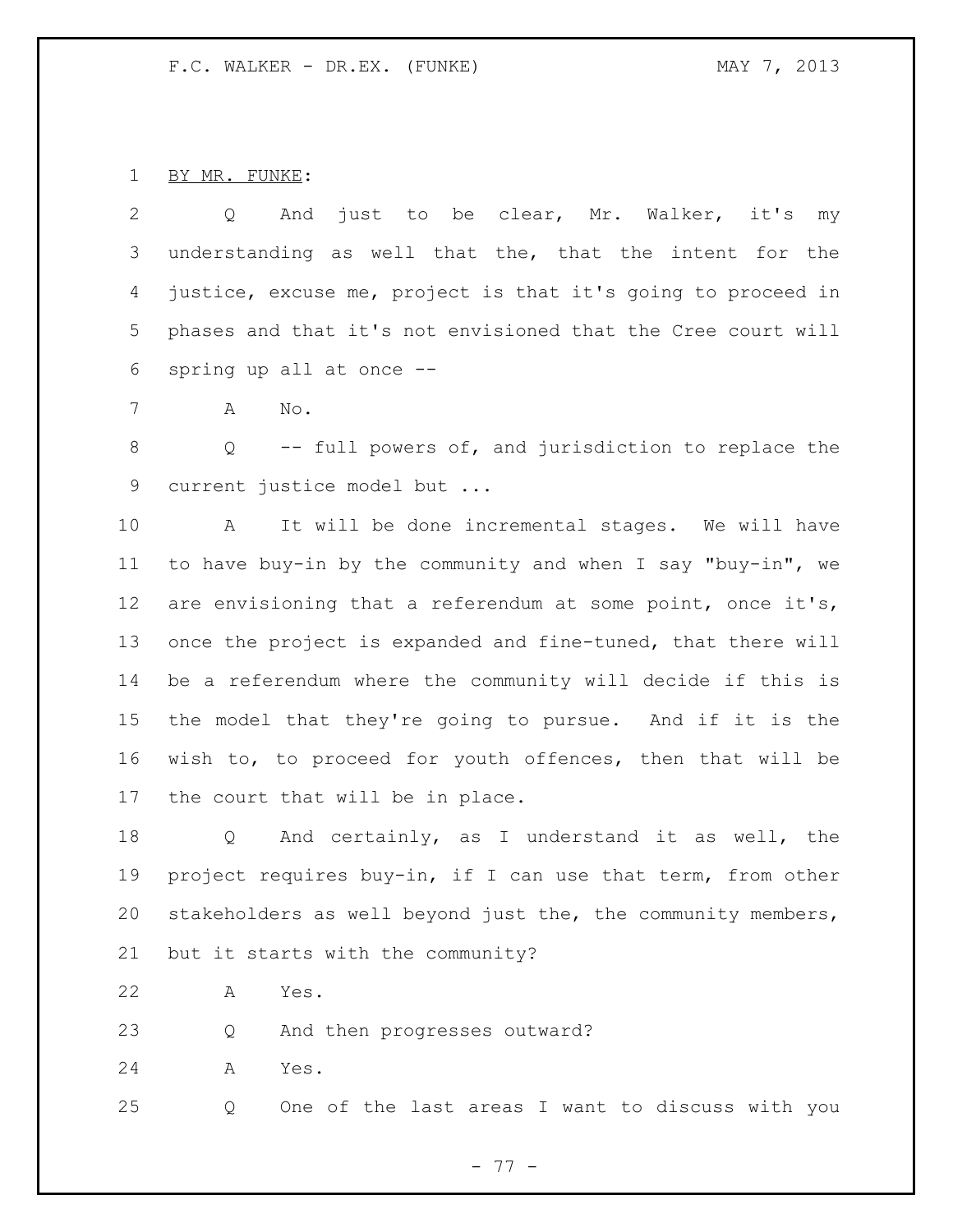before I think we're going to have to break for lunch is the idea of replicating the service delivery model that the wellness centre has incorporated and has implemented in Nisichawayasihk Cree Nation, try to expand that outside the boundaries of the First Nation on reserve. And one of the concepts that you've discussed in the past is the idea of having a consulate in Winnipeg. Perhaps you can just describe for the Commissioner exactly what you envision or what is envisioned, I should say, in terms of that consulate, what services it would provide and how it would operate?

 A One of the ideas that, that we have been discussing, we haven't developed anything formal, is this concept that because we have such a large First Nation presence in, in Winnipeg and in Brandon and Thompson, that the possibility of creating a facility or, or an office where residents and members of First Nation communities who are travelling to the urban centres or are planning on moving to the urban centres have one place that they can go to where that office becomes the central point for consolidating all of the services that this family may require, coordinating it, assisting them in securing housing, working with them to enroll their children in school, updating their, their health information, et cetera, et cetera, so that it is a central place. Because as First

- 78 -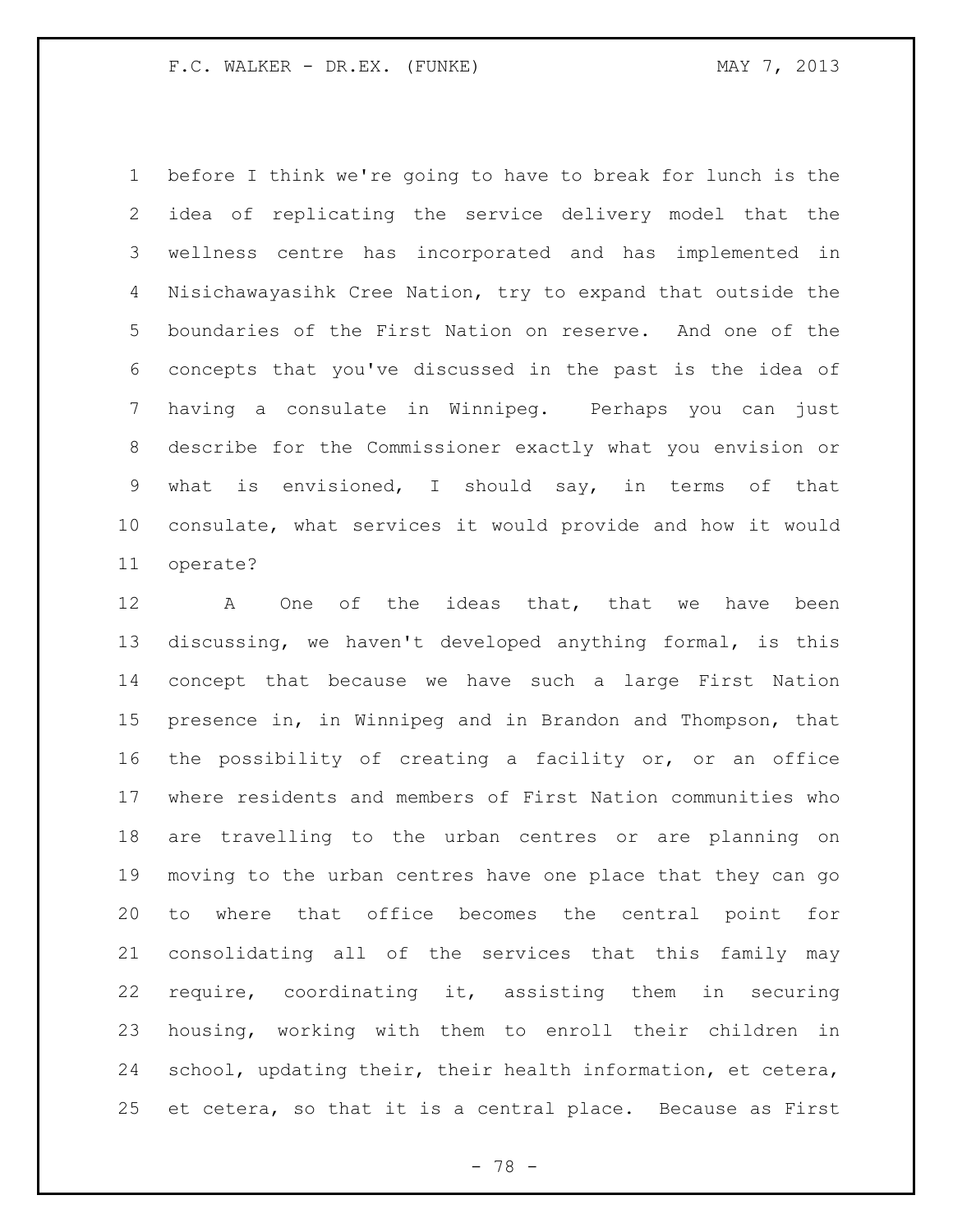Nation agencies and communities and band offices, we know when somebody's going to leave the community. Somebody is always, knows somebody that knows somebody that a family is moving. And it gives the opportunity to say, okay, look, you know, if, if you need assistance, here's an office you can go to.

 Because the numbers of aboriginal children that are in care are staggering and I would harbour to, to guess that a lot of it is because when families are travelling to 10 the, to the urban centres, they don't realize that there are a lot of eyes on them and they can't do the things that they normally would be able to do in their home community where they could rely on their neighbours, they could rely on family, and that creates that, that breakdown. Then CFS gets involved and children are more or less apprehended and they become part of the system.

 Q Is the idea, as well, that by connecting the idea 18 of providing services as a -- and which are accessed through the consulate or the consulate becomes a point of access for those services, that that will encourage people to essentially keep, provide the consulate with updated information with respect to their movements back and forth between the reserve?

A Oh, yeah. Yeah.

Q And in that way, assist in being able to determine

- 79 -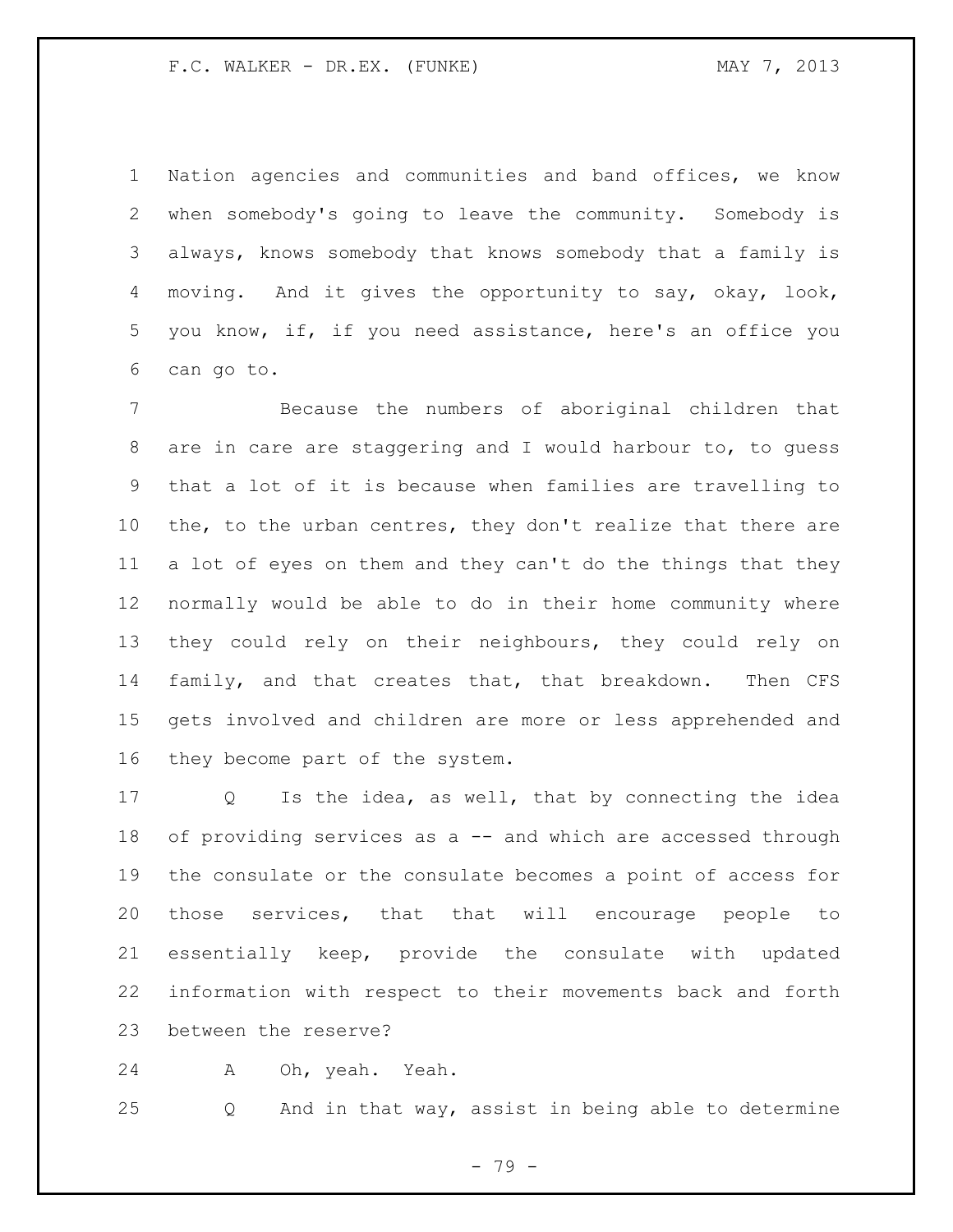when families come to Winnipeg from the reserve or when families leave Winnipeg and go back to reserve or some other community?

 A That's correct. It's a means -- I think it's, it's an effective way to consolidate services to better meet the needs of families to build on the strengths of those families. And I know that there are a number of programs and services that are provided in the city, but if those services could be consolidated into one, one office, I think it would be, I think it would be beneficial, not only to all the provincial tribal organizations in Manitoba where they could have that advocacy group work on behalf of their members. It could also provide, given the fact that the government has, the Canadian government has removed a lot of the funding for provincial tribal organizations in MANITOBA and across Canada, that maybe this is a way that those provincial tribal organizations could revive themselves to become that, that consulate for a truly integrated service delivery model for First Nation families in Manitoba.

 Q And the idea, of course, would be that you would replicate the service delivery model that's implemented by the wellness centre back in Nisichawayasihk Cree Nation, in Winnipeg employing the Circle of Care model and the same philosophies that approach?

A Yeah, that would be, I think that that would

 $- 80 -$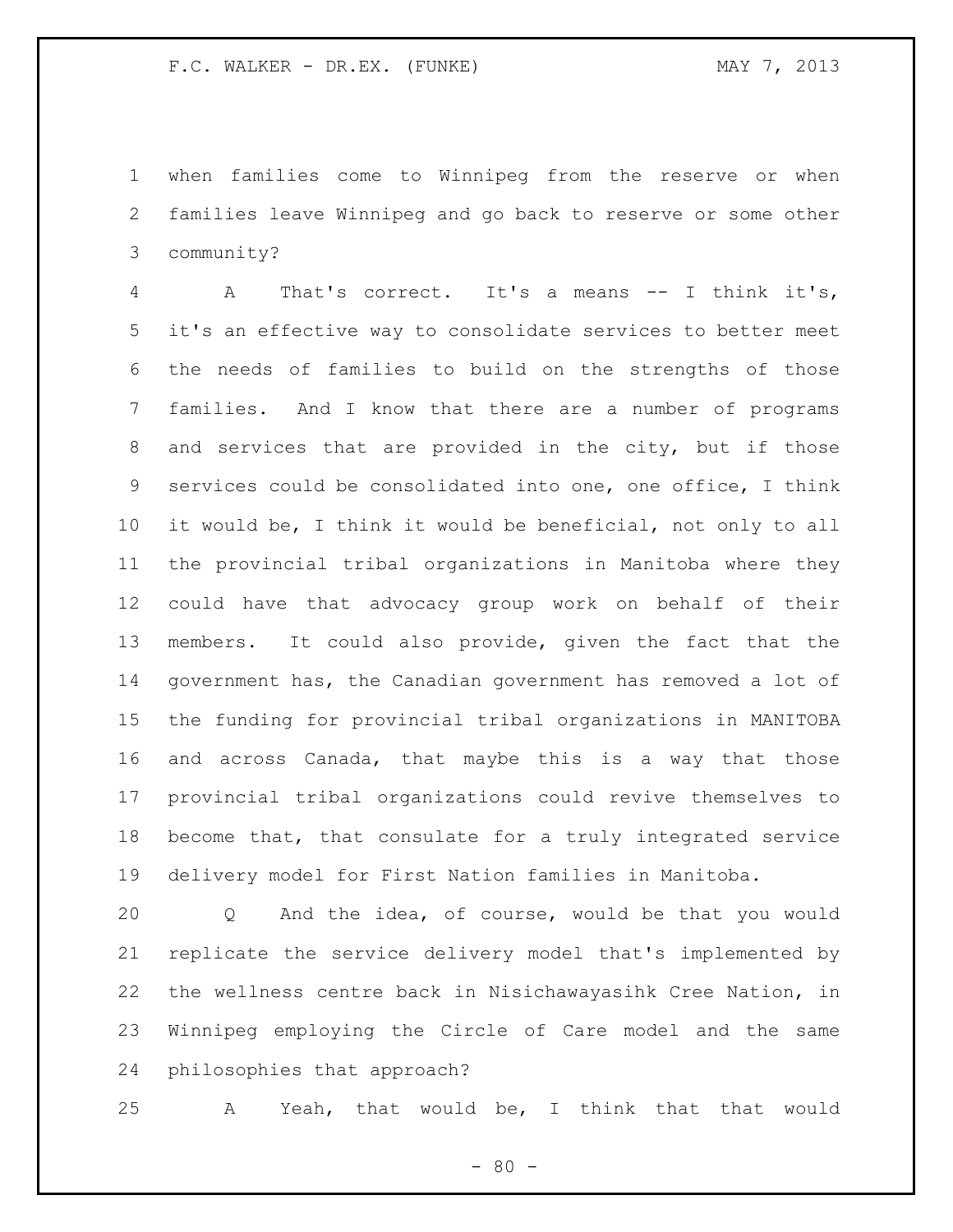probably be beneficial.

 THE COMMISSIONER: But are you presently delivering services to your members in Winnipeg, Brandon and Thompson?

 THE WITNESS: Yes, through our Child and Family Services --

7 THE COMMISSIONER: Yes.

8 THE WITNESS: -- presence here. We do implement the Circle of Care in our offices to the greatest extent possible but with, with a vast array of services within, within the urban centres in Manitoba it's hard to get a lot of people at the table because of time constraints, et cetera, et cetera. But, it has had success. I can't give you specific details but there has been success in the ability to coordinate services. And this is not a new, this is not a new model. This, this model was derived from sharing the care that was developed mid-'90s, I think, by education, health and CFS, I believe, or justice.

BY MR. FUNKE:

 Q Now, some of the programs that, that are on offer in Nelson House are easier than others to replicate in an urban setting. I'm thinking specifically, for example, of the summer adventure camp and the Rediscovery of the Families Program. That is a much more difficult program to

- 81 -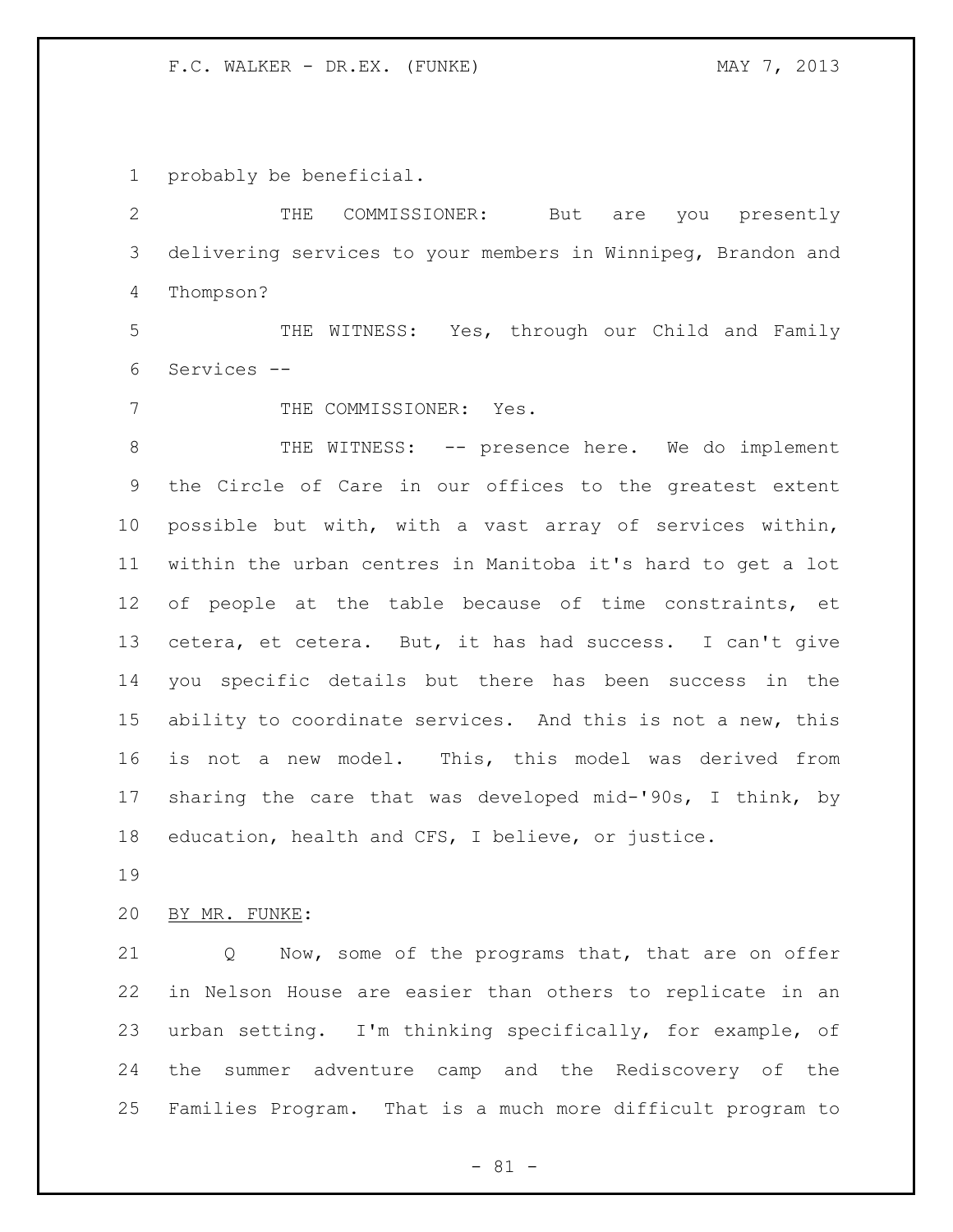offer to your First Nations members who are resident in Winnipeg as opposed to those that are resident in Nelson House?

 A Yeah, there are constraints. But if we've got, if we've got a family that belongs to Nelson House that wants to participate, we'll make every effort to make sure that they can participate.

8 Q One of the primary constraints, of course, is funding because it's a lot more expensive to send a family from Winnipeg to Leftrook than it is to send a family from Nelson House.

 A But if, if we start coordinating services, because we've always got, we've always got transportation back and forth from the urban centres, if we can coordinate those services better, we could be able to accommodate as many of our members as we could.

 MR. FUNKE: I see the time, Mr. Commissioner. It's now 20 after 12:00. It is perhaps a little early to take our lunch break, but the next subject area that I'm going to go into is quite lengthy and I'd prefer to perhaps break a little early for lunch and perhaps even take a shorter lunch break than usual --

THE COMMISSIONER: Why don't we adjourn till 1:45?

- 82 -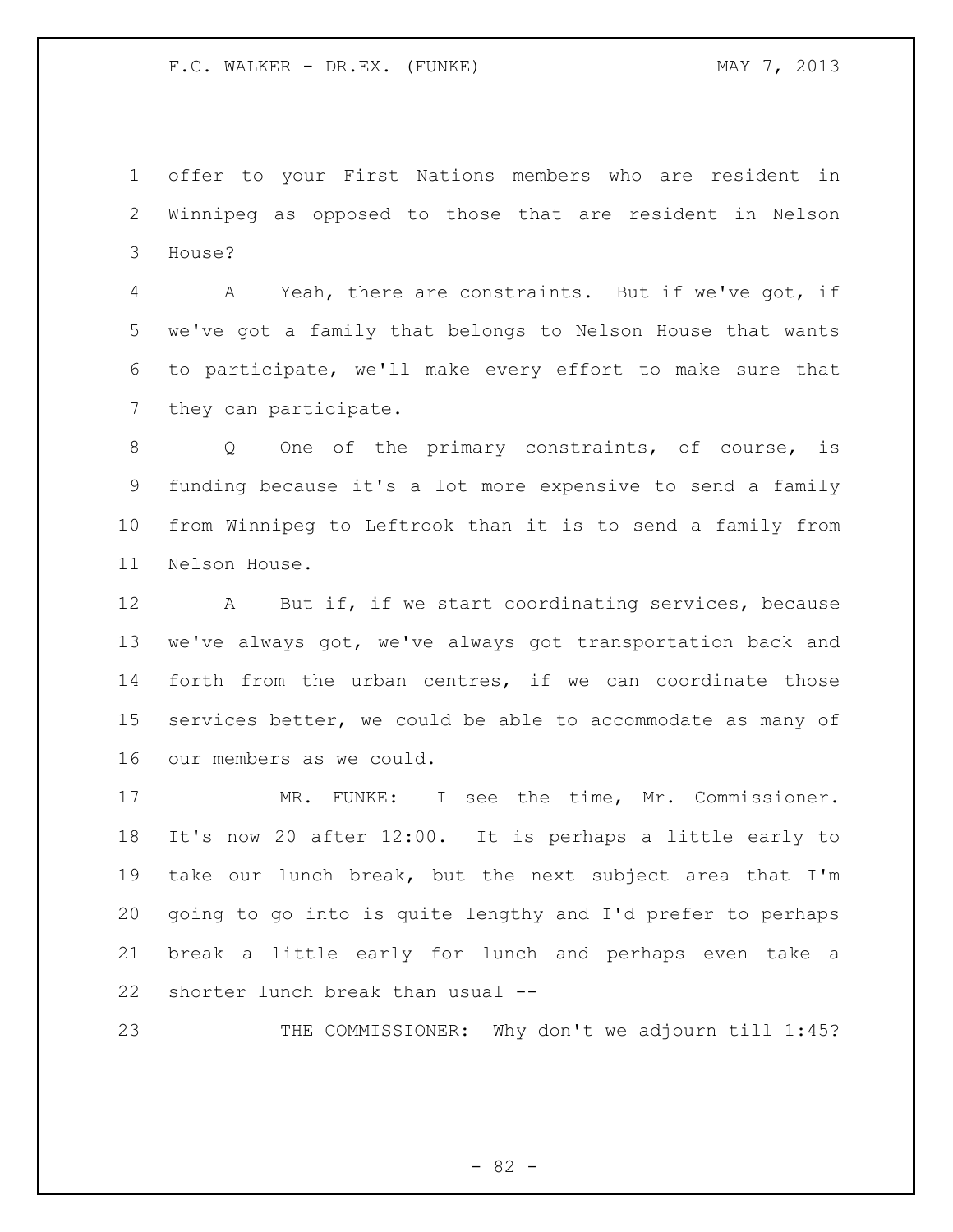1 MR. FUNKE: Very well. 2 THE COMMISSIONER: All right. We will stand adjourned till 1:45. (LUNCHEON RECESS) 7 THE COMMISSIONER: All right, Mr. Funke? MR. FUNKE: Thank you, Mr. Commissioner. BY MR. FUNKE: Q Mr. Walker, the next thing I'd like to talk to you about in terms of your evidence today is with respect to the AJI-CWI, or the Aboriginal Justice Inquiry Child Welfare Initiative and how that process ultimately gave rise to the Authorities Act and the imposition of the four current authorities which are responsible for the oversight and governance of the child welfare system in the province. Now I understand that you had some involvement in the implementation of that roll out, particularly with respect to the northern authority; is that correct? A Yes, that's correct. Q Perhaps you could explain what your involvement was and how that came to be. A My, my involvement began in January 2002. It was

the first time that I had met the other agency directors

- 83 -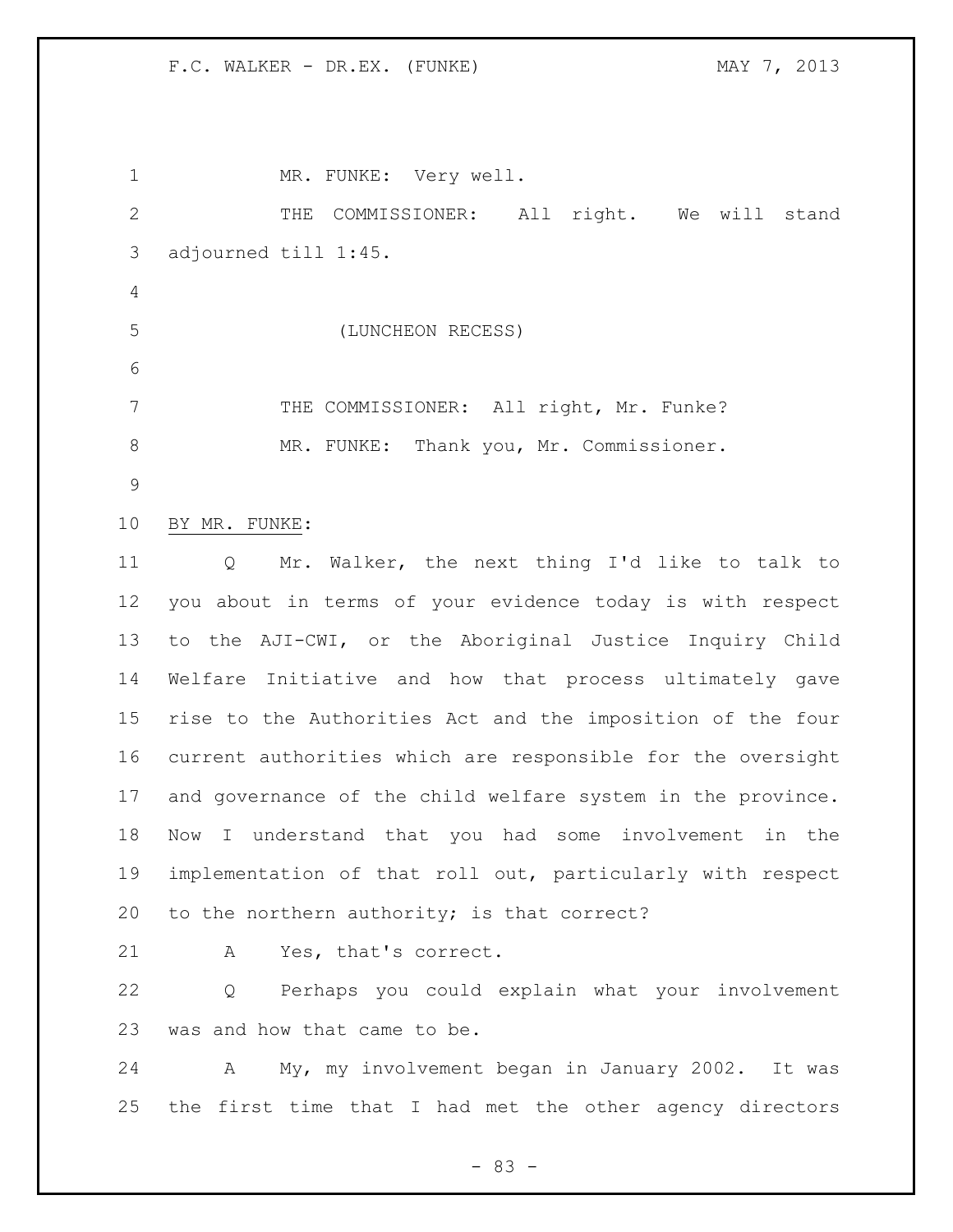from the other CFS agencies in northern Manitoba, and I was, I was apprised as to the status of the implementation of the detailed implementation plan, what we referred to as the DIP. So all of a sudden I found myself enmeshed in this process whereby our first, one of our first tasks as a working group, which comprised the agency directors, in conjunction with representatives from MKO, our task was to look at the detailed implementation plan, establish representatives to sit on the various implementation tables. One of those tables was the actual creation of the authority, to have it up and running for time of proclamation in November 2003. So the agency directors, we all contributed at varying levels and varying degrees and doing a lot of the preparatory work for the establishment of the authority, putting together work plans, implement those work plans, create a structure and a process to eventually turn that process over to the board of the northern authority.

 Q Now you referred to the MKO, and perhaps for those that, for perhaps for those individuals in the room who may not who the MKO is, perhaps you could tell us who they are.

 A The MKO is a, is the northern First Nation chiefs and councils that comprised the Manitoba Keewatinowi Okimakanak. It was established in 1981. It is the

- 84 -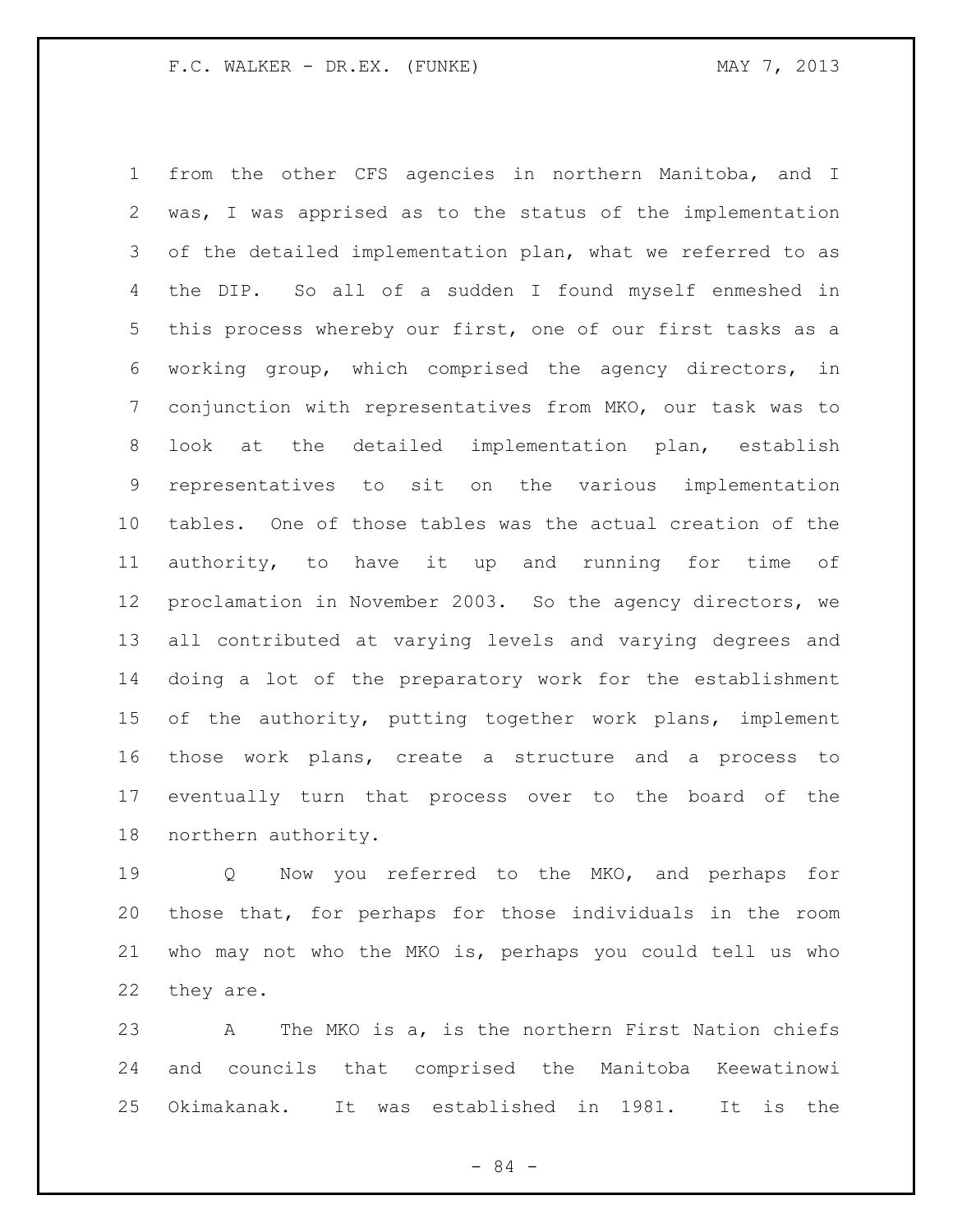advocacy group on behalf of northern First Nation communities and it was very instrumental in getting the memorandum of understanding which set out the principles for the development of the Aboriginal Justice Inquiry Child Welfare Initiative.

 Q And you also referred to the executive directors of the First Nations agencies. You're referring to the northern First Nation agencies, correct?

A That's correct.

 Q That would later fall under the governing structure of the northern authority?

A That is correct.

 Q Now as a result of your involvement with those preparatory groups, I understand that you were actually one of the initial board members when the authority was, was first rolled out?

 A Yes, we were a working board, that was our task, to get the authority up and running, ensure that we had the appropriate staffing levels in place given the resources that we had at the time. Our initial plan was to recruit a CEO, which we did. We coordinated the initial board members from each of the First Nation agencies and that was ultimately passed by the executive council of MKO and thus established the first board of the northern authority.

Q Very good. Now in terms of the actual

 $- 85 -$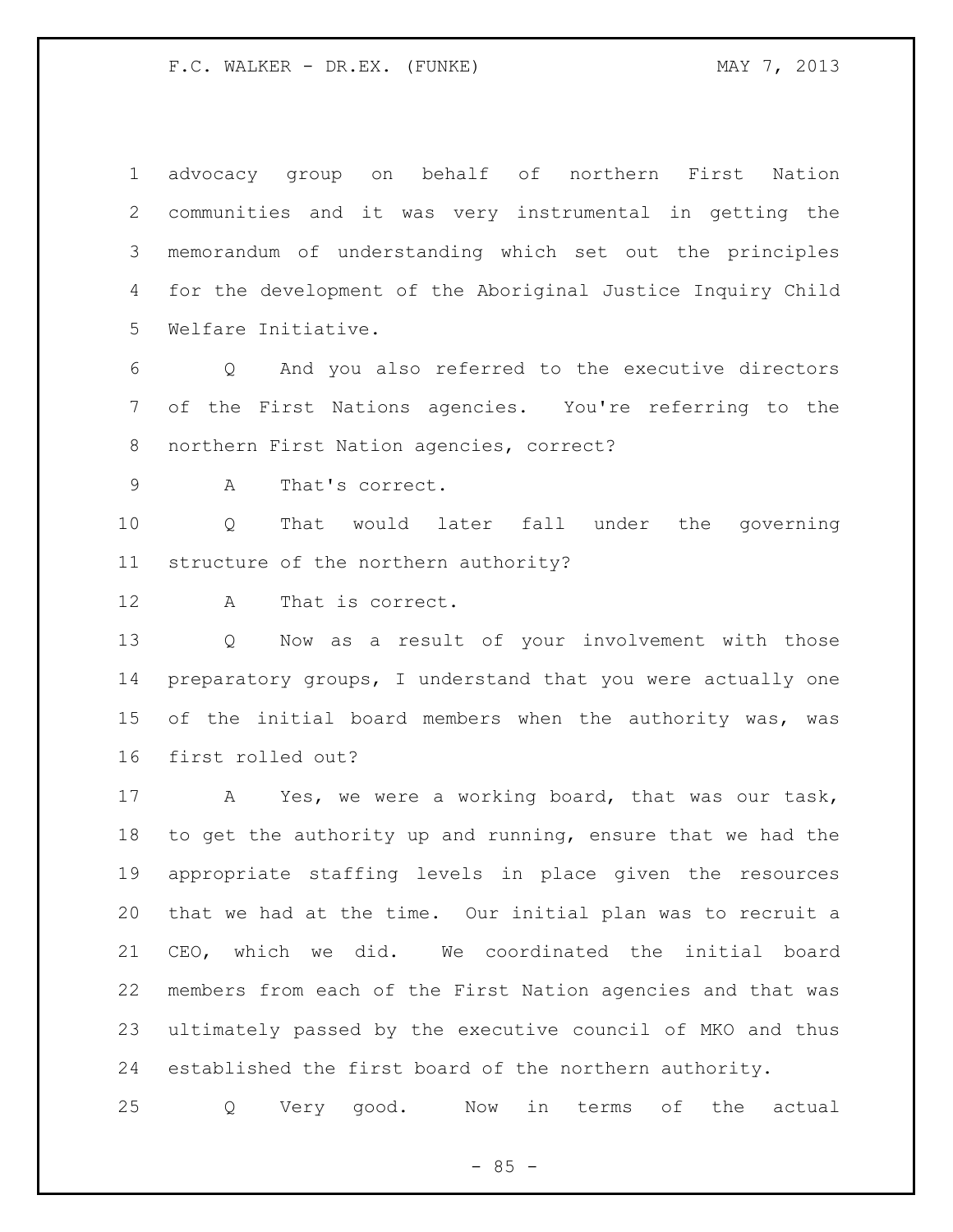implementation of the AJI-CWI, I understand that the effective go live date in Winnipeg for NCN Family and Community Wellness Centre and the CFS division was May 16th, 2005; is that correct?

A That is correct.

 Q And perhaps you can describe for us, if you can, what happened on May 16th, 2005 and what they mean by the go live date?

 A That's when all of the, all of the cases that were identified through that process to the different agencies through the province, the aboriginal agencies, that's when the official transfer of those cases came into effect. Based on the population that we had here in Winnipeg, we don't have that huge of a presence, we didn't have that huge of presence, so we amalgamated our services with the Awasis Agency, Cree Nation Child Caring Agency, Kinosao Sipi Minisowin Agency out of Norway House. So we shared an office, location on Jarvis, for approximately about a year.

 Q Now I don't want to go into it in tremendous detail but I understand that there were some difficulties with the implementation of the go live date on the 16th of May, 2005; is that correct?

 A There were some issues that needed to be worked out, yes.

 $-86 -$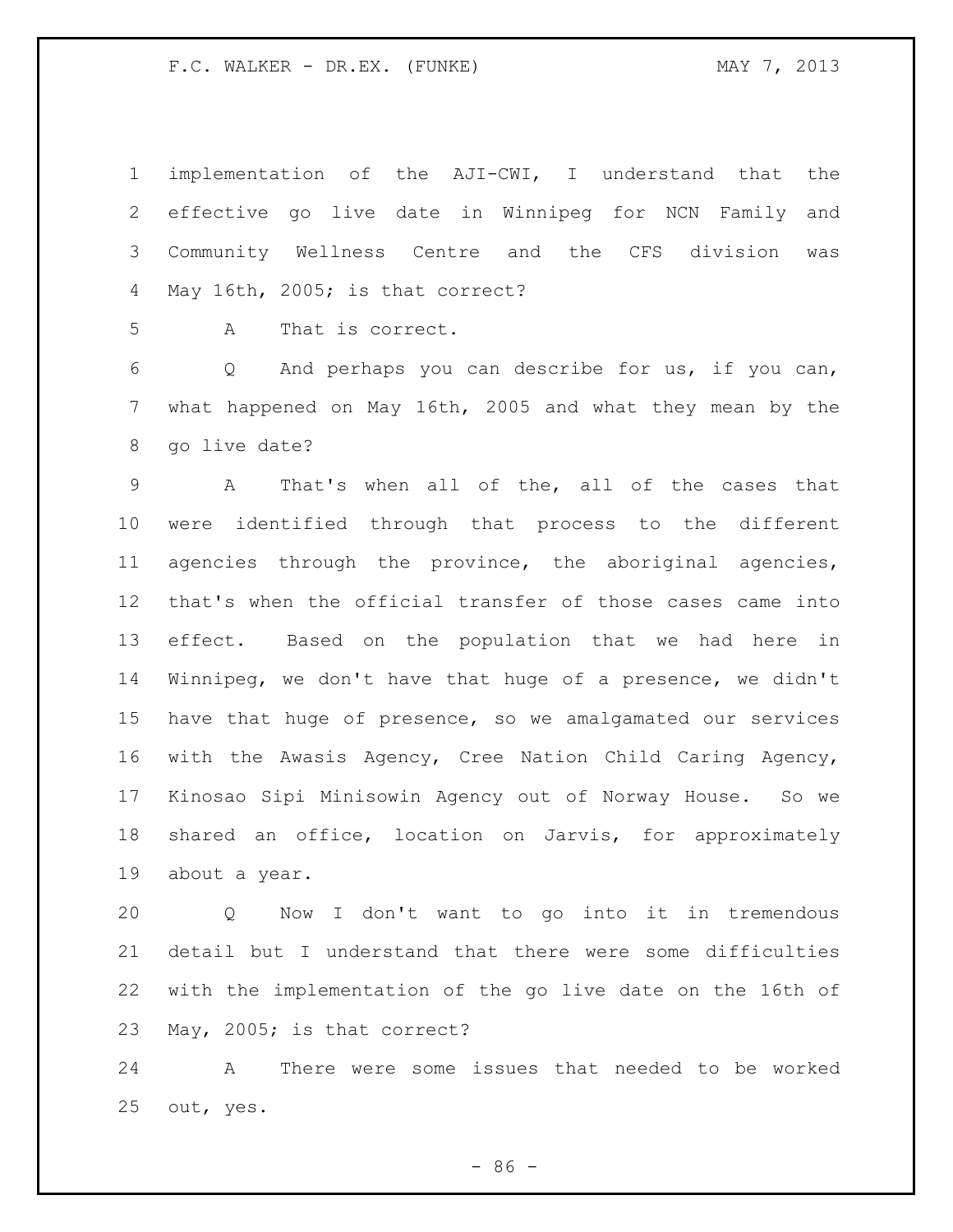Q Perhaps you could give us an example of what some of those difficulties were.

 A It was just all the process in transferring the actual physical transfer of the cases. At that time we were given two page, two to three page case summaries on each file, on each child in care. If we wanted to access the entire file we would have to go down to archives and photocopy those ourselves. We had to rely on re-establishing special rates, get our own assessments done, et cetera, taking over the full responsibility for case management. At times that was problematic, but it wasn't something that was, that would have made our ability to do our job, it didn't affect our ability to do our job, it just made it more interesting to say, especially when you've got a child that's been in care for a number of years and you're given a two to three page summary. You don't have all the financial details with respect to maintenance payments, et cetera, who the collaterals are and we had to investigate that and prepare our own.

 Q There were additional difficulties though, were there not, in terms of case lists not being entirely accurate, that there were problems with the agencies weren't allowed to deal directly with the unions in terms of seconded staff. There was issues with respect to overlap of jurisdiction on transfer matters where there was

- 87 -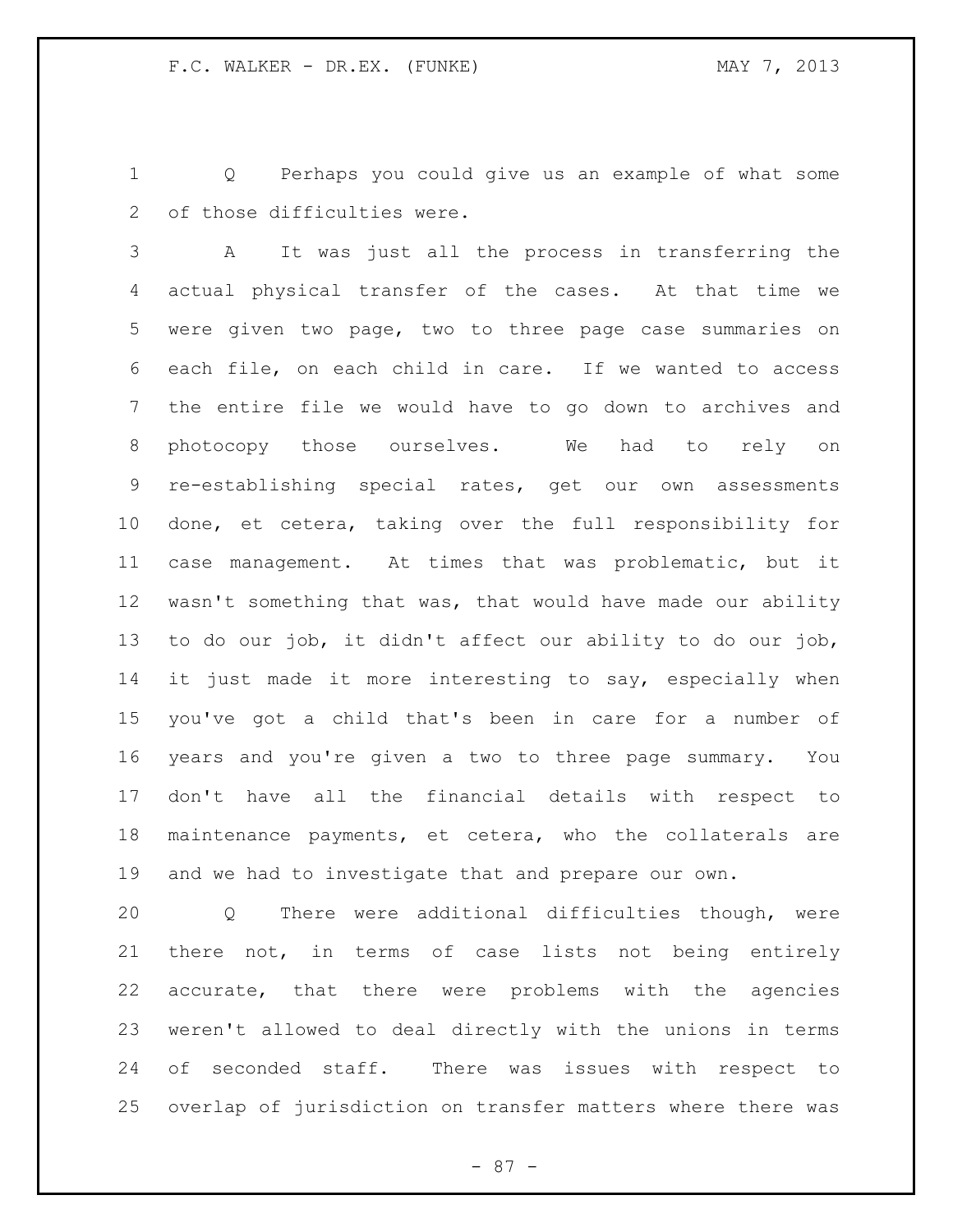questions about legal coverage with respect to funding issues. There were a variety of issues that arose, am I correct?

 A There were issues that, that did arise, however those issues were overcome over time. Case in point would be when we became the designated intake agency in Thompson, our go live date was April 4th, 2005. We had been assured that the seconded staff would be available. When we did open our doors at 8:30 on April 4th, it was staffed by my operations manager for Thompson, the CEO of the Northern Authority at the time, the CFO of the Authority at the time and myself. The seconded staff did not come over as initially indicated. They didn't come into our offices probably till about a week later.

 Q So how was that though for an office that was, or for an agency, rather, that was not only opening a new office in Winnipeg which it had never operated before, dealing with new staff, many of whom the agency had not previously had involvement with. Did that create any additional burdens for the agency in terms of commencing service to the, to the children and families that you were now responsible for in light of some of the logistical issues that you were dealing with at the time?

 A Well those were logistical issues, but as I say, 25 we had a dedicated core staff that ensured that we could,

- 88 -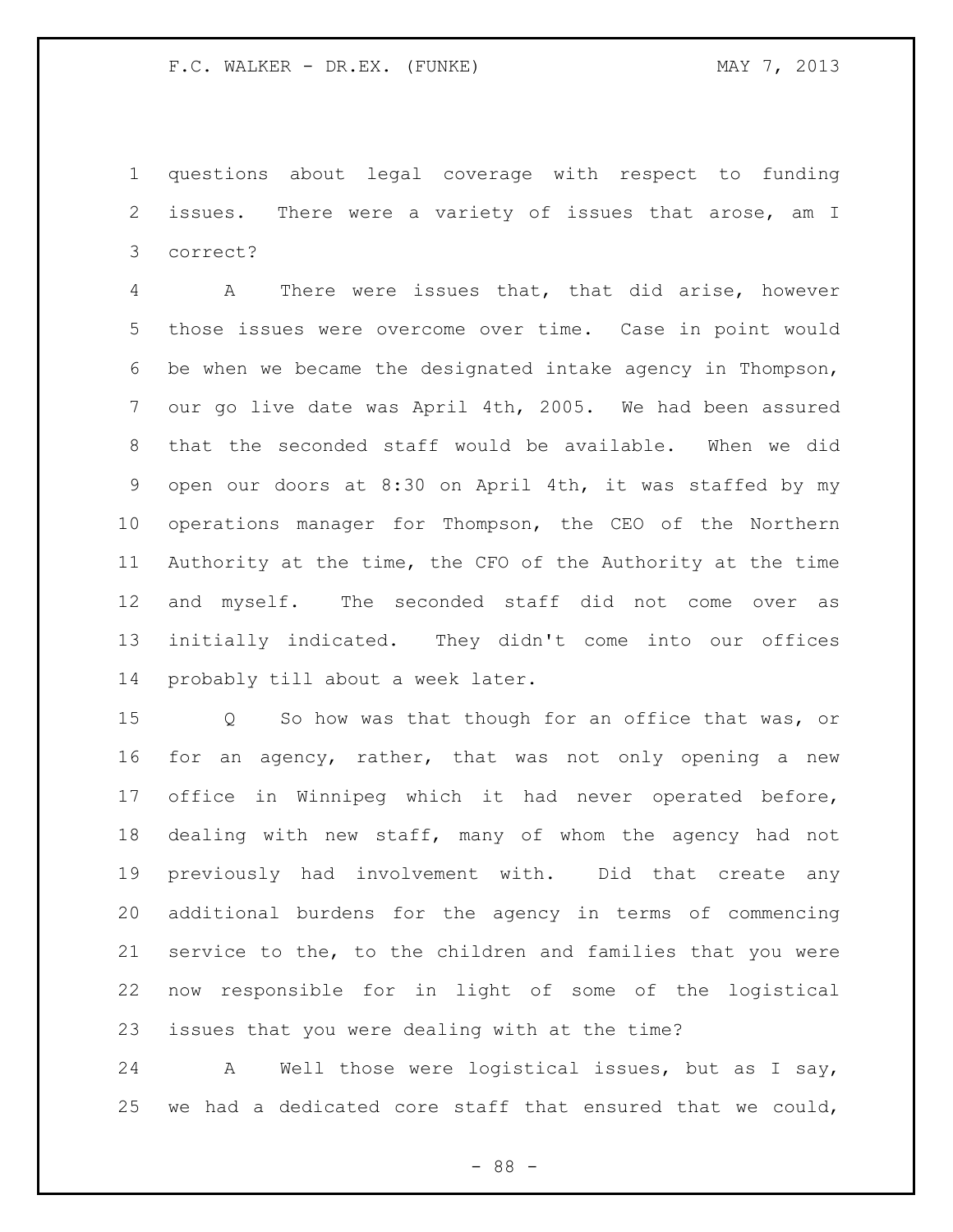we did the implementation as smoothly as we could. Yes, there were some issues with some secondments that did come over, however it was mutually agreed that we would send them back and in exchange for, for their services the Province would provide the cash equivalent for that position.

 Q Now I understand that because of the imposition of the Authorities Act, it changed your relationship with a variety of different entities, not the least of which was the branch; is that correct?

A That is correct, yes.

 Q So can you just describe for the commissioner what your relationship was with the branch prior to the imposition of the Authorities Act and your relationship with the branch after the Authorities Act was passed?

 A My experience with the Child Protection Branch was prior to the establishment of the authorities. It was a, I would think a fairly good working relationship. We rarely had any contact with the Child Protection Branch. The only area, the only times that we would be involved would be when non-jurisdiction files were transferred from the Child Protection Branch to the agencies. When it came to following standards, et cetera, et cetera, we may have received inquiries, you know, maybe four times a year. But once the go live occurred and the authorities came into

- 89 -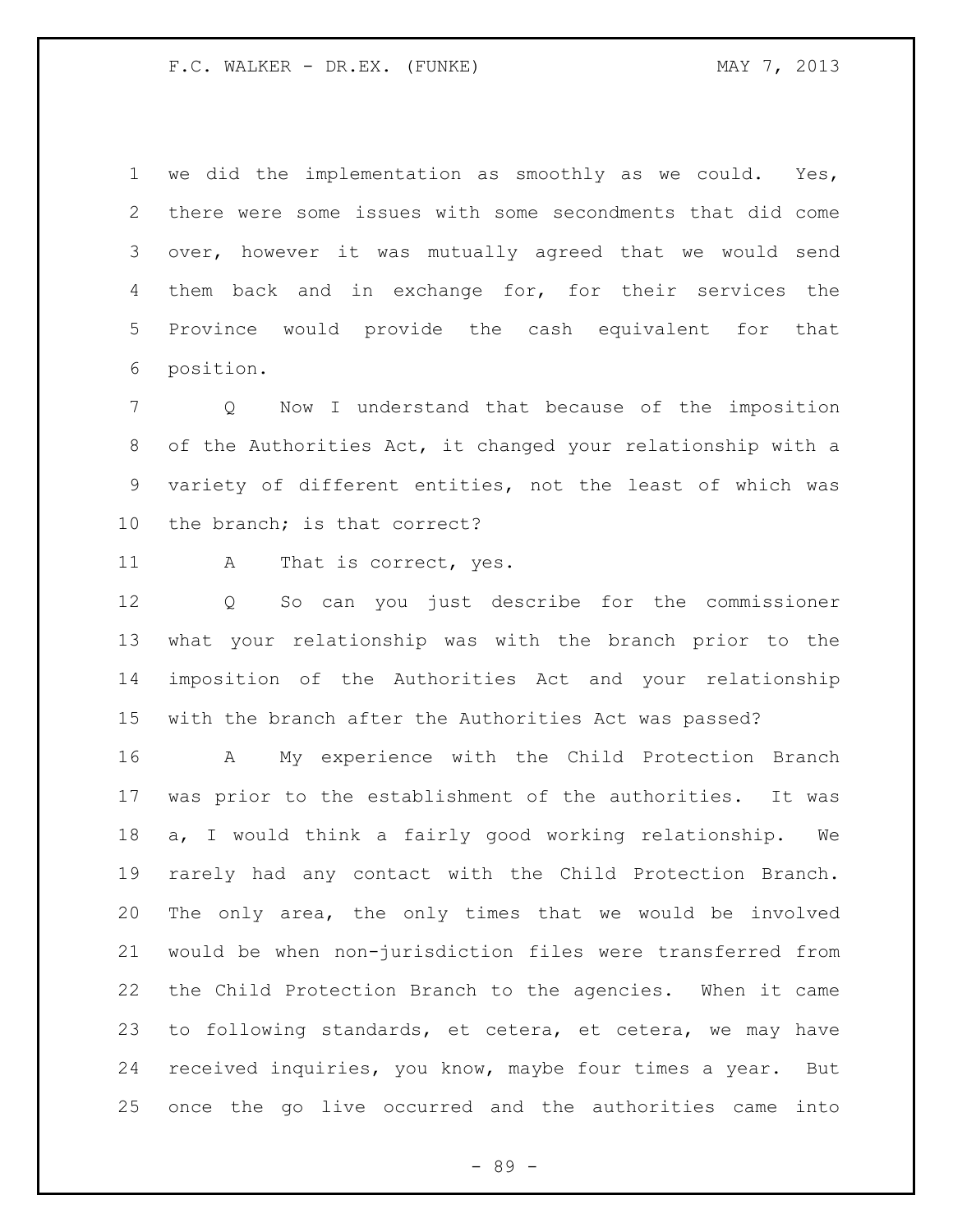play there was a lot of communication, there was a lot of, there was a lot of issues that began to arise in terms of accessing additional resourcing et cetera, et cetera, but it's not something that we weren't able to accommodate.

 Q I guess what I was getting at is that prior to devolution and the establishment of the authorities, it's my understanding that the agency was directly accountable to the branch for the service, or the services delivered under the act, but after the establishment of the authorities, the agency then became answerable to the authority as opposed to the branch directly; am I correct?

12 A That's correct. But there is, and there continues to be concurrent jurisdiction that does exist between the Child Protection Branch and the authorities and that concurrent jurisdiction does, does tend to make it, make it interesting as to exactly who the agency is responsible but it is our opinion that we are answerable to the authority.

 Q Perhaps you can discuss the issue of mandated and explain to the commissioner whether or not NCN received its mandate as a result of the Authorities Act or whether it had a mandate that it preceded the Authorities Act.

 A We had our mandate prior to the establishment of the Authorities Act in 2003. Our mandate was through a tripartite agreement between the Nisichawayasihk Cree

 $-90 -$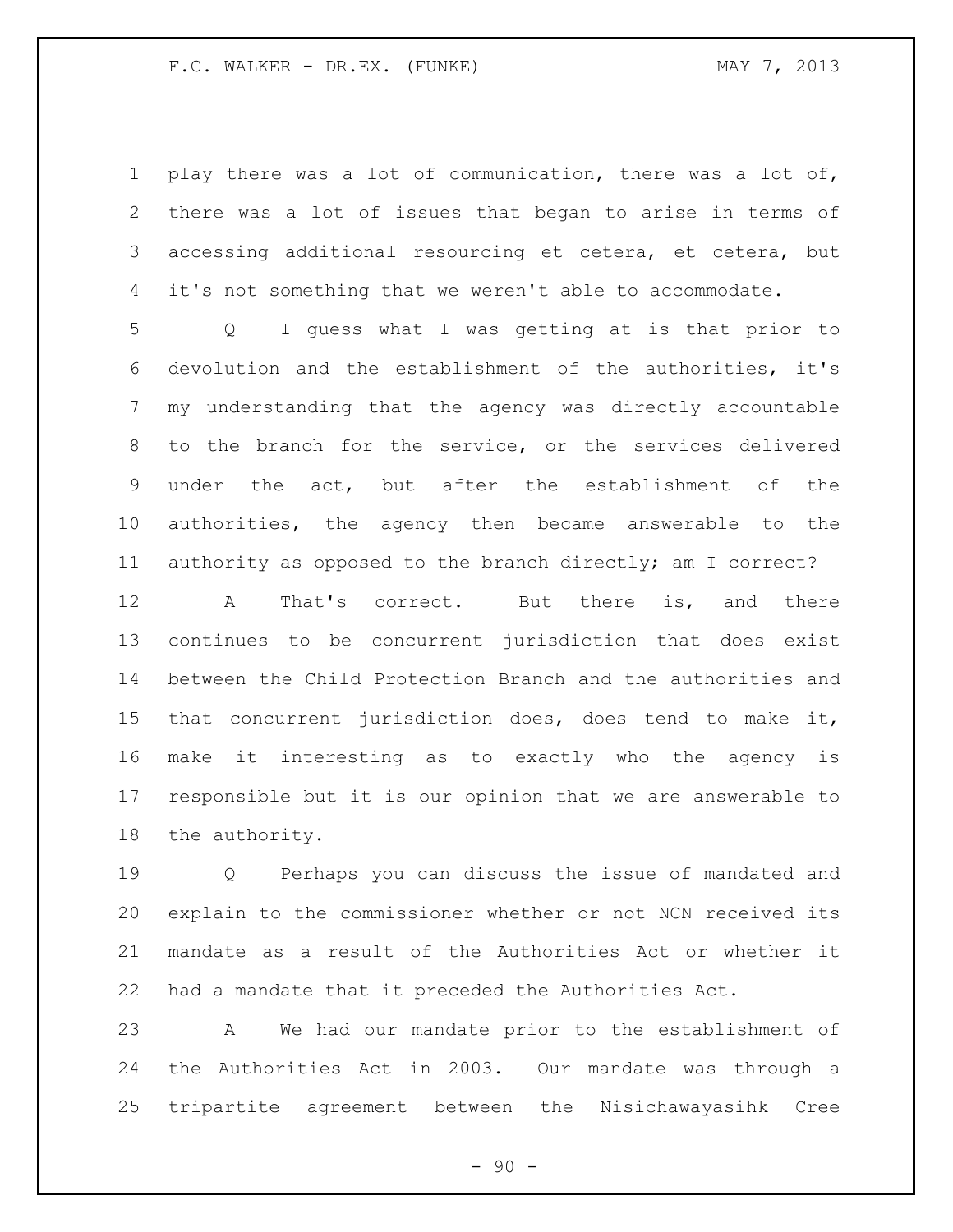Nation, the Province of Manitoba and the Government of Canada. That was in May 2001.

Q And I understand that --

 A The process as of 2003, all of the agencies that had been in existence at that time, First Nation agencies that had been in existence at that time now had province wide jurisdiction. Up until that point in time we only had jurisdiction on reserve.

 Q Now one of the issues that we heard a lot about at the inquiry is the information management system used by child welfare system in Manitoba known as CFSIS. I believe it stands for the Child and Family Services Information System. Can you advise whether or not prior to the establishment of the authority, CFSIS was a tool that was used on reserve by Nisichawayasihk Cree Nation Family and Community Wellness Centre?

A No, it wasn't, no.

 Q Okay. I understand that you do, however, have a system that is operational on reserve that provides essentially the same service that CFSIS provides; is that correct?

 A Yes, it's called the Family and Child tracking system. The --

 THE COMMISSIONER: You don't use CFSIS at all? THE WITNESS: We use CFSIS for provincial cases

 $-91 -$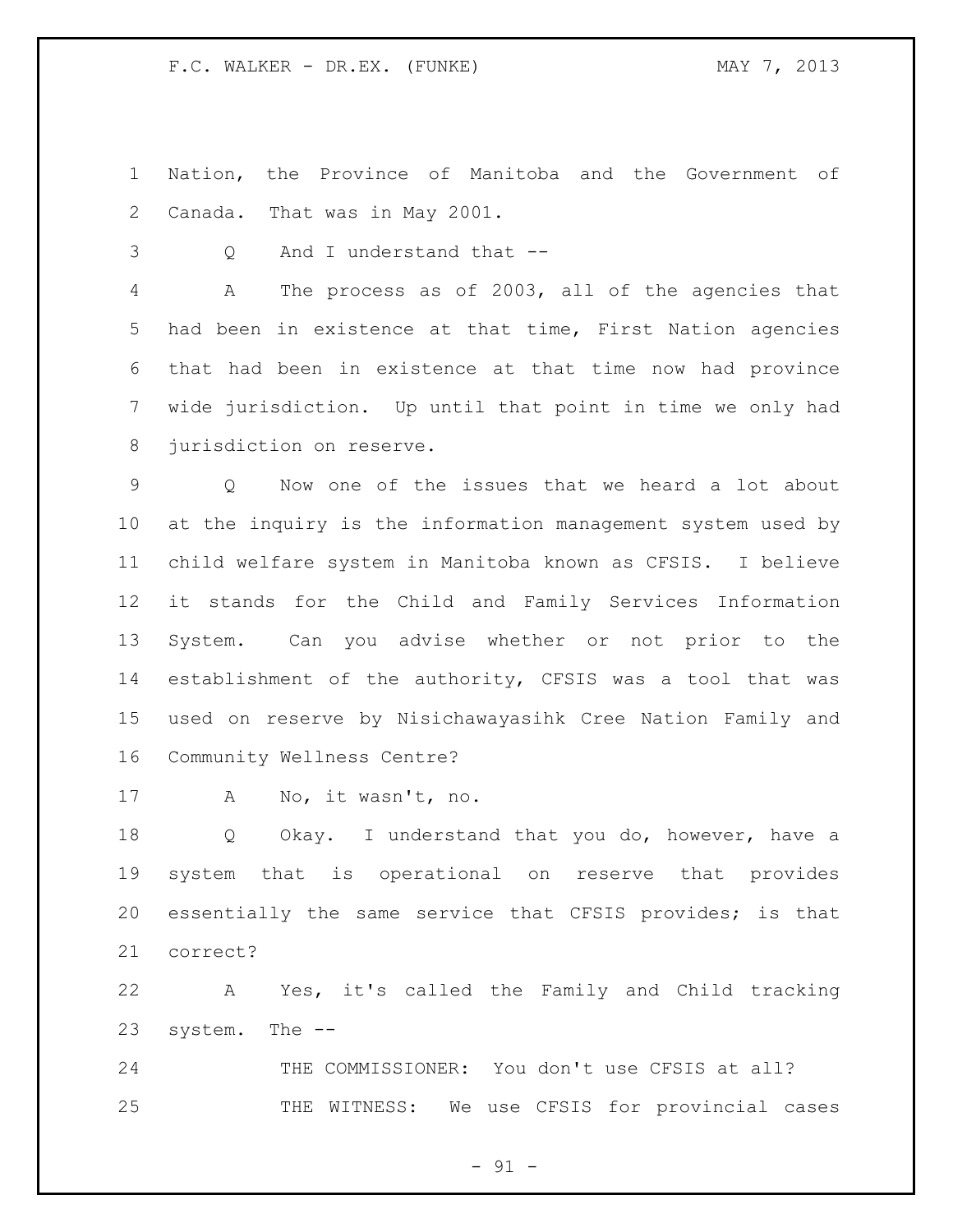1 in our provincial offices off reserve. 2 3 BY MR. FUNKE: 4 Q But I understand that on reserve you use a system 5 called FACTS? 6 A That is correct. 7 Q And perhaps you can take us through FACTS and 8 what modules it has in it and how it functions for the 9 purposes of the Wellness Centre. 10 THE COMMISSIONER: What do you call your system? 11 MR. FUNKE: FACTS, F-A-C-T-S. 12 THE COMMISSIONER: "F"? 13 MR. FUNKE: "F" Family. 14 THE COMMISSIONER: Yes. 15 MR. FUNKE: "A" for and. 16 THE COMMISSIONER: Yes. 17 MR. FUNKE: "C" for child. 18 THE COMMISSIONER: Yes. 19 MR. FUNKE: "T" for tracking. 20 THE COMMISSIONER: Yes. 21 MR. FUNKE: And "S" for system, FACTS. 22 23 BY MR. FUNKE: 24 Q Do I have that right, Mr. Walker? 25 A That's correct.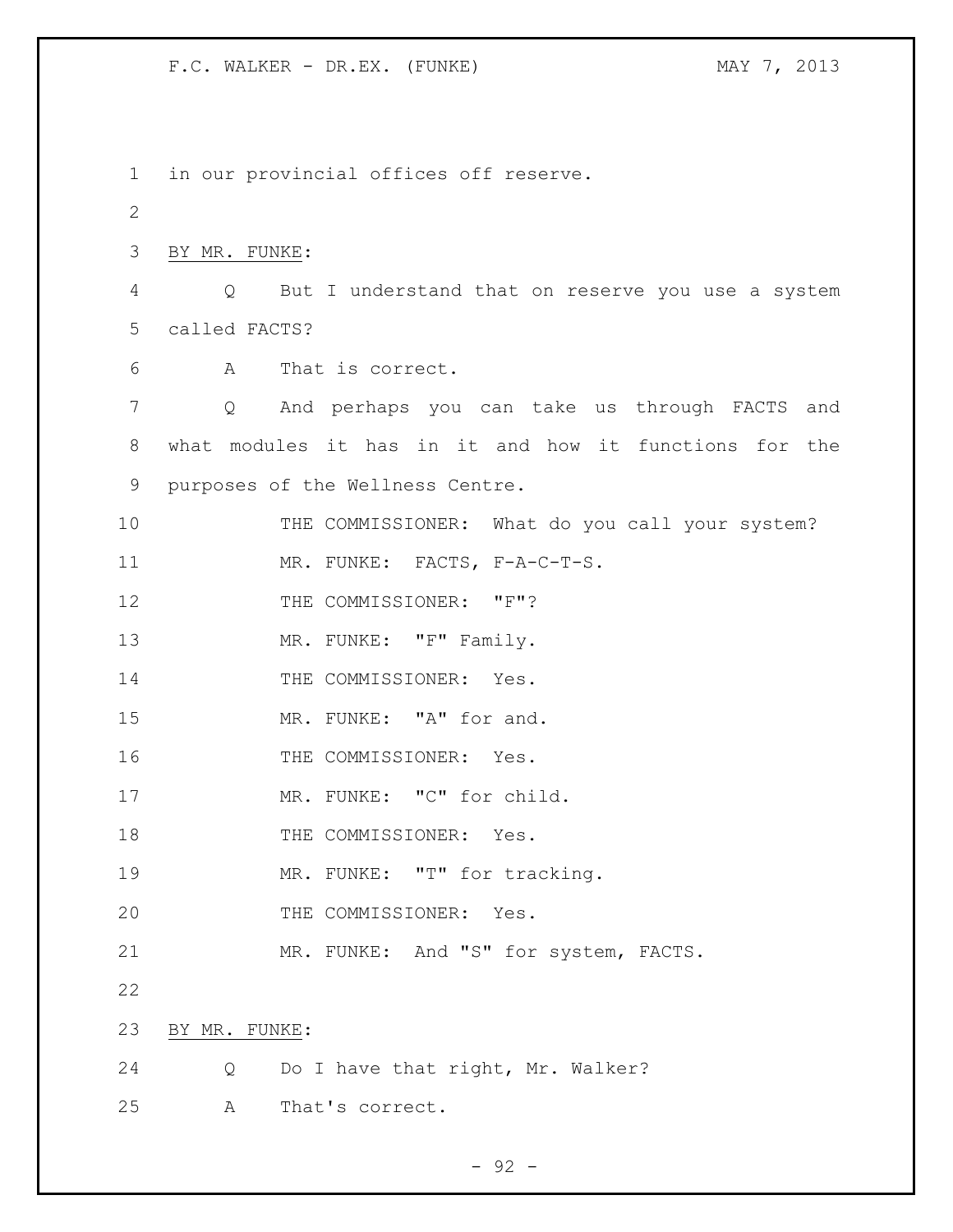Q Very good. So I understand that FACTS contains an intake module; is that correct? A Yes, it contains an intake module, case management. It also contains a maintenance component. It also -- the biggest difference between FACTS and CFSIS is the accounting module that is incorporated into the Family and Child Tracking System. The family, the FACTS system has been in use in northern Manitoba, and when I refer to northern Manitoba I'm talking about the Awasis Agency, Cree Nation, Island Lake dating back to the early 1990's. Q It's what's often referred to as a legacy system; is that correct? A Yes. Q I understand that as well it also has the capacity to track down graphic information? A Yes, it does. Q It has the ability to generate reports? A Yes, it does. Q And it has an accounting component too as well you already indicated; is that right? A Yes. Q Okay. And is there any concern from the agency's perspective with respect to the, the choice not to use CFSIS on reserve? A The choice to use CFSIS on reserve is a long-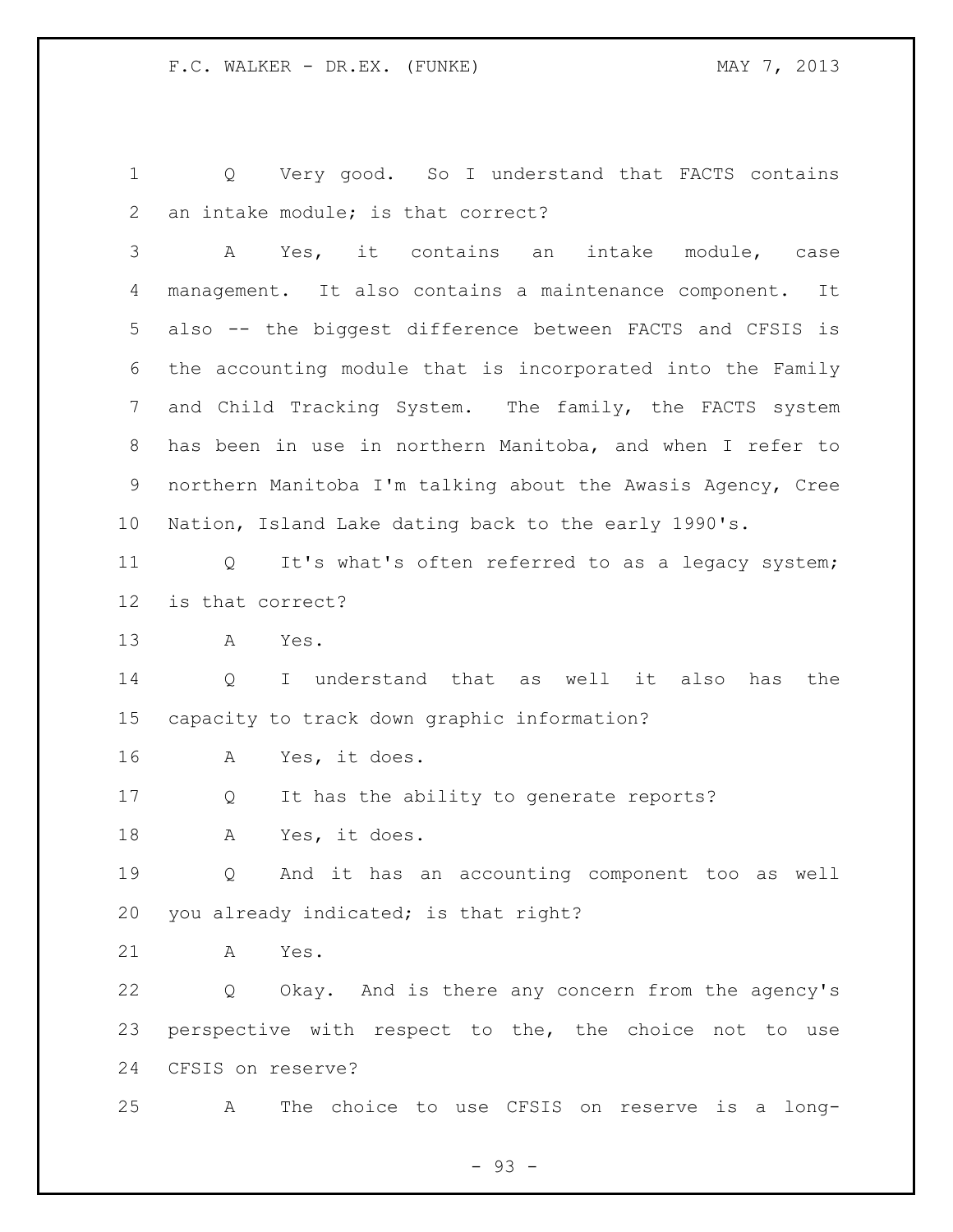standing contentious issue between, well primarily with our political body, the MKO. If we were to utilize CFSIS in its entirety on reserve, we could have anywhere up to 80 percent of our families identified on CFSIS for a variety of reasons and one of the things that we have suggested is that a protocol be developed that clearly identifies an agreement, basically an agreement between MKO, the member First Nations and the Province of Manitoba as to how and who will access this information.

 Q I understand there's also some discussion about an interface between FACTS and CFSIS that would allow the FACTS system to be able to feed information into the CFSIS system on a live basis so that some essential data that the agency is prepared to share with the Province could be accessible. I understand that that proposal has been made?

 A Yes, that was one of the, one of the working tables that was identified in the detailed implementation plan early on. There was a working group that was established and they had actually come up with an interface protocol that could have been implemented where all of the identifying and child information would be easily exported into CFSIS. We, as the initial board of the authority when we were getting the authority ready, we had installed FACTS as one of the reporting, recording mechanisms at that authority, but that was never utilized.

- 94 -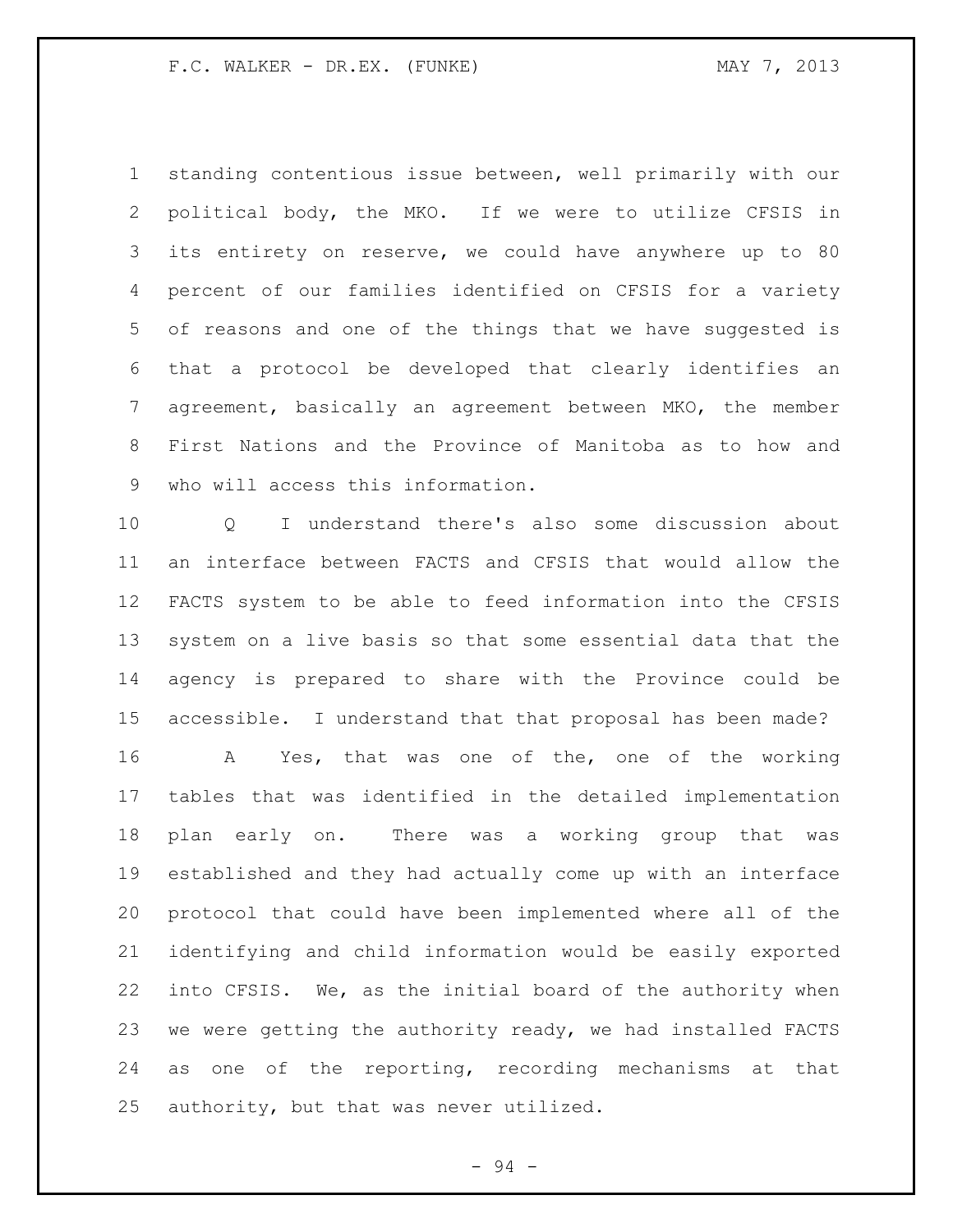Q Why did that interface not proceed? A I'm not sure. I couldn't, I couldn't comment on that. Q All right. Now the fact that CFSIS is not being utilized on reserve has nothing to do with connectivity issues, correct? A In our instance, no. Q This is a conscious choice that's been made not to use CFSIS on reserve? A That is correct. Q And I understand that one of the reasons behind that choice is with respect to the ownership and control over the data that is collected within the FACTS system that would otherwise be available through the CFSIS system; is that correct? A That is correct. Q Okay. And there's a concern from chief and council as a sovereign nation as I understand it with respect to ownership over that data and the ability for an external body to be able to access that data at will; is that correct? A That is correct. But it must be noted that, I think it was in January 2009 there was that tragic house

 fire in Shamattawa that did involve child in care at the time under the care of Awasis Agency. As a group we, we

 $- 95 -$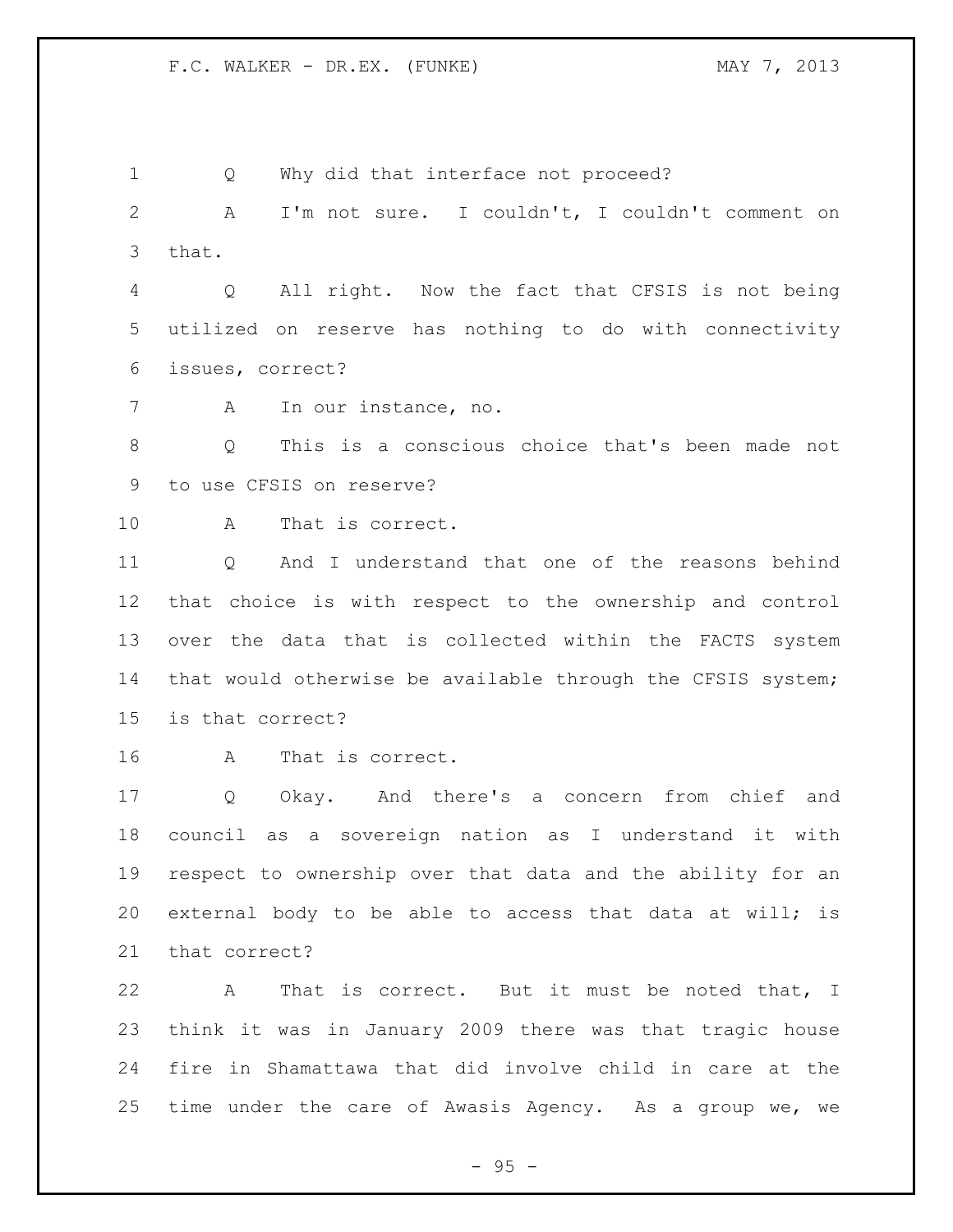decide to post the pictures of every child in care on reserve on CFSIS, just as an identifying tool. Q And you're talking about the requirement to have not only 30 day face to face, but every six months a photo of the child needs to be taken and kept as part of the child's permanent file? A Yes. Q And that that photo is required under standards to be entered onto CFSIS; is that correct? A That's correct. Q And you're in compliance with that? A Yes. Q Now there's been a number of other topics that have been raised throughout the inquiry. One of them has been the notion of accreditation. 16 THE COMMISSIONER: Of what? MR. FUNKE: Accreditation of workers. BY MR. FUNKE: Q And the move towards a social worker's act that requires that all workers in the province have either a BSW or some form of equivalent before being allowed to enter into the profession. Do you have any concerns about the impact of such an accreditation tool or approach or system being applied in terms of how it might impact upon agencies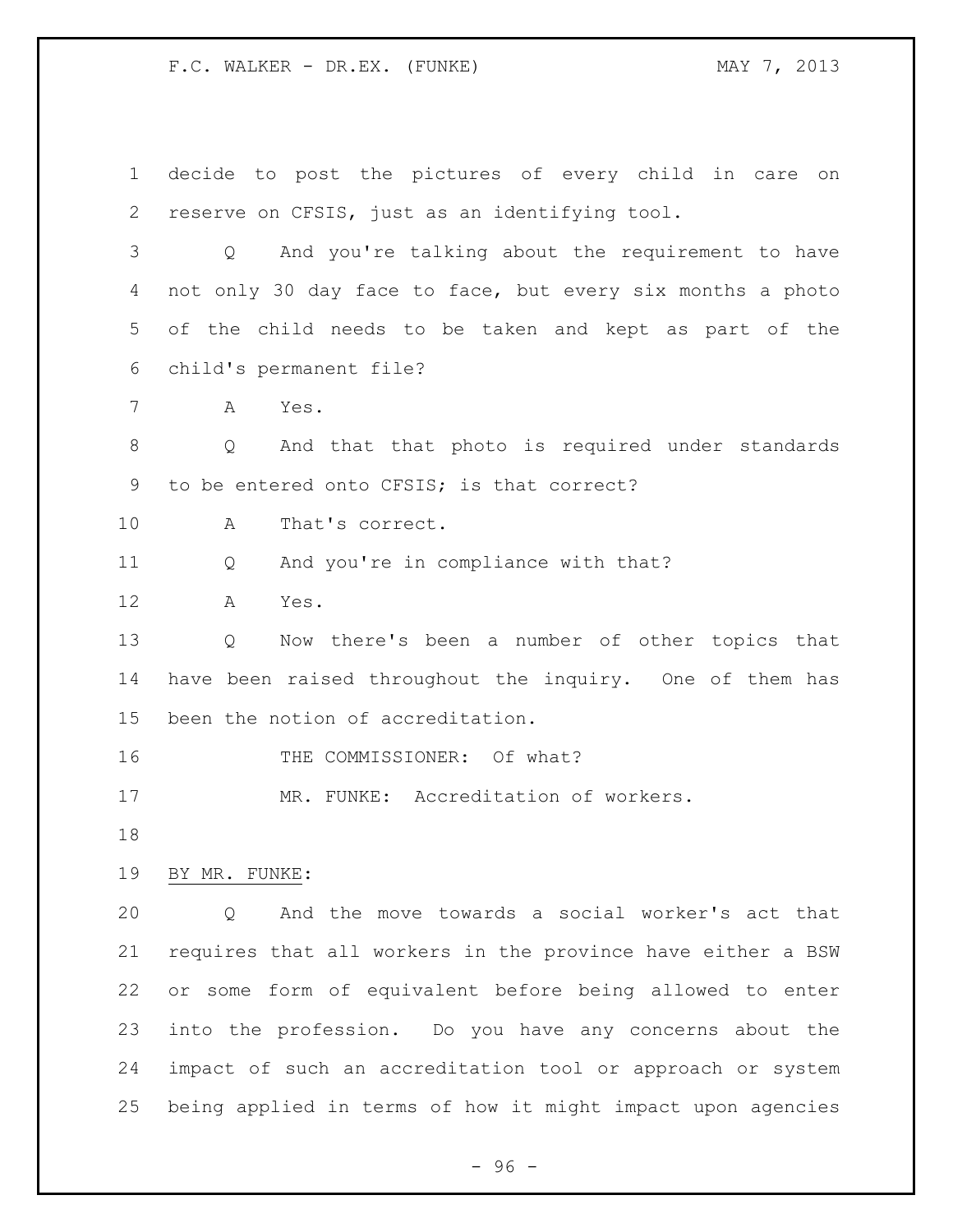that are required to service communities that are located in more remote areas of the province?

 A One of the things that would come to mind is the ability to actually recruit and hire an individual with a BSW, to actually live in the community and provide services to that community. That would be certainly an obstacle. I have had presentations that have been made to the directors of northern Manitoba on the notion of a social work act. So we, as a practice, have not identified our workers who do not have a Bachelor of Social Work degree. We don't refer to them as social workers. We refer to them as either case managers or child care workers. That's the distinction and I think one of the other things is that I'm not really quite sure whether this will evolve into whether a self regulating, a self disciplining body, I'm not sure if that's what's being contemplated, similar to that of the College of Physicians and Surgeons or the College of Registered Nurses, but it would be extremely difficult to staff those positions in some of the more remote communities in the province. I don't think it would be an issue here in Winnipeg or in the urban centres.

 Q And has it been your experience that your workers who do protection work, either in Thompson or Nelson House or South Indian Lake, which is one of the other communities that your agency services, have you found that there is a

- 97 -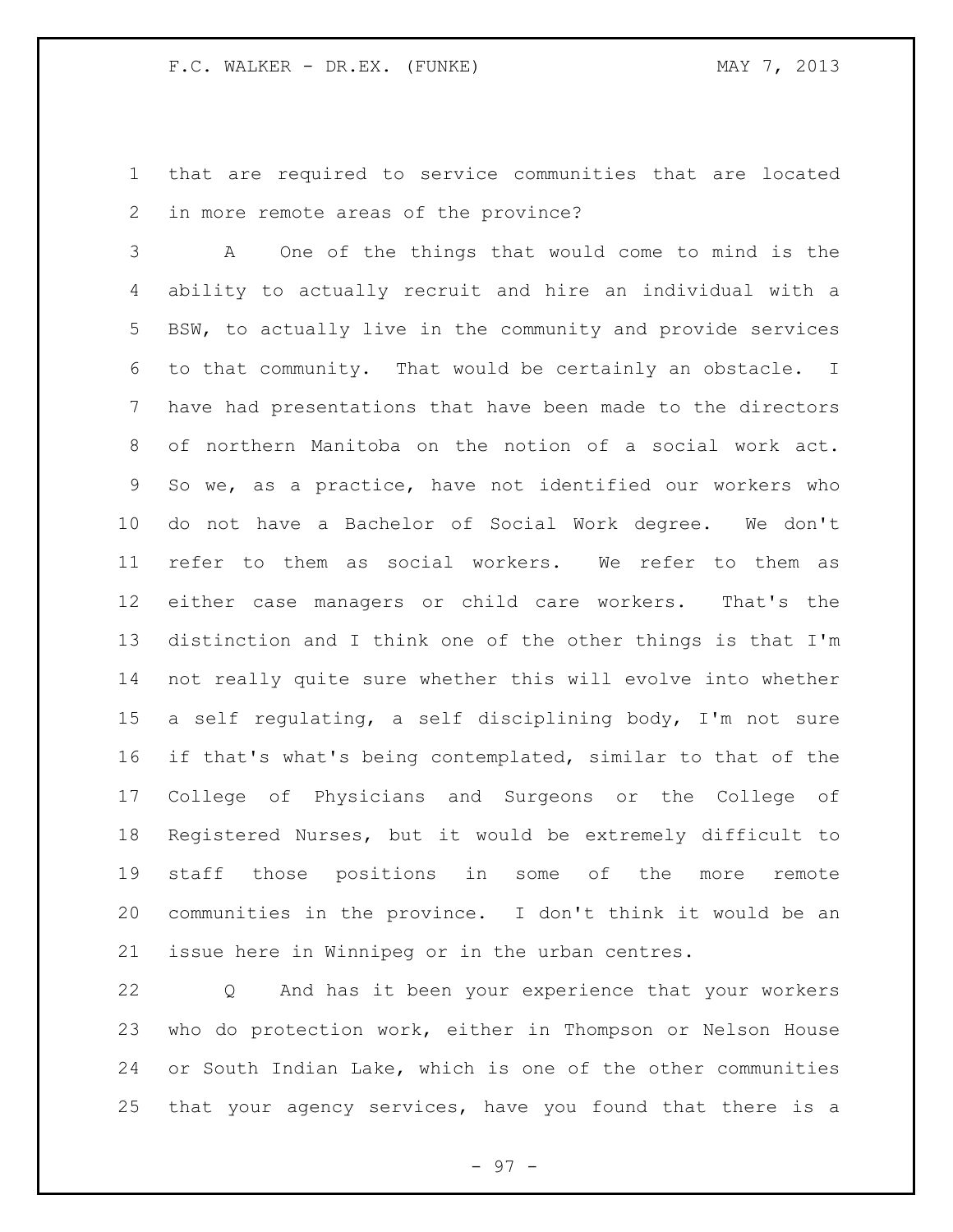discernable difference in terms of the quality of service or work that is performed, either by case workers or social workers with respect to the protection services or prevention services that the agency requires? Have you noticed a difference in terms of whether or not those workers have BSWs or don't?

 A No, no, not necessarily. The main, the main tool with the undergraduate degree is the ability to do research, become specialized in a certain area and for those qualities there are, in circumstances where those qualities are required and particularly when you're looking at child abuse cases, systematic abuse within the family, et cetera, et cetera. But in my, my experience, we tend to have people that are highly motivated, highly dedicated to the job and the families that we serve.

Q They don't all have BSWs?

 A No, but we have, we have engaged and embarked on a process to ensure that all of our workers do have BSWs or undergraduate degrees.

 THE COMMISSIONER: What's that again? I thought you said you didn't have them all with BSWs.

 THE WITNESS: Not all of them have BSWs. THE COMMISSIONER: But you said something

about -- your last statement, I didn't get it.

25 THE WITNESS: Oh, that we are working towards --

- 98 -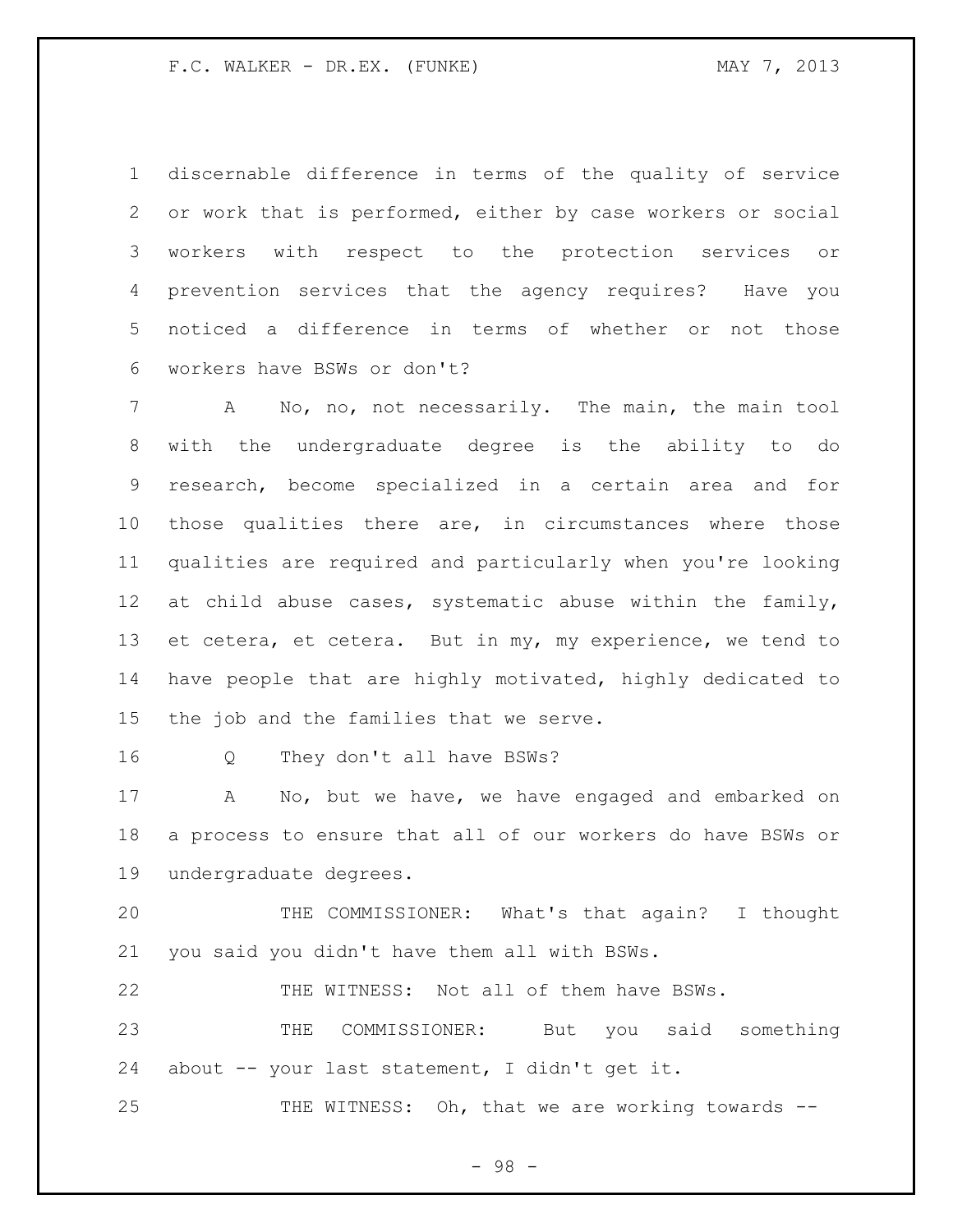1 THE COMMISSIONER: Oh, working towards. THE WITNESS: -- assisting them in attaining that.

 THE COMMISSIONER: Right, right, right. THE WITNESS: Either a BSW or an undergraduate degree.

BY MR. FUNKE:

 Q Subsequent to the establishment of the authorities, there was amendment to the Child and Family Services Act with respect to section 2 that discussed the best interests of children and elevated the safety, security and wellbeing of children in terms of the determination of the best interests. Can you comment on the elimination of program standard 421 that coincided with the amendment to the act? Perhaps begin by describing to the commissioner what program standard 421 was and what the effect of its elimination was.

 A Program standard 421 was the placement of native children where it outlined a series of protocols that an agency would have to go through or recognize prior to the placement of a child outside of their home community. Given the tragic events that did occur with respect to Phoenix, once safety and security of the child became paramount, it changed the nature of service delivery. It

- 99 -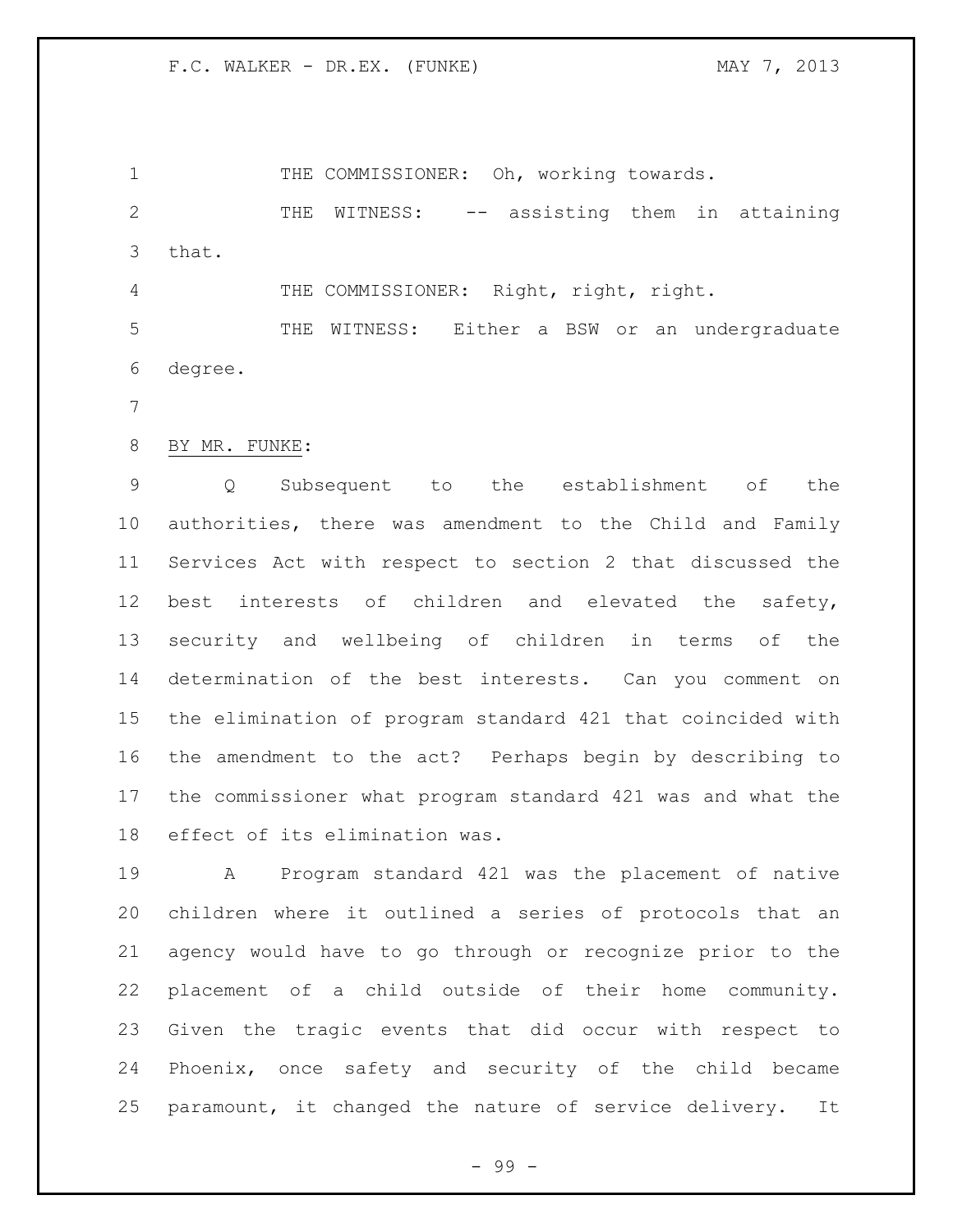| $\mathbf 1$ | changed the way that we would approach cases where         |
|-------------|------------------------------------------------------------|
| 2           | otherwise we would not apprehend. It became more or less   |
| 3           | if you're not sure, you apprehend. And that probably would |
| 4           | result in a tremendous increase in the number of children  |
| 5           | that started coming into the system after 2007.            |
| 6           | In terms of the effective program standard 421<br>Q        |
| 7           | and the revocation of that standard, what impact did that  |
| 8           | have on the culturally appropriate placement of First      |
| 9           | Nations children who were apprehended?                     |
| 10          | You would have to specify whether that<br>A<br>is          |
| 11          | geographic in nature or whether that's here in Winnipeg or |
| 12          | Thompson.                                                  |
| 13          | Perhaps you can address all of --<br>Q                     |
| 14          | COMMISSIONER: Well tell<br>THE<br>about<br>me<br>more      |
| 15          | program standard 421. I don't know what it is.             |
| 16          | MR.<br>FUNKE: Sorry. Mr. Walker did<br>deal                |
| 17          | with that. Perhaps he didn't deal with it in<br>depth      |
| 18          | enough.                                                    |
| 19          |                                                            |
| 20          | BY MR. FUNKE:                                              |
| 21          | Perhaps you can just go through that again,<br>Q           |
| 22          | Mr. Walker, in terms of what was program 421, what was the |
| 23          | nature of the program standard and what was it intended to |
| 24          | do?                                                        |
|             |                                                            |

THE COMMISSIONER: Well you said it dealt with

 $- 100 -$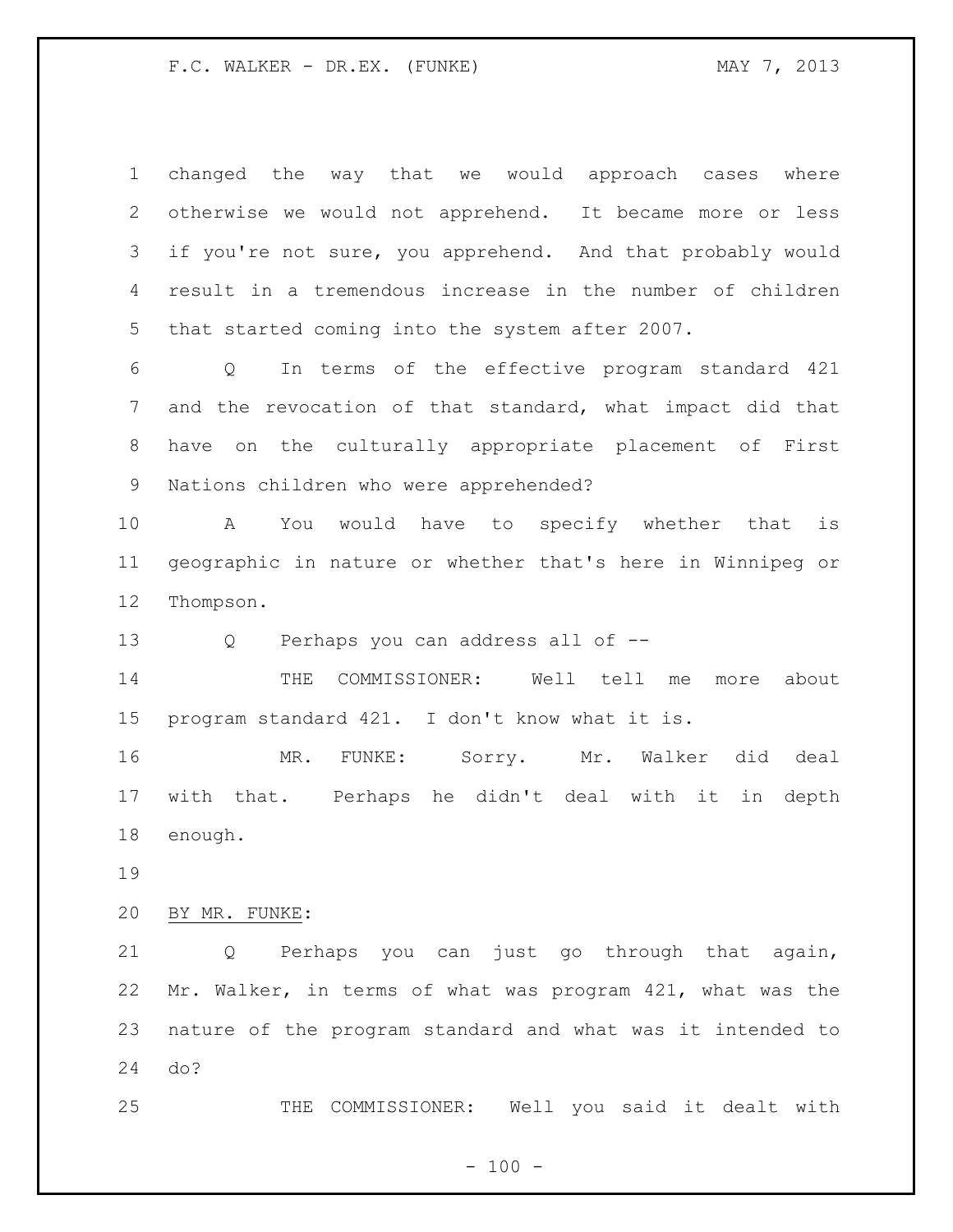the placement of native children.

| $\mathbf{2}$    | MR. FUNKE: Yes.                                             |
|-----------------|-------------------------------------------------------------|
| 3               | THE WITNESS: Yes.                                           |
| 4               | THE COMMISSIONER: But who, who issued it?                   |
| 5               | THE WITNESS: that was issued by the Province.               |
| 6               | COMMISSIONER: And, and section, the<br>THE                  |
| 7               | amendment to section 2 did away with 421?                   |
| 8               | WITNESS: 421, throughout this entire<br>THE                 |
| 9               | process, I'm not quite sure when it actually no longer      |
| 10 <sub>o</sub> | applied, but it was no longer identified in the standards   |
| 11              | that we would receive periodically updates to the           |
| 12              | standards. I'm not quite sure what the wording was prior    |
| 13              | to safety and security of the child. I do believe it had    |
| 14              | some reference to culture. But the standard for placement   |
| 15              | of native children, if an apprehending agency apprehended a |
| 16              | child, the agency, the apprehending agency was to notify    |
| 17              | the home community of that child to inform that this child  |
| 18              | had been apprehended and that they were to take a number of |
| 19              | factors into the placement of that child. If a placement    |
| 20              | of that child with an extended family within that, within   |
| 21              | that community was possible that would be, that would be    |
| 22              | what would be sought to be done. If that could not be       |
| 23              | done, then the placement of that child would be taking      |
| 24              | place outside of the home community of that child.          |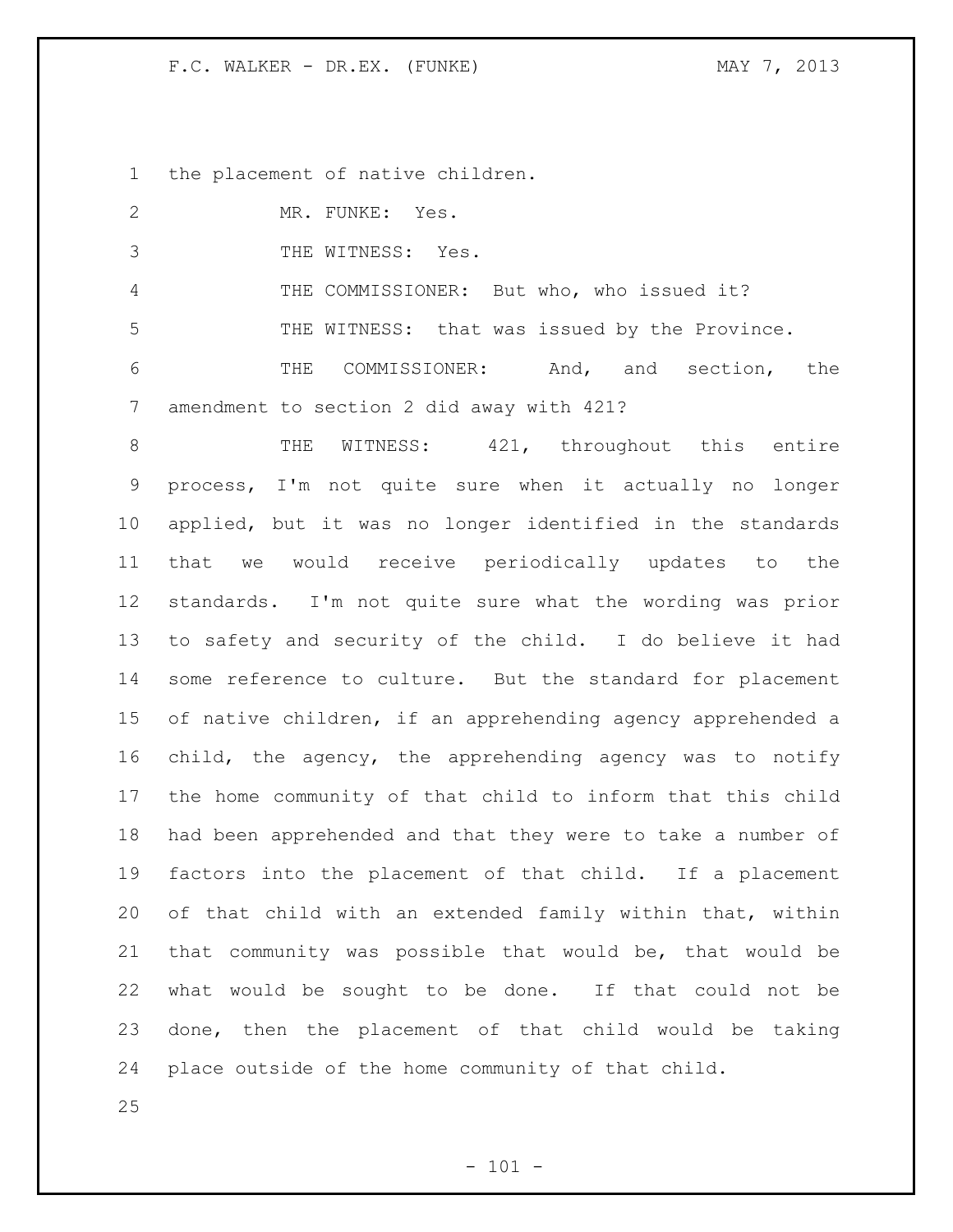BY MR. FUNKE:

 Q So I understand it, Mr. Walker, it was, it was essentially to give priority to placements with, first of all, family?

A Yes.

 Q Second, if it wasn't family then community members. If it wasn't community members available then it was a culturally appropriate placement and only if none of those were available was alternate placements to be considered; am I correct?

11 A That's correct.

 Q And after section, or after program standard 421 was removed, what was the agency's experience in terms of culturally appropriate placements in communities like Winnipeg?

 A By and large the, the agency's experience has been that we try to find the best possible fit for that child, to find the most appropriate placement for that child that will, that will address the needs that are 20 identified for that child and but we are in -- we, as an agency, are in competition with other agencies for the same limited foster care placement resources that are available in the city. Most times we have to rely on specialized group two resources.

Q I'll get to those in just a moment. One of the

 $- 102 -$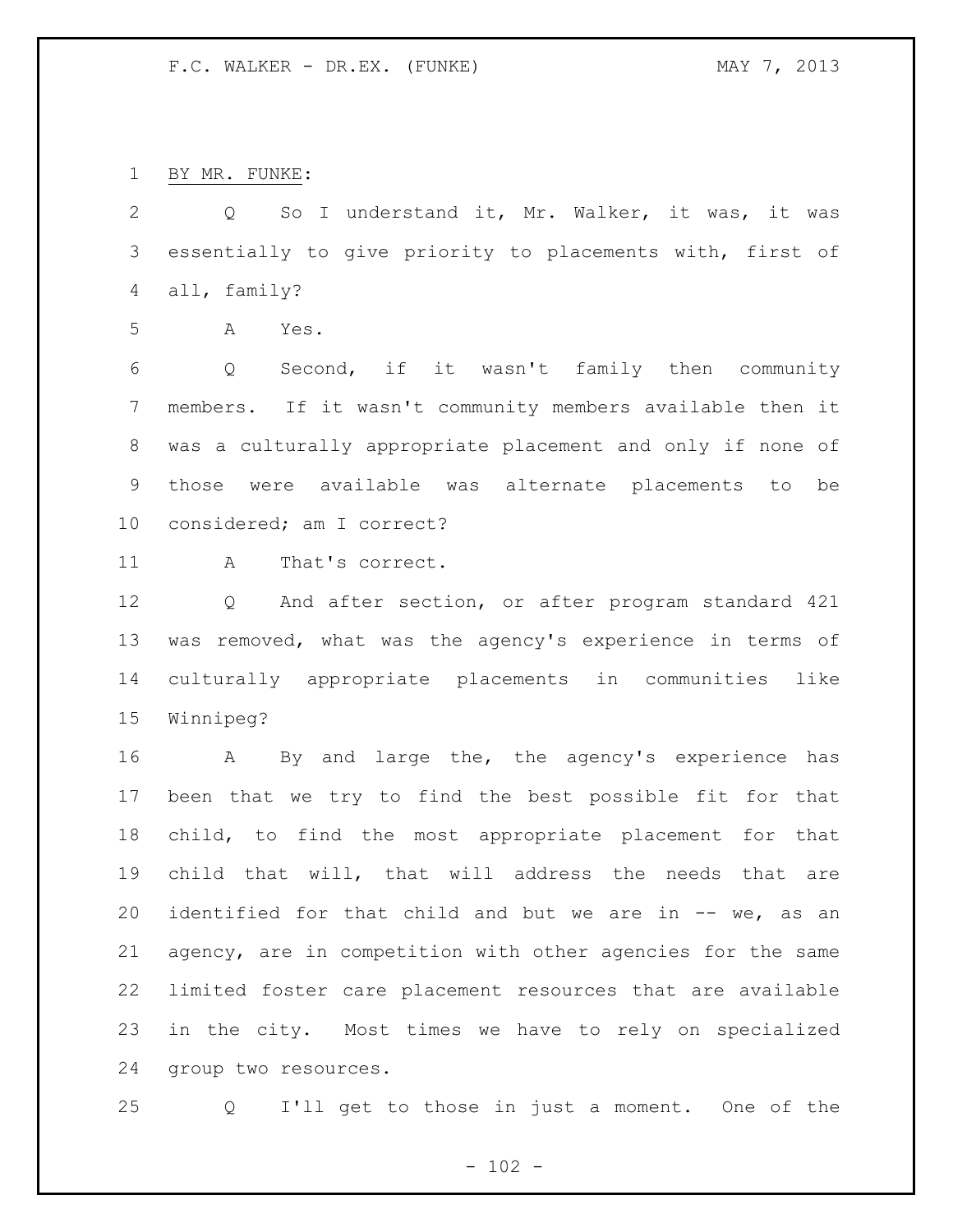things that Dr. Blackstock had testified to when she was on the stand earlier in the month was that the primary causes of children coming into care for the most part are systemic or structural in nature and she identified those factors as being poverty, a lack of appropriate housing, substance abuse as a result of prior systemic raced based intervention such as residential schools or sixties scoop. What can you tell us about the availability of housing and how that impacts on the agency's ability to provide services in Nelson House?

 A We've got an on reserve population of about 3500 and we have approximately 450 homes. That number alone demonstrates that there is a shortage in housing. Most First Nations do not have the operating capital to go out and construct large subdivisions complete with housing basically because of the ownership issue with the land et cetera, et cetera. And it does have doubt setting impacts when you're trying to provide services when you go into a home and that home is not suitable, particularly due to mold, neglect, et cetera, like the actual physical home unit. So one of the innovative approaches that some of the agencies that I know of have done is rather than removing, removing the children and apprehending, one of the innovative approaches is to actually identify the molding issue and remediate the issue and then provide educational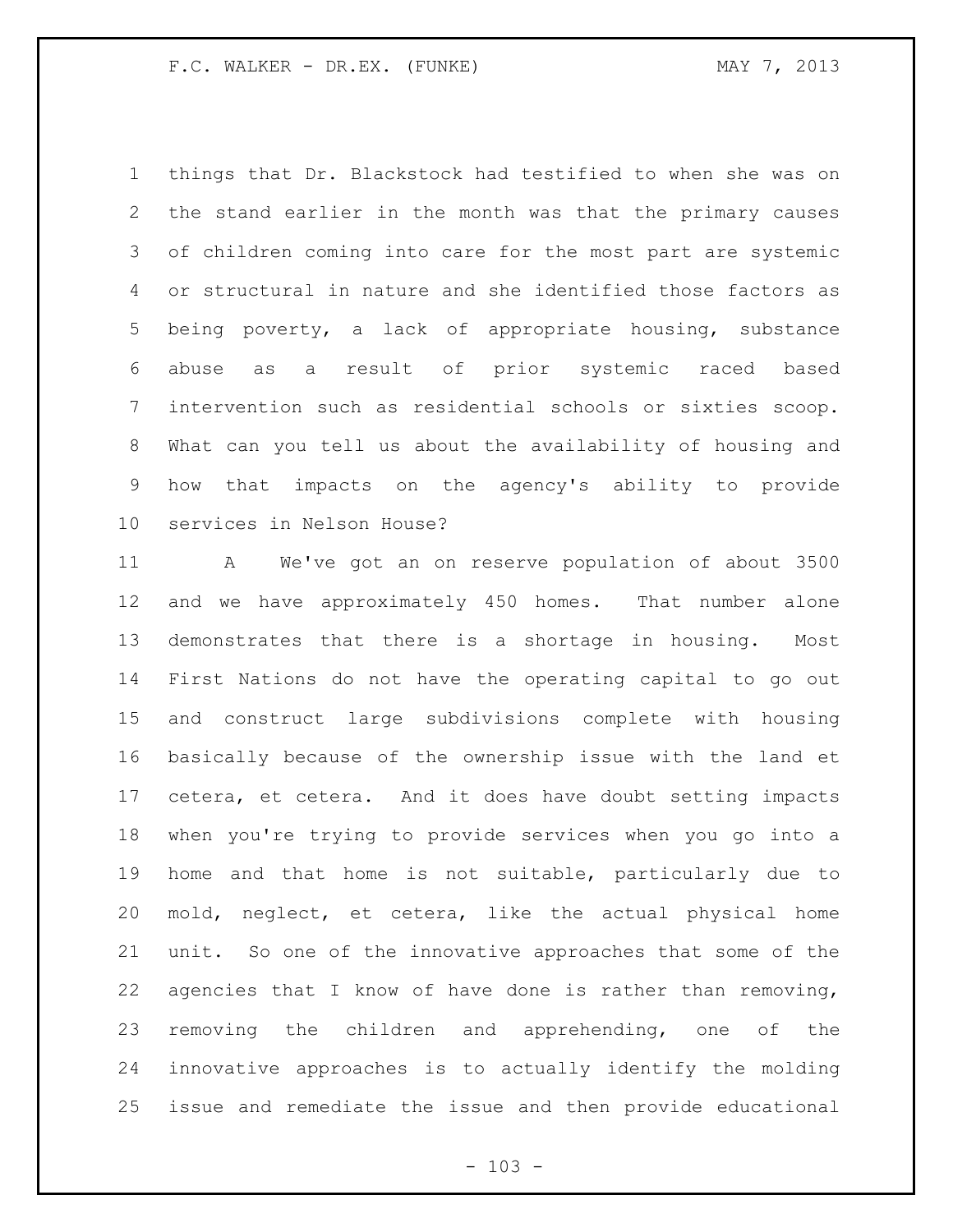awareness to the homeowner to ensure that it doesn't happen again, you have proper ventilation. But on most, most of the reserves in Manitoba housing conditions are not up to standard.

 Q And as the executive director of a child welfare agency, how well equipped are you to deal with a housing shortage or housing problems on the reserve?

A We're not.

 Q Now one of the things that we've heard a lot about throughout the inquiry is the significant numbers of children who are currently in care in Manitoba and the even more significant overrepresentation of First Nations children who make up a disproportionate number of those children in care. I was wondering if you could give us some insight that you have with respect to what you believed to be the contributing causes of that overrepresentation.

 A In most instances I would think that family breakdown within the family structures within our communities. We have a large, we have a disproportionally large number of single parent families. And when you actually get the opportunity to sit down with them you find that they're individuals that have never had a relationship, a healthy relationship, and that can be attributed to the horrendous conditions that we found

 $- 104 -$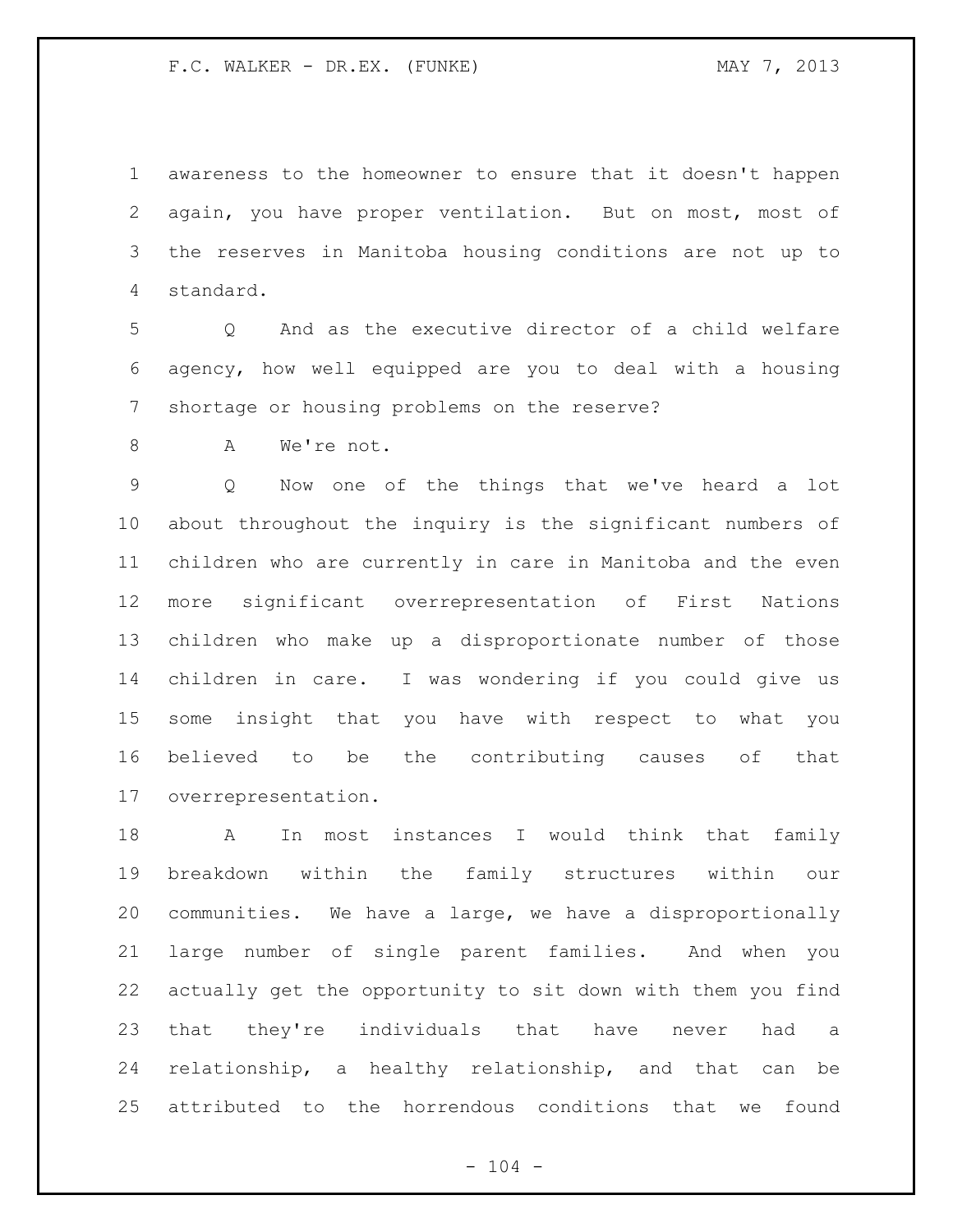ourselves as a people. When families do come to urban settings, as I said earlier they do not have that extended family support that is around them that they otherwise would have relied on. That is non-existent. Particularly amongst our young people, they are getting involved in gangs, they are getting involved in criminal activities at a very young age. They are given, they are given cash to go and do this on behalf of so and so and if they get caught they become part of the child welfare system. But if we actually look at some of the work that some of the family therapists in Manitoba are starting to do, some of the programs that they do, is they get to identify that the root cause of a lot of the family breakdowns and relationship breakdowns is because of attachment, that there is no attachment that is, that is -- that that child experiences that otherwise they would have had if they were in a healthy relationship.

18 Q Now you're not suggesting that single parents, in and of itself, is a factor that contributes towards child welfare. If I understand your evidence, you're suggesting that they're underlying causes that those single parents are dealing with that tend to cause their children to come into care at a higher rate; is that correct?

 A Yeah. They're, they're more susceptible to breakdowns within their own, within their own lives because

 $- 105 -$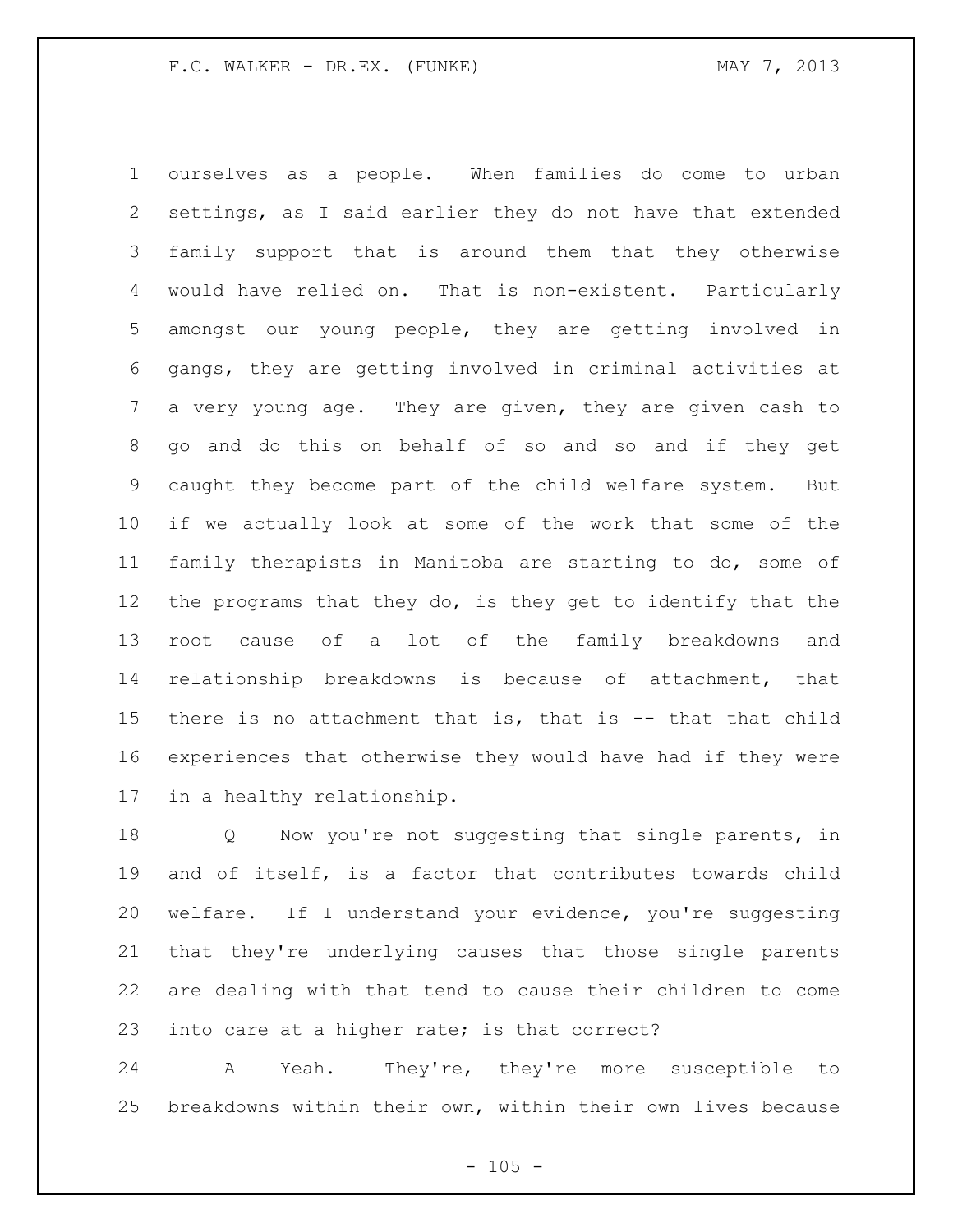they have additional pressures that a two parent couple normally would have and share. Substance abuse, alcohol addiction in northern Manitoba is one of the contributing factors. In the south it is primarily drug use.

 Q Is there a, is there a correlation between simply the growing number of First Nations children in the province and the increase in the disproportion of representation of First Nations children in the child welfare stream?

 A That is certainly a linkage that could be made but I think, and this is just my opinion, I think at some point parents are going to have to choose whether they want to be a parent, you know. Choice is something that we all have. We all have the ability to either do good or do bad. We have the ability to either love this child or not love this child and most instances when I have had the opportunity to actually discuss a situation with a parent or parents, it is usually that brief window in time where they neglect their responsibilities as a parent, but for the other three weeks of the month they truly love their child, their children and they are great parents. It's just that brief one week out of the month. And one of the, one of the ways that we've been looking at addressing that in our own community is, okay, if you know you're going to go out let us know and we'll make sure that your children

 $- 106 -$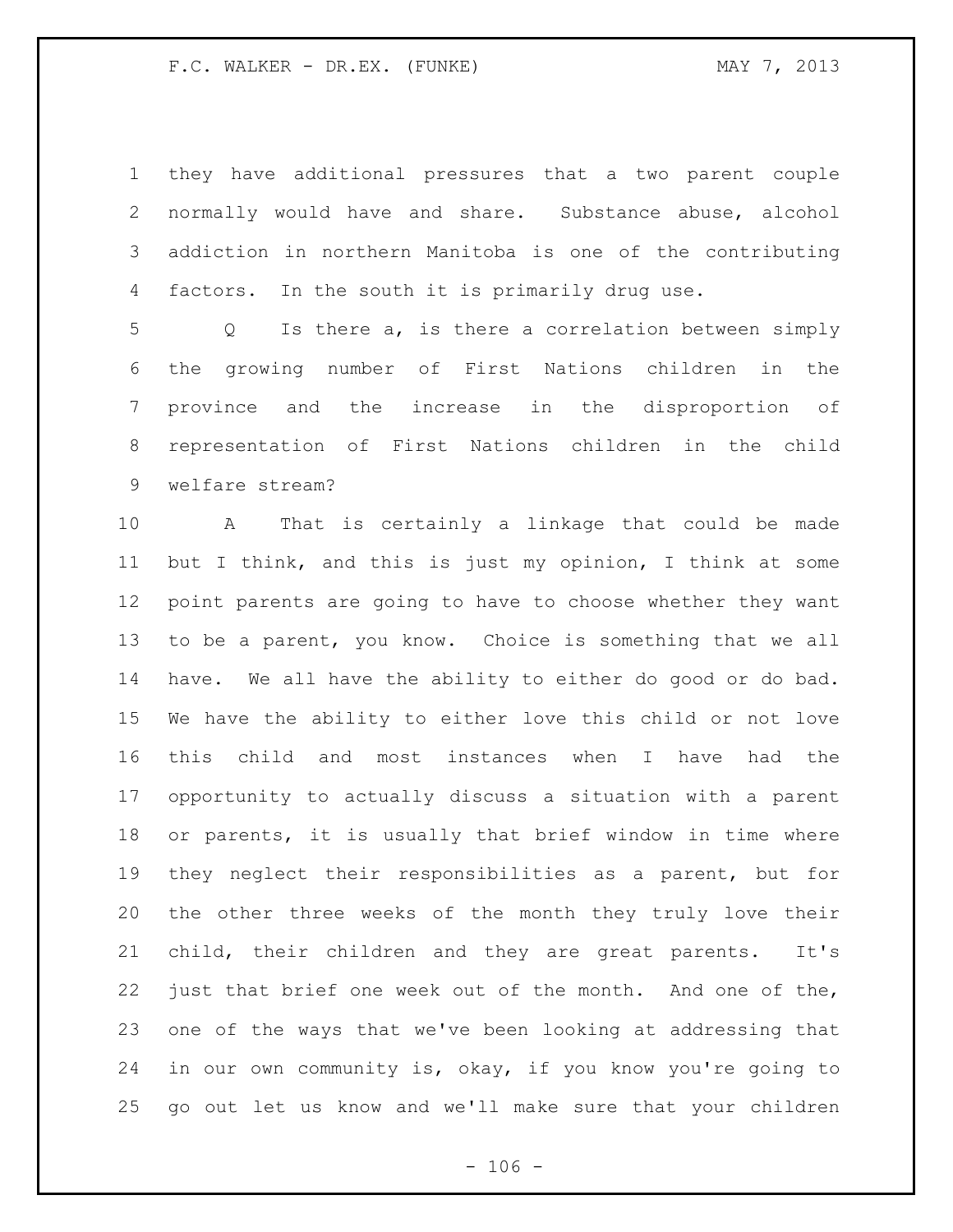are properly supervised as a means of keeping that child out of the system.

 The biggest, when it comes, when it comes to housing on reserve, I know that there are some First Nations that if children are apprehended, because the housing, the housing levels are a valuable commodity, even regardless of the state of the unit, once we remove children, the local housing authorities may choose to evict those parents, put another family in there. If they do that, all the while we are working with the parents to address some of the issues that they've identified, we have no home to place them back in with their children. That has happened on a number of occasions in our community.

 Q Mr. Walker, do you see a correlation between the increasing numbers of First Nations children who are in care with child welfare agencies and the number of, the increasing numbers of children who are coming in contact with the criminal justice system?

A Yes, I do.

 Q And is there a, is there a, is there a connection there that's greater than simply a correlation?

 A Yes, I would think so. What we normally find is that once a child is involved with the criminal justice system, the courts are reluctant to release the child back to the parents. They insist that a child, that the child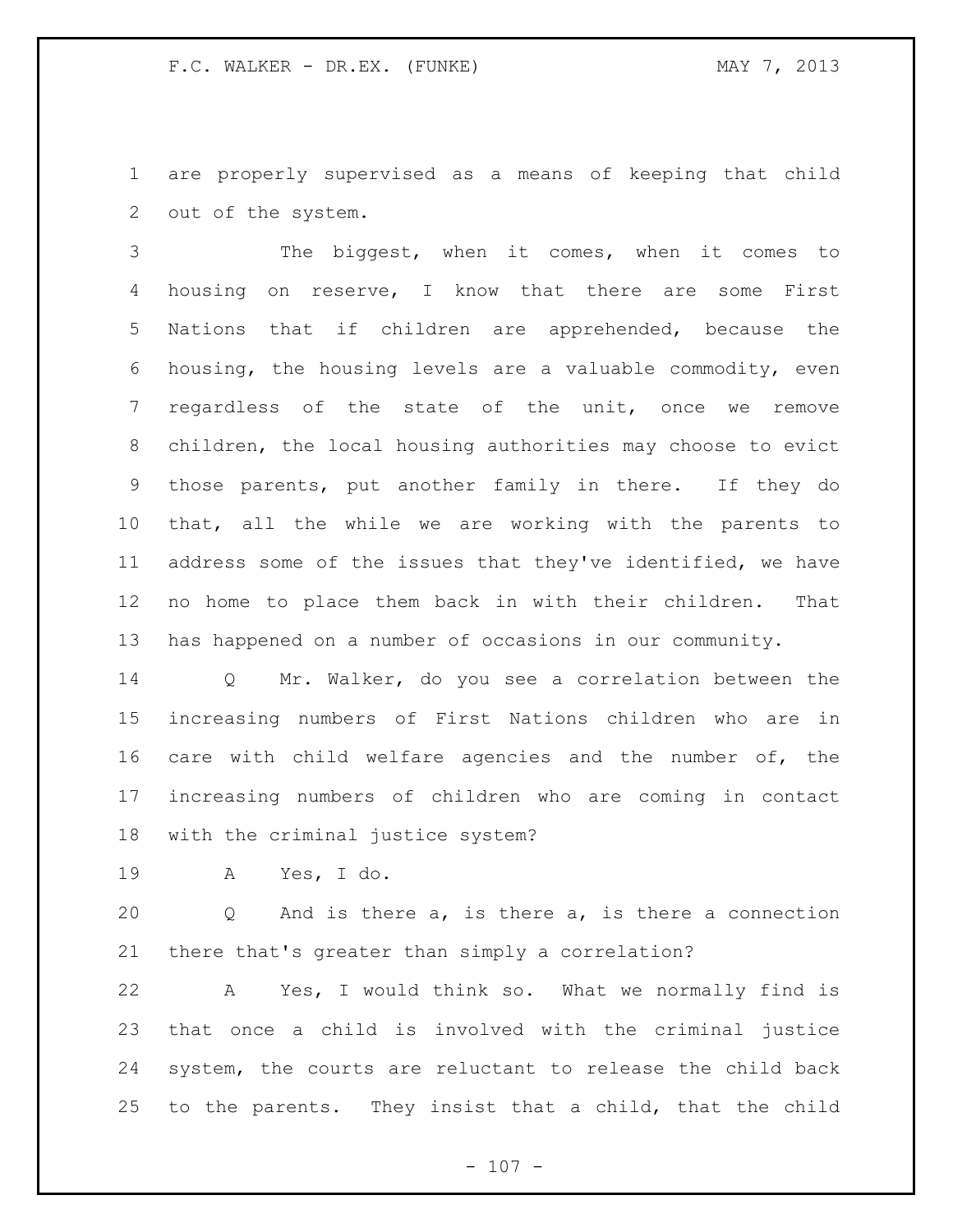be placed with a child caring agency.

| $\mathbf{2}$    | In fact there's a -- I think you're referring<br>Q                     |
|-----------------|------------------------------------------------------------------------|
| 3               | specifically to Section 35 of the Youth Criminal Justice               |
| 4               | Act, are you not?                                                      |
| 5               | That is correct.<br>A                                                  |
| 6               | Where a court often will refer a child to the<br>Q                     |
| 7               | responsible child welfare agency to determine whether or               |
| 8               | not that child is in need of protection prior to the child             |
| 9               | being released from custody.                                           |
| 10              | That's correct.<br>A                                                   |
| 11              | Then the agency is then required to deal with<br>Q                     |
| 12 <sup>°</sup> | that as another form of intake; is that correct?                       |
| 13              | That's correct.<br>A                                                   |
| 14              | $Q \qquad \qquad$<br>And so goes the argument that as we see a rise in |
| 15              | youth crime levels, we see a rise in referrals to the                  |
| 16              | agency through the Section 35 mechanism and a corresponding            |
| 17              | rise in intakes.                                                       |
| 18              | A<br>Yes.                                                              |
| 19              | there<br>with<br>the<br>Q<br>Is<br>respect to<br>a<br>concern          |
| 20              | intergenerational effects of the child welfare system in               |
| 21              | the sense that second and third generations of people who              |
| 22              | have had contact with the agency or its predecessors, is               |
| 23              | there a, is there a correlation there and a predicative                |
| 24              | element to determine whether or not those people will                  |
| 25              | themselves come in contact with the agency?                            |

- 108 -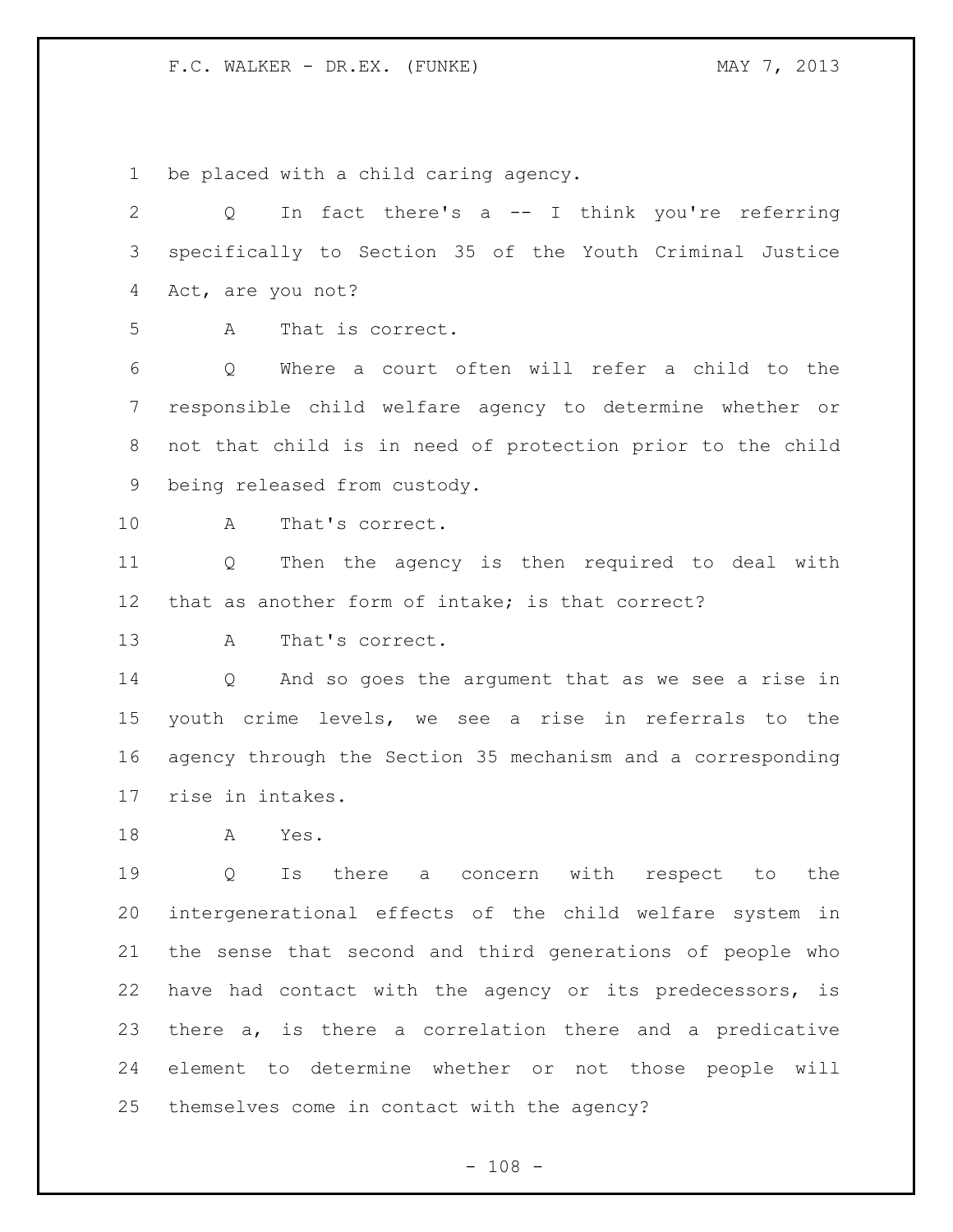A In most cases, yes, that is unfortunately a sad reality. In the short time that I've been in Nelson House, I have seen early, early on these young wards of the agency becoming parents and they themselves come into contact with the CFS system. So all of the steps that we are looking at and have introduced into the community, they're for the long term. They're there to make sure that at some point in time the need for child protective services will be greatly reduced than what it is now, but we're looking, we're probably really looking at another generation from now.

 Q And I think you've already alluded to the fact that there's a similar effect with respect to intergenerational effects of the Indian residential school system.

A Yes.

 Q And that children or children of, or grandchildren of the survivors of that system are now coming contact with child welfare system; is that correct?

A That's correct.

21 O Now in addition to an increased number of intakes and apprehensions that flow from those factors that you've already discussed, as I understand it that one of the other causes for the elevated numbers of children currently in care in the province is the fact that there are fewer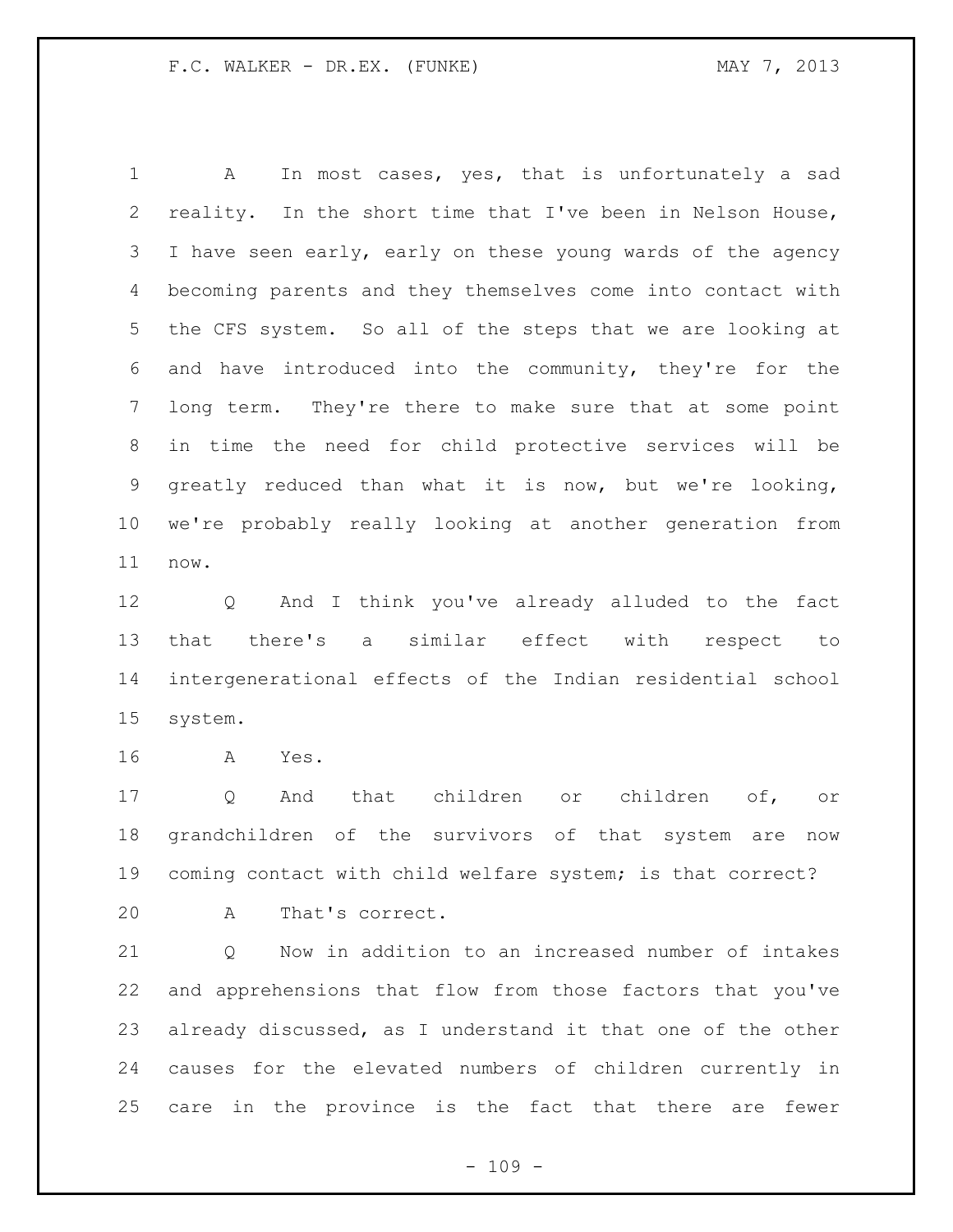F.C. WALKER - DR.EX. (FUNKE) MAY 7, 2013

 returns to the families compared to the number that was occurring previously; is that right?

THE COMMISSIONER: Fewer what?

 MR. FUNKE: There are fewer returns to the family for children who have come into care than was previously the case.

BY MR. FUNKE:

 Q So children are being returned at a lower rate than they were before.

 A Yeah, the returning of children over the last five years has slowed down.

 Q I want to talk to you a little bit about why you think that might be the case.

 A This is just my opinion. It could be that there's a, there's a very high increased awareness, particularly when safety and security of the child is now paramount and that the best interests of the child need to be taken into consideration if we are to return a child to the biological parents. But we've got a number of collaterals, if I can put it that way, that we are now more than ever responsible to justify how we are going to return a child. That includes concerns that may be expressed to the Office of the Children's Advocate, the Child Protection Branch, and the authority, the ombudsman, the Manitoba

 $- 110 -$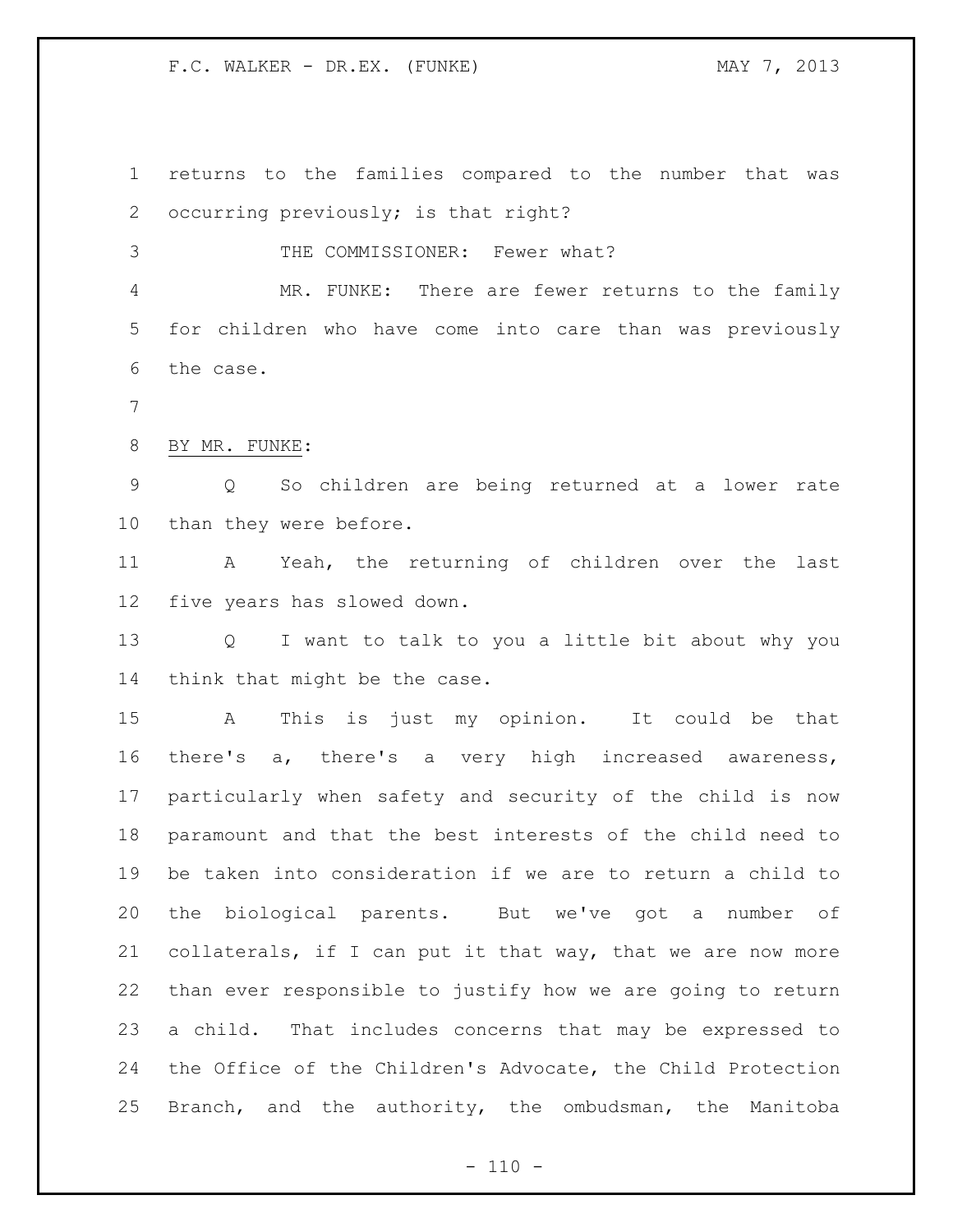Family Foster Network that will act on behalf of foster parents and it has certainly made it more conscientious or contentious for us to return children. So our prevalence now, when we can, is to ensure that we do the best that we can to keep our children in our community, so hopefully the transition is easier to, to return them home.

 Q And is the lack of -- talking about keeping children in the community and, and tying that to the last topic that you were discussing with respect to youth criminal justice, is the lack of a facility in northern Manitoba that allows children to be kept in the community following their arrest and detention, does that contribute to, to greater numbers of children in care?

 A Yes, it does. The only youth facilities in the province are the Manitoba Youth Centre here in Winnipeg and Agassiz in Portage.

 Q And is there also other access to justice issues that compounds the length of time that children spent in care and I'm dealing specifically now with child protection proceedings and the lack of counsel available, either to children or families when it comes to court proceedings?

 A That's, that's definitely an issue in northern Manitoba. We apprehend on the 1st of the month. We are to appear the third week, the third Monday in Thompson Provincial Court. We have to ensure that the parents are

- 111 -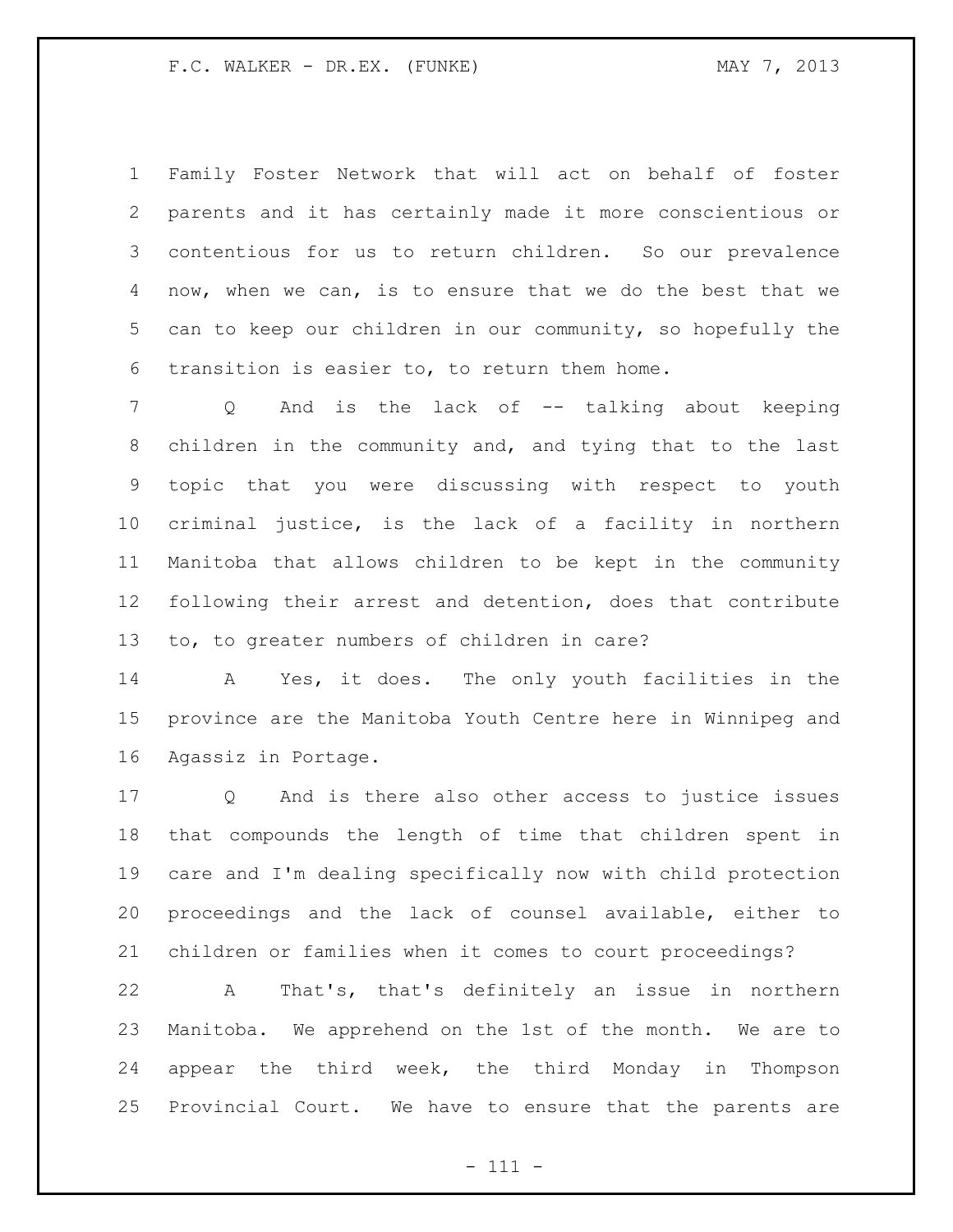represented, if the child is 12 years and over, that their rights are also addressed. Parents are having a difficult time accessing legal services, Legal Aid services and because of that most of these court proceedings are pushed back, pushed back, pushed back where parents may be waiting six months before they can access Legal Aid services. So that is definitely an issue that contributes to children remaining in care longer.

 Q Is there a concern as well with what's been called an involuntary migration from reserve communities to Winnipeg as a result of children who were in care being arrested and detained in Winnipeg in a sense that the children remain in custody long term, they can't be held in custody in the north and so those children are transported either to Manitoba Youth Centre or to Agassiz Youth Centre and then that causes the family, in some cases, to relocate to Winnipeg to be close to their child?

 A That's correct. Most instances we have to secure placements and specialize individual, specialized programs which can only be accessed in and around Winnipeg.

21 0 And does that create an additional burden on the agency?

A Oh, yes, it does.

 Q Is there a concern with respect to what's been called group 2 resources and access to those resources or

- 112 -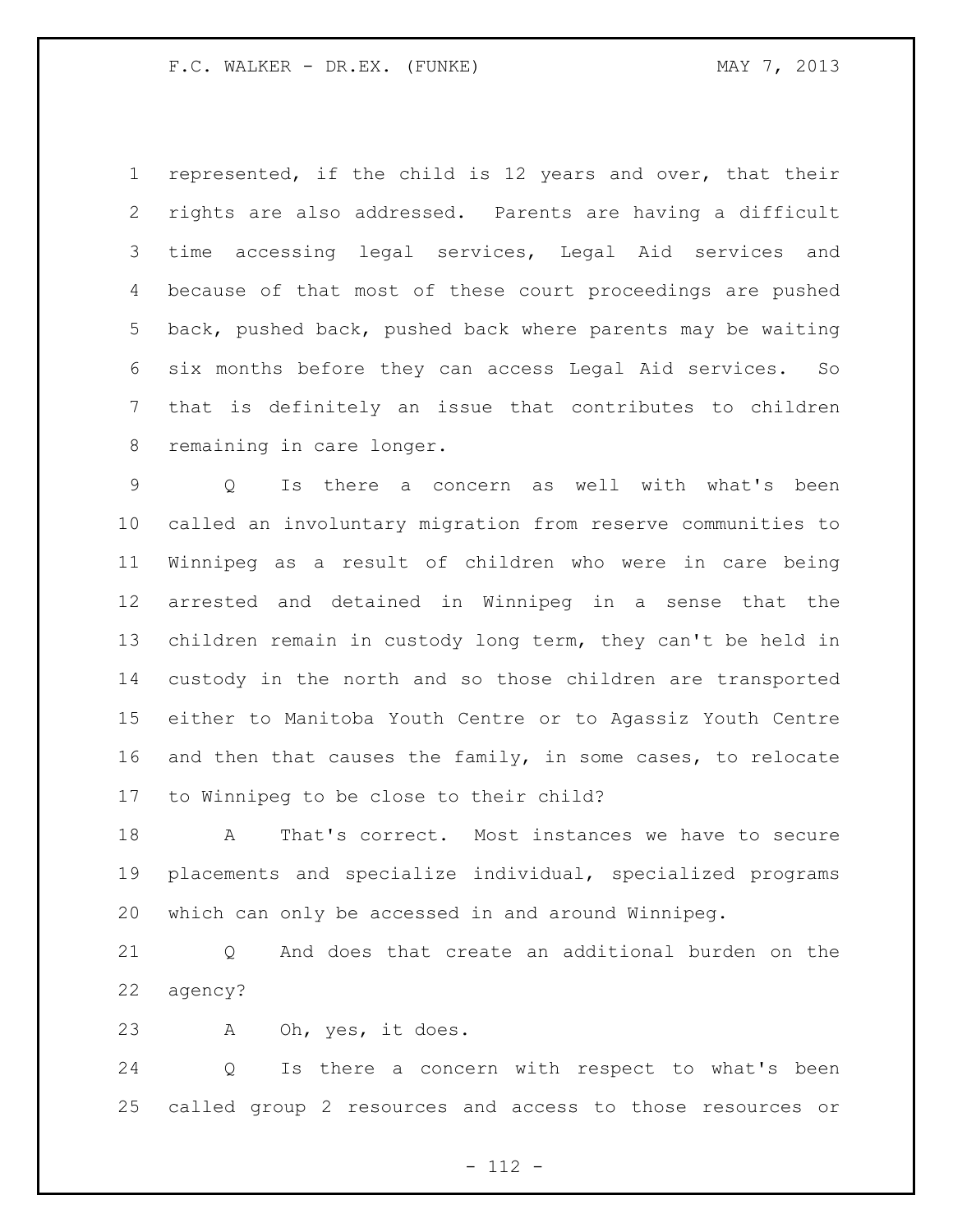control over those resources that in your view impacts on the number of children currently in care?

 A One of the fundamental principles that we had identified when we were embarking on this process and it was contained in the detailed implementation plan, that at some point in time we would be discussing the transfer of group 2 resources to the authorities so that those group 2 resources could start to be developed closer to our geographic locations in northern Manitoba, or Westman, Eastman, Central. But one of the things that is really hindering the ability of CFS agencies to develop those resources on reserve is we're not the ones that can do that. We are prohibited from having capital. We can't own buildings, we can't purchase buildings, so we are relying 15 on outside partnerships to come in, create the resources, go through the process of getting group 2 licencing and then being in a position to place children in our home communities, in our own facilities. But First Nation CFS agencies do not have access to capital. We are not allowed to own buildings.

 Q Even, even if that were the case but you had the ability to licence group 2 resources, would that not allow you greater flexibility in terms of being able to utilize those resources in the north, or perhaps ensuring that they're culturally appropriate group 2 resources that are

 $- 113 -$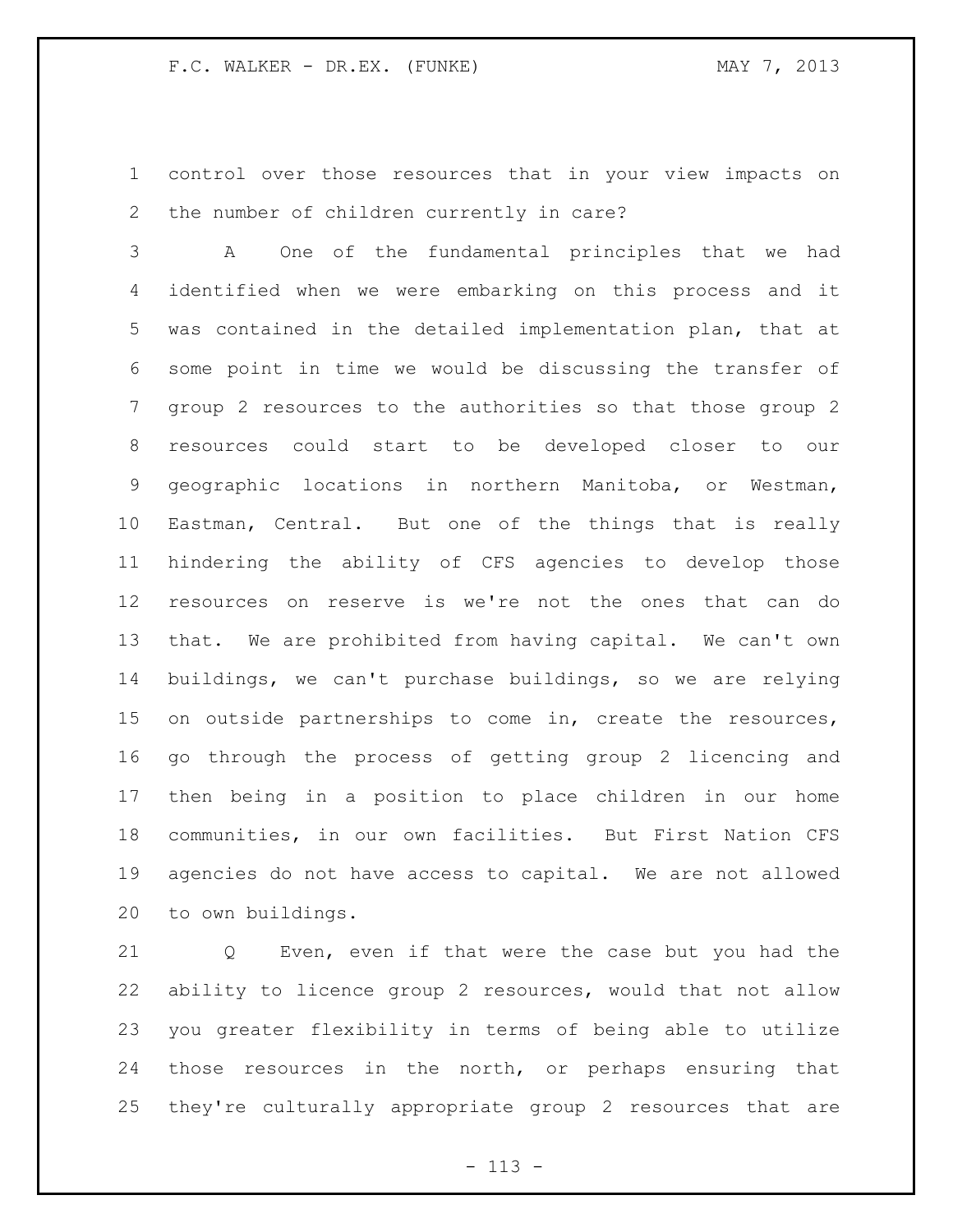more available?

| 2               | The ability to licence would be something that I<br>A                 |
|-----------------|-----------------------------------------------------------------------|
| 3               | think would go a long way, but every time that you do                 |
| 4               | licence a group 2 resource, it's a huge expenditure. It's             |
| 5               | not something that you can just go out and say I'm going to           |
| 6               | licence you in a group 2 resource. No, no, it's -- there              |
| $7\phantom{.0}$ | are financial resources that need to be identified for that           |
| 8               | placement. Right now group 2 resources are, are licenced              |
| 9               | solely by the Province.                                               |
| 10              | I understand that the agency has the ability to<br>$Q \qquad \qquad$  |
| 11              | licence other foster placements, however, private home                |
| 12 <sup>°</sup> | foster placements, placements up to four beds at maximum;             |
| 13              | is that correct?                                                      |
| 14              | That's correct. Some agencies have licenced<br>$\mathbf{A}$           |
| 15              | specialized four bedroom units on reserve. They've been,              |
| 16              | they've proven to be quite effective.                                 |
| 17              | In fact, your agency does licence its own foster<br>$Q \qquad \qquad$ |
| 18              | homes; is that correct?                                               |
| 19              | That's correct.<br>Α                                                  |
| 20              | I understand, however, that although you're<br>Q                      |
| 21              | allowed to do that under the act, you don't receive funding           |
| 22              | for that, from the province; is that correct?                         |
| 23              | No. Only because the maintenance operation of<br>A                    |
| 24              | resource is on reserve.                                               |
| 25              | don't have any foster homes that you've<br>You<br>Q                   |

- 114 -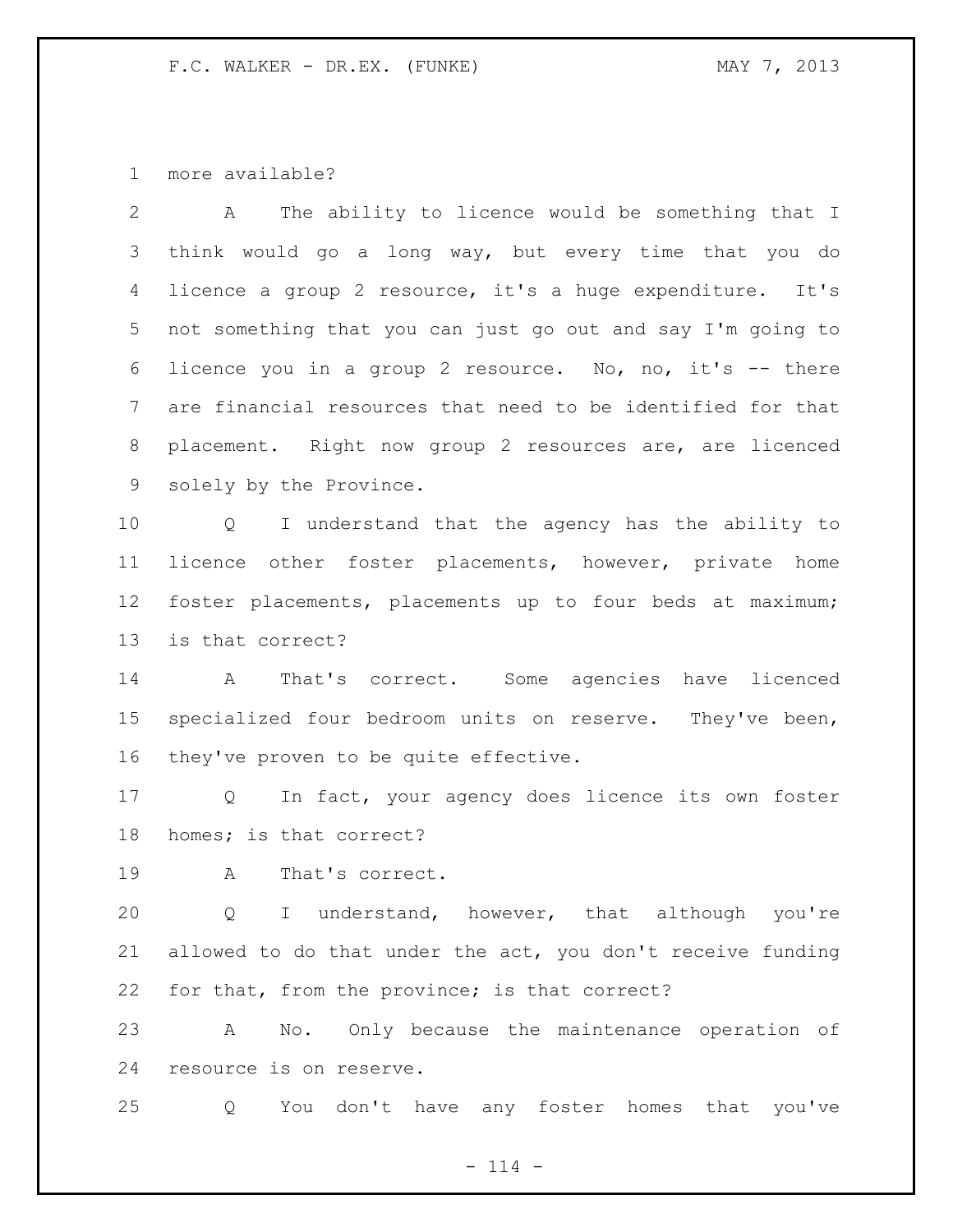F.C. WALKER - DR.EX. (FUNKE) MAY 7, 2013

licenced off reserve?

| 2  | We've licenced off reserve regular foster homes.<br>A                |
|----|----------------------------------------------------------------------|
| 3  | I'm referring to specialized four bedroom unit.                      |
| 4  | Certainly. In terms of just your regular foster<br>$Q \qquad \qquad$ |
| 5  | home, not a specialized four bedroom unit, you have the              |
| 6  | ability to licence those foster homes?                               |
| 7  | Α<br>Oh yes.                                                         |
| 8  | And certainly you've done<br>Q<br>SO<br>on<br>numerous               |
| 9  | occasions in the past.                                               |
| 10 | A<br>Yes.                                                            |
| 11 | It's my understanding as well that although the<br>$Q \qquad \qquad$ |
| 12 | agency has the ability to do that, that the costs                    |
| 13 | associated with licencing those foster homes is similarly            |
| 14 | not covered by the province; am I correct?                           |
| 15 | On terms of licencing a regular foster home, it's<br>A               |
| 16 | a matter of conducting the foster care study, the home               |
| 17 | study, going in and then sharing that all the requirements           |
| 18 | to ascertain that foster care licence are available and              |
| 19 | that they've met the standards then it's a matter of just            |
| 20 | licencing that.                                                      |
| 21 | Certainly. But the work that's done in that<br>Q                     |
| 22 | regard is generally provided by a foster care coordinator            |
| 23 | or foster home coordinator within the agency; is that not            |
| 24 | correct?                                                             |

A That's correct.

 $- 115 -$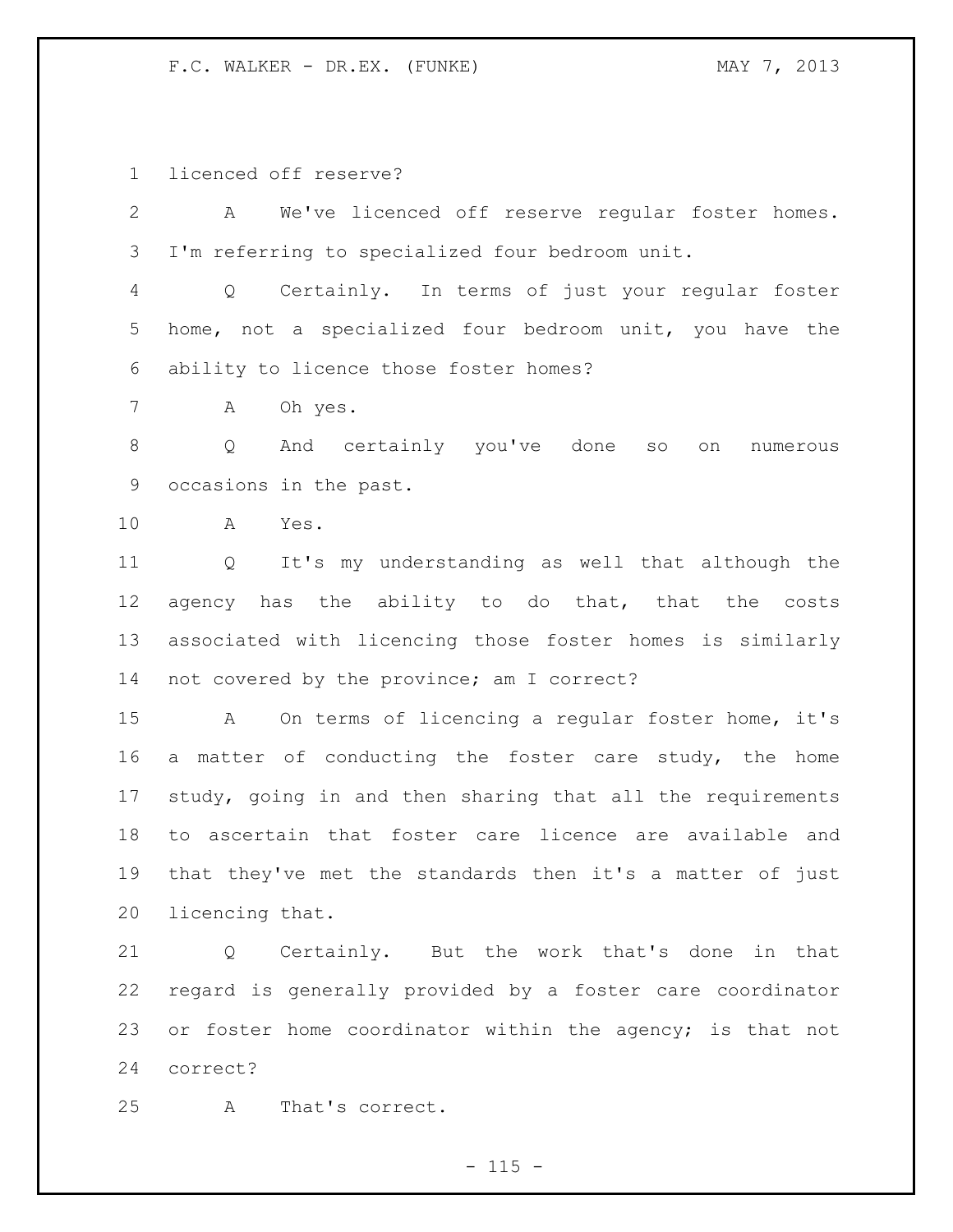Q It's my understanding that the province does not contribute any funding towards that position.

 A That was up to a certain point, up until we've got the new funding model where core positions are funded to a certain extent, so.

 Q Is there a concern with respect to adoptions and why adoptions aren't happening more frequently with respect to children in care and particularly First Nations children in care, is there a concern with respect to access to legal services or provincial funding that impacts on the agency's ability to, to promote adoption of the children?

 A That is primarily a decision that is mostly left up to the individual CFS agencies. In our instance we have had a number of de facto adoptions that we have, we have been involved with. Since my time there we have, I believe it's up to four, four children that we have adopted, adopted out.

 Q And that's through, through the formal adoptions process or is that through a custom adoption?

 A No, that's under a provision of the act that, that outlines a de facto adoption.

 Q Now in terms of adoption though, it's my understanding that there are certain barriers to accessing adoption even by interested adoptive parents and that is that, as I understand it, correct me if I'm wrong, that the

 $- 116 -$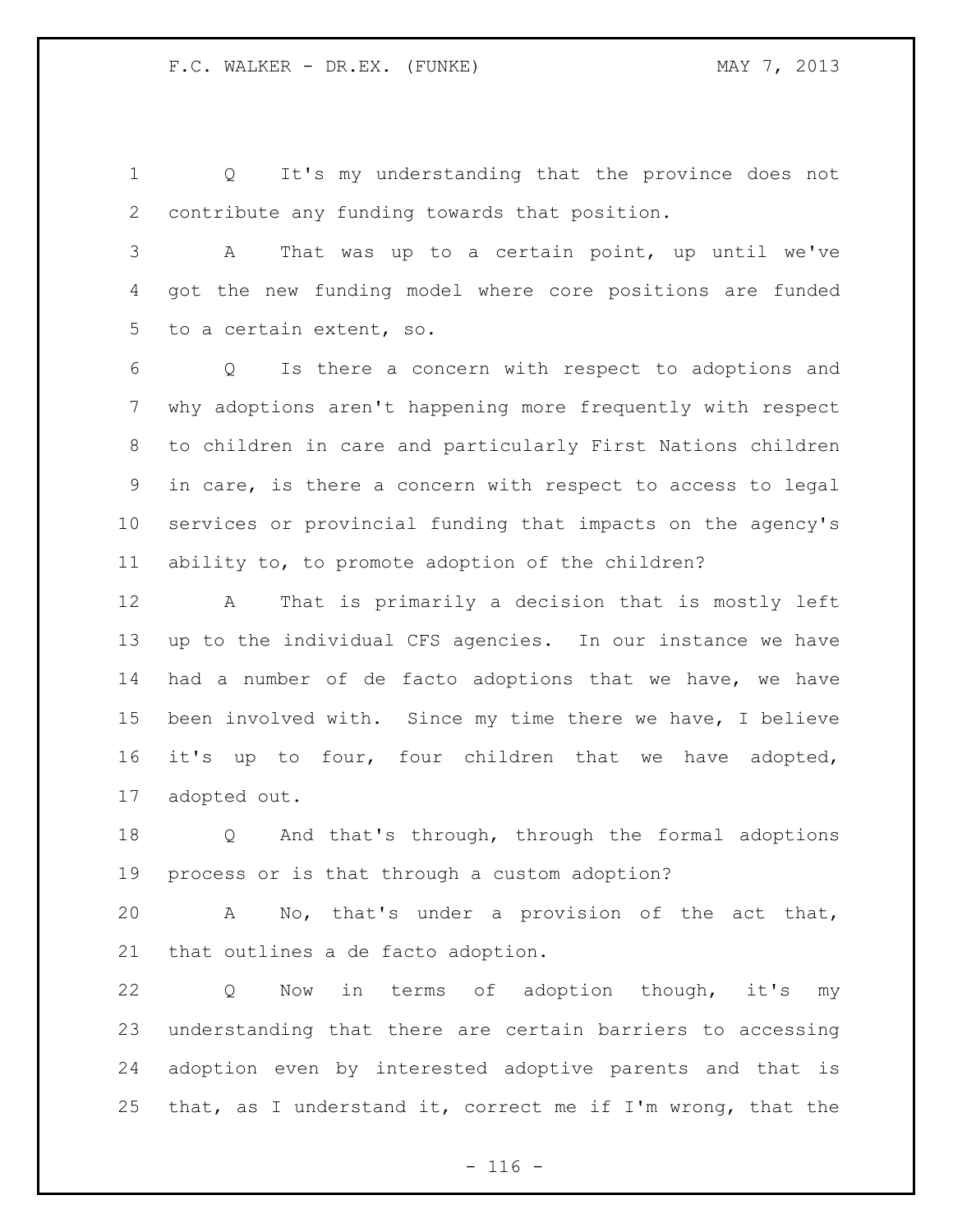Legal Aid system in the province does not provide funding to assist adoptive parents with respect to the legal processes involved; is that correct?

A That's my understanding, yes.

 Q And as well, I understand as well, that the agency is not funded through the province for a dedicated 7 adoption worker; is that correct?

8 A Well, you must remember that we are -- because we are licenced and we are, we receive a mandate, our mandate from the province and one of the provisions and one of the services that we are to provide is adoption services. What we have done is we have identified workers within our, within our operations in Nelson House who provide partial services in those areas.

 Q But my point is is that there's no dedicated adoption worker that's funded by the province and no adoption specific funding that's provided by the province for the agency.

 A In terms of adoptive subsidies or the actual funding of a position?

21 O Either.

 A I'm not quite entirely sure on that so I wouldn't want to comment on it.

24 THE COMMISSIONER: Now, Mr. Funke, I just want to find out where you're going and time because you've got to

- 117 -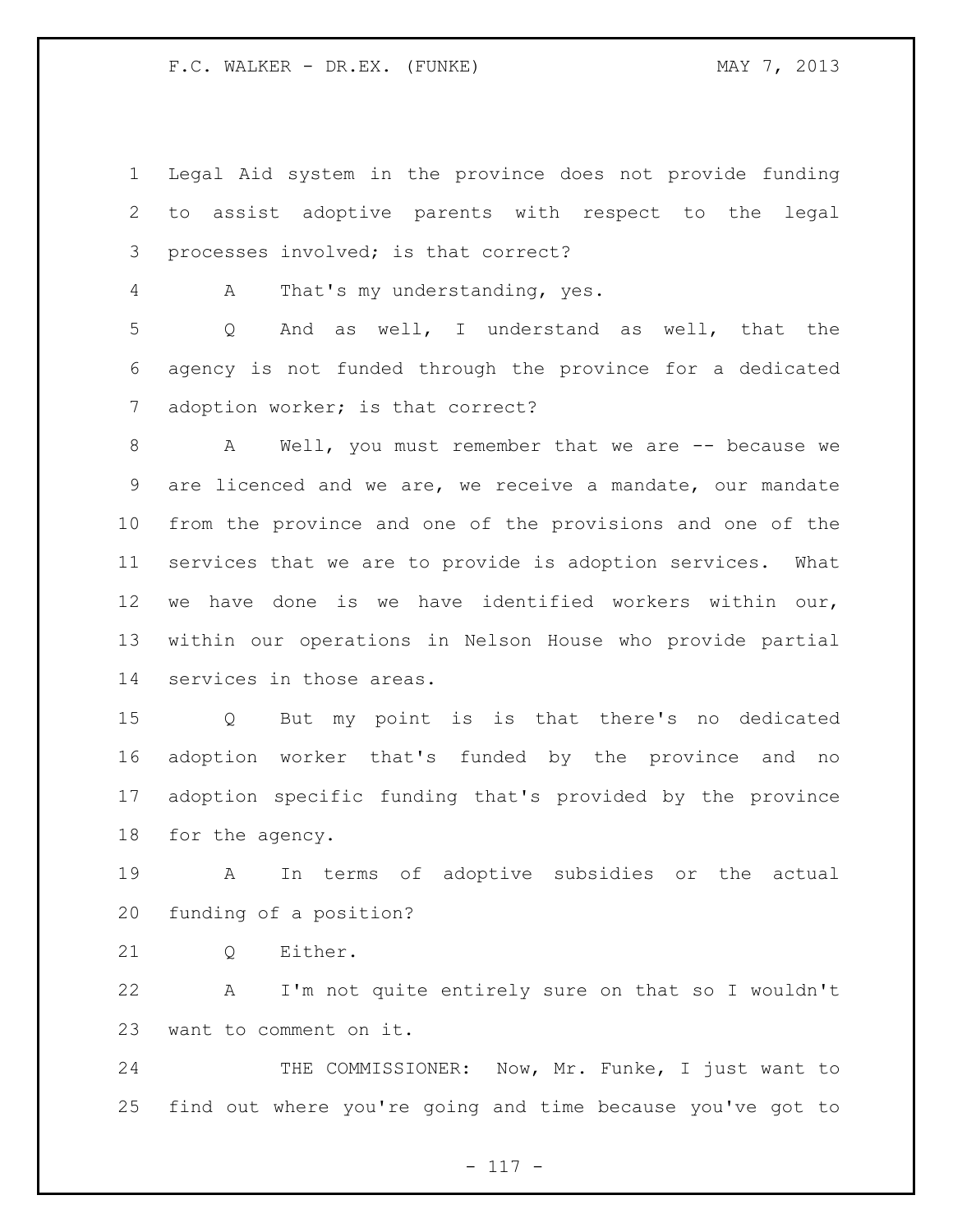F.C. WALKER - DR.EX. (FUNKE) MAY 7, 2013

 leave time for cross-examination. You've had this witness most of the morning and an hour since the afternoon break. How much longer do you expect to be with him? MR. FUNKE: Not very much longer at all, Mr. Commissioner, in fact I'm almost done. THE COMMISSIONER: What does that mean? MR. FUNKE: Well I've had my eye on the time all day. My goal is to have Mr. Walker completed his direct by 3:00 p.m., which is the timeframe that I discussed with Ms. Walsh before we began today. 11 THE COMMISSIONER: All right. I now understand you. 13 MR. FUNKE: Thank you. BY MR. FUNKE: Q One of the last things that I wanted to talk to you about, Mr. Walker, is something was discussed yesterday in terms of Norman Bone's testimony. Mr. Cochrane was questioning Mr. Bone on First Nations' efforts towards achieving autonomy or self-determination in terms of child welfare legislation in the province and that he questioned at length about the various approaches that have been proposed over the years with respect to how such legislation might be enacted, might be drafted. Are you aware of any initiatives in the north where groups or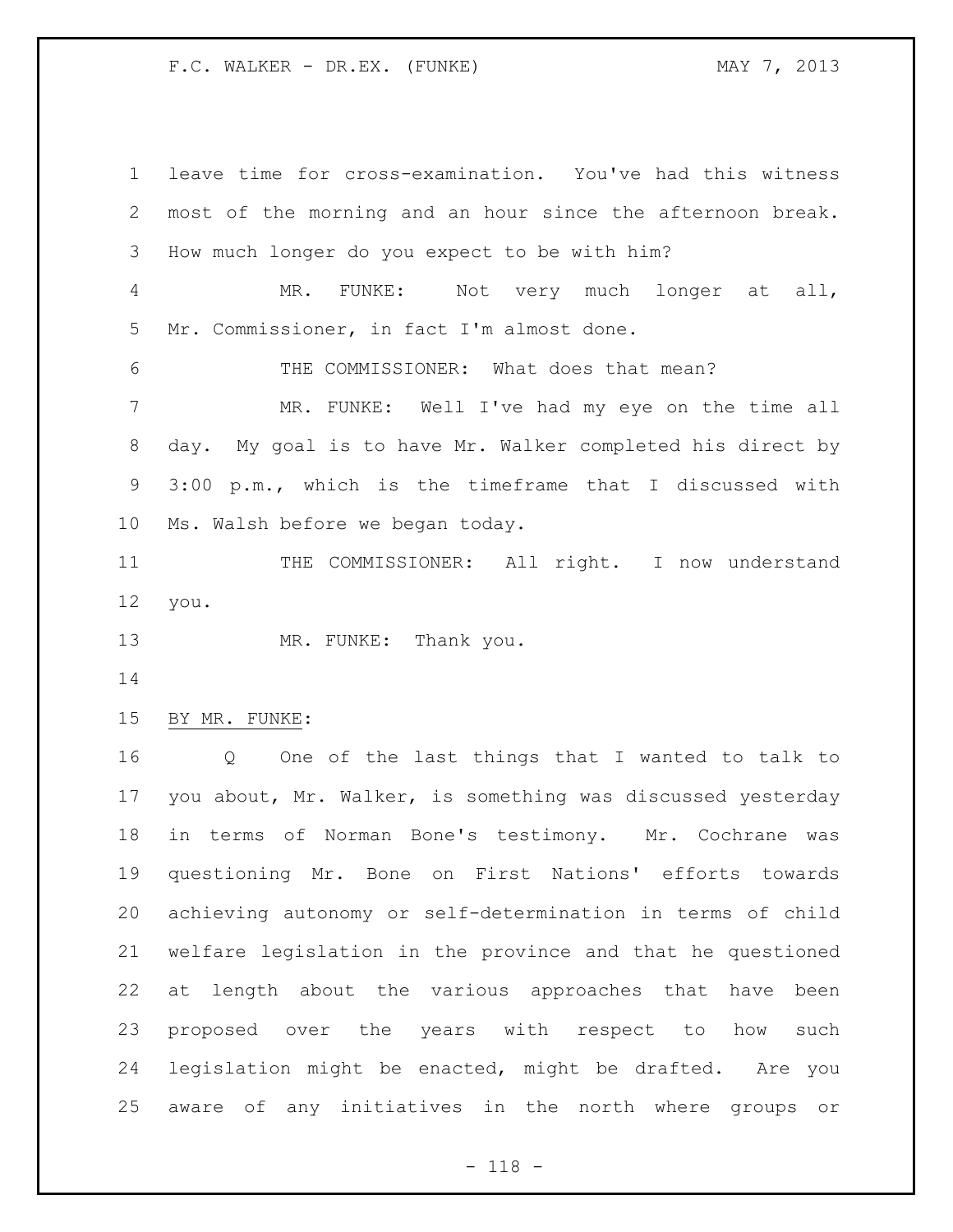bodies have done that, either approached that project or have made strides towards the implementation of First Nations child welfare legislation?

 A Yes, as a matter of fact the First Nations CFS jurisdiction project that was, that was under the auspices of MKO in the mid-nineties, they, along with the Awasis Agency and its various suboffices at the time, engaged in a series of community surveys and meetings with community members in each of the member First Nations in northern Manitoba. They, they had the survey designed in a way so that it would draw out what the fundamental beliefs were, what would this new system look like and subsequent to that, they had actually prepared a draft family law that was dated January 26th, 2000.

 MR. FUNKE: Mr. Commissioner, with your permission I'd like to approach the witness and provide him a copy of a document that I believe is what Mr. Walker is referring to. I provided a copy of this document in triplicate to commission counsel and I've also provided a copy of it in hard copy to all counsel who are present today. I've also provided it in digital format to Madam Clerk, so that it could be added to the exhibit list. I'd like to introduce it as the next exhibit.

24 THE COMMISSIONER: That'd be Exhibit fifty ... 25 THE CLERK: Exhibit 58.

 $- 119 -$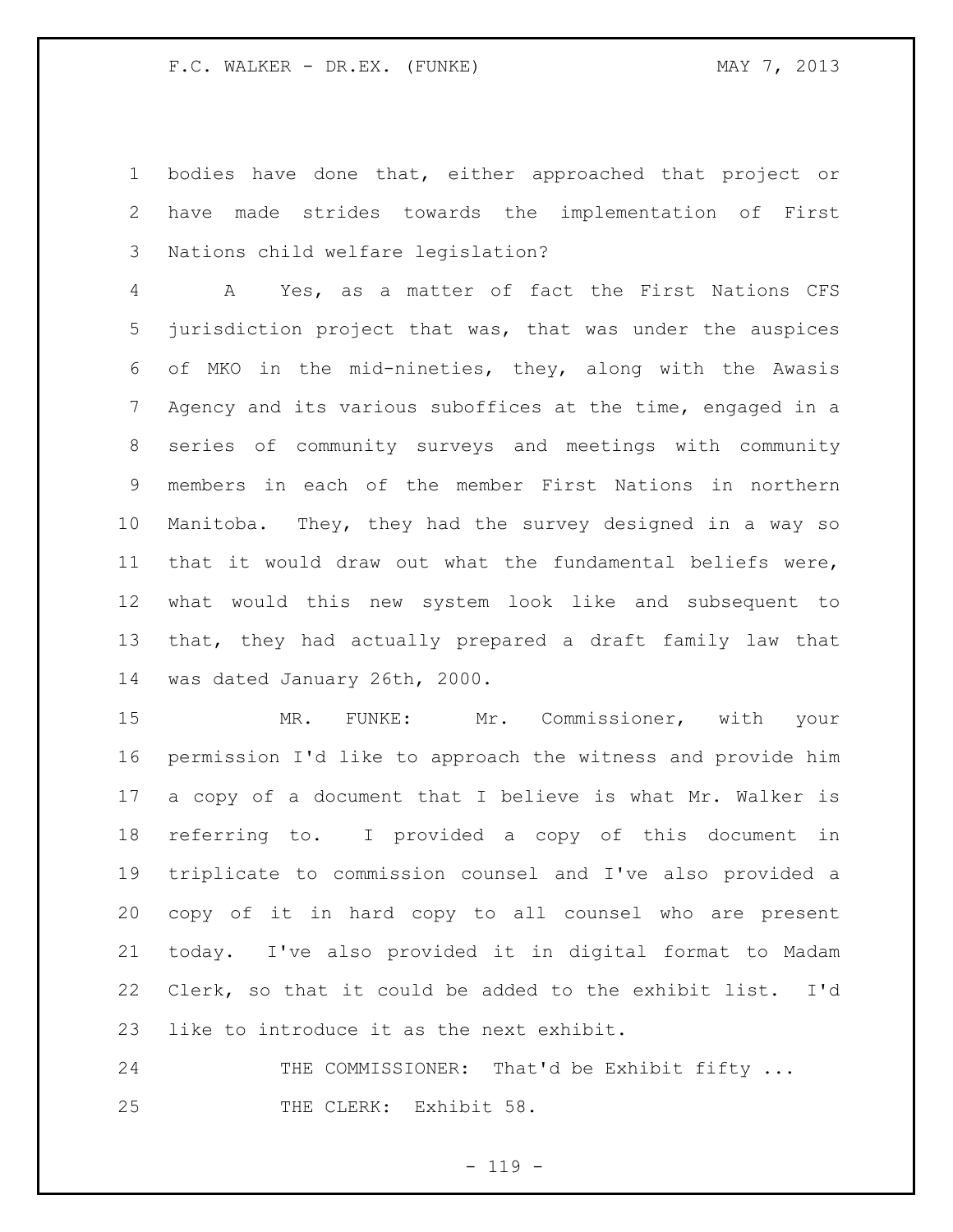**EXHIBIT 58: MKO FIRST NATION FAMILY LAW 2000** BY MR. FUNKE: Q Perhaps if you'd just take a look at that, Mr. Walker, and let me know if that is the, if that's the project that you're referring to. A Yes, this is the one I'm referring to. Q Very good. Now I understand, Mr. Walker, that this was a project that was designed to, to provide a draft legislative base for future implementation; is that correct? 13 A That's my understanding, yes. Q Right. And do you know whether or not any First Nations or whether or not the MKO itself has proceeded any further with this project? A Not that I'm aware of. I think this project was concluded in 2001. Q And I understand that you're not proposing that this is necessarily the path forward for any First Nation who may wish to try and achieve self governance or pass their own legislation in terms of child welfare, but it certainly is evidence that some effort has been made in that regard by the MKO; is that correct? A That's correct.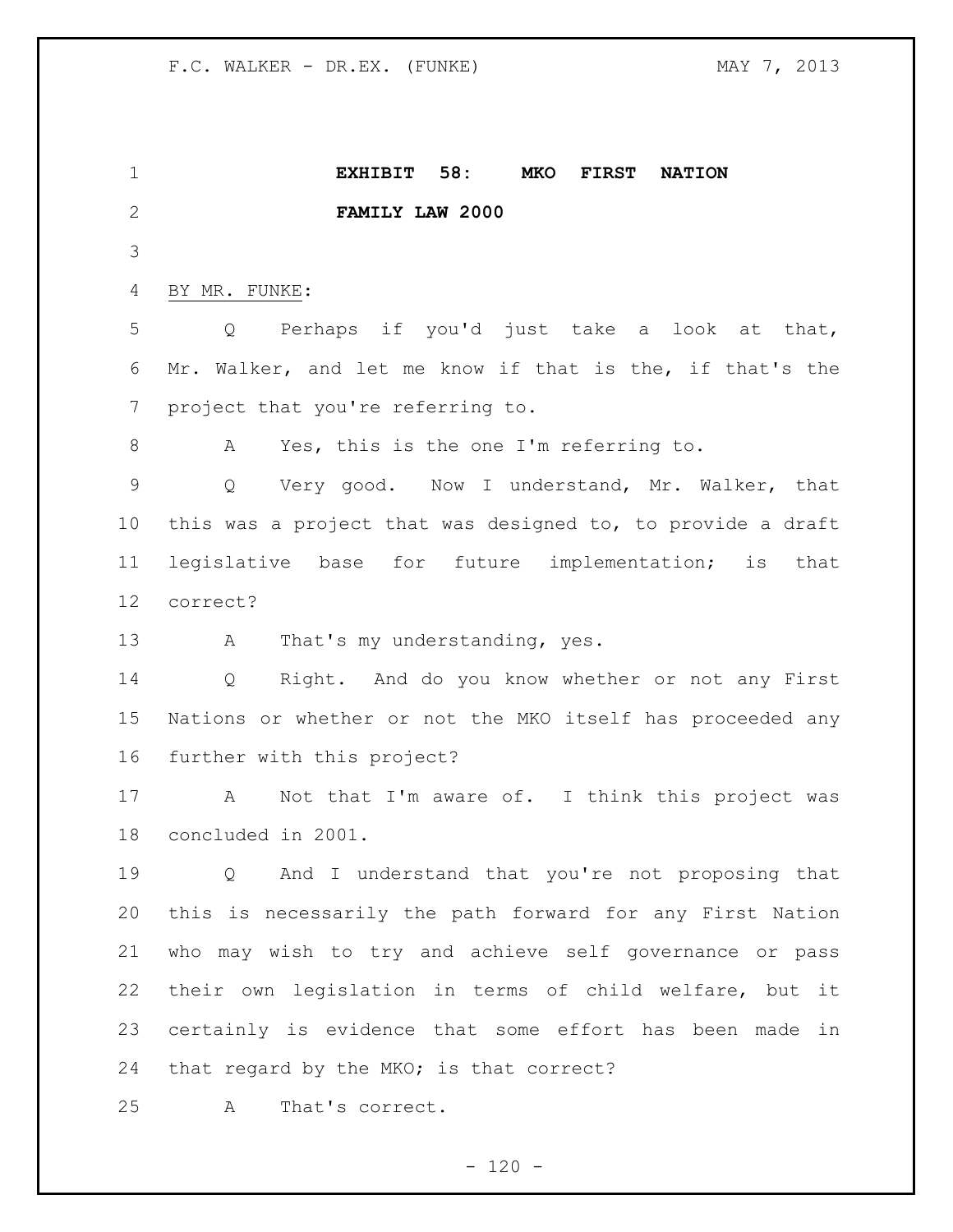MR. FUNKE: Thank you, Mr. Commissioner. Those are my questions for Mr. Walker, subject to any re-examination.

 THE COMMISSIONER: Well, when this shut down some years ago, what use are you expecting me to make of it?

 MR. FUNKE: Mr. Cochrane had cross-examined Mr. Bone yesterday at length with respect to what efforts have been made by various organizations in terms of movement towards establishing their own legislation in the area of child welfare. The implication of that cross- examination was such that no such drafts had been prepared or no such efforts have been made by First Nations in that regard.

14 THE COMMISSIONER: This is just to show that in fact there was a draft prepared?

 MR. FUNKE: Just to demonstrate that in fact that some effort has been made in that regard and this is a draft that is in circulation.

 THE COMMISSIONER: That's fine. I didn't know what other use you were expecting me to make of it.

 MR. FUNKE: None other than just to demonstrate 22 that some effort has been made in that regard, Mr. Commissioner.

24 THE COMMISSIONER: Thank you.

MR. FUNKE: Thank you. Those are my questions.

- 121 -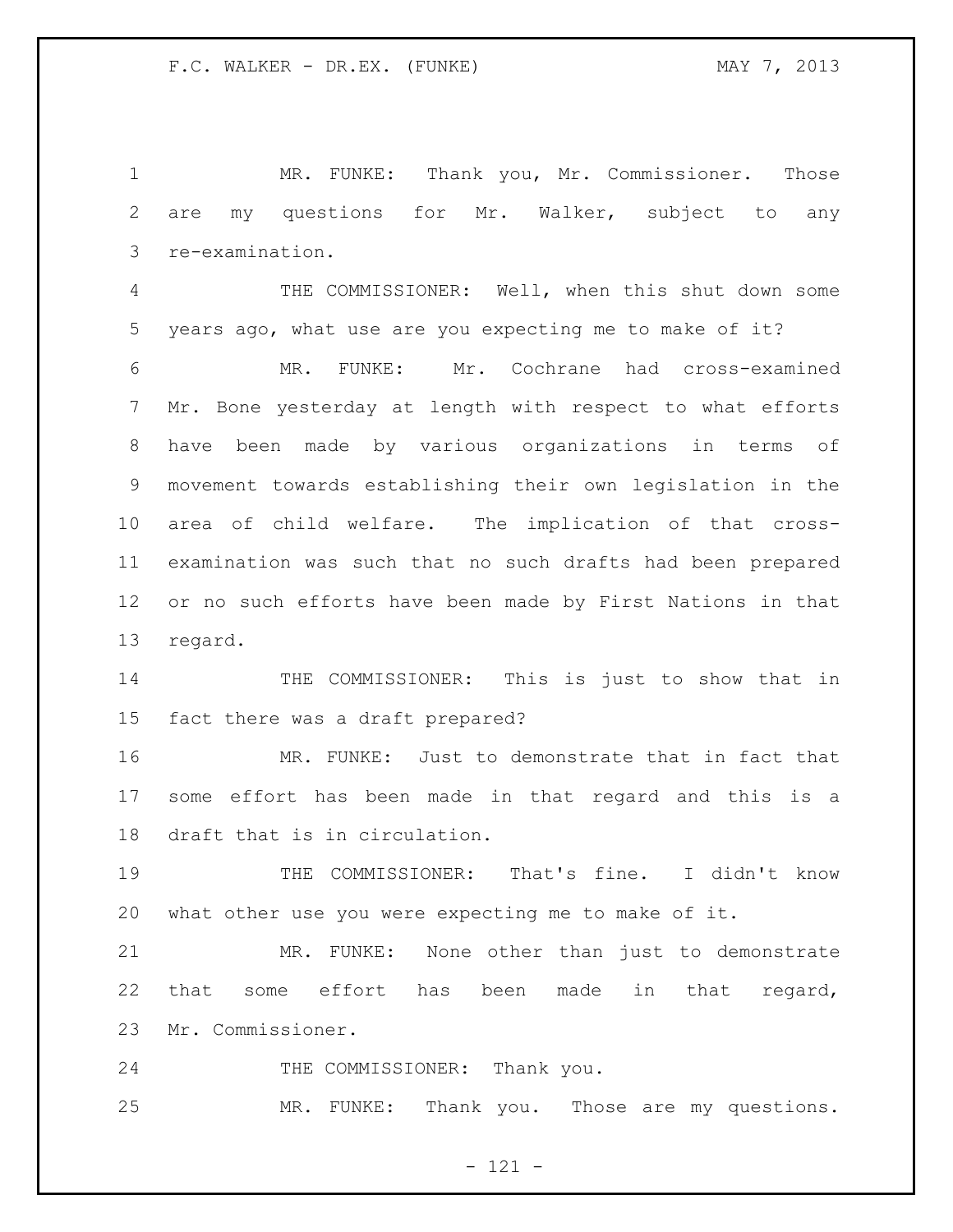F.C. WALKER - CR-EX. (WALSH) MAY 7, 2013

Thank you, Mr. Commissioner.

| $\mathbf{2}$ | THE COMMISSIONER: Well I think -- yes, Ms. Walsh?          |
|--------------|------------------------------------------------------------|
| 3            | MS. WALSH: Mr. Commissioner, could we take the             |
| 4            | break now and then proceed with my cross-examination after |
| 5            | that?                                                      |
| 6            | THE COMMISSIONER: Yes.                                     |
| 7            | MS. WALSH: Because I think I might be more than            |
| 8            | 10 minutes, for instance.                                  |
| 9            | THE COMMISSIONER: All right. We'll, we'll arise            |
| 10           | for 15 minutes and then can carry on with the rest of the  |
| 11           | day with cross-examination or such as needed.              |
| 12           | MS. WALSH: Thank you.                                      |
| 13           |                                                            |
|              |                                                            |
| 14           | (BRIEF RECESS)                                             |
| 15           |                                                            |
| 16           | MS. WALSH: Thank you, Mr. Commissioner.                    |
| 17           |                                                            |
| 18           | CROSS-EXAMINATION BY MS. WALSH:                            |
| 19           | Mr. Walker, going back to the beginning of your<br>Q       |
| 20           | evidence this morning, I want to make sure I understand    |
| 21           | what you've said. The agency, of which you're the          |
| 22           | executive director, received its mandate to deliver child  |
| 23           | welfare services first under the tripartite agreement?     |
| 24           | That's correct.<br>Α                                       |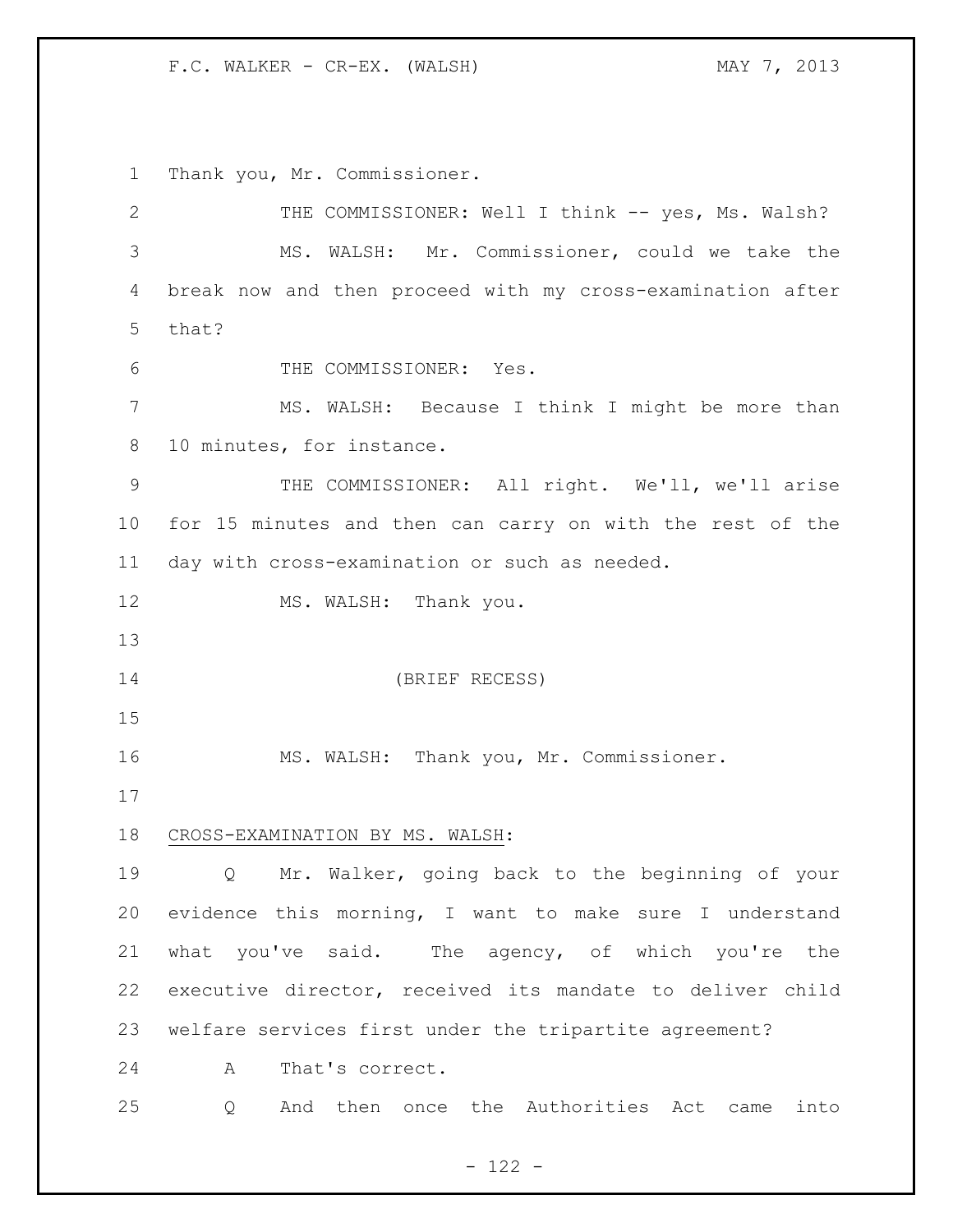F.C. WALKER - CR-EX. (WALSH) MAY 7, 2013

 effect, then that mandate flowed from the Authorities Act? A That mandate expanded province wide. It no longer was confined to the jurisdiction of the reserve. Q Right. But the mandate itself then came from the

Authorities Act?

 A We had the authority, the mandated authority prior to the Authorities Act. The Authorities Act just extended our jurisdiction off reserve.

 Q Okay. Did the extended mandate under the Authorities Act have any other impact on how the agency delivered services beyond the jurisdictional expansion?

 A No. It provided us the opportunity, all CFS agencies, aboriginal CFS agencies in the province, to have and assume full case management, case management of all its children in care throughout the province, regardless of where they resided.

 Q But the actual services that the agency was delivering looked the same?

A Yes.

 Q In terms of the services that the agency delivered, you've spent a great deal of time explaining a number of programs which could be described as family enhancement programs?

 A The gear towards that would be a holistic approach to, to addressing some of the issues that families

- 123 -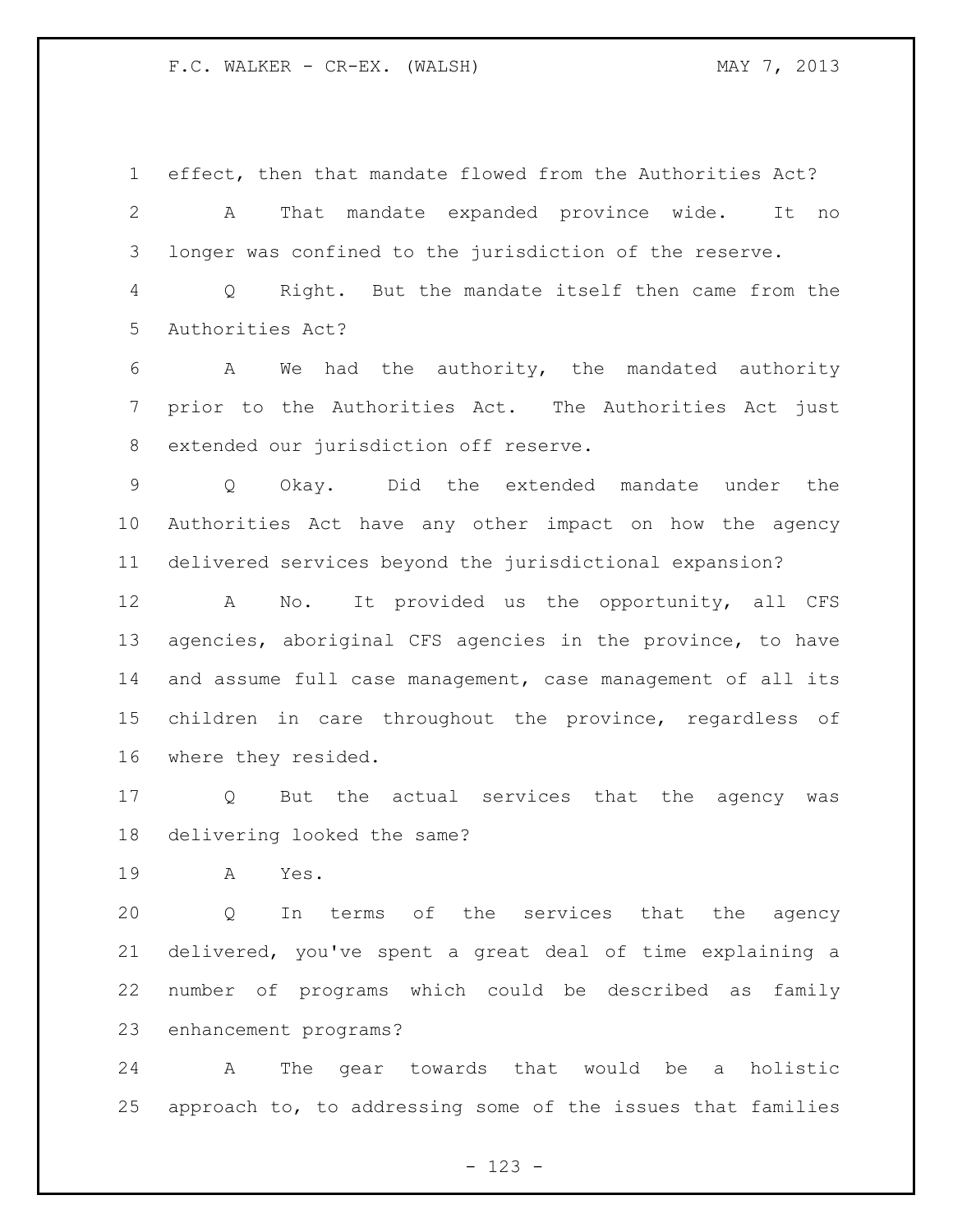face, yes.

 Q Is -- do you have a separate set of programs under the heading "Family Enhancement"?

 A No, we don't. I think the clarification and the distinction that needs to be made though is the family enhancement programs that are now available to agencies on reserve as a result of the new funding model that Canada was a party to provides increased resources for in community program delivery and design. The family enhancement programs that are operated within the province are still those, those programs that existed since 2007. They've always been there.

 Q Are you talking specifically about your programs? A I'm talking about any aboriginal CFS agency in Manitoba.

 Q Okay. I'm interested in your programs because we have heard already a fair bit of evidence from others about family enhancement that's being delivered by ANCR, for instance, and it's important for us to understand what exactly the family enhancement services look like and that's why I wondered whether you described the various programs that you listed for us today as family enhancement programs and whether you had something else that you called family enhancement.

A Most of the programs that I described were

 $- 124 -$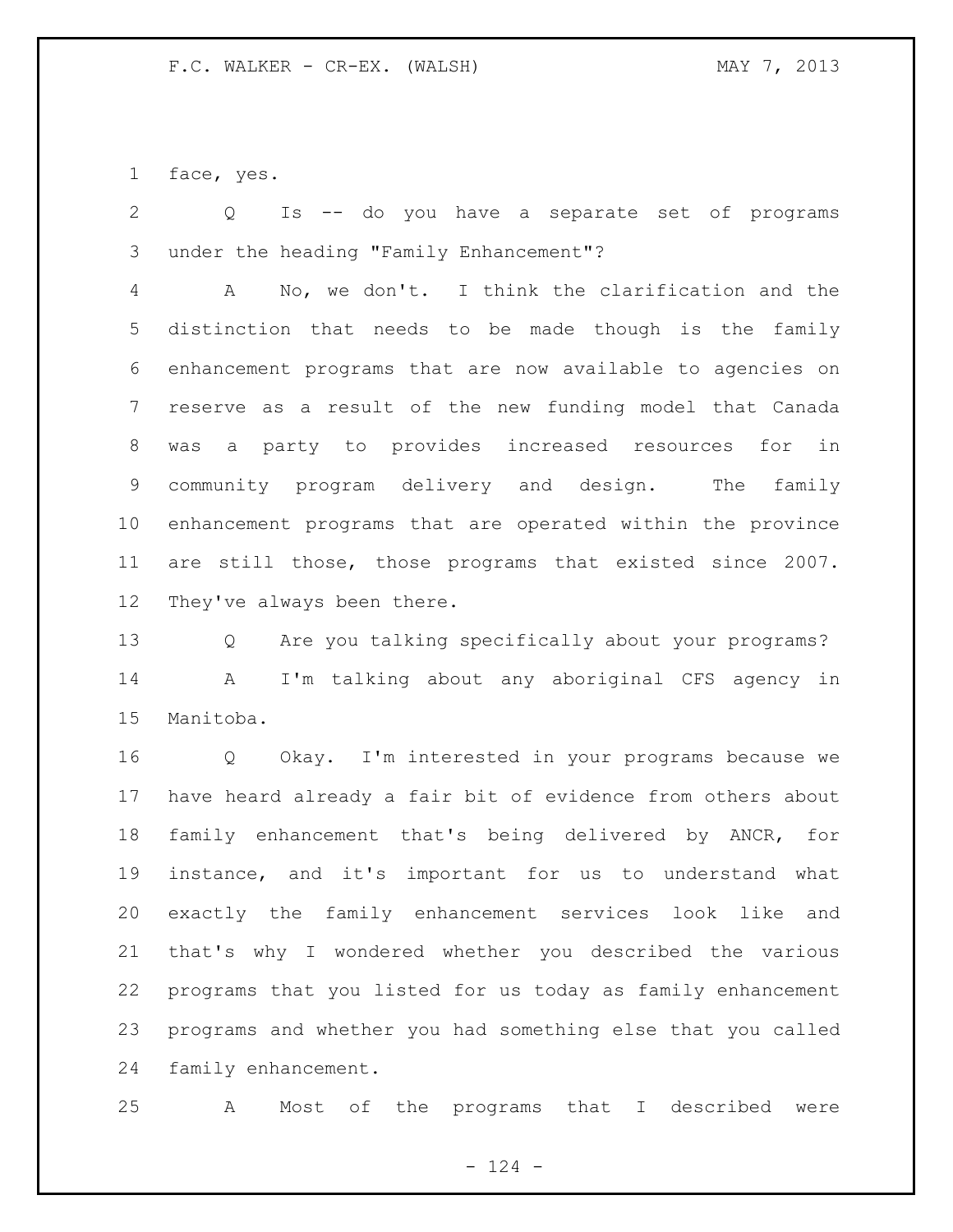programs that are primarily for on reserve. The Wechitiwin program that I referred to is delivered in our Thompson office and that is specifically for those families who have been diverted from our intake function to family enhancement.

 Q Who designed the family enhancement services or the various programs that you've listed?

 A That was through a collaborative consultative approach with a group of elders in Nelson House.

 Q Did the -- did you, as you the CEO of the agency have any input in the design of those programs?

12 A I participated. I, I was just an observer and a lot of the credit goes to those elders and those staff that compile and develop those programs.

 Q Did the elders have any background in child welfare, for instance?

 A No. No, they were, they were elders that believe that all of what an individual requires is within the family unit and they've experienced and gone through their own life experiences, passed down from generation to generation.

 Q So because as I was listening to you give your evidence and answer your counsel's questions, that was, my question was who had the vision to develop these programs, who came up with them?

 $- 125 -$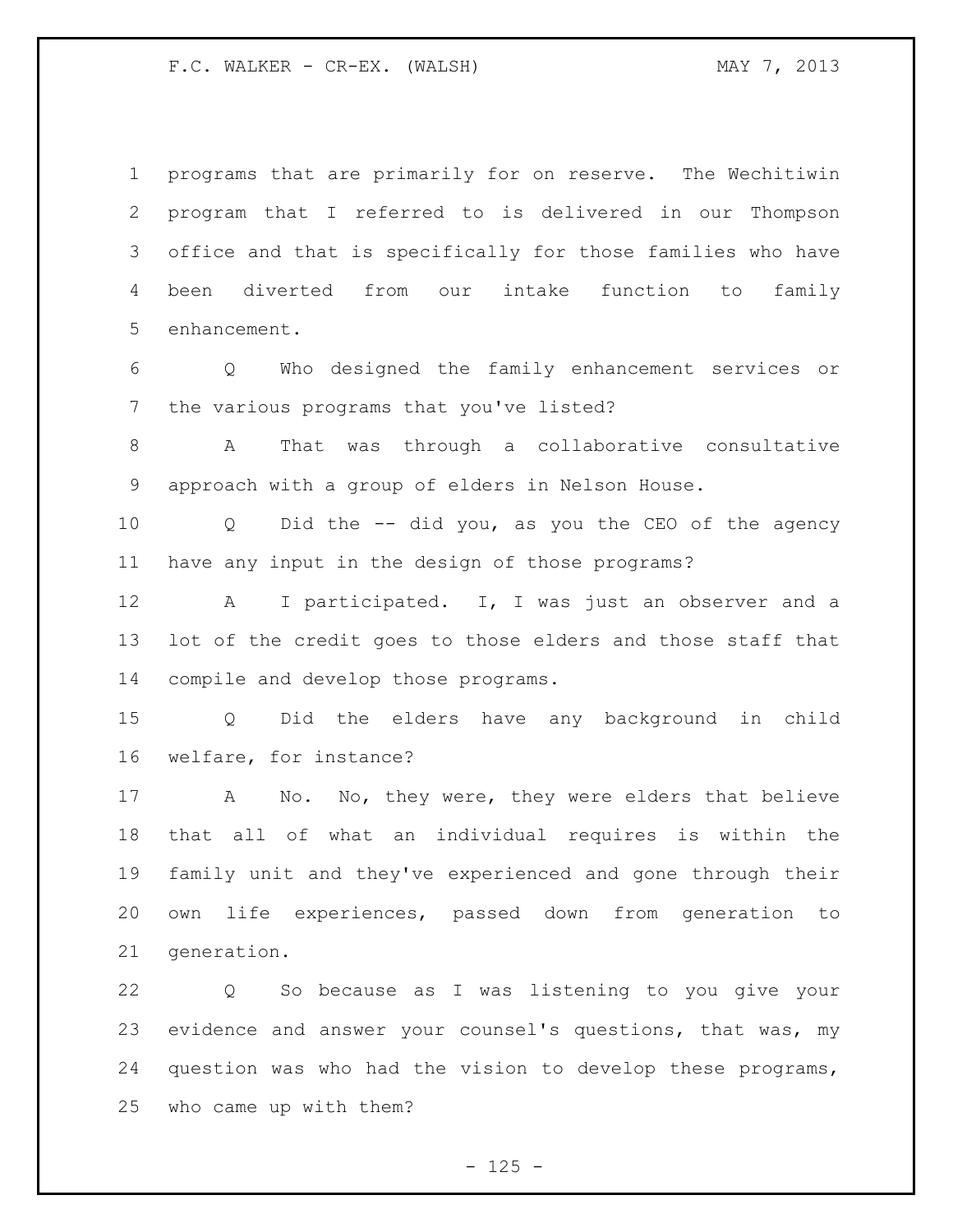1 A As I said it derived largely, in large part from our elders. We, as staff, as leaders in the community, we took the direction, the directive that was given to us and put it into a format that met the certain objectives that those elders had identified and then once we had developed the program, we went back to the elders to say, okay, is this what you meant.

 Q So the staff at the, at the CFS agency had some input in developing the programs?

 A We had input from workers in CFS, health, counseling, members of counsel, members of the community, along with, in consultation with the elders, yes.

 Q Okay. So that's important for us to understand how, how these programs are practically developed in fact.

15 A Yeah, they are -- they're developed from excessive consultations with the community. An idea is put forward, this is an issue that we need to address. We need to look back at what our teachings are as a community and then it's our job and our responsibility to compile that and create that dialogue that makes sense and then we go out and secure financial resources from wherever we can get it.

 Q We'll come back to that key issue, the issue of funding. The Wellness Centre has been in existence since when?

 $- 126 -$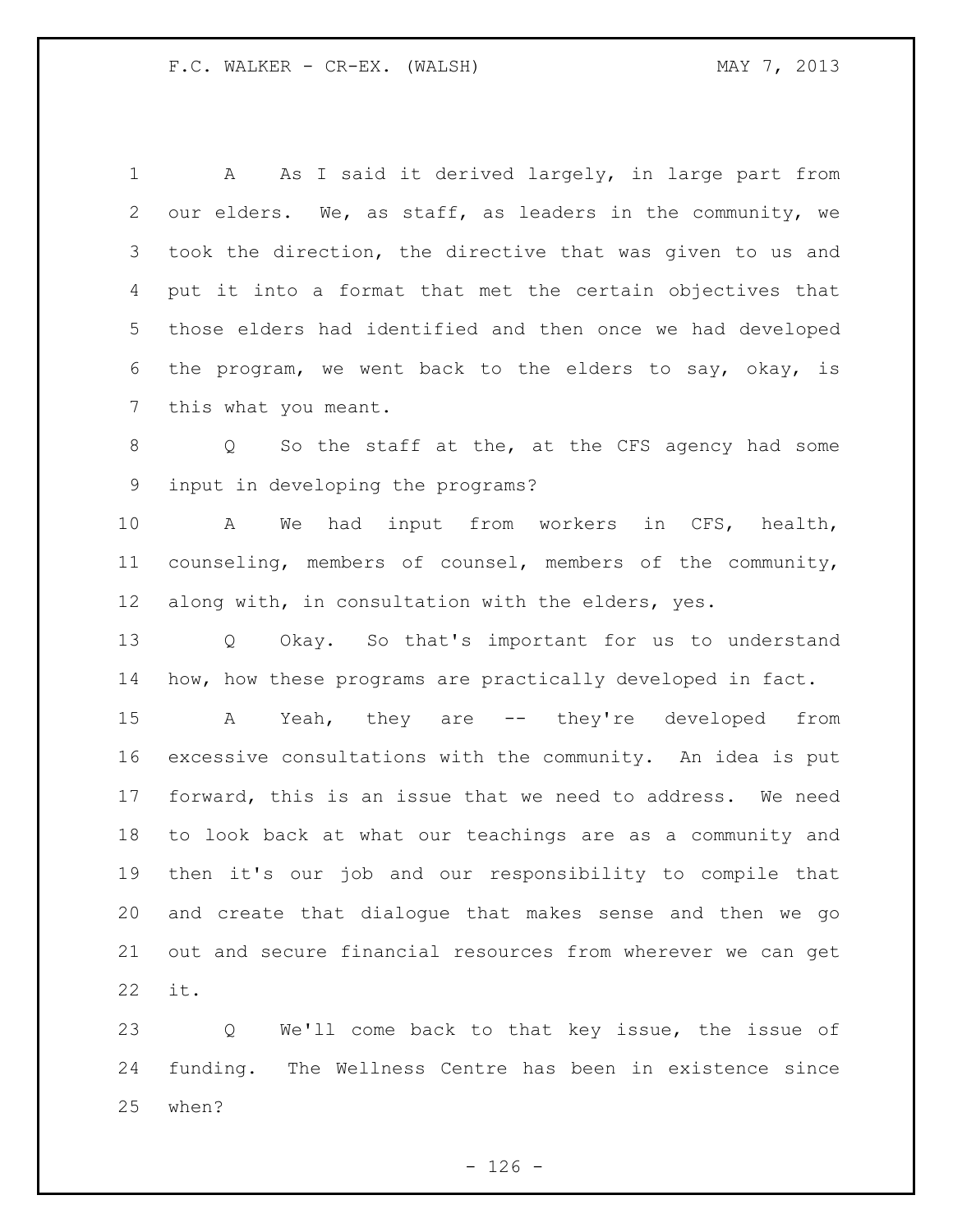A Since 1999.

 Q Have you -- you, the centre -- has the centre measured its programs and the success of its programs in any way?

 A Not to the extent that I would, that I would like to, but now we are -- there is a requirement that we need to start putting in measures and outcomes so that we can actually determine and provide statistical data that represents whether we are in fact achieving the desired result and outcomes that we have established.

 Q Do you, speaking today, have any information about how well the centre has been doing in promoting the safety and wellbeing of children in the community?

 A I think that the centre as a whole has achieved its objectives in terms of working in collaboration with the community, creating a unified approach to dealing with some of the issues that our families face. We are, we are by no means in a position where we can say that we've eradicated those issues. At some point I would like to say that we would be. But we have seen, and this is based on my experience with --

Q Sure.

 A -- with the programs, those families that have gone through the rediscovery of families program, those youth that have been involved in the summer adventure camp,

- 127 -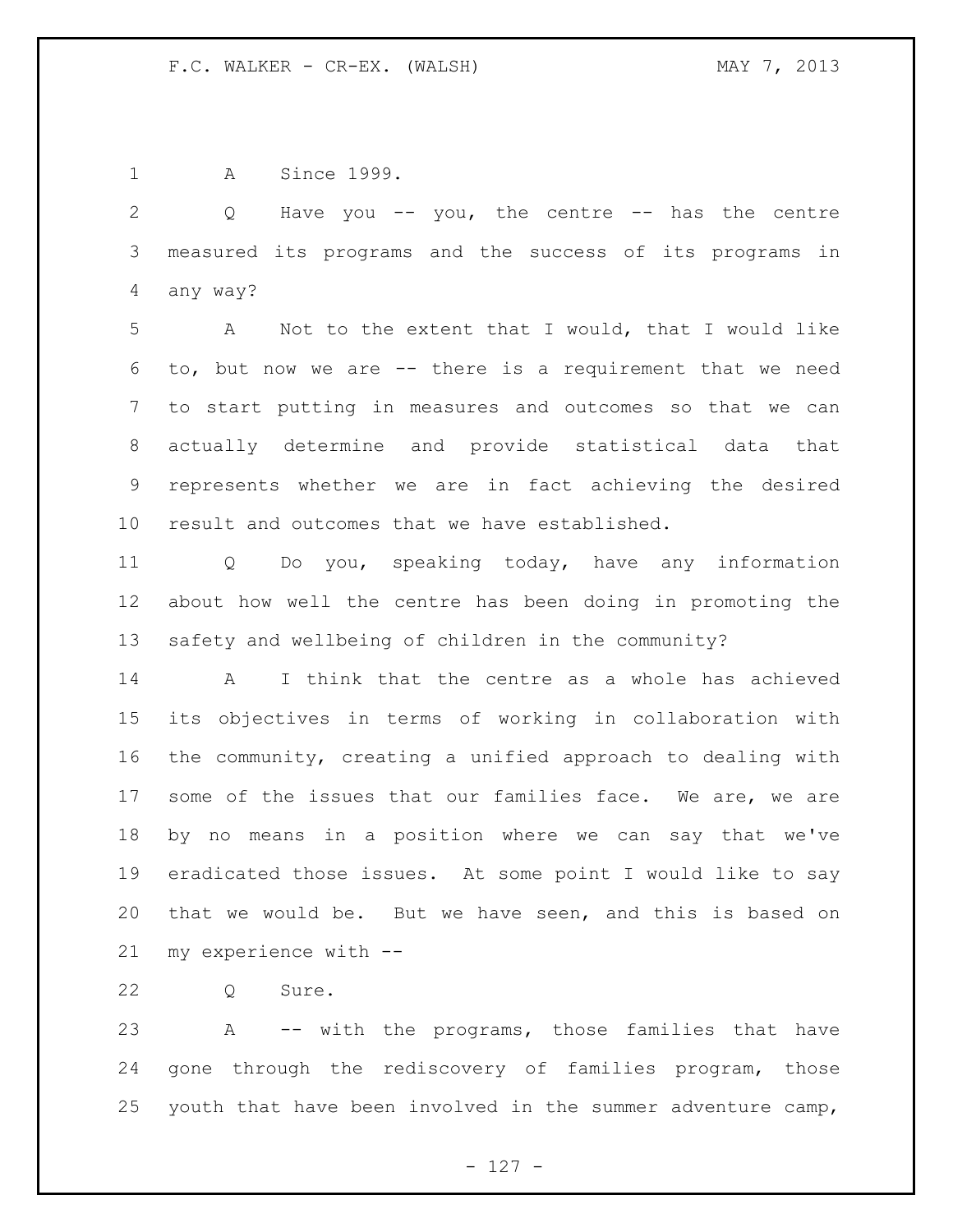those families that have been involved in the circle of care approach to case planning, those children that have 3 gone through Head Start, those children and parents who are involved with the Maternal Child Health program, those young parents who are involved in the FASD program, we have seen a decline in the number of children born with FASD. We have seen an increase in more healthy, nutrition families in the community. We are seeing, we are beginning to see some of the, some of the early work that was done in the early 2000 to about 2004. We're starting to see those benefits where those children that did come through those programs are now staying in school or pursuing careers. They are -- and if they do have children they are ensuring the safety and wellbeing of their families.

 Q So these are things that you're able to say by virtue of your being in the community and working where you do?

A Yes.

 Q Do you track at all the reasons for apprehension when the agency does have to apprehend?

A Yes, we do.

Q What are you finding?

 A We're finding that the majority of the time is neglect or abandonment.

Q Does that apply equally to on and off reserve

- 128 -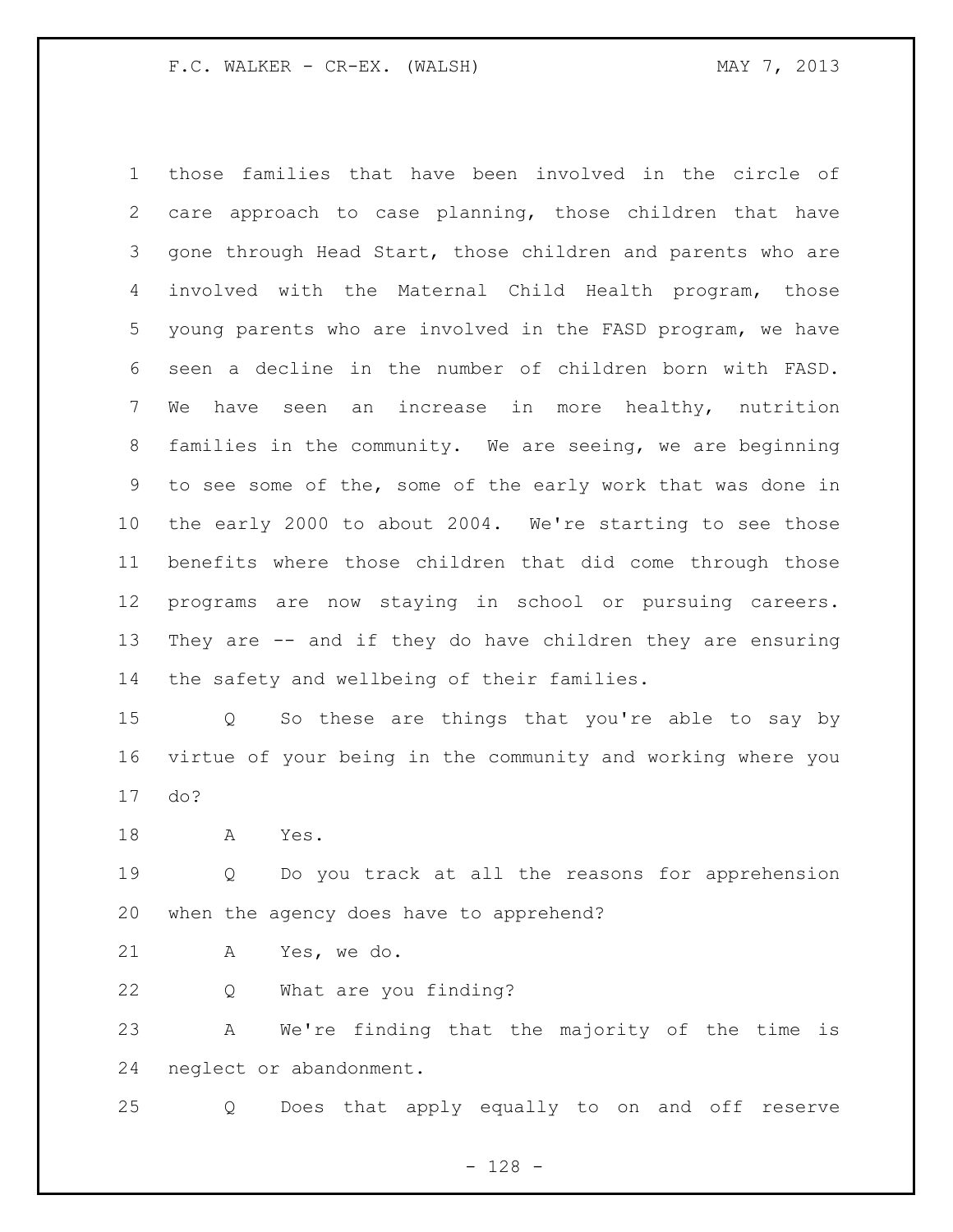situations?

A Yes.

 Q Have you seen a decrease over the years that the programs have been operating in the cases of neglect?

 A To a certain extent, but as I say, we are now into the second and third generation of CFS involvement. Our goal is to eventually break that cycle and by implementing some of these measures, I'm hoping that we will be able to do that over the next ten years.

Q Um-hum.

 A But in respect to answering your question, those two areas seem to be predominant and is predictable.

Q What do you mean?

 A When, when there's an issuance of social, social assistance in the community, we know that we're going to have intakes, that we're going to have involvement with a number of families because we've already identified those families from previous histories. And when we have had the opportunity to sit down with them and sit down with them and their extended family, we have always insisted and imposed upon them that look, you can't continue to do this. You keep doing this, we have no alternative but to apprehend. And we've been able to maintain apprehension levels at about 200 children in care in Nelson House. It's not a number that I'm, that I'm proud of but some of the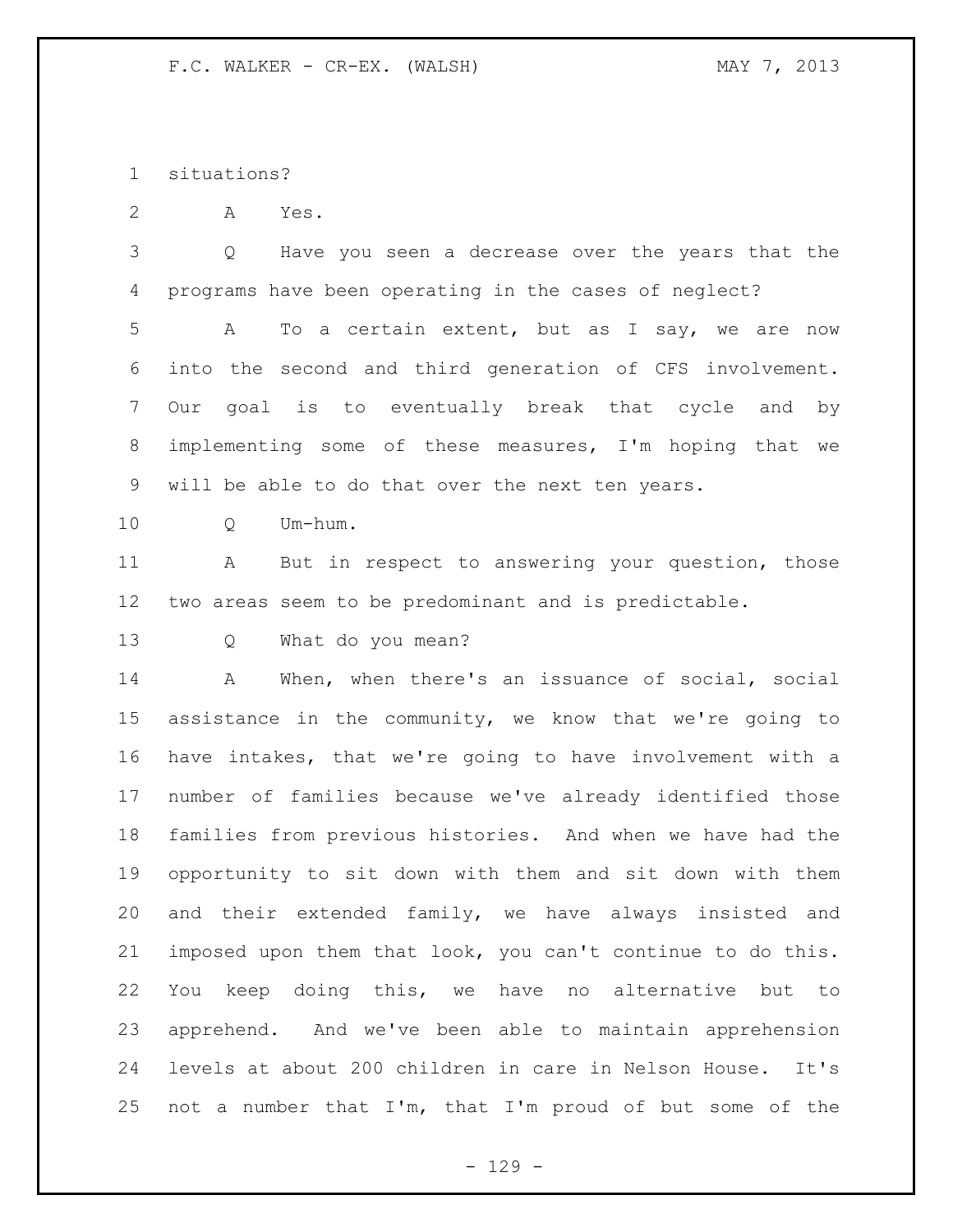issues that some of these families are facing are longstanding, intergenerational. The greatest joy that I do see is some of these parents that are going through the family therapy programs, that are going through family counseling with their families, they're, they're self identifying what those issues are and how they can address them themselves with minimal or no involvement from us and they rely on families, they rely on their extended family and that is what the key has been to our success, if we want to call it that, is that these community based approaches, they work. I can't take a program off the Internet and put it in Nelson House. It's not going to work.

Q Right.

 A But when you go through a collaborative consultative process with stakeholders in your community, you develop a product that's meaningful, that you get by in and that people are aware of. And I guess our next biggest, biggest challenge will be to take a lot of the initiatives that we have done as the centre and convince other stakeholders within our communities and our collaterals that this is the way that we need to go.

 Q Do you mean in other communities like in Winnipeg, is that what you mean?

A Yeah, I think it should be something that we

 $- 130 -$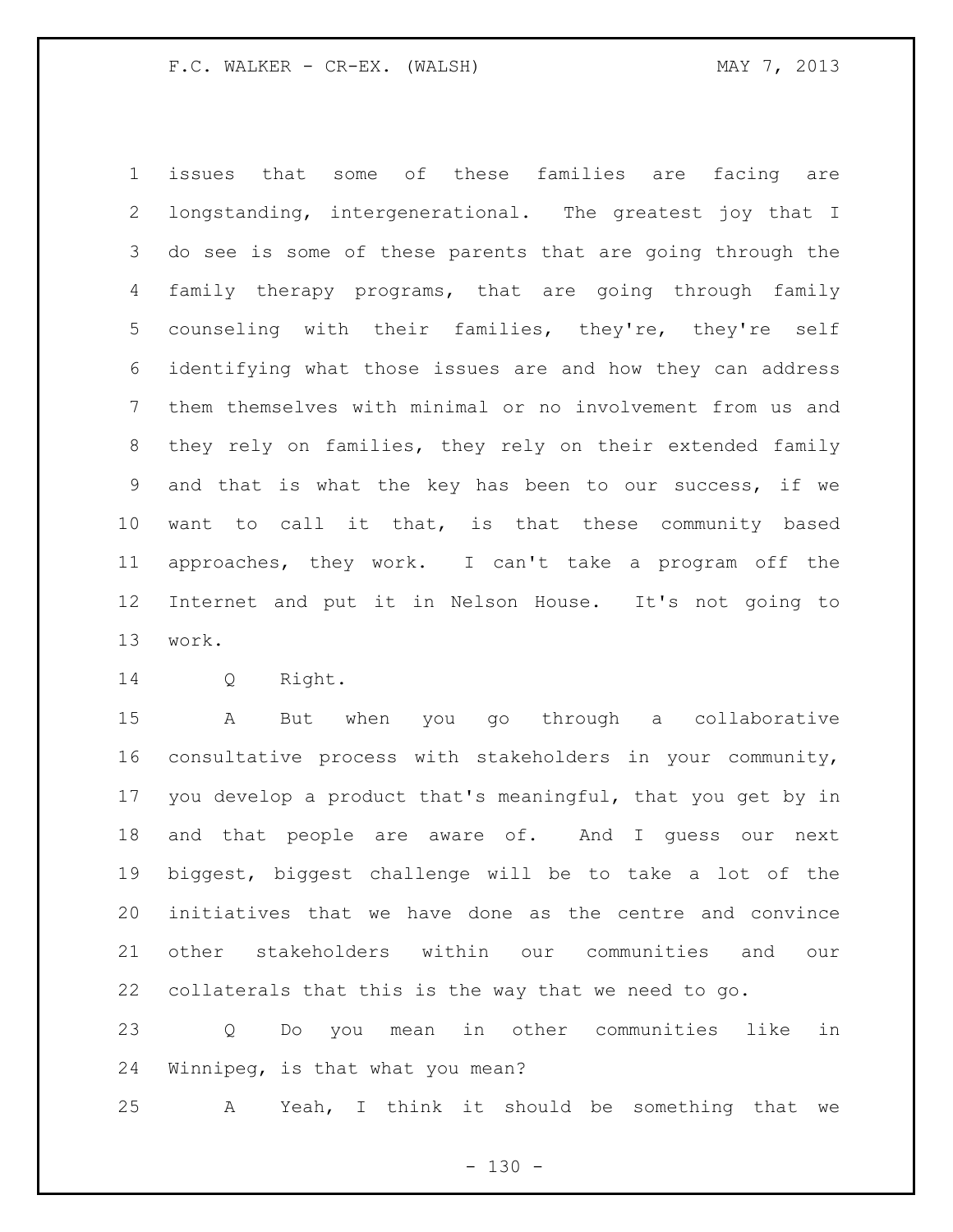F.C. WALKER - CR-EX. (WALSH) MAY 7, 2013

 should be looking at collectively as a society. I remember a couple of years ago I had this notion that we could use this opportunity, the AJI-CWI process, to develop child and young person strategies for our communities so that we could actually identify, okay, these are the services and these are the type of children and youth that we want to, we want to have in our society. What are the barriers that are currently in place that don't allow that to happen? Start taking those barriers away.

 Q Have you in fact identified some of those barriers?

- 12 A Yes, we have.
- Q What are they?

 A The majority of them is poverty issues and housing issues, although it's rampant on most First Nations and other communities in the province of Manitoba. There's a resiliency that we need to identify and build on that families have been able to stand and withstand everything that they've gone through and they still have the ability to care and love their children and it's building on those strengths and that resiliency that I think is going to create that impetus for change that you're starting to see in some of the communities where they are looking towards a better approach and a better way of achieving results. Those results can only be achieved through a collaborative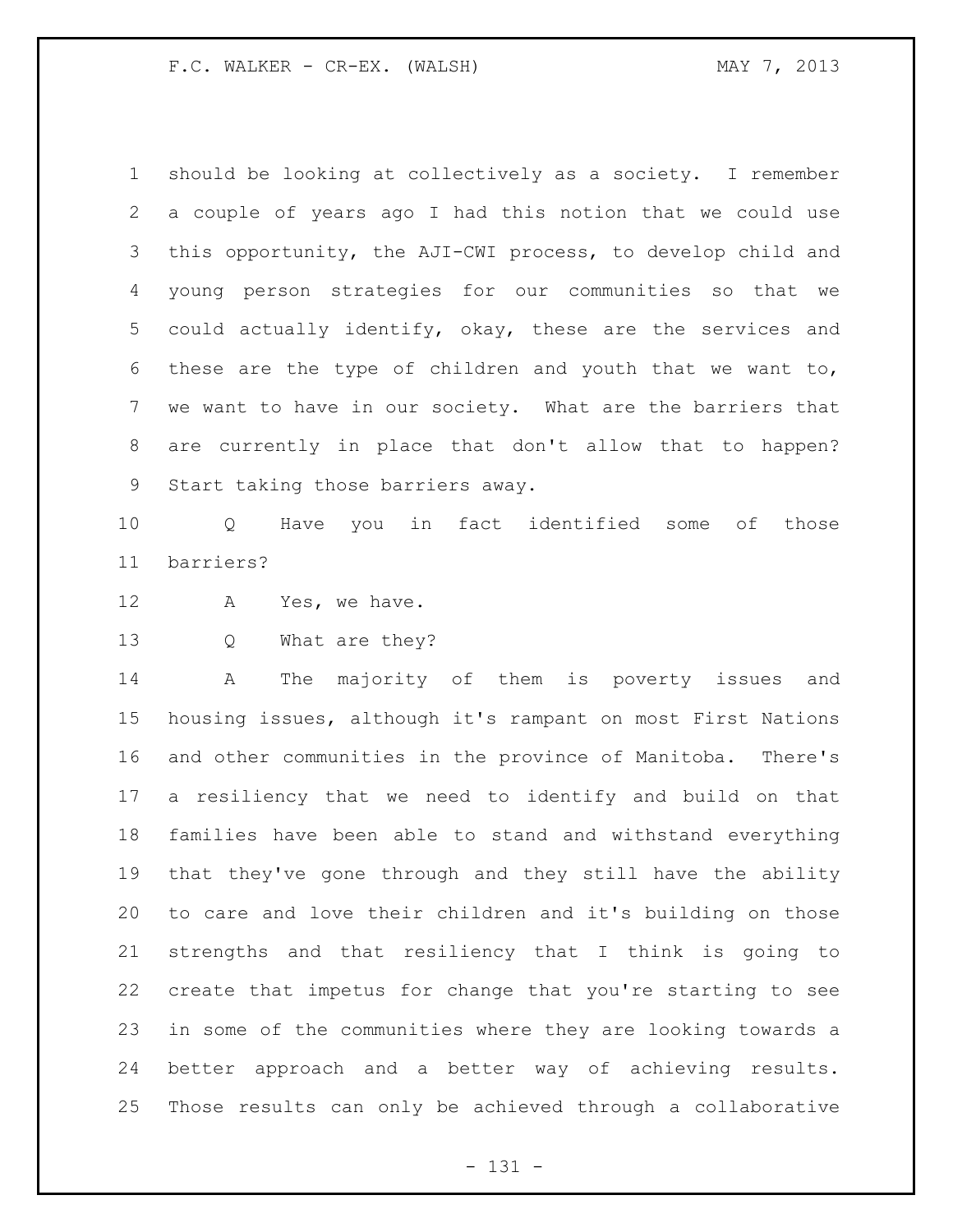approach and it has to involve consultation and buy in from every sector of the community.

 Q In the context of this inquiry, of course, Phoenix Sinclair lived for most of her life in Winnipeg, off reserve, she was born off reserve and received child welfare services off reserve. Your comments about what needs to be done to remove barriers, to protect children, do they apply equally to off reserve situations?

A Yes.

 Q The collaboration that you say you've been able to do through the Wellness Centre, is that primarily through on reserve services?

13 A We have been able to, to address some of that in our Wechitiwin program in Thompson. We were successful to a certain point when we did have a presence in Leaf Rapids. And our staff here in Winnipeg have, have worked very hard to create that environment, to create that initial work with our collaterals to get them to buy into the vision of the Wellness Centre, yeah.

 Q What degree of success have they had in Winnipeg? A Case by case, case by case approach, were probably about 75 percent.

 Q So in Winnipeg then the collaterals would include education or school, health --

A Education, justice, health.

- 132 -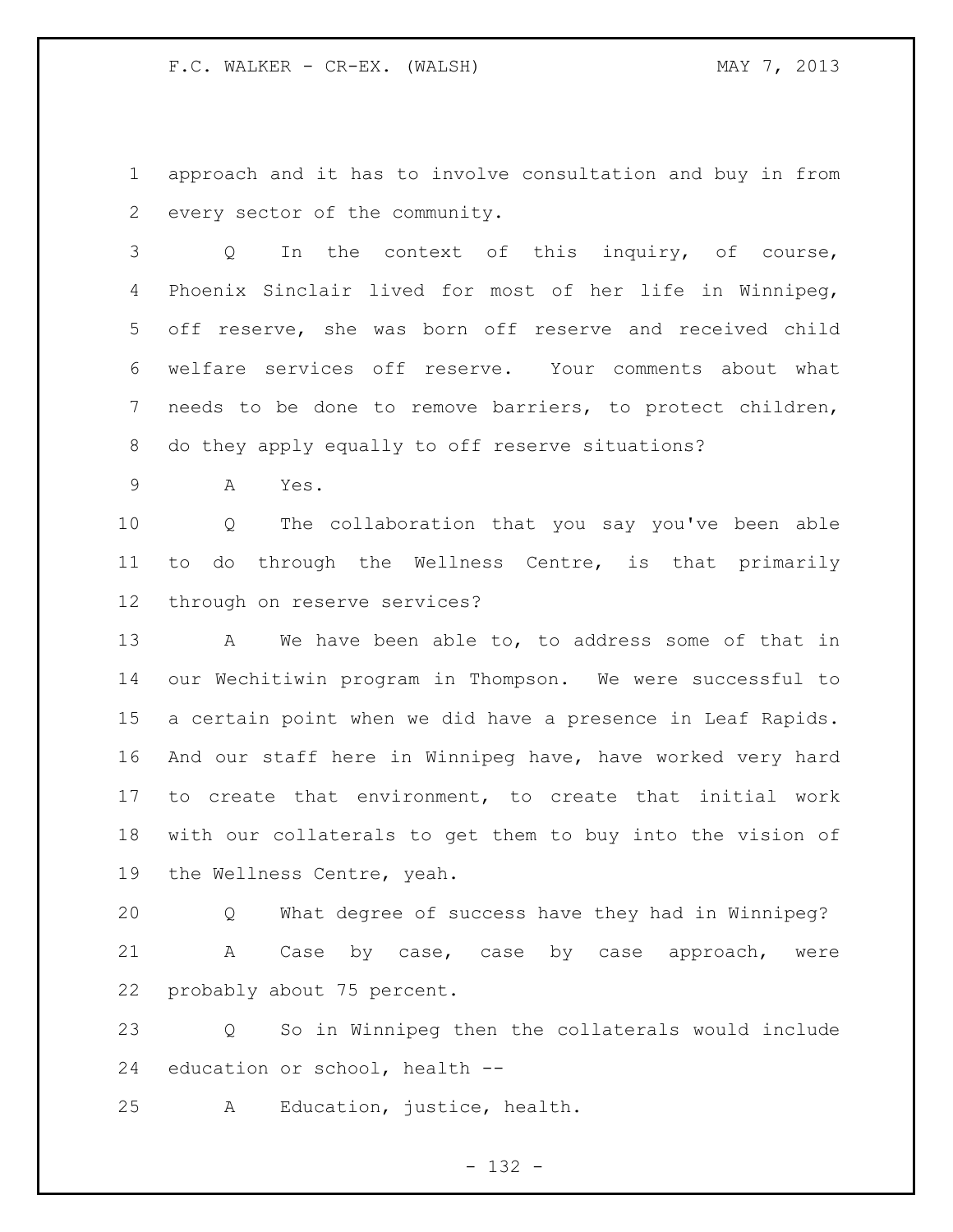Q -- justice. And then whatever non-government community agencies -- A Yes. Q -- are out there as resources? A Yes. Q I would imagine -- well I don't know. Is obtaining that kind of collaboration easier to do in a small community such as an on reserve community? A Yes, because you know everybody. Q Right. 11 A And when you bring it down to the actual issue, you tend to say, look, forget about who the person is, this is the issue, this is the issue that's affecting our community, this is how we think we should address it. We need your assistance, we need your input, and when we do that, when we focus it on issues, there's a lot more success. THE COMMISSIONER: What size of a staff do you have here in Winnipeg? THE WITNESS: We currently have a staff of, I believe it's seven. BY MS. WALSH: Q Now it may be more difficult in a larger centre to achieve that kind of collaboration but is it possible in

- 133 -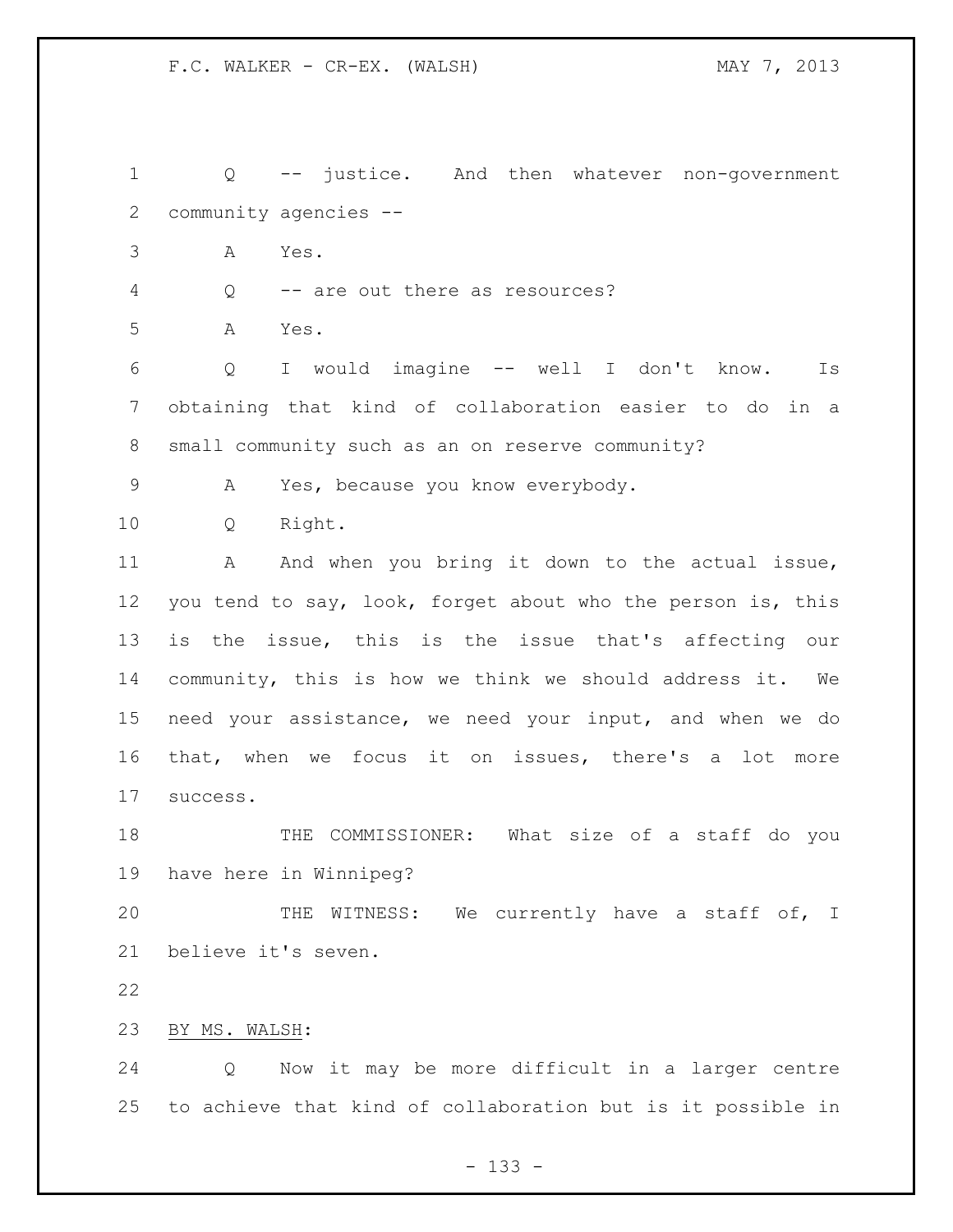F.C. WALKER - CR-EX. (WALSH) MAY 7, 2013

your view, based on your experience?

 A I believe it is. You know, as long as, as long as everyone sitting and working with the family agrees, because one of the fundamental principles of the circle of care is you share in decision making, you're sharing goal setting, you're sharing responsibility and you're sharing accountability. Those are the four basic tenets of the circle of care is that it's not just the worker that's, that's working towards this goal, it's everyone that's sitting at the table working with the family. Q We've heard a lot about accountability on the part of workers and I do want to talk with you some more

 about that in a minute, but it's interesting to hear you talk about it from the perspective of the family as well.

 A Yes. As I said earlier, everyone does have a choice. You can choose to love your child or you can choose not to love your child.

 Q This circle of care model that you talked to us about based on the medicine wheel, is that a model of service delivery that in your view needs to be specific to services delivered to aboriginal people?

 A No, I think it's a model that can be delivered to anyone.

Q It's --

A We all share those common elements.

- 134 -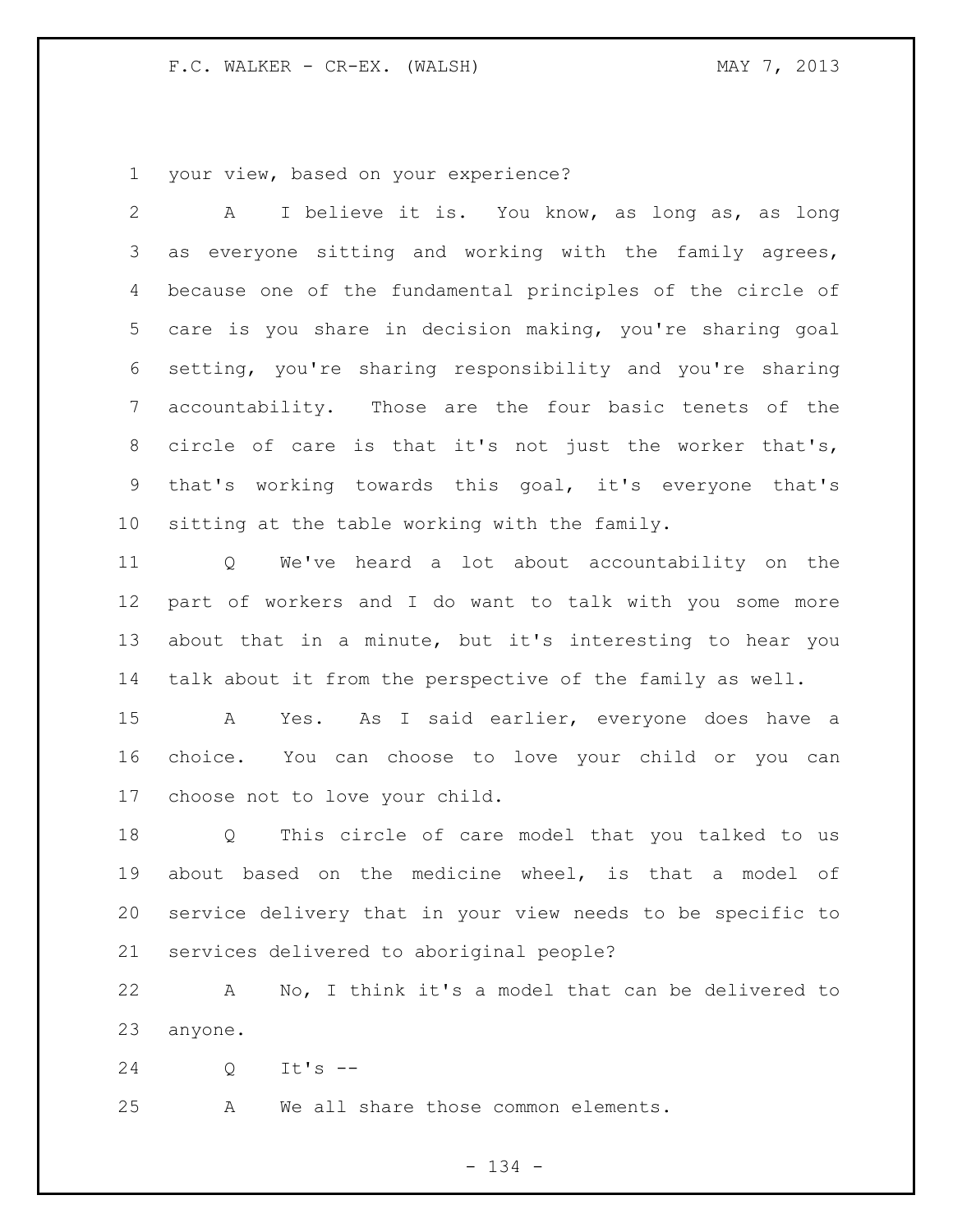1 Q It's a community based approach?

A Yes.

 Q Going back to something very specific, the infrastructure for the Wellness Centre itself, does it have its own dedicated building?

A Yes, we do.

Q What about in Winnipeg?

8 A We lease space.

 Q Do you operate a Wellness Centre in Winnipeg? Does it operate in the same way that it operates on reserve?

12 A No, no. It is strictly a CFS office.

 Q You talked about the importance of the involvement of chiefs, like Chief Bone, Chief Nepinak. What exactly is the role of chief and council to the delivery of child welfare services?

 A Well, in most instances when there is a, when an event happens in a community, the chief is usually the first person that's contacted and they are also answerable to their electorate and there is a role for chief and council to play. Most times it's an advocacy role, not only on the part of the family but also on the part of the 23 agency and the workers and the boards that we, that we operate under. There is a place for the elected leadership and we have to recognize that they are the elected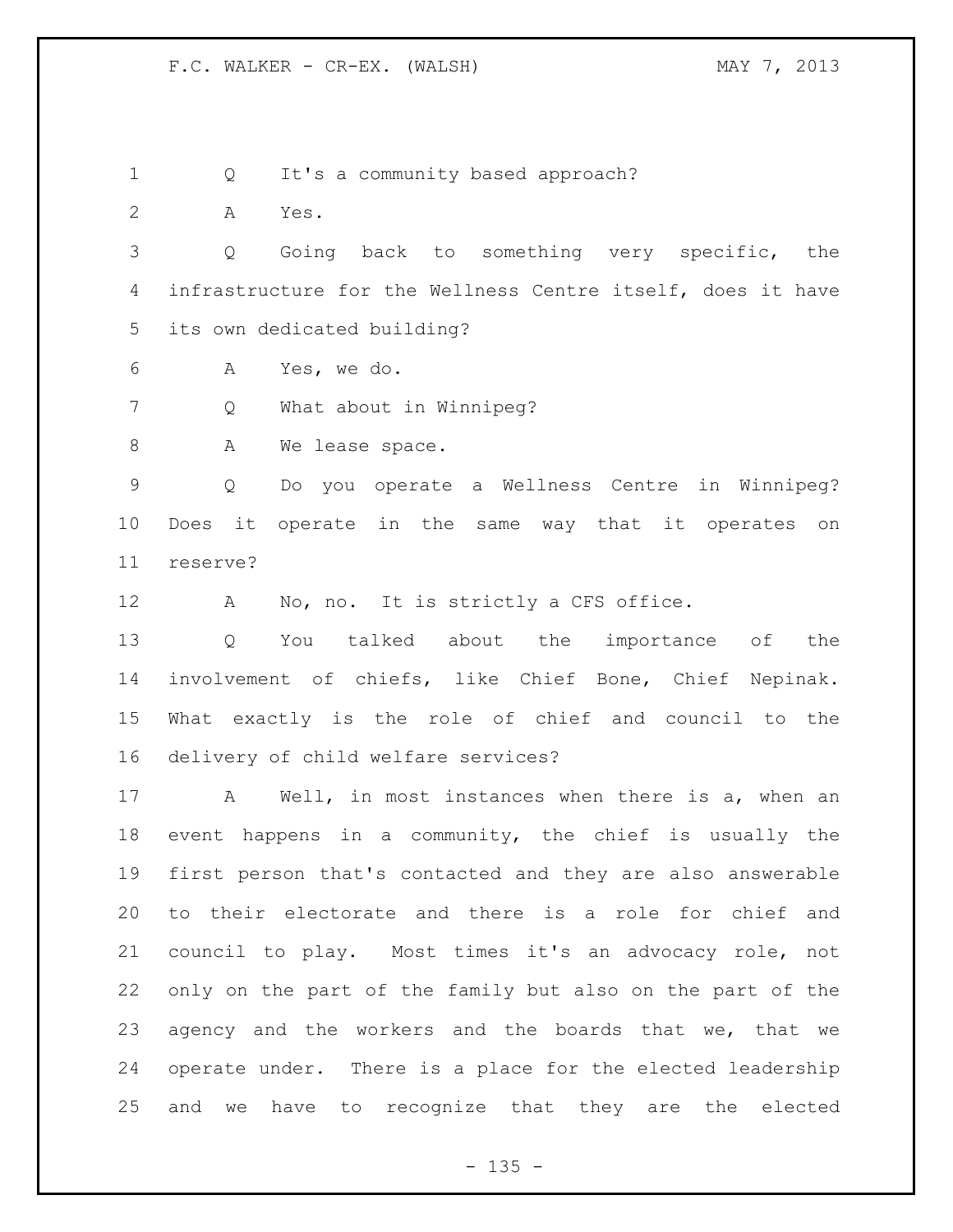representatives of our nations, our First Nations. And we recently had a conference in March of 2012 and those participating at that conference, all of them shared the same view that there is a role for chief and council but their role is one of a supportive role, to support the agency and the work that it's doing and also to assist both the agency and the family in securing additional resourcing.

 Q Do your comments apply to off reserve situations as well?

 A Yes. If a family is, is in Winnipeg and they experience some difficulties, they will call, they will call the chief and council in their respective communities for assistance. And I think that there needs to be a formal recognition that those ties to the community are real and those leaders do have a role to play. It's just determining what that role is going to be and how we arrive at that role is something that I think is left to the leaders themselves in collaboration and in consultation with their respective nations.

 Q You talked about a number of different resources that are available through the Wellness Centre. Is adequacy of resources an issue, waiting lists for instance? Has that been an issue both -- I'm interesting in hearing both on and off reserve, what your experience has been.

- 136 -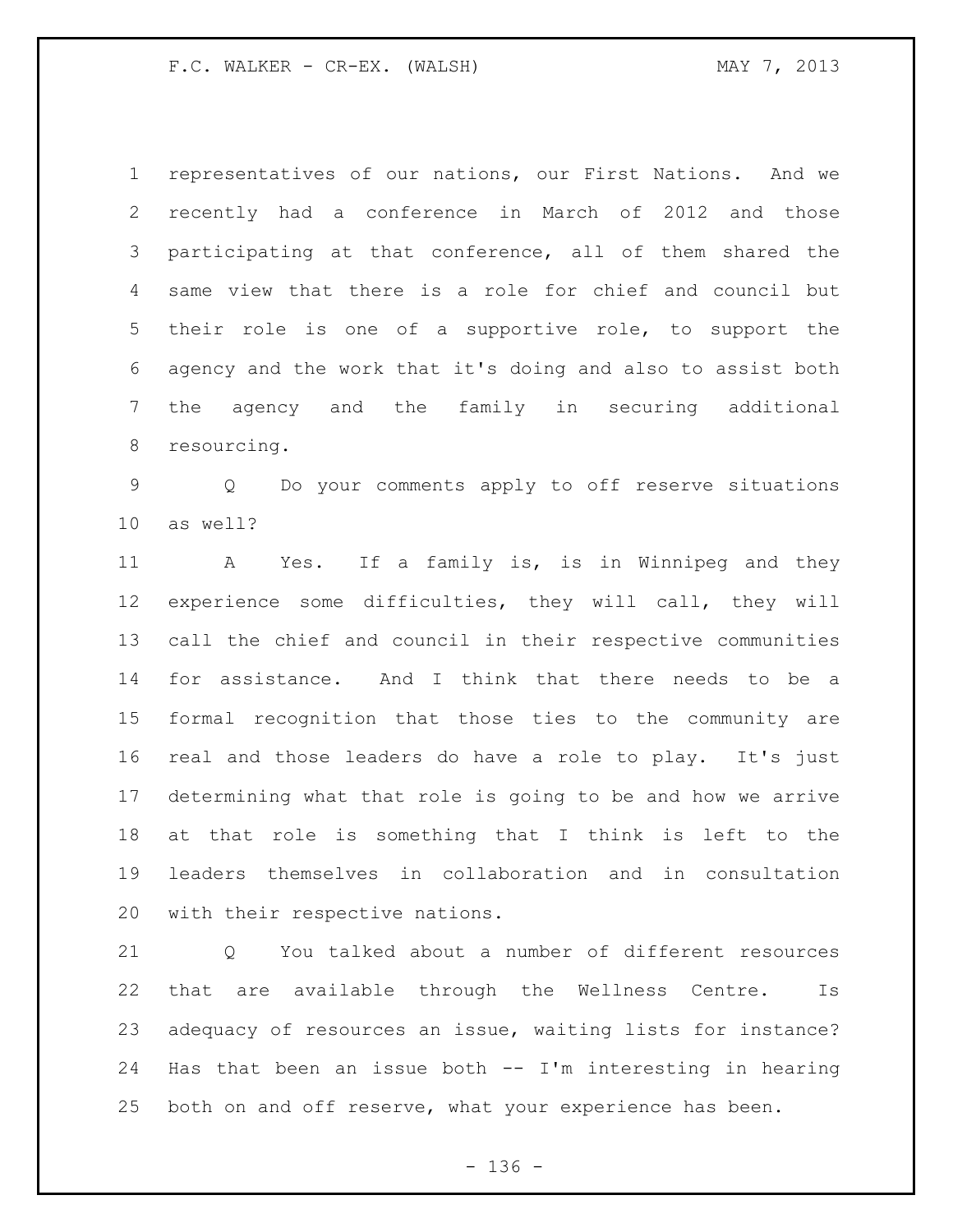A The only -- there really are no waiting lists per se that are within the control of the Wellness Centre. When it comes to accessing specialized services outside of the community, we rely heavily on the provincial placement desk but there's a horrendous waiting list in that area in terms of accessing specialized services that some, some of our children in care do require. Then --

 Q What's the provincial -- sorry to interrupt you -- the provincial placement desk, what is that?

 A It's a central office within the department that we can ask for assistance in finding a placement for this child who has this, this type of need, that is specialized that is outside the purview of, of any agency. And it's -- and I can understand that there are tremendous pressures that are around the province, but if we were to look at possibly -- we used to have a northern placement desk. We don't have a northern placement desk anymore, where we could have picked up the phone, call Thompson, say look, we need a placement for this child. As far as I know that no longer exists. So agencies are having to go out and find 21 these resources on their own, secure the bed. Once they secure the bed, place the child in the bed and then we are at, we are at the discretion of what the rate is going to be.

Q You're talking about finding resources for

- 137 -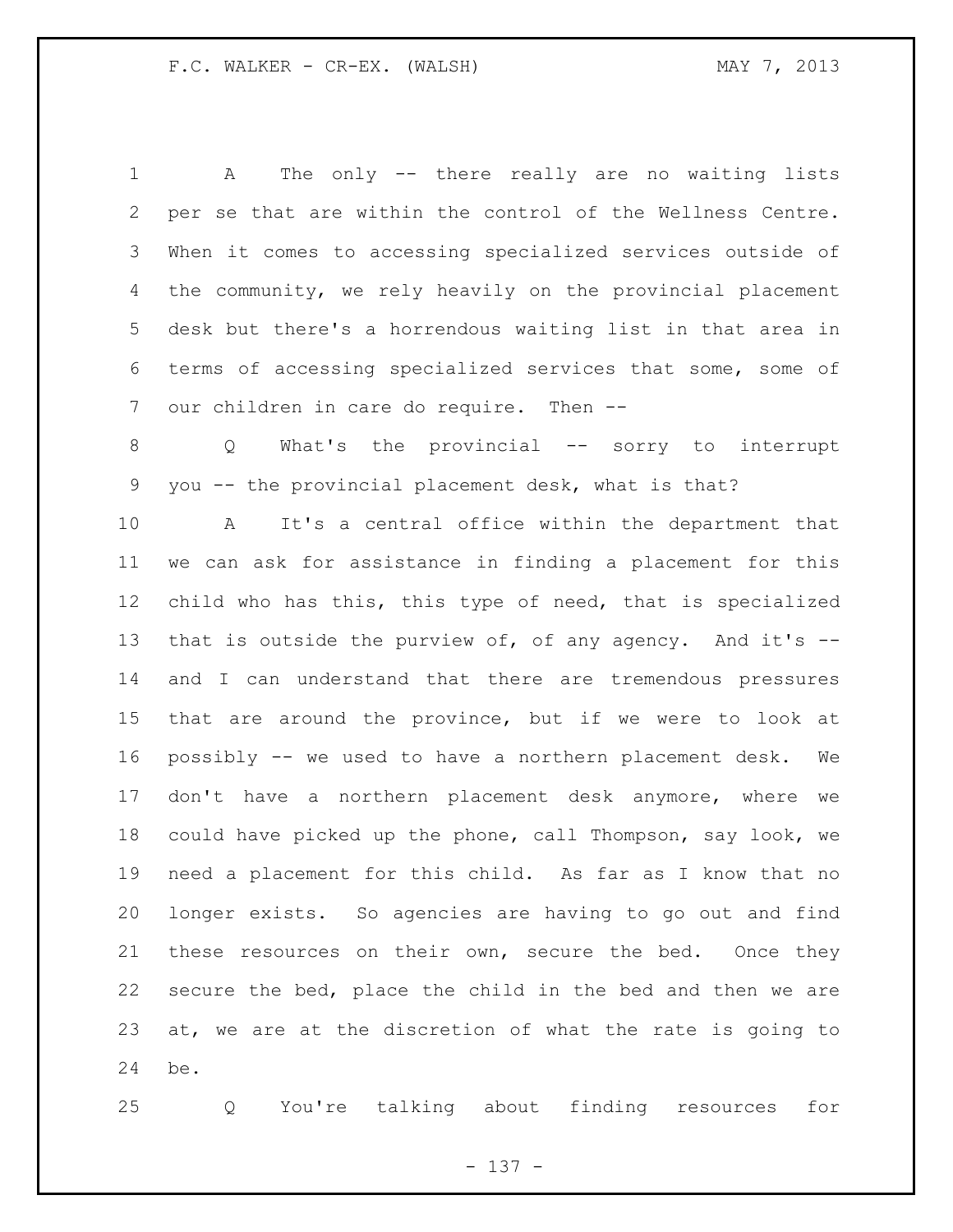children in care. What about for treating, for instance, parents who have substance misuse issues?

 A We have, we have a treatment facility in Nelson House, it's called the Nelson House Medicine Lodge. Up until a number of years ago it was a regional treatment facility. I think it was a four month program that they were offering. They have since changed their, their approach. It is now reduced, I believe, to 16 weeks or two months, somewhere around there, but it's more gender based now. But now what they're doing is they're not treating the addiction. They've caught on to the notion of what we have caught on to, is that a lot of these addiction issues are as a result of unresolved trauma. So they are working more on getting the individual to identify the trauma that they've experienced and ways and means on how to identify when those, when those issues are going to come out and effective ways on dealing with them.

Q So you're talking about counseling services?

A Yes.

 Q In terms of services that are delivered to members of your community off reserve, what types of collateral services are you seeing a need for?

 A Seeing a need for. I guess probably -- there are a tremendous amount of resources in Winnipeg. You just pick up the phone and you can look through the phone book.

- 138 -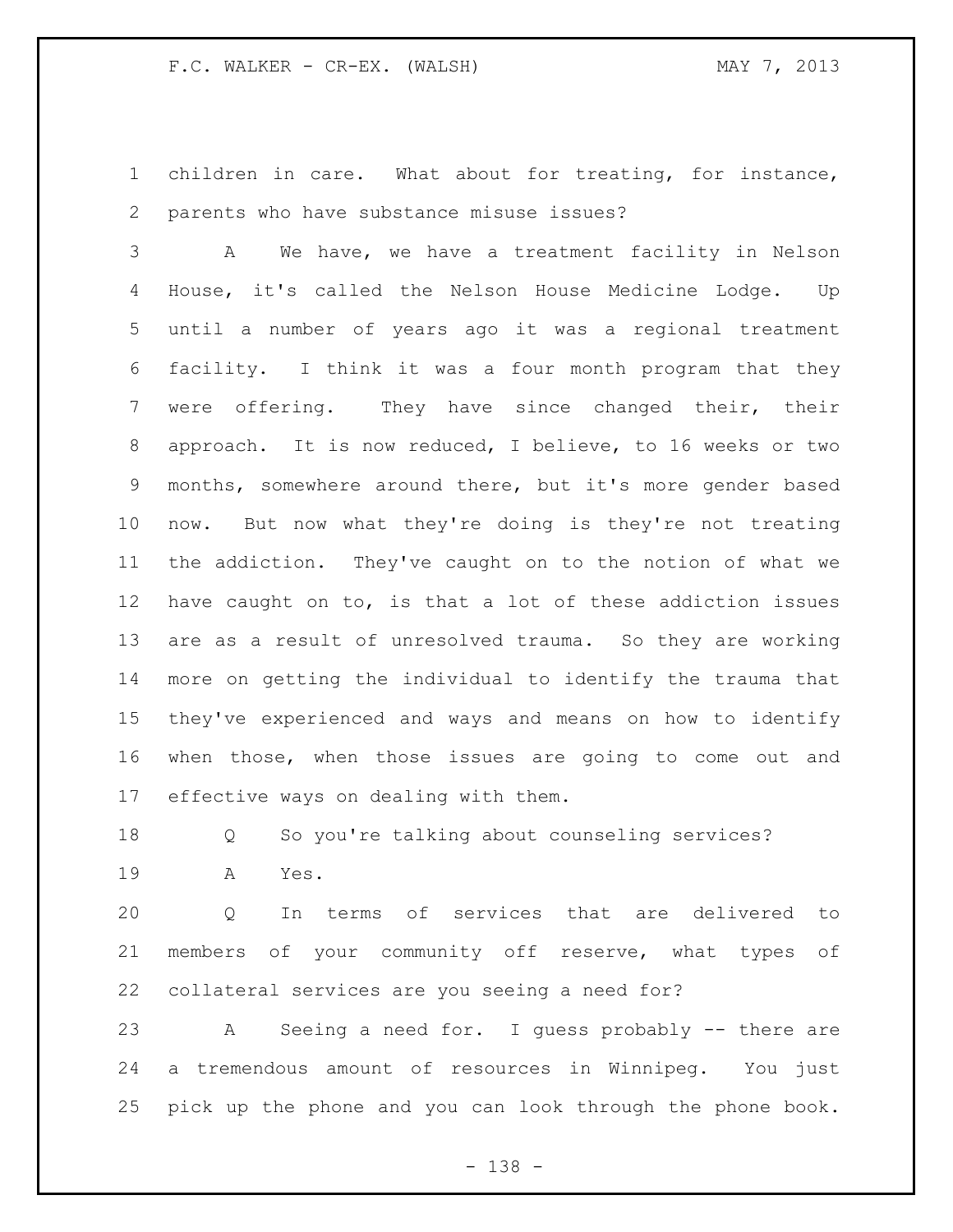But I think that in a lot of instances there are waiting times for specific programs within, within Winnipeg or in Brandon were non-existent in Thompson. There is disparency between regions. But I think one of the things that people have to realize is that they just have to start removing the barriers.

7 0 What does that mean?

 A Removing some of the stipulations that you have to, you have to be, I don't know, a resident of Winnipeg in order to access this service. If you're here and you're looking for the service, you should be able to get the service. In instances where we have mental health issues in Nelson House that are severe, that do require some type of hospitalization, our counseling staff have been very innovative in meeting some of those needs by contacting relatives who are placed in other geographic locations, opening up a dialogue with that treatment facility and say look, we have this individual, what do we need to do to get this person into this facility. Usually the requirement is residency. So we have, on a couple of occasions, facilitated the transfer of an individual from our community, placed with relatives in another community, and make sure that they met the minimum residency requirement and once that was done they were admitted into the facility. So it's taking those creative approaches to

- 139 -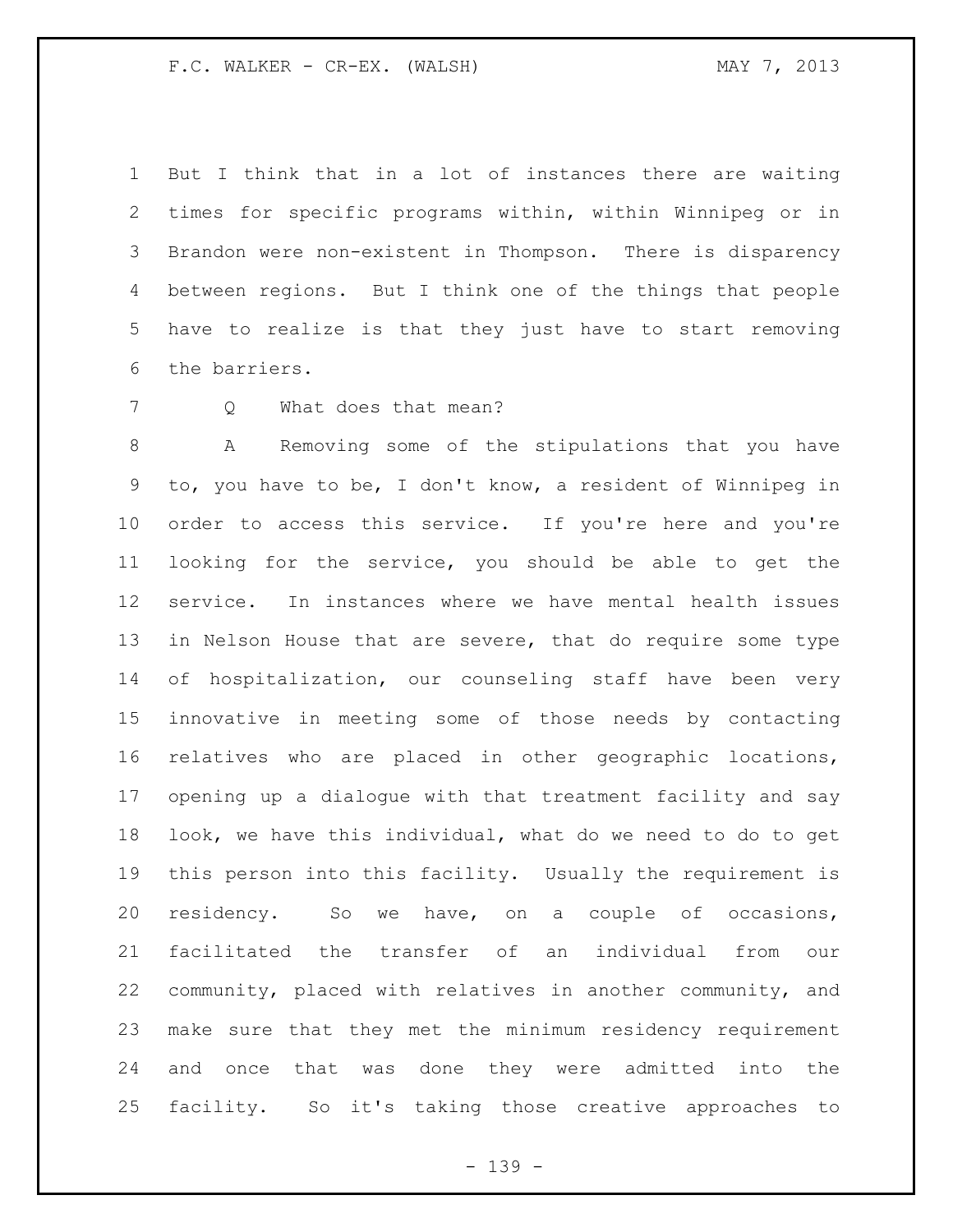F.C. WALKER - CR-EX. (WALSH) MAY 7, 2013

 address the need but as I said before, we as a nation and nations need to start looking at ways to start taking care of our own in our own communities. Q You talked about people coming to the Wellness Centre through voluntary services. A Yes. Q And I gather we're talking about on reserve services then because the Wellness Centre is, is working out of the reserve. A Yes. Q Is outreach a problem? It's a small community but nonetheless, are people aware of the services that are available to them? A In some respects they are. We do primarily provide service on reserve. But if we have a member that is wanting to seek services from us, they more or less can find a way to get there and access the services. Q And do you make your services known to the community in any way? A Yes, we do. We have newsletters. We go on a local radio station. We issue out communiqués through our reports, our health fairs, et cetera, et cetera. I think we're on Twitter now, I think. Q Let's talk about funding. What is the source of

funding for your agency? Now when I say your agency, is

 $- 140 -$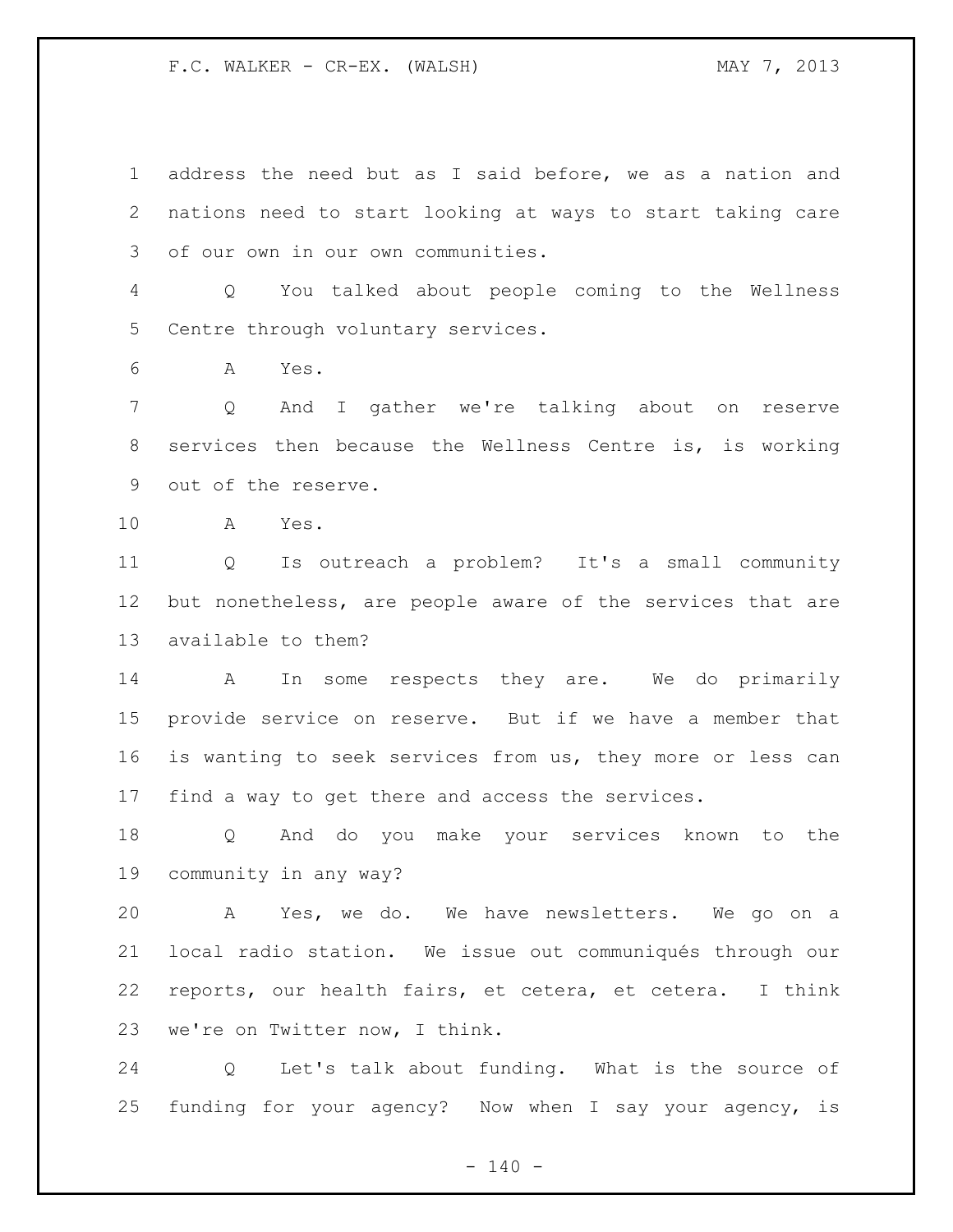that interchangeable with the Wellness Centre? I guess not because the Wellness Centre is not on, off reserve.

 A When I'm, when I'm referring to the agency or the centre, I'm talking about the Wellness Centre in its entirety. But on reserve we have federal funding. We have First Nation Inuit health funding for our health related services. We have just now had a recognition that the Province needs to provide core funding for our core operations on our CFS program. And we also have access to some community trusts that have been established over time through successful negotiations with comprehensive Northern Flood Agreement and hopefully in the next 20 years we will be able to draw upon the revenues from Wuskwatim.

 Q In terms of the delivery of child welfare services, does your agency operate on the same model as the other agencies that we've heard about described by -- well you weren't here for Elsie Flette's testimony but she talked about the funding model that's now in effect since 2010 across the province.

 A Yes, we just recently approved -- we received approval for enhanced funding, yes.

 Q But then you also received funding for some of your other programs because they extend beyond the delivery of child welfare services.

A Only those programs that are funded by First

- 141 -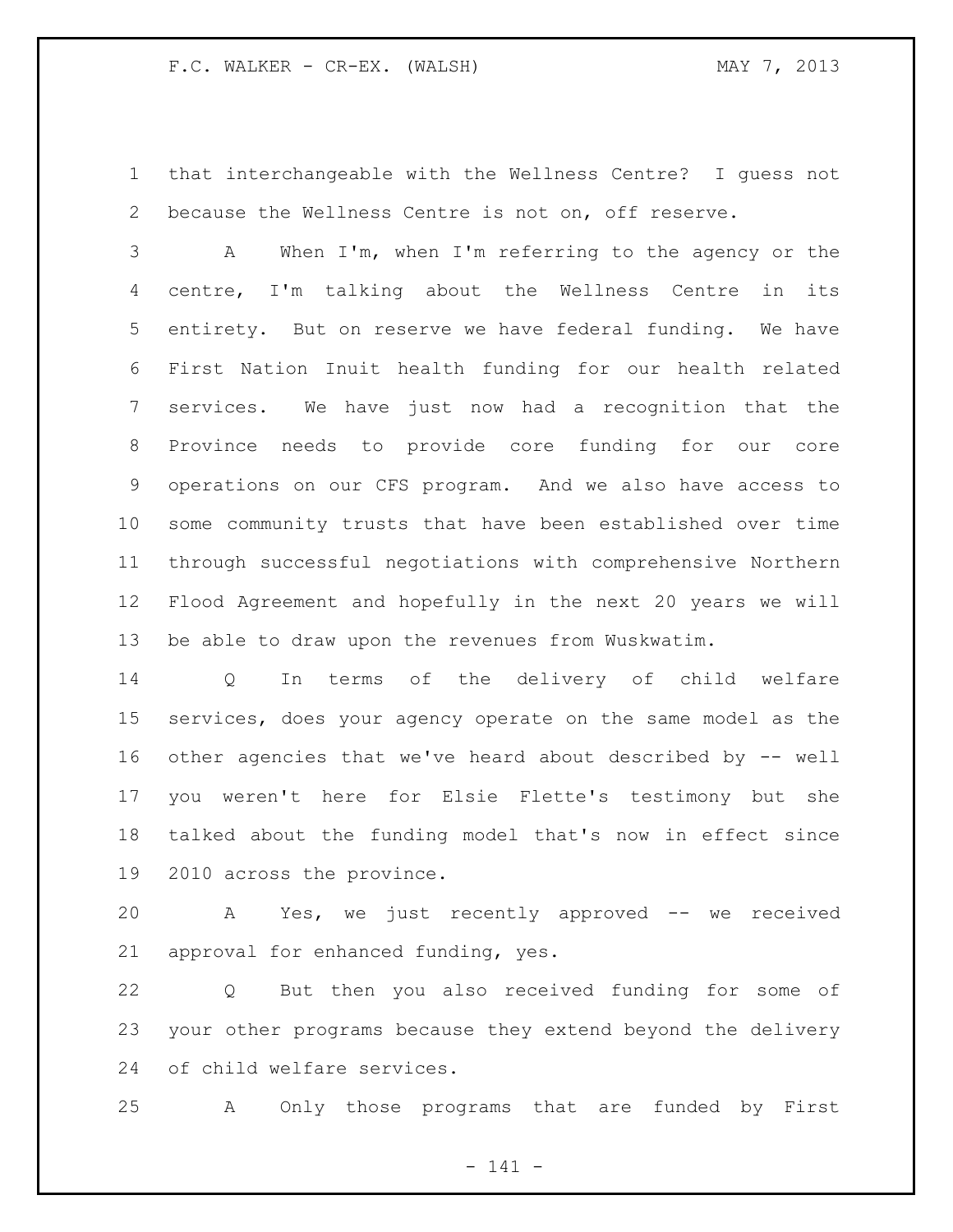Nation Inuit Health Branch.

| $\overline{2}$ | We've heard evidence, a little bit and we're<br>Q              |
|----------------|----------------------------------------------------------------|
| 3              | going to hear more, about the success of the programs that     |
| 4              | were run through the pilot program at west region.<br>Is that  |
| 5              | something you're familiar with?                                |
| 6              | No, no, I'm not.<br>А                                          |
| 7              | Okay.<br>Q                                                     |
| 8              | But they were under a different --<br>Α                        |
| 9              | They received block funding.<br>Q                              |
| 10             | Α<br>They received block funding, that was up until            |
| 11             | the new funding model came into play.                          |
| 12             | Right.<br>Q                                                    |
| 13             | So they had received a block of funding that they<br>Α         |
| 14             | could do to develop their own programming, deliver it in       |
| 15             | the model and manner that they determined. We were looking     |
| 16             | at possibly doing that in the community but it was a block     |
| 17             | fund on maintenance. It would be, they would take a three      |
| 18             | year average of what that block funding would look like and    |
| 19             | then it would be up to us to determine how to disburse that    |
|                | 20 funding to meet the needs of those, of those children that  |
| 21             | were in care.                                                  |
| 22             | Now their programs, according to<br>$Q \qquad \qquad$<br>their |
| 23             | evaluation, were very successful. You nonetheless have         |
| 24             | some concerns about, about a funding model that's only         |

block funding?

 $- 142 -$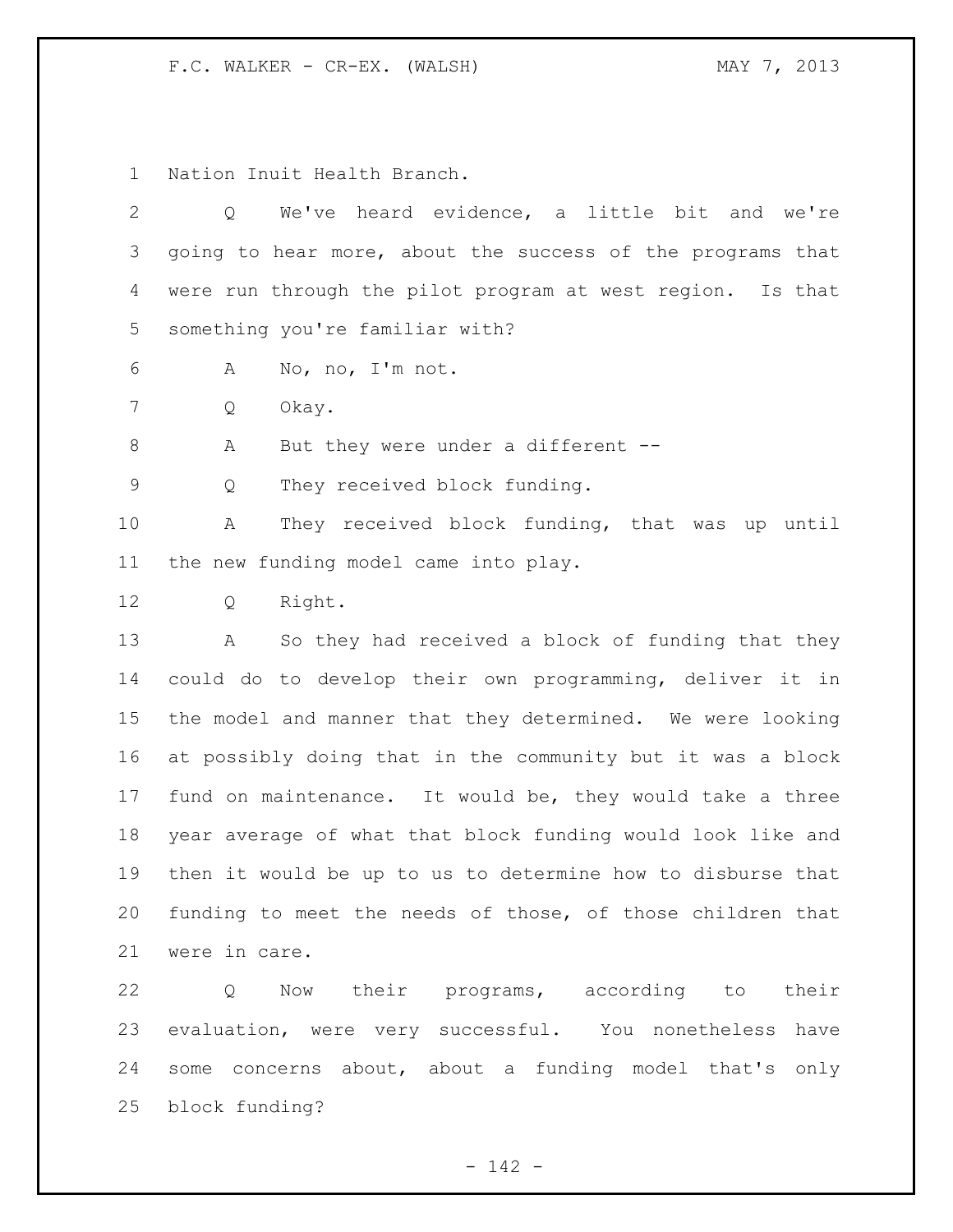A There's an inherent issue if you are to go block. If you expend all of your funding within the first year and a half, well you've spent it all, you can't, you can't do any more. It still flowed the same, it's just you had the ability to predict what level of funding you were receiving. That would entail better planning, better allocation of resources. The multi year -- the year to year funding that we currently were under, we knew that we were going to receive funding. On the INAC side of things we knew we were going to receive funding by April 1st. We also knew that we would receive our funding for our provincial operations at or about the same time. It was always that duo, we're going to receive, we're doing to receive funding, but we always knew that the Province did have a requirement to fund.

 Q Are you experiencing any barriers or limitations in service delivery because of the funding model to which you were a subject?

 A We had gone through an extensive process to, to working with our authority, to better meets the needs of our agency. I think that we've got to a point now where we are able to manage with the level of funding that we currently have, but when we were subjected to the early on of the directive that was issued on the 30 day face to face contact the on reserve agencies, and I think it's important

- 143 -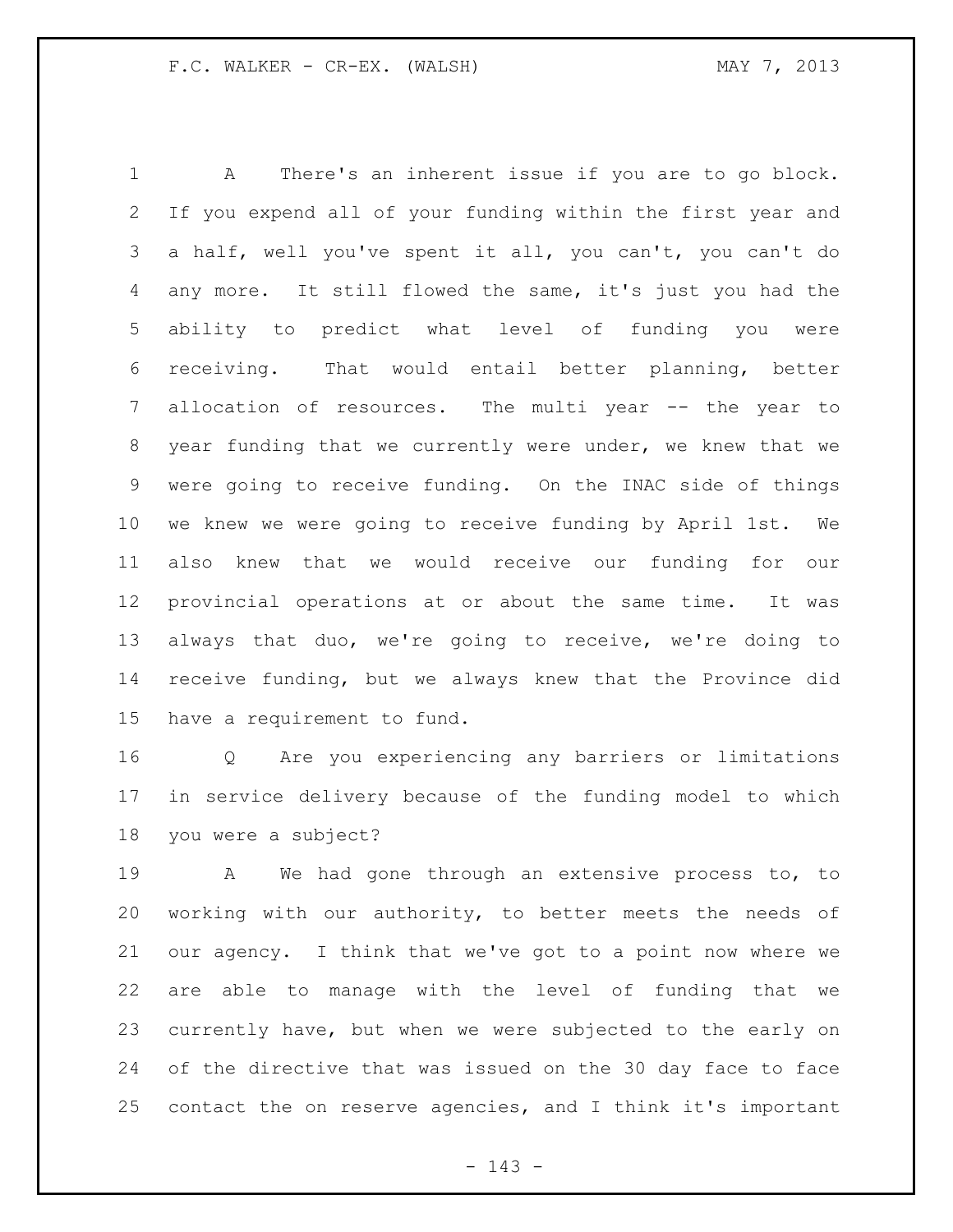to recognize this, that the on reserve operations of agencies, we had funding from the federal government. Our provincial operations were still based on the regional transfer tables that had occurred in 2005. We had made a request that we would be looking at reviewing those resource transfer tables to make sure that they were in line with the reality that we were experiencing on a day to day basis. And we had done an analogy that if we had to comply, and it doesn't mean that we didn't comply, we did our best to meet the 30 day notification face to face, to do an effective and adequate job we would have had to have hired at least 10 additional staff and that would be their sole function, would be to go and meet with the child and the foster home face to face and to ensure a good job, make sure that they had at least two to three hours with that child and family. That funding was coming from our federal funding on reserve and we had to adjust our funding levels on reserve to meet the needs of our overall mandate. So that's we had to do in Nelson House.

 Q Aside from, from that issue, is the funding model under which you're operating sufficient to allow you to do the prevention and community based work that you were doing or want to do?

 A It is now, yes. If you look at the levels now, the federal funding is basically two to one in comparison

 $- 144 -$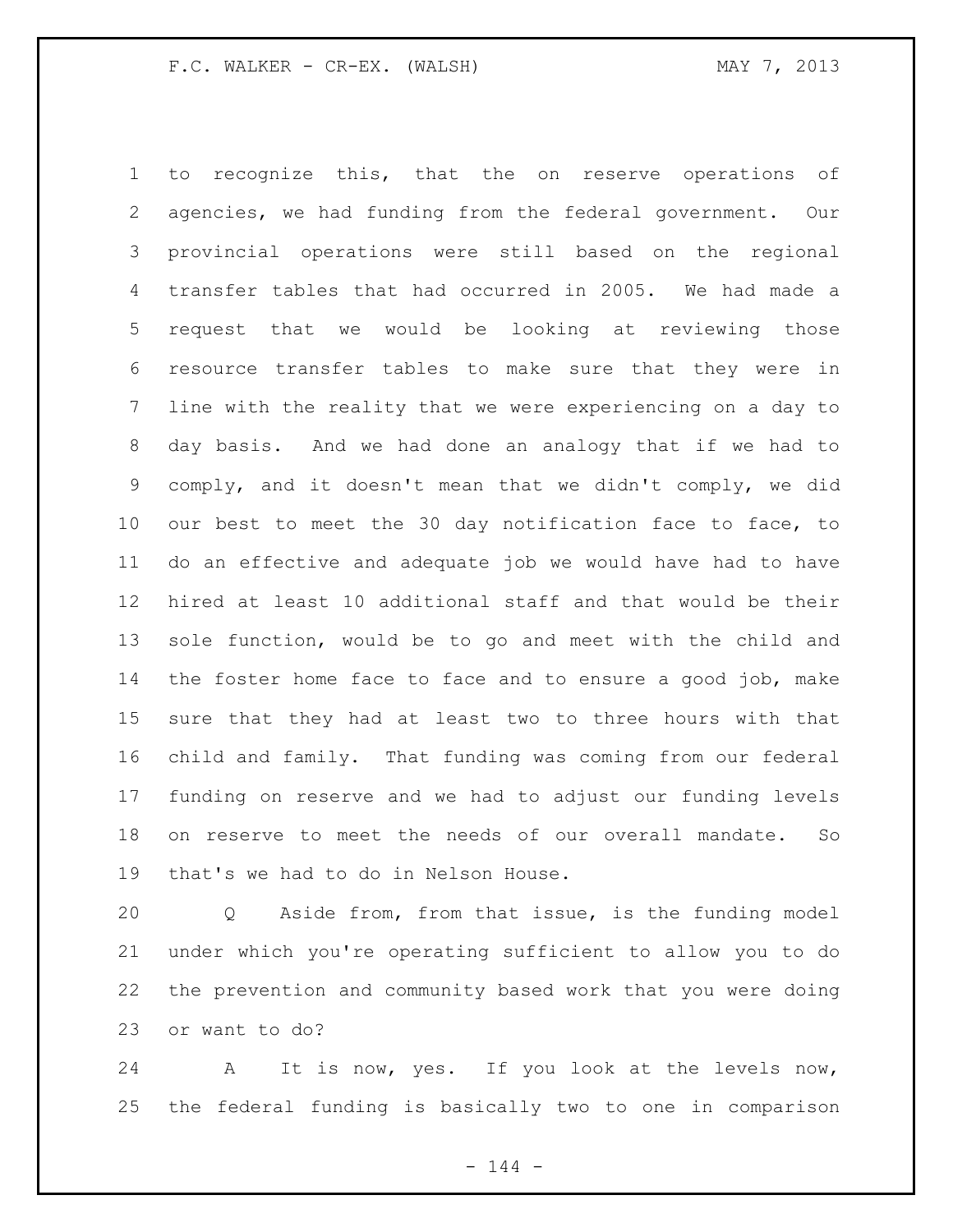| $\mathbf 1$ | to the Province. But that's because the main impetus is to        |
|-------------|-------------------------------------------------------------------|
| 2           | develop those programmings on reserve to prevent the large        |
| 3           | number of children coming into care from the reserves             |
| 4           | coming into the system.                                           |
| 5           | What about delivery of services off reserve?<br>Q                 |
| 6           | saw nominal increases in some of<br>A<br>We<br>our                |
| 7           | operations. We saw no increase in our Thompson operation,         |
| 8           | like our amalgamated office. We saw the addition of maybe         |
| 9           | four staff that stood between our Winnipeg and Brandon            |
| 10          | office.                                                           |
| 11          | Q For the delivery of off reserve services, is                    |
| 12          | there a greater need for external or collateral agencies to       |
| 13          | exist in order to provide preventative services?                  |
| 14          | Those collaterals exist. It's just a matter of<br>A               |
| 15          | coordinating services so that our clients can access them.        |
| 16          | But they have to exist in the first place in<br>$Q \qquad \qquad$ |
| 17          | order to --                                                       |
| 18          | A Yeah.                                                           |
| 19          | -- to have services delivered?<br>Q                               |
| 20          | Yeah.<br>Α                                                        |
| 21          | And then they need coordination?<br>Q                             |
| 22          | Yeah.<br>Α                                                        |
| 23          | Does your agency have a board?<br>Q                               |
| 24          | Yes, we do.<br>Α                                                  |
| 25          | How is, how is it appointed?<br>Q                                 |

- 145 -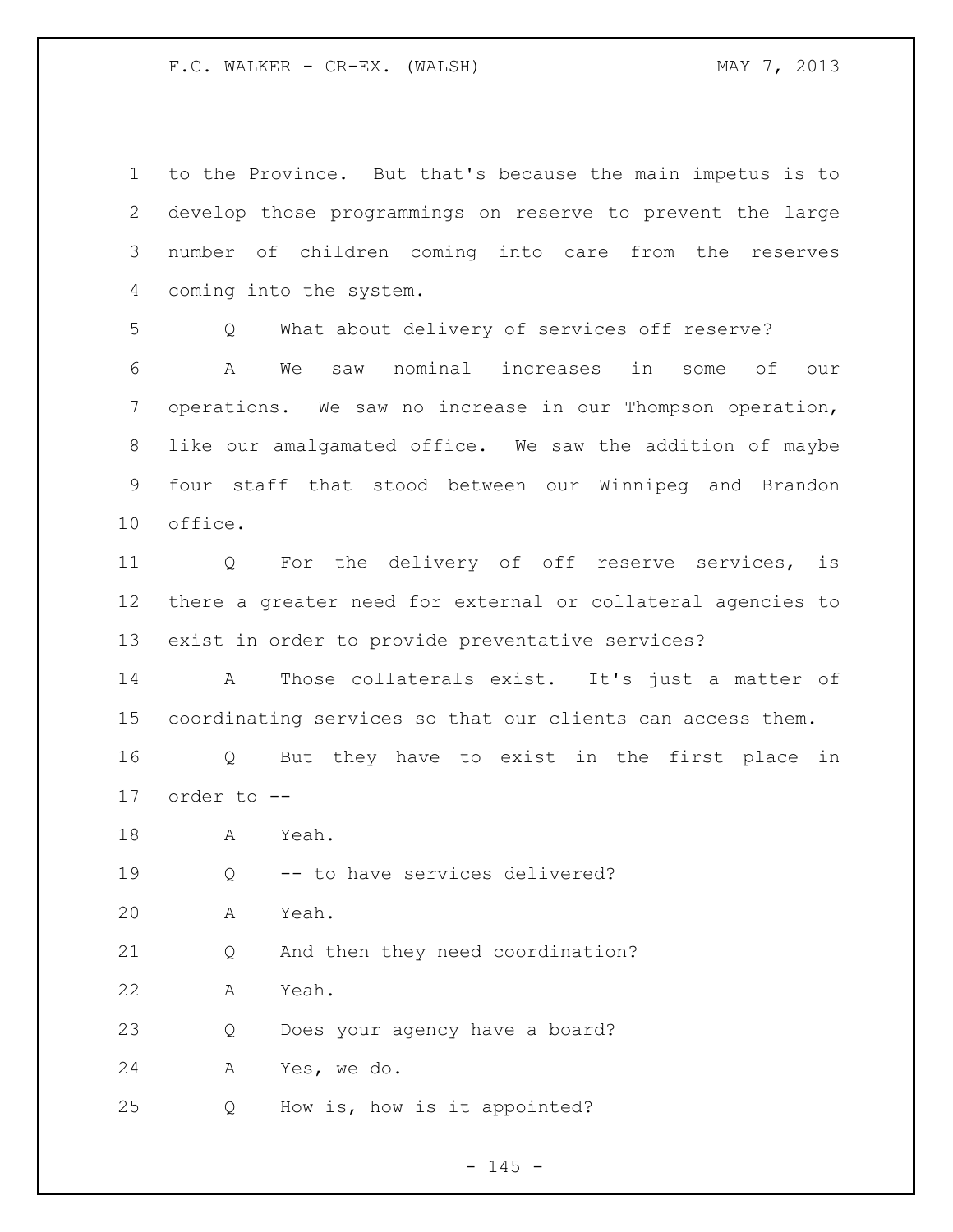1 A There's a notice that, that is posted by chief and council in the community. We are, we look at staggered board appointments, so we're not having a totally brand new board every, every three to four years. But it's posted, interested members are more than welcome to apply. They have to meet clear criminal record check, clear child abuse registry checks to be considered and then it's a voting mechanism by the chief and council. Q Do they have to live on reserve? A Up until now, yes. 11 O And now? A We haven't opened it up but I'm sure the day will come when people want, want representation on the board. Q What's the significance of the board to the delivery of services? 16 A As a CEO of the organization, it's my responsibility to, to prepare and have all of the programs and services, complete with the budgets, prepared, presented to the board for approval. Any policy changes that we are looking at in terms of finance and administration, human resource policies, those are all vetted through the board and approved by the board.

 Q Is the board involved in any way as a means of connecting to the community?

A They are a -- they're members of the community,

 $- 146 -$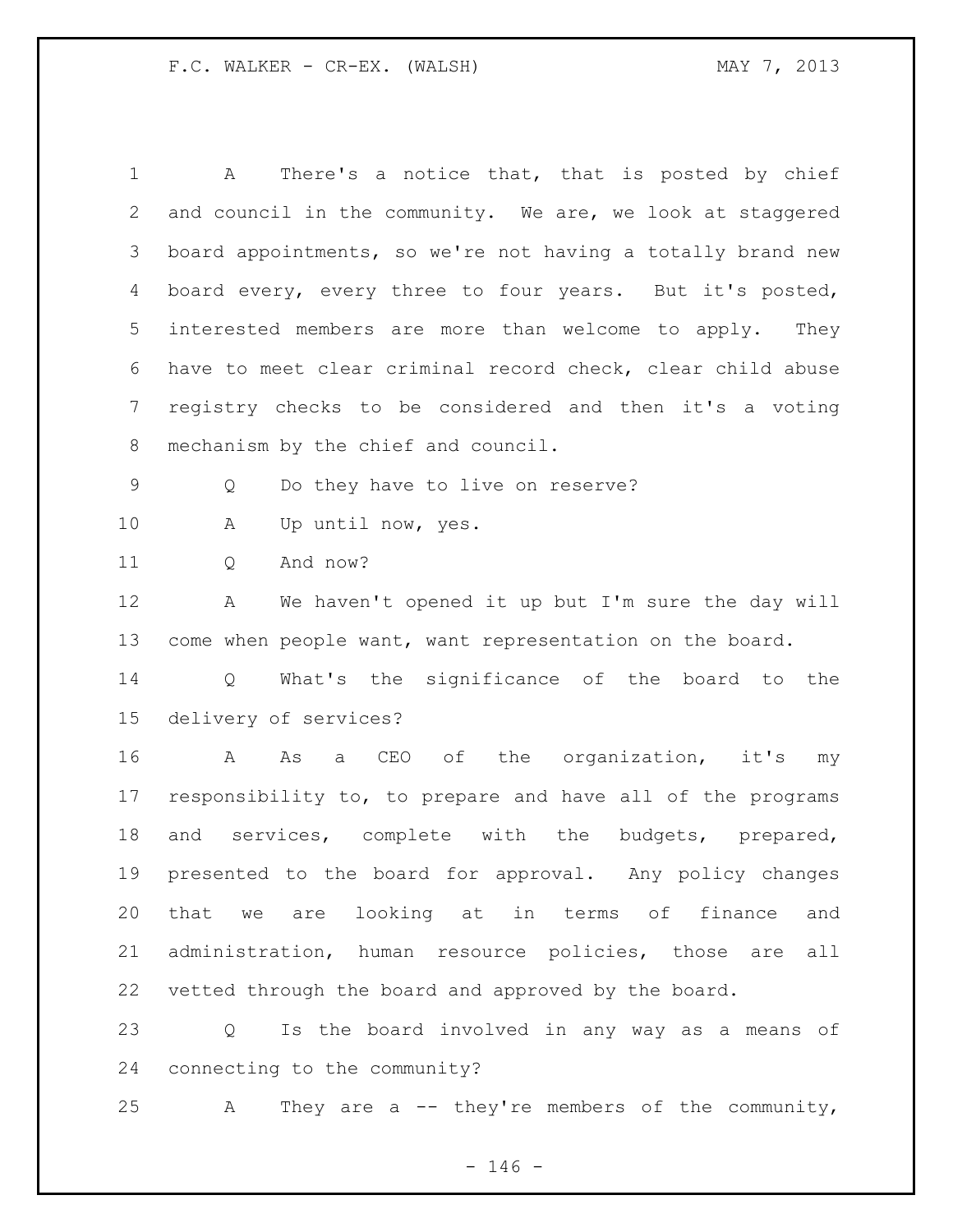| $\mathbf 1$    | but it's been our practice that if a parent or a family     |
|----------------|-------------------------------------------------------------|
| $\overline{2}$ | does go seek assistance from a board member, the board      |
| 3              | member directs them to us, to the staff, so that we can     |
| 4              | address that issue. Because all that we're doing is         |
| 5              | implementing the policies that the board has set.           |
| 6              | So the board is involved in setting policies --<br>Q        |
| 7              | Yes.<br>A                                                   |
| 8              | -- but not service delivery?<br>Q                           |
| $\mathsf 9$    | No.<br>Α                                                    |
| 10             | You talked about a disconnect that can occur<br>Q           |
| 11             | between children and young people, elders and parents. How  |
| 12             | does one bring children to the forefront of a community's   |
| 13             | awareness?                                                  |
| 14             | One of the initiatives that we have embarked on<br>A        |
| 15             | recently is remember when I was talking about standard 421? |
| 16             | Q<br>Yes.                                                   |
| 17             | We have recently had the board pass a resolution<br>A       |
| 18             | that creates the onus on our CFS operations to do exactly   |
| 19             | what 421 outlined, that first we must look at family        |
| 20             | placement, extended family placement, regional placement    |
| 21             | before we even considered moving them out of northern       |
| 22             | Manitoba and that's a policy directive that's been issued   |
| 23             | by the board. That's something that we are, we are going    |
| 24             | to follow but in looking at that policy, it means that we   |
| 25             | as a, as an organization, as the centre, needs to start     |

- 147 -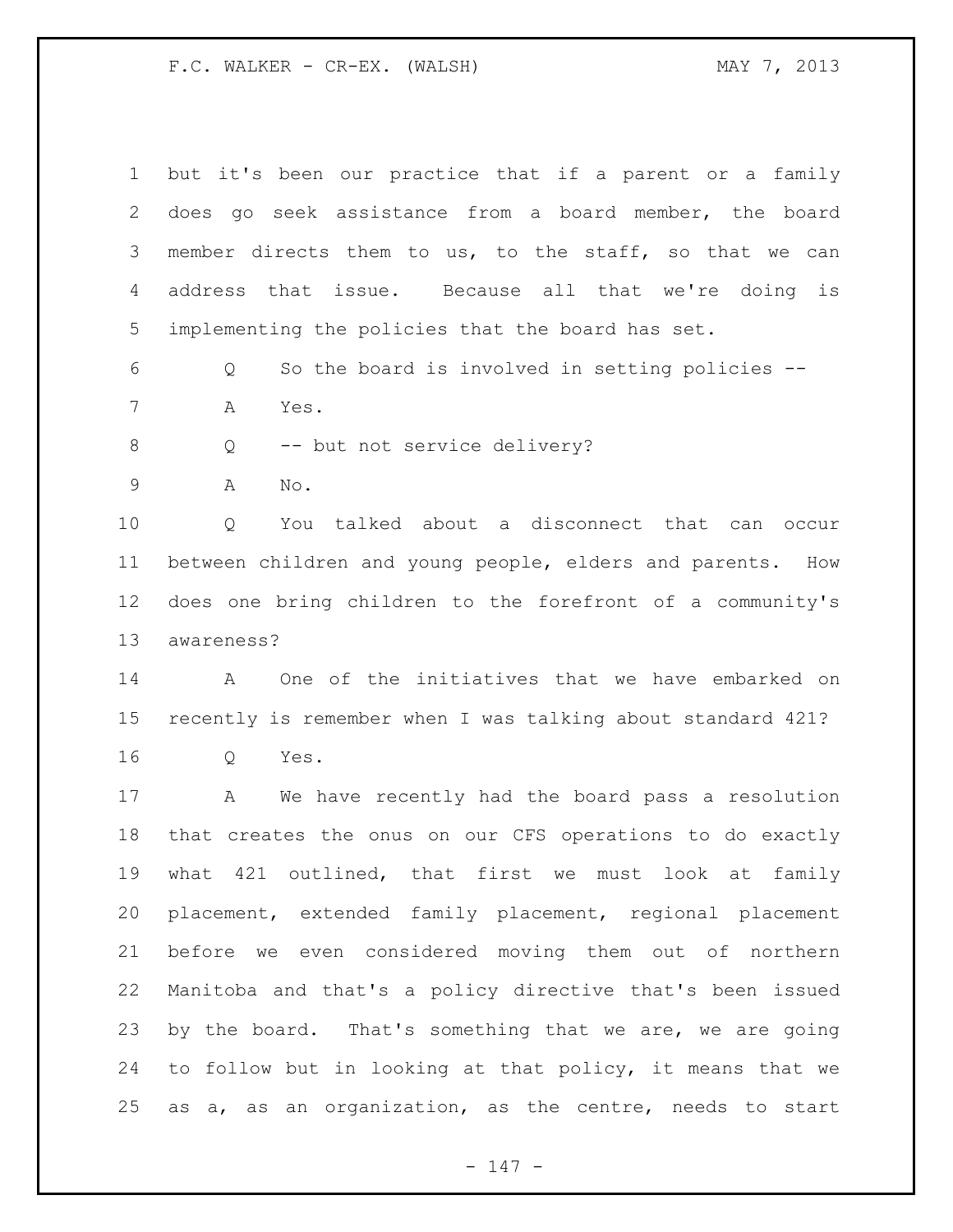looking at creating those specialized resources that we currently accessed outside the community. We need to start looking at developing those resources within the community.

Q Can you give me an example?

 A When we've got specialized placements or we've got children who are suffering from cystic fibrous, et cetera, et cetera, those types of complex medical needs, we need to start looking at developing resourcing that keeps those children, those children within close proximity to Nelson House. So we've got children who are suffering from autism. Rather than the parent coming and saying, look, I can't, I can't look after my child anymore, can you please find my child some resources? I'll put him in care, 14 I'll -- find him a resource. We went through that process. We found a resource here in Winnipeg. But then it became an issue that the parent didn't want to let go of their 10- year-old son. So we looked at what the services that this foster placement was going to provide in Winnipeg and we looked at it and said, okay, what kind of services do we need to develop in the community so that we can replicate those services in our community using our own people, using our own practices? And I'm happy to say that we've been able to find those resources in our community and access to training so that we don't have to remove them from the community.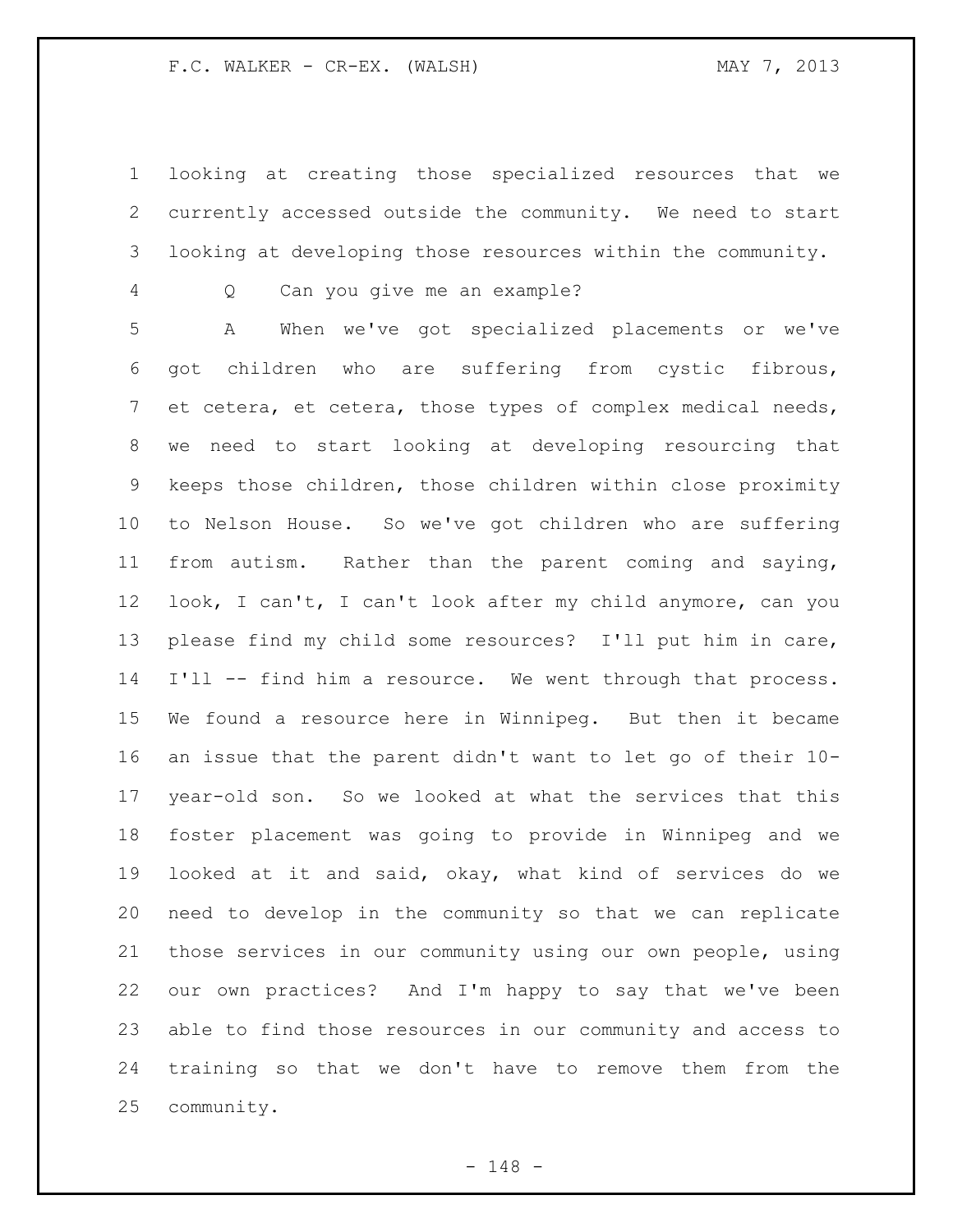Q And have you been able to fund those resources all through your agency?

 A We've been able to fund it in collaboration with our health programming and some of the family enhancement funding.

 Q Philosophically in terms of what a community can do to bring children to the forefront of its awareness, what does that involve?

 A I think that, and counsel has already started talking about this, the board has started to talk about it, is that we make Nelson House and the Nisichawayasihk Cree Nation child first focused.

13 O What does that mean?

 A We put children at the forefront. We put children as the impetus to everything that we do. If we are saying that we want services, excellence of service for our school system, to provide services for our children, that's what the focus has to be on. Child care services, those have to be -- we have to become a center of excellence for our children. Every activity that is engaged and every dollar that is spent in the community, it has to be child focused.

 Q Thank you. The only other area I wanted to ask you about relates to accountability of social workers but you said that a Bachelor of Social Work may not be the key

- 149 -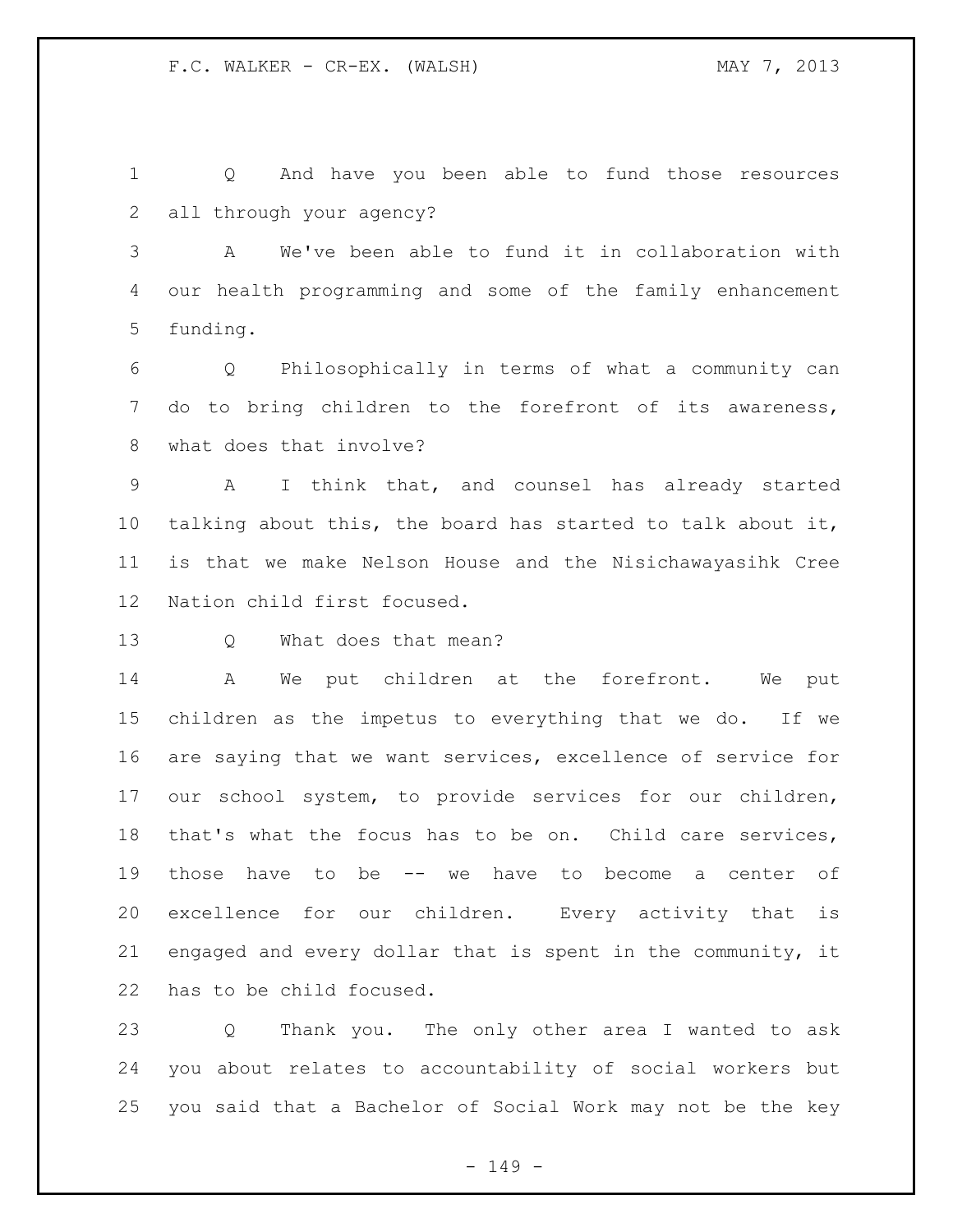to promoting good performance and compliance on the part of workers and that in fact if registration required, if there was registration of title, protection of title, if necessary, you might get around it by just saying well we don't employ social workers as the legislation calls them, we employ child welfare workers.

A Um-hum.

 Q What, in your view, is necessary to promote good performance and compliance on the part of workers?

 A One, you've got to have a dedicated workforce. Two, you have to have exemplary supervision on the part of the directors of our various offices. And you've also got to make everyone within our organization accountable.

Q How do you do that?

 A We do that through, we do our own desktop audits every once in a while. Any child that is being moved, they have to get authorization from me before they move them so that I know and the worker has to sign it, the supervisor has to sign it and then I sign it.

 Q When you say moved what do you mean, off the reserve?

 A If we're moving them off reserve we have to, there's a process that we have implemented, the worker signs, supervisor signs and I sign and they have to convince me that they can find the resources outside the

 $- 150 -$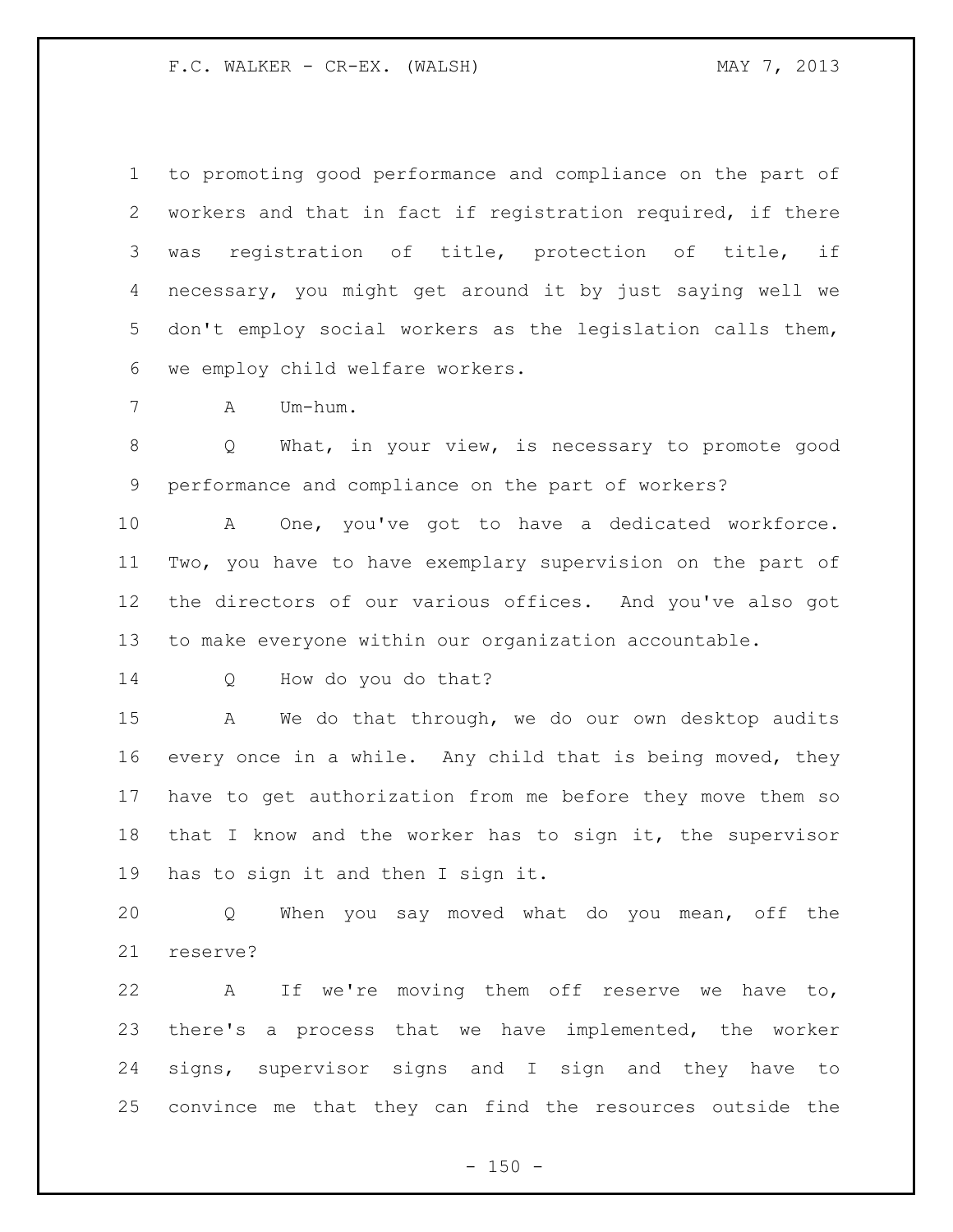community and sometimes that's fairly difficulty, sometimes it's not.

 Q Are there other situations in which you as CEO have said that you have to sign off on a decision with respect to a child?

 A There are instances when a child needs to be placed in a hotel placement that I'm asked to sign off on. Any major changes to the, to the case plan that has already been vetted through our own internal system, if it does require -- when it comes to the movement of a child, yeah, that's when I do sign.

Q What, what do you review before you sign?

 A I look at the entire case plan. I look at what the present issues are and how they have -- when I say they I'm referring to the worker and the supervisor -- what attempts have they made to rectify the issue. In some cases there's a foster care, foster parent breakdown where it negates and necessitates the removal of a child. It's like, okay, we can do that but we need to have this child placed in a foster home as soon as possible.

 Q Is that kind of oversight by a CEO something that in your view is possible only because of the size of your agency?

 A No, no. I think it's, it's good standard practice. As I said before, when we're looking at the

 $- 151 -$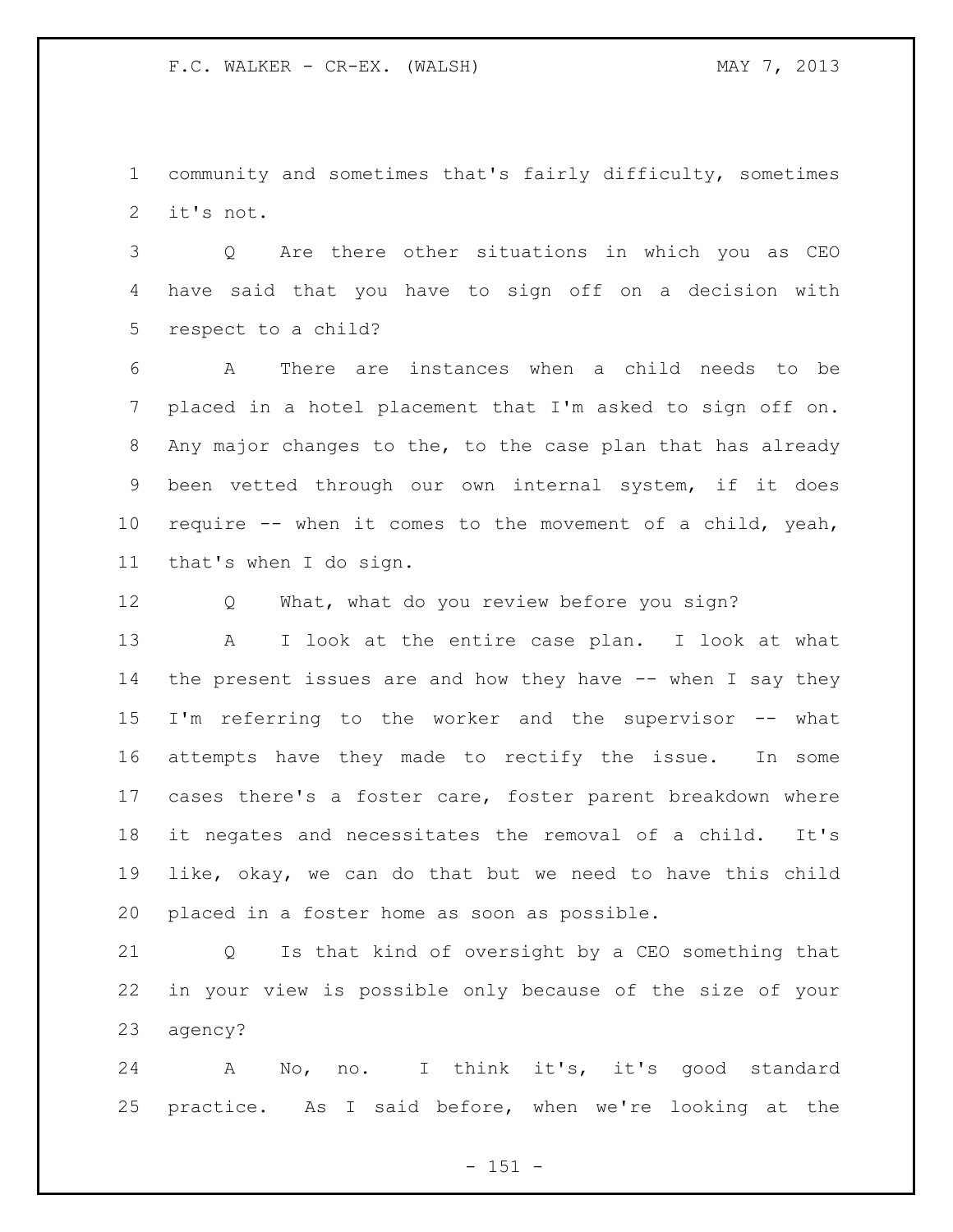circle of care plans, we're sharing goal setting, we're sharing responsibility, accountability and decision making. So when it does come to, to my level, I need to make sure that all of that has been vetted through everybody that's involved. And that's just a practice that I've, that I've been incorporating for quite some time.

 Q You said that you are devoting human resources to assisting your staff in obtaining undergraduate degrees, including BSWs.

A That's correct.

 Q And why is that given your comments that you don't think a BSW is necessarily required to deliver services?

14 A You have to remember that the evolution of our, 15 of our agencies over time, we have various levels of staffing. You've got staff that may have 15 years' experience, but have never had a formal undergraduate training but they've taken all of the standardized training that's been provided by the province. You've got other social workers, recent graduates who are coming into the system, don't know what a greenie is, don't know what a pinky is and don't know what -- that have never actually been involved in casework. So we're finding that those with the 15 years' experience without the BSW are mentoring the new workers coming into the system. Those workers are

 $- 152 -$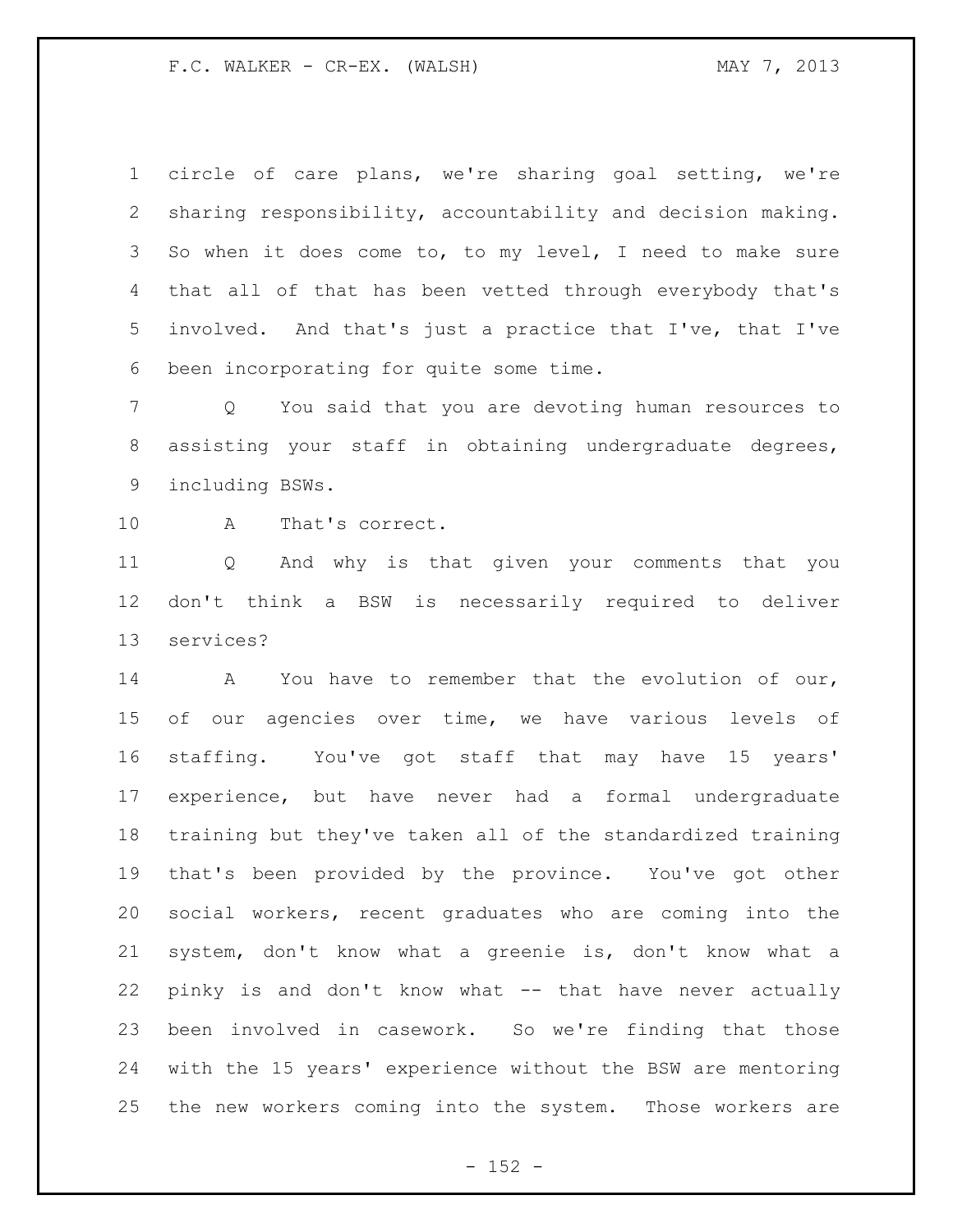eventually going to -- so what we're doing is we're doing succession planning, that's what we're doing. At some point we would like to embark on an accreditation program of the entire centre where it is a place where we do place emphasis on education, we value those with undergraduate degrees and graduate degrees. We know that we are already looking at, looking at developing a cohort program with other agencies that have that one week in the community where our workers go take their studies and then come back to work.

 Q In terms of the FACTS system, your electronic system --

A Yes.

 Q -- are you able to, is that system able to keep track of children who are not in care?

 A Yes, it's just a modification, we just set up a case management tool, that's how we would do it.

Q But it's not being done right now?

 A We've started implementing that with the new funding model, because we need to start tracking how successful and how many of these families are involved in these enhancement programs. So what we're doing right now 23 is we are setting up, once an intake is done -- we'll actually do a little intake on the family, create a case file and then all of the activities associated with that

- 153 -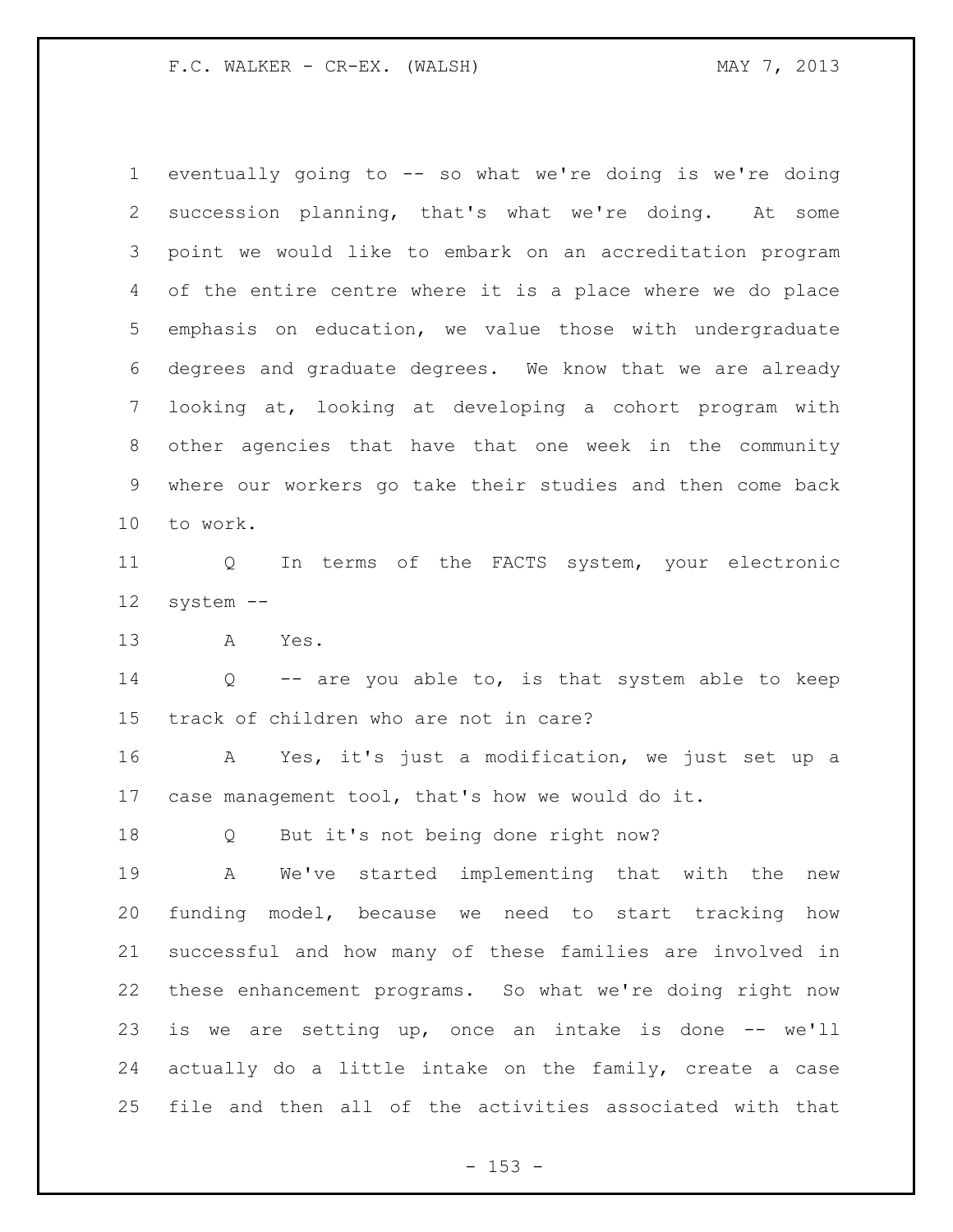case file are documented electronically. We are upgrading our, our services, our computer systems within the centre where we have brought in a new electronic medical record program that we've purchased from B.C. where all of our health programs now will start tracking all of, all of our clients that service and access health related services. And we're looking at joining that with our FACTS program so we create a database that, that will identify which families and who's accessing the services.

10 0 And would that work also allow for identification of individual children, not just families?

A Yes.

 Q Because what I understood was one of the limitations of CFSIS being able to keep track of children who were not in care is that children in care have their own files whereas if they're not in care the system knows them through their families.

A Yes.

 Q So the issue is how do you keep track of an individual child within the system?

 A Oh it's all greenie driven. Like when I talk about greenie, it's the green sheet, the instruction sheet for -- but it would be --

Q But that's for children in care.

A Yeah, but it would be the same thing --

 $- 154 -$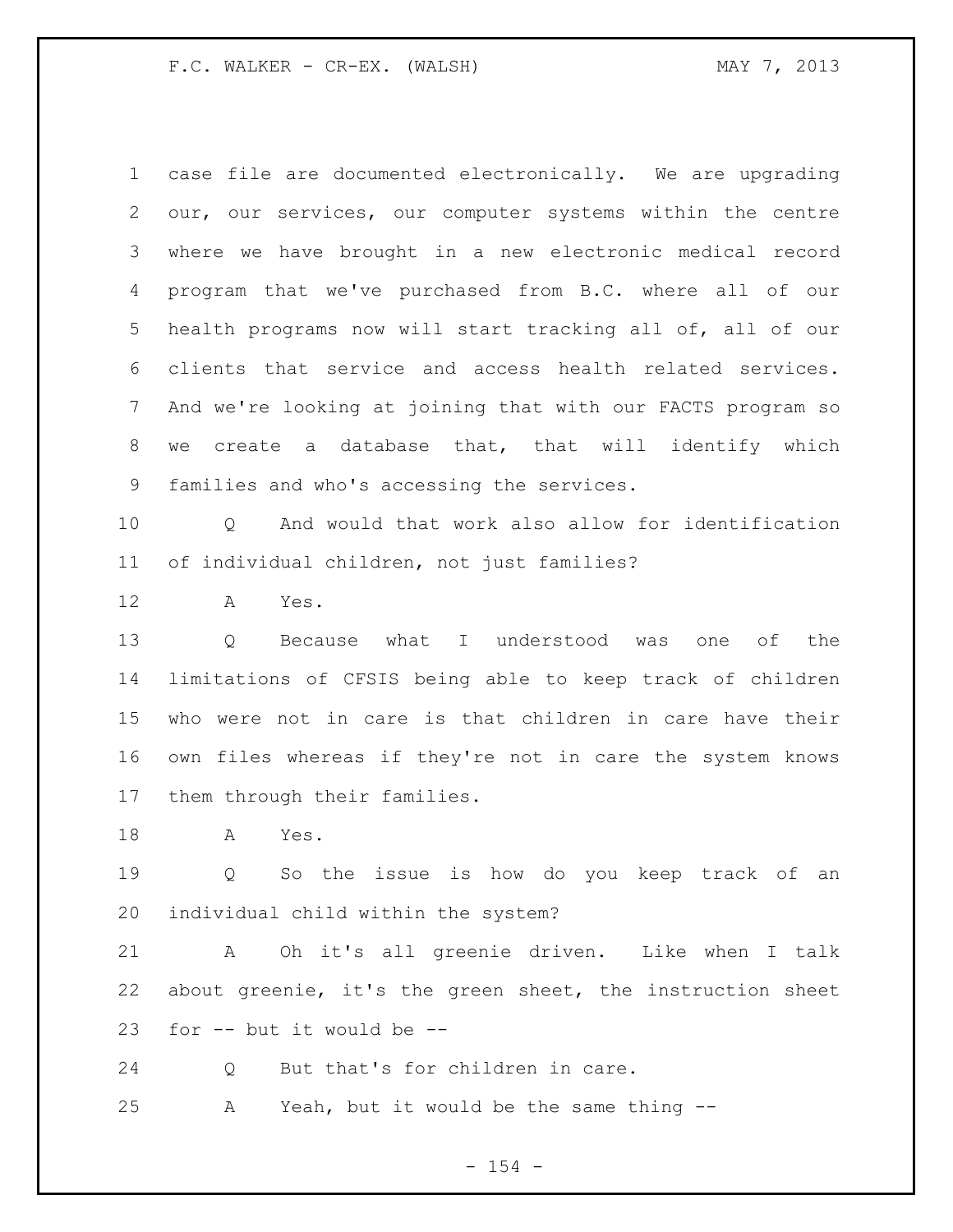1 O What about children who are not in care?

 A -- that we would look at doing for tracking children who are not in care that are accessing services.

 Q So that is something that you're planning to be able to identify and monitor

A Yes.

 Q And through the joining up with the health identification?

A Yes.

 Q Okay. My last question, we've heard a lot of evidence over the course of the last few months about how difficult child protection work, child welfare work can be. We've also heard about the importance of individual personal commitment on the part of workers. In your experience, what can be done to promote that individual commitment on the part of a worker?

 A To, to make sure that they recognize that they're valued and the work that they're doing is important, that they are protecting a child and we need to provide supports to our staff in terms of dealing with some of the vicarious trauma that they may be experiencing as a result of -- because when you've got workers that are living in a small community the worker knows everybody and everybody knows the worker. And we need to ensure the safety of our workers, their families. And it's by giving that little

 $- 155 -$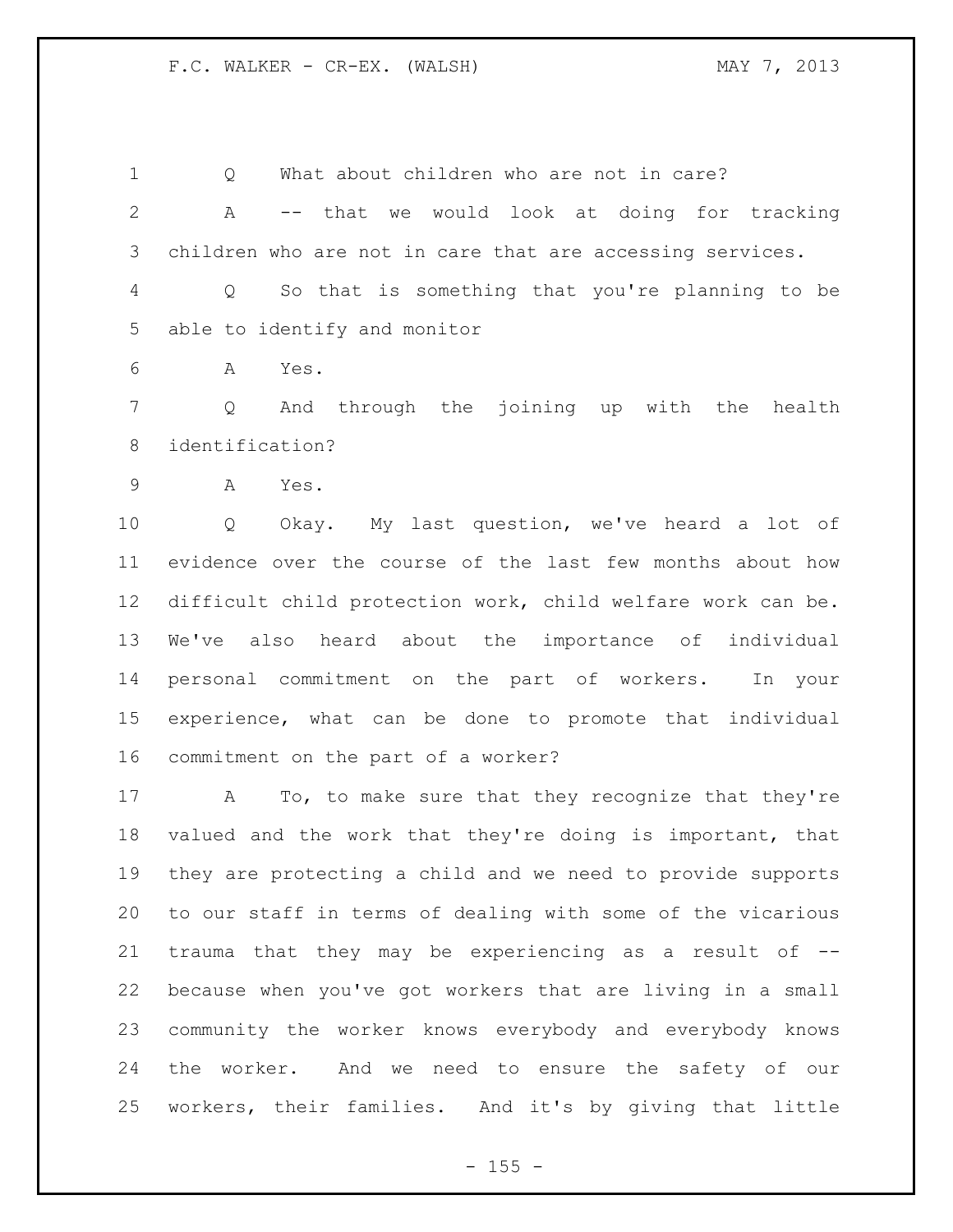bit of recognition and that support when they need it. That's how I think we've been successful. We really don't have that large of a turnover in any of our staffing positions. We've been able to keep a relatively stable workforce for the last five years, so. Q Thank you. Those are my questions. THE COMMISSIONER: Thank you, Ms. Walsh. 8 All right, who's going next? Mr. Ray. MR. RAY: Good afternoon, Mr. Commissioner. Good afternoon, Mr. Walker. My name is Trevor Ray. I act for the MGEU and a number of the social workers that provided some services to Phoenix Sinclair. I first want to apologize because I do have to leave shortly after I ask my questions of Mr. Walker. No, no mal-intent or disrespect to the importance of Mr. Walker's evidence. I just have a prescheduled appointment.

## CROSS-EXAMINATION BY MR. RAY:

 Q I just have one question with respect to a question Ms. Walsh asked you which is she asked you what is needed to ensure good workers, I think the nature of the question was, and you said essentially that you needed of course dedicated workers, quality assurance reviews and some accountability of course within the community and for social workers, all of which I think everyone would agree.

 $- 156 -$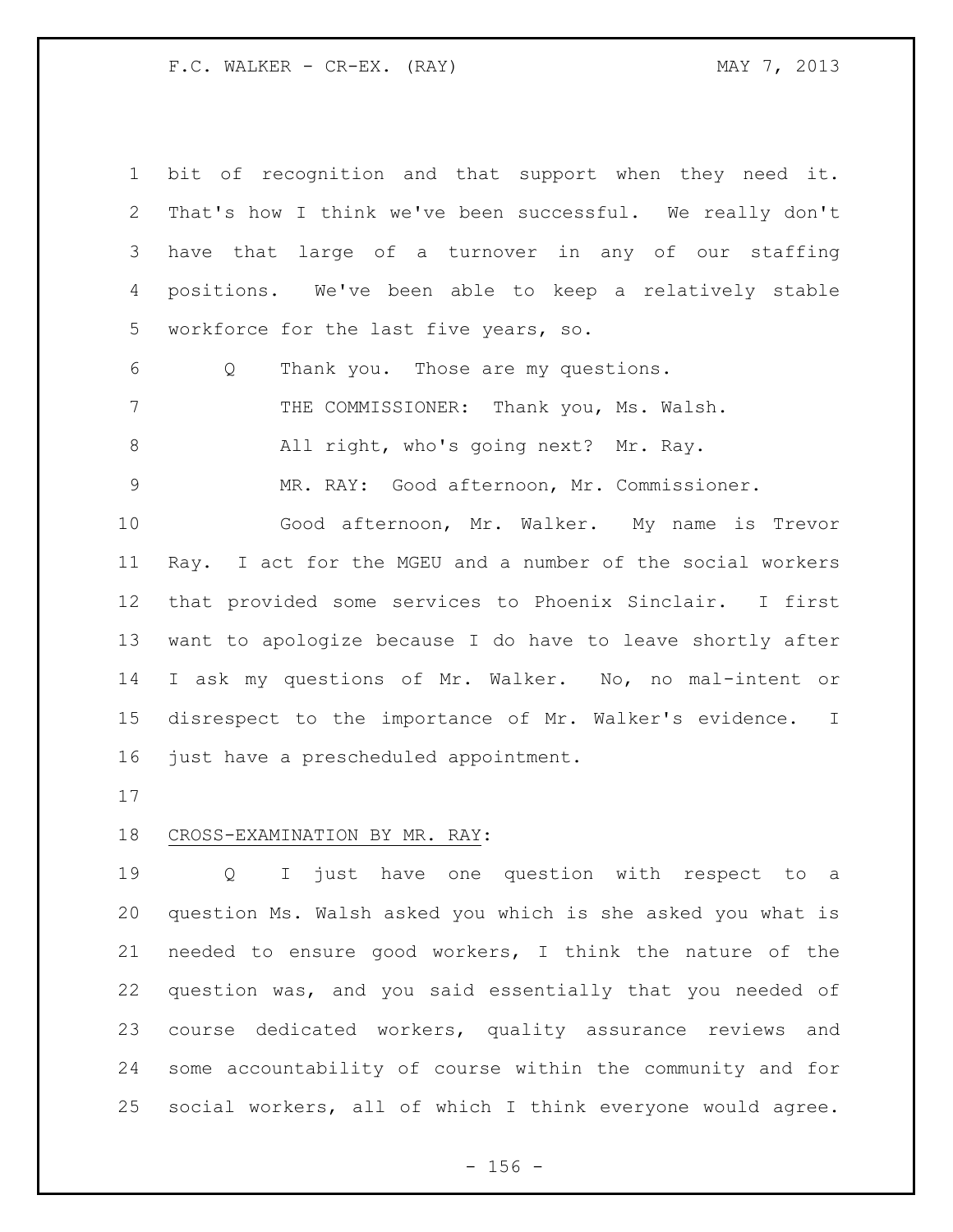And I assume also, Mr. Walker, that you would agree that what's also needed for workers is to ensure that they receive adequate training from their employer to understand the fundamentals of providing child care, you would agree with me?

A Yes, I would.

 Q You're nodding. And you'd agree that they need to be, in addition to be adequately trained, they need to also have adequate resources to refer people to within the community?

A Yes.

 Q To ensure that their services are going as far as they can and that people get the help they need to assist the parents or the family as well as to assist the social worker in doing their job?

A Yes, a collateral approach, yes.

 Q Correct. And you'd also agree with me that it would be important to ensure that social workers have proper and adequate caseload and workloads to ensure they can provide the services to families and I think you've already have commented on that, that you had at one point in time had to hire ten additional social workers because you did not receive adequate funding at one point in time?

A No, that's not correct.

Q Oh, I'm sorry --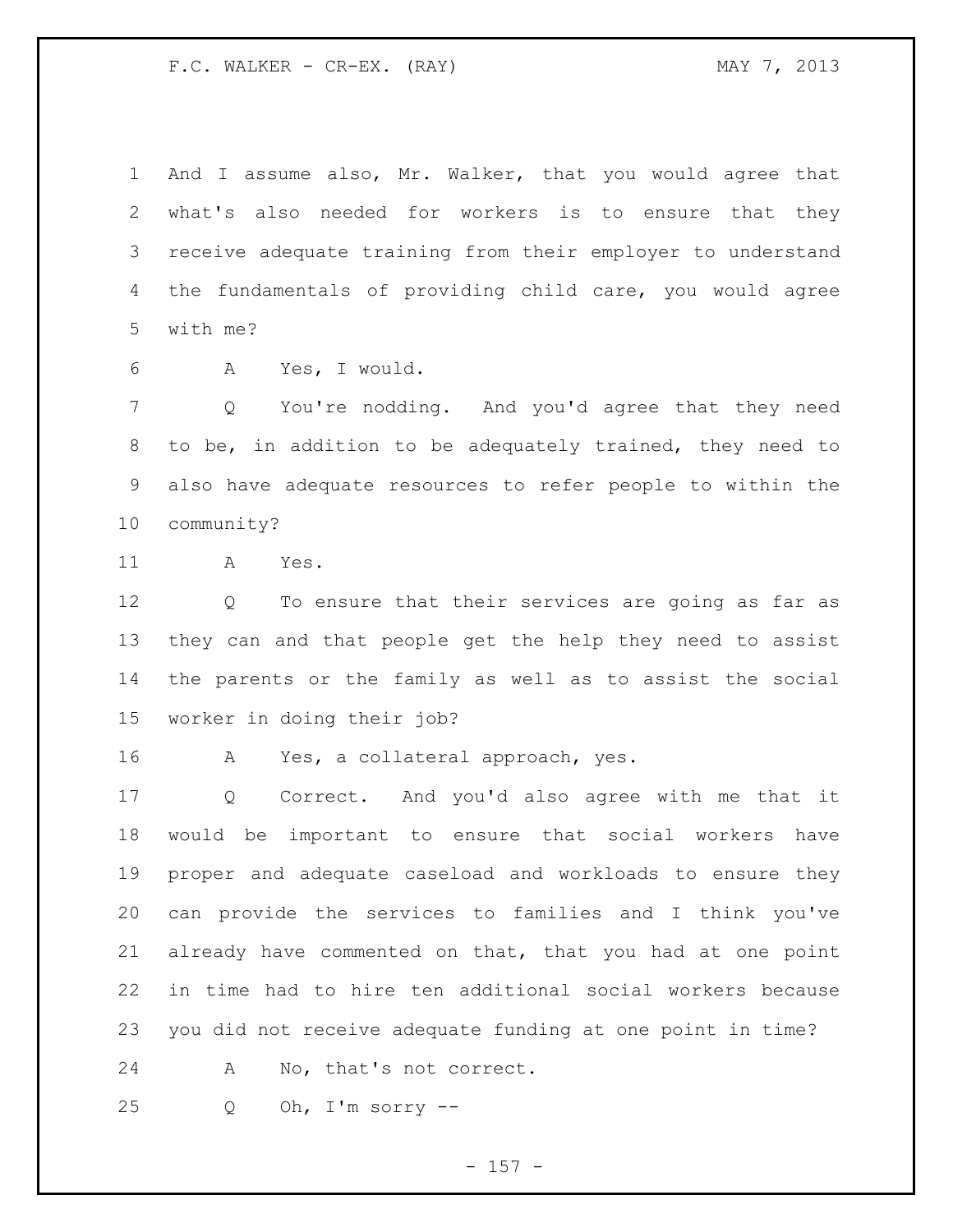| 1              | I had stated that in order for us to accomplish<br>A        |
|----------------|-------------------------------------------------------------|
| $\mathbf{2}$   | that $--$                                                   |
| 3              | Q<br>I see.                                                 |
| $\overline{4}$ | A<br>-- we would have had to have hired an additional       |
| 5              | 10 workers.                                                 |
| 6              | I see. My mistake.<br>Q                                     |
| 7              | But I do, I do recognize that the<br>A<br>current           |
| 8              | standard, I believe, is 24 cases to one social worker or to |
| $\mathsf 9$    | one worker.                                                 |
| 10             | One to 25, I think, for protection cases.<br>Q              |
| 11             | In our instance back in our community, we've had<br>A       |
| 12             | caseloads as high as 50 for one worker. Under this new      |
| 13             | funding enhanced model, hopefully we're going to be able to |
| 14             | alleviate a lot of that. At some point in time we would     |
| 15             | like to be able to get to an even lower standard of one to  |
| 16             | 16.                                                         |
| 17             | You would prefer a funding model or a ratio, if I<br>Q      |
| 18             | understand what you're saying, of one worker for every 16   |
| 19             | files; is that right?                                       |
| 20             | Yes, that would be the optimal. That would<br>A             |
| 21             | ensure that, that the worker, the case worker would be in a |
| 22             | much better position to do exactly what you had described.  |
| 23             | And I think that over time we're going to start seeing and  |
| 24             | hopefully we're going to start seeing the reduction in the  |
| 25             | number of children coming into care where we should be able |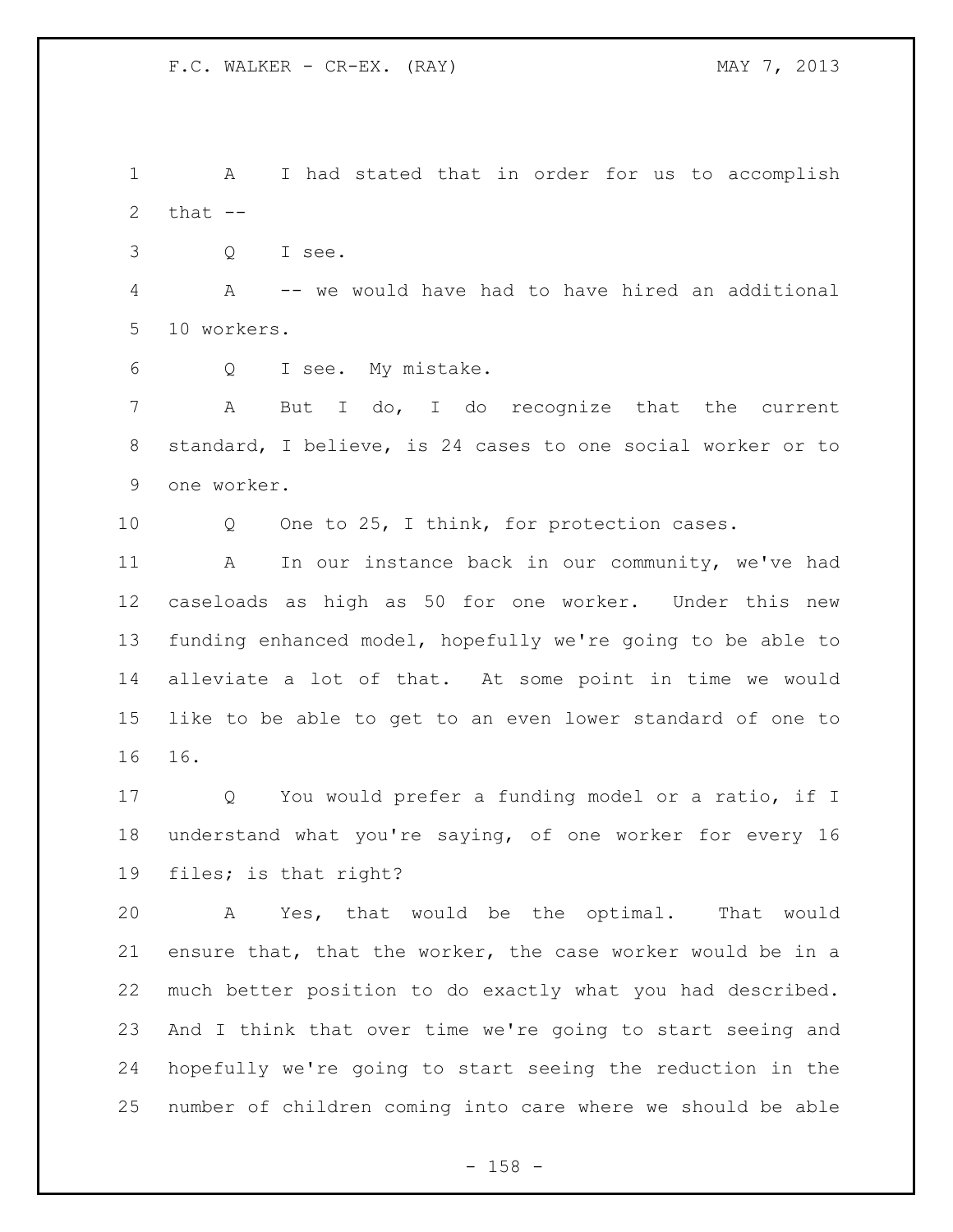to achieve that kind of optimal level, particularly when we are diverting a number of our families to the new family enhancement model.

 Q I have a question for you, Mr. Walker, about, and perhaps you can't answer this question and if you can't, please tell me. The relative prosperity or financial position of NCN, to do the types of things that you've testified it does, for example, the Wellness Centre and some of other initiatives that, that NCN has taken on, as compared to perhaps other First Nations and their abilities to do that, do you have any comment or knowledge about whether other First Nations can do the types of things you're doing within the current funding model or do you, do you know?

 A I think under the current funding model, under the enhanced model, there is an opportunity that exists to implement community based programs but in terms of developing infrastructure, that's going to take considerable effort, but it's not impossible but it's going to take a very concerted effort to, to meet those objectives. We had been fortunate that we have had the ability to apply for additional funding through various economic development initiatives that NCN has undertaken. But when I was referring earlier that we had received funding for certain programming and then it was reduced,

- 159 -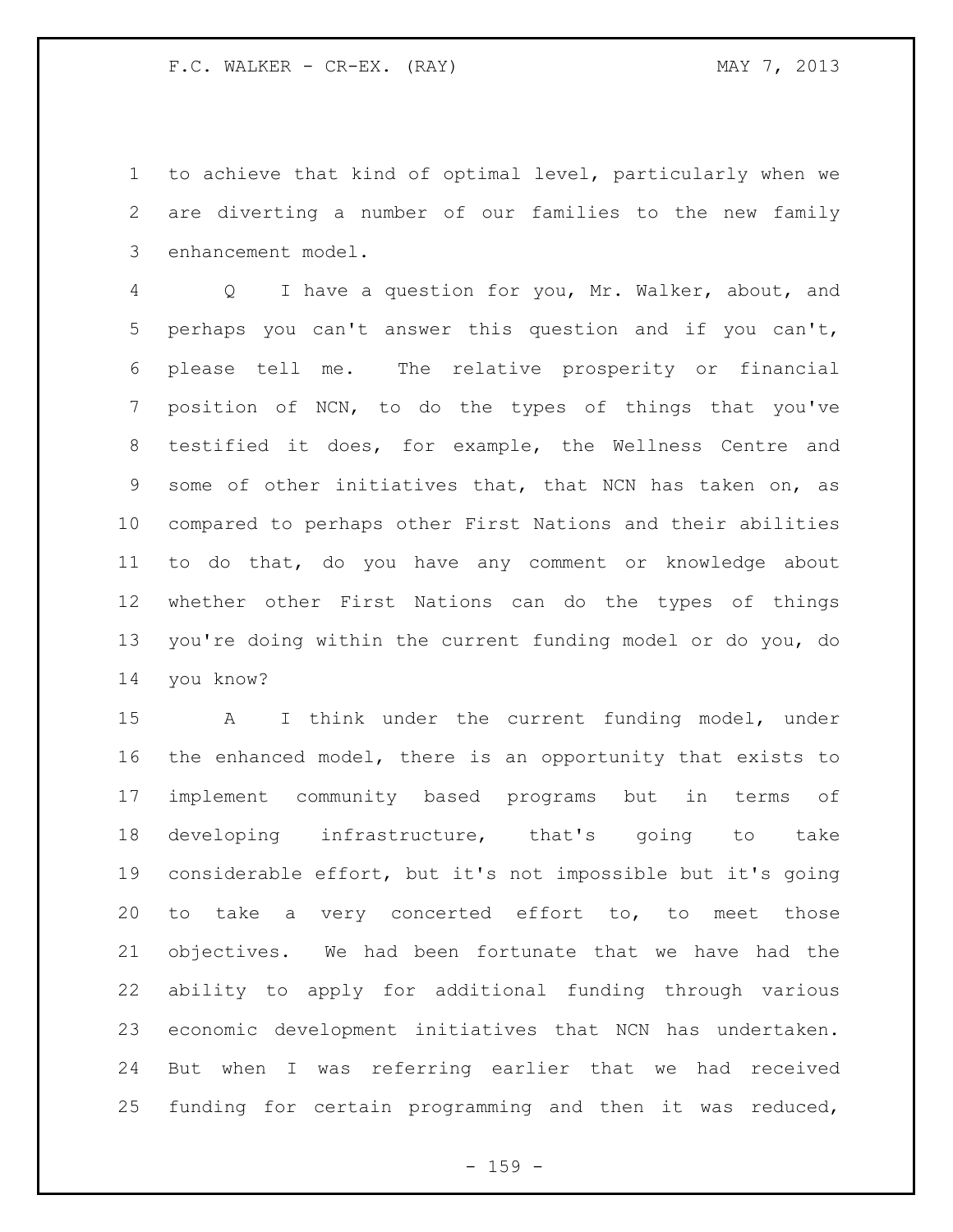that was a direct result of the nation's requirement to meet some of its financial obligations under the recent future development initiative and we're cognizant of that so we've had to become more creative in finding ways to, to utilize the existing funding that we have and get the maximized result that meets the needs. Sometimes that means working in collaboration with social assistance, working in collaboration with the educational authority, various other programs within the community. But I think what's unique about Nelson House is that we have the ability to look at working in collaboration when there is a need that's been expressed and I'm sure other First Nations have that ability as well. 14 Q Thank you. Those are my questions. MR. RAY: Thank you, Mr. Commissioner. 16 THE COMMISSIONER: Thank you, Mr. Ray. 17 Mr. Paul? MR. PAUL: Thank you, Mr. Commissioner. CROSS-EXAMINATION BY MR. PAUL: Q Mr. Walker, it's Sacha Paul. I'm one of the lawyers for Winnipeg Child and Family Services and the Department. Just have a few questions for you. If we could bring up page 42295.

Mr. Walker, what I'm showing you is a standard

 $- 160 -$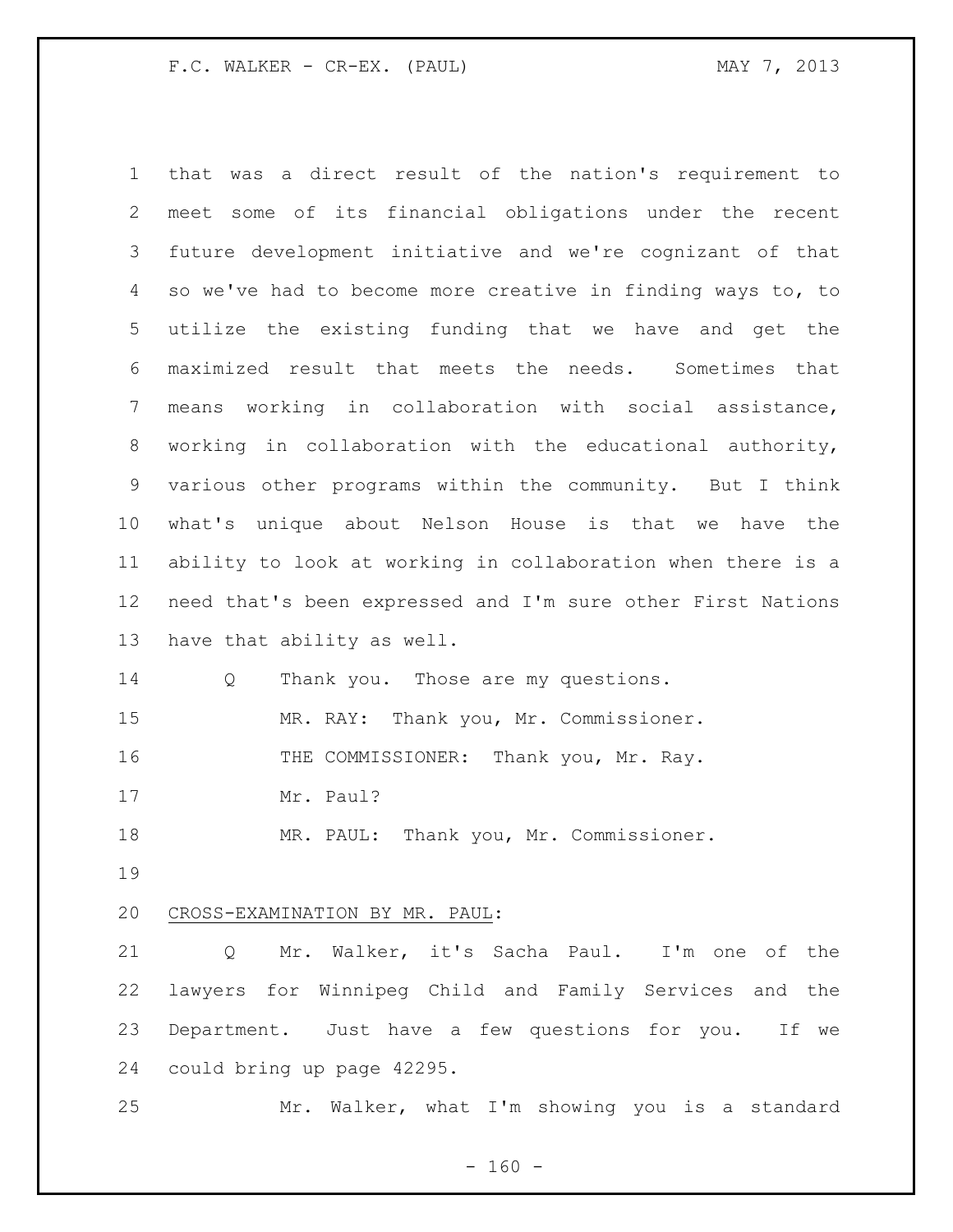| $\mathbf 1$     | and it arises out of some of your evidence in respect of            |
|-----------------|---------------------------------------------------------------------|
| $\mathbf{2}$    | placements and I have to say I couldn't grasp the evidence          |
| 3               | that you were giving when it came to the issue of                   |
| 4               | placements. I understand from your evidence that your               |
| 5 <sup>5</sup>  | agency is making a concerted effort placing children within         |
| 6               | the community with their own family members, et cetera; is          |
| $7\phantom{.0}$ | that correct?                                                       |
| 8               | That's correct.<br>A                                                |
| $\mathsf 9$     | And I think you were talking about some<br>$\overline{Q}$<br>old    |
| 10              | standard 421, or something like that?                               |
| 11              | That's correct.<br>A                                                |
| 12              | Okay. If we could scroll to the bottom. Now we<br>$Q \qquad \qquad$ |
| 13              | have, in standard 1.1.1 paragraph 18, when it comes to the          |
| 14              | issue of intake, this hierarchy of placing children with            |
| 15              | immediate family, other family, within that child's                 |
| 16              | community, et cetera, at least for those three things on            |
| 17              | the screen is that generally akin to the approach that your         |
|                 | 18 community is taking?                                             |
| 19              | Α<br>Yes.                                                           |
| 20              | Okay.<br>Q                                                          |
| 21              | We've just expanded it.<br>Α                                        |
| 22              | If we can flip the page then, and I'm not sure if<br>Q              |
| 23              | those remaining bullets are consistent with your approach           |
|                 |                                                                     |

A Yes.

or not.

- 161 -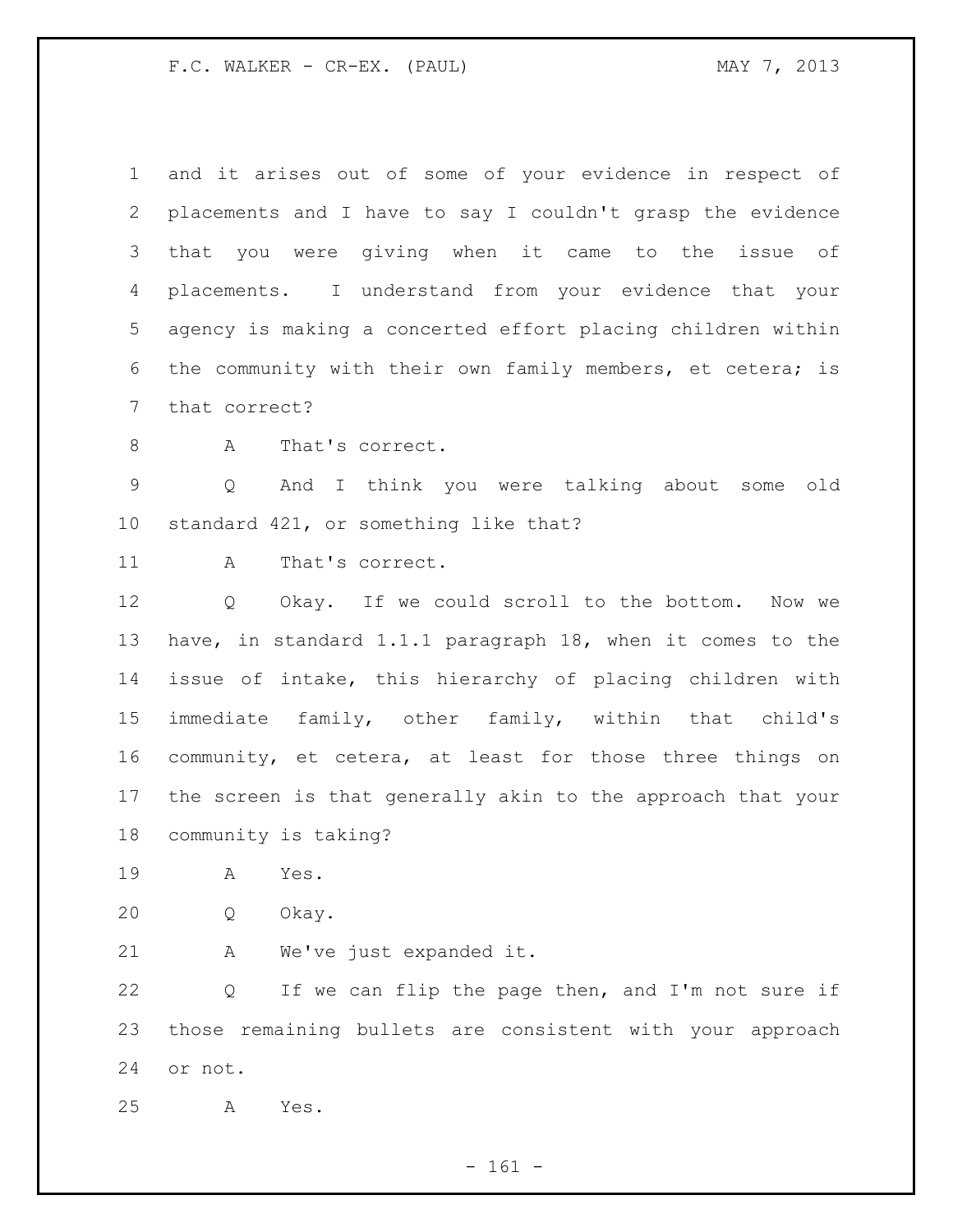Q Okay. And that would, I see here that applies both at the intake stage and the planning stage and I take it that would be the same approach that your agency is taking.

A Yes.

Q Okay.

7 A As a designated intake agency, yes.

 Q Right. But also for your long-term work as well that this approach be consistent with it.

 A Could you possibly show me the standard that when you're moving a child from the community to access other resources?

 Q That I don't have at my fingertips because I'm not a wizard of the standards. If you're aware of it, please point me to it or if it's something that's directly that your agency has, that's fine, but I don't have it, I apologize.

 A In the context of that, that's what I was referring to.

 Q Okay, okay. Thank you. Would it -- and this is just my impression, Mr. Walker. From your evidence this morning, it'd be fair to say that many of the services that your centre is delivering have been created in consultation with the elders of your community, correct?

A That's correct.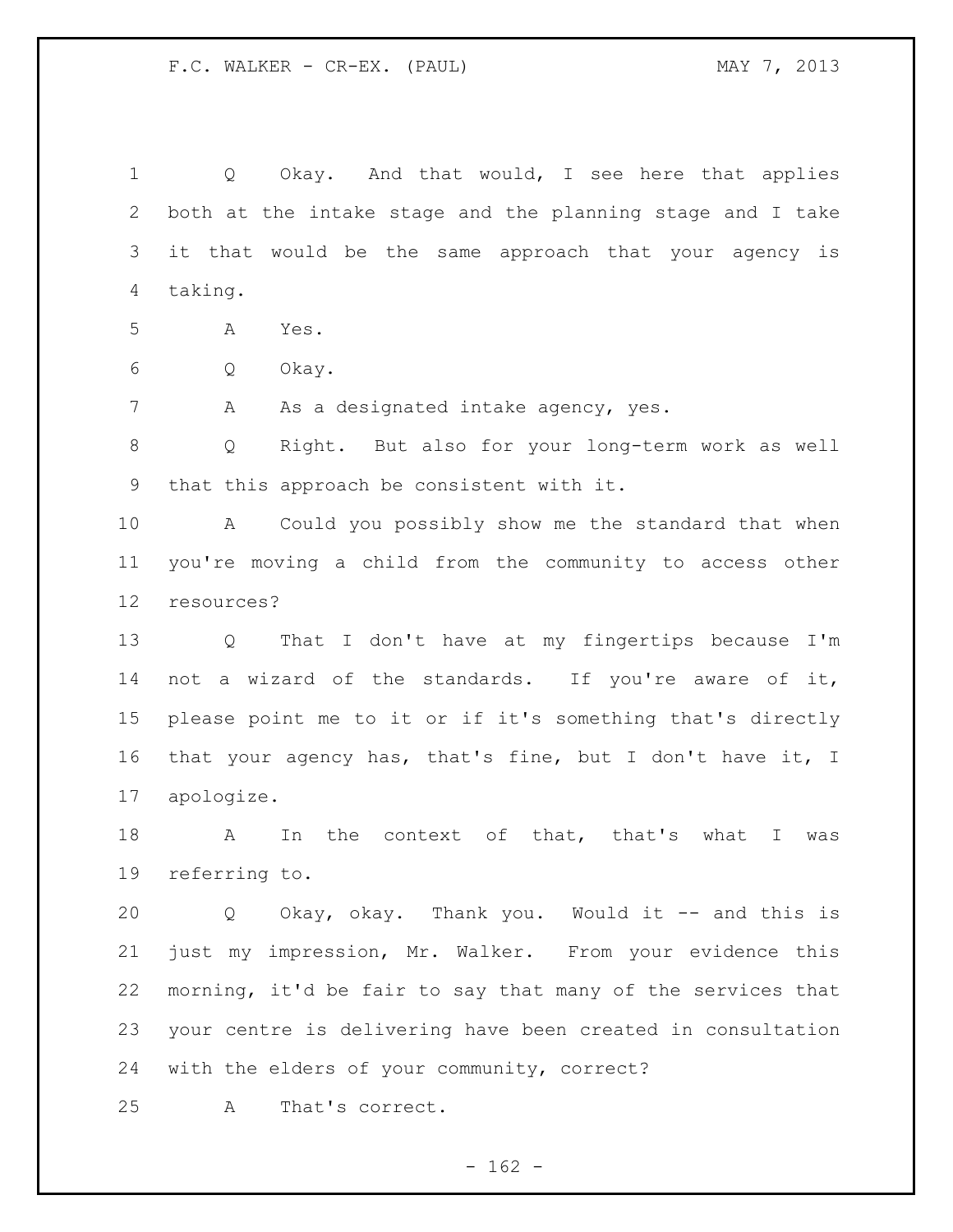Q And there's been a community process undertaken with the members of your community, correct?

A Correct.

 Q And this is just my impression and you're free to agree or disagree with it, it's fair to say that you're proud of what your centre has been doing both back then and presently today; is that fair?

A That's fair.

 Q Okay. Moving on to one other area, if I can talk about the issue of funding, my understanding is that in terms of the funding of your child welfare arm of the centre, the information that we have and were able to call is that what I'll call Indian Affairs, because I can't stop calling them that, they were funding about 1.6 million dollars of your services in 2010 and 2011. Do you have any information on that at all? If you don't have it at your fingertips, that's fair.

A In terms of what?

19 0 In terms of your child welfare activities.

A Yeah, that was based on funding model 20-1.

 Q Right. And that's the old funding approach if I could use that.

A Yes.

 Q And my understanding is in that same year the province provided about 2.2 million dollars, again prior

 $- 163 -$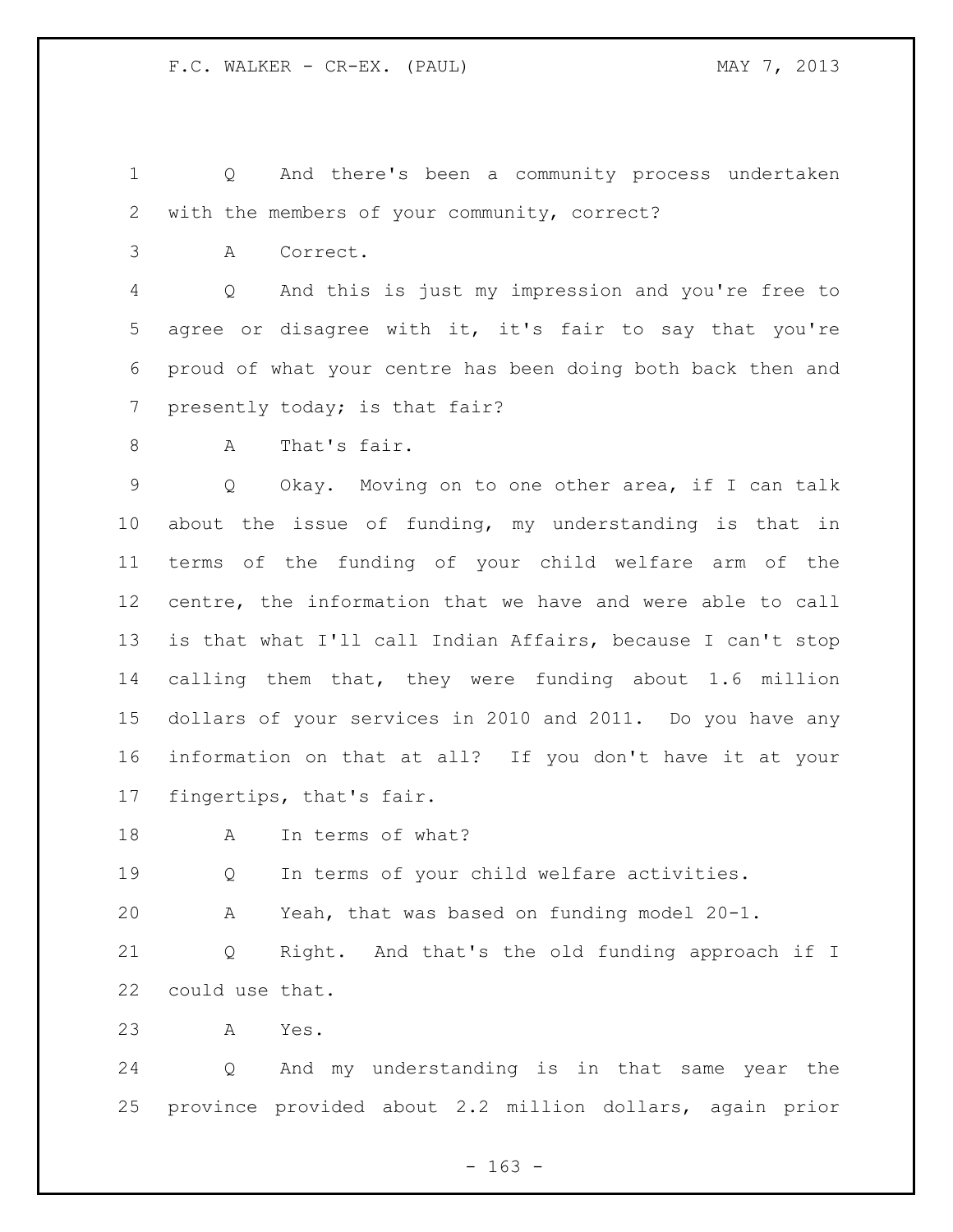the new funding model. Would you agree with that? Are you aware of that?

A If I was to look at it, yes.

Q Okay. You wouldn't dispute it at this point?

A Not without it readily at my fingertips, no.

 Q Fair enough. And I'm not asking you to, for the memory test. The information that we have is that in terms of the present funding, now with the funding model do you agree with me is now, is now in play, if I could put it that way.

A Yes.

 Q Right. My understanding then is that the funding that the federal government's providing to your community or your centre is roughly 3.6 million dollars in 2013, 2014.

A That's correct.

 Q And I understand from that same year for the Province, that number is about 4.5 million.

A Yes.

20 THE COMMISSIONER: How much?

21 MR. PAUL: 4.5 million.

THE WITNESS: Yeah, there's a 60-40 split.

BY MR. PAUL:

Q And if I can just do the math then, if we compare

- 164 -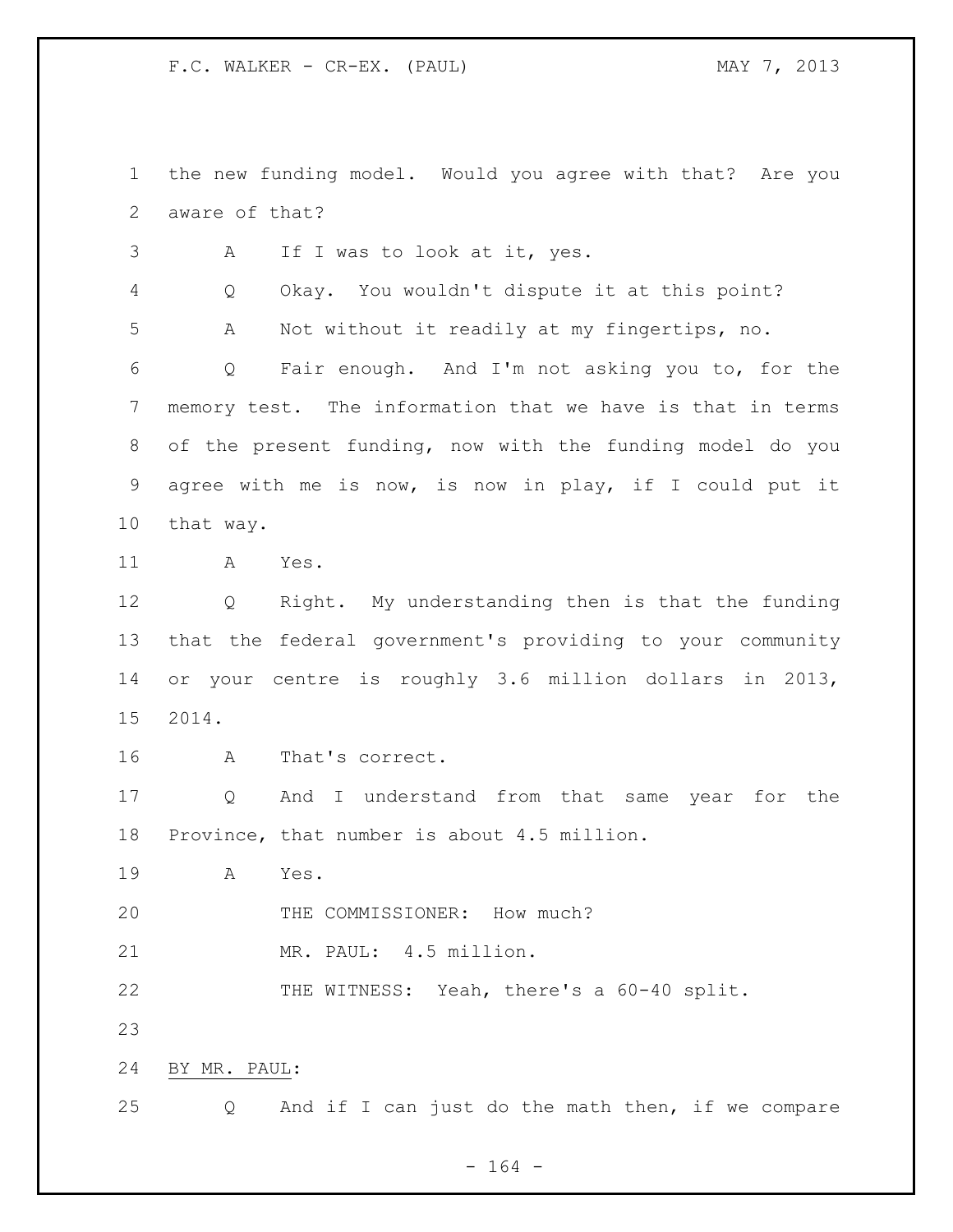the total funding from both governments in 2010, that's roughly 3.9 million and then in 2013, it's about 8.2 million or thereabouts, sound correct, roughly? A Roughly. Q One final point -- A Is that including retroactive? Q I think it's just the current year funding as I understand it. A Current year funding? Q Yes. A I wouldn't be able to tell you because I don't have a, a service purchase agreement. Q That's fair. I'm not asking you to know the unknowable, Mr. Walker. One final -- A And that's over and above maintenance? Q Sorry? 17 A That's over and above maintenance? Q Mr. Walker, I wish I knew. I'd answer that question if I could. That's the information that I have. A Okay. Q And if that's something you agree with, great. If you don't, that's fine. The final area I wanted to talk about is the issue of CFSIS. A Yes. Q My understanding from the basis of your evidence

 $- 165 -$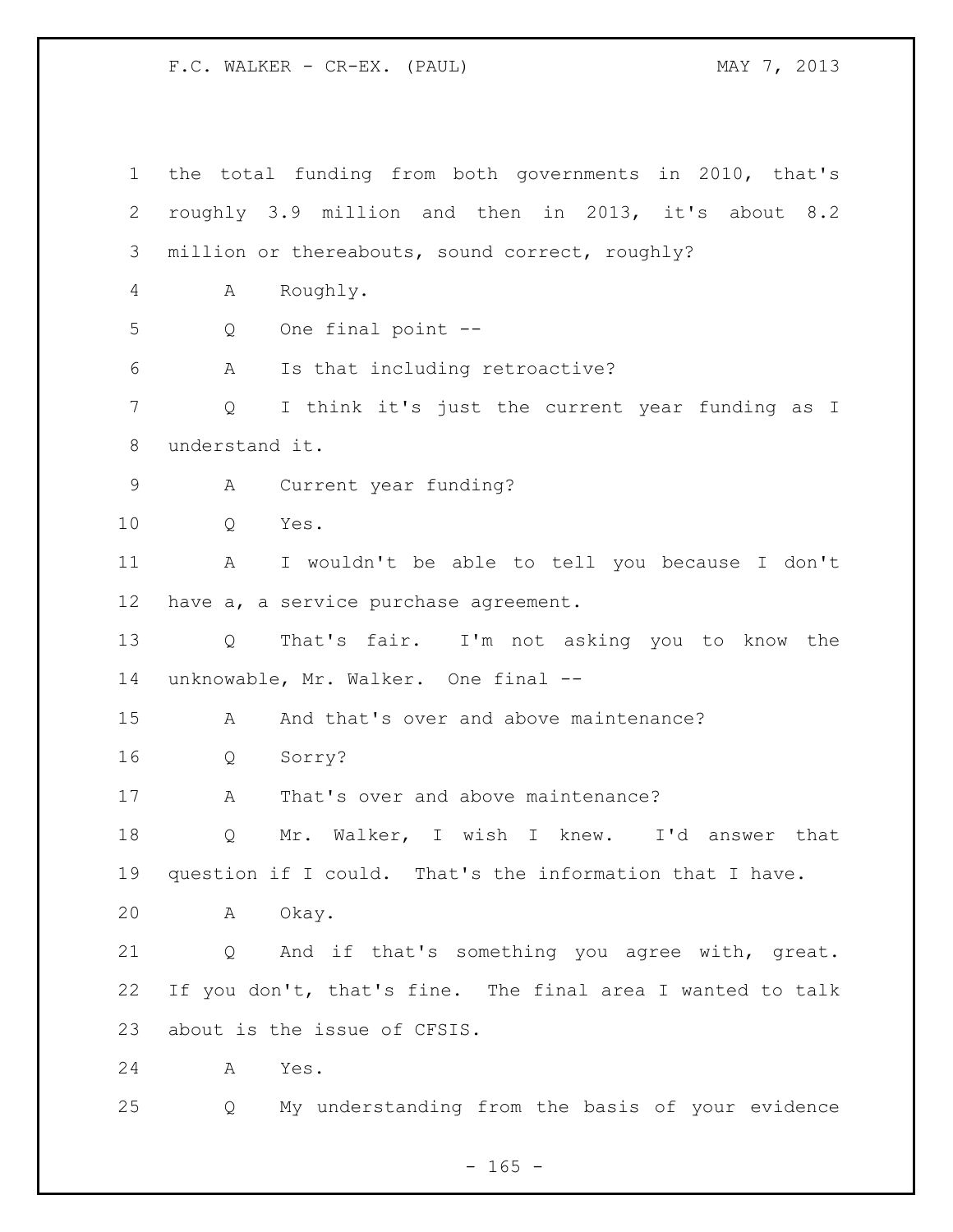is that the MKO has an issue with the use of CFSIS and as I understand your evidence, one of the issues relates to the ownership and control of data; is that correct? A Yes. Q Right. A There was a resolution that was passed in assembly. Q And I also understand there's also a concern about the issue of sovereignty; is that correct? Did I hear you say that? A Yes. Q Okay. And that this concern is shared by your chief and council? A That's correct. Q And as a result, it is fair to say that your chief and council has directed you not to use CFSIS on reserve or is that a decision that you've made? 18 A That's a decision that we have made. Q You as in the centre, if I can put it that way? A Of the centre, yes. Q As opposed to any directive that you've been given? 23 A As opposed to the directive, yes. Q Okay. But I understand your evidence, you actually do use CFSIS off the reserve, correct?

 $- 166 -$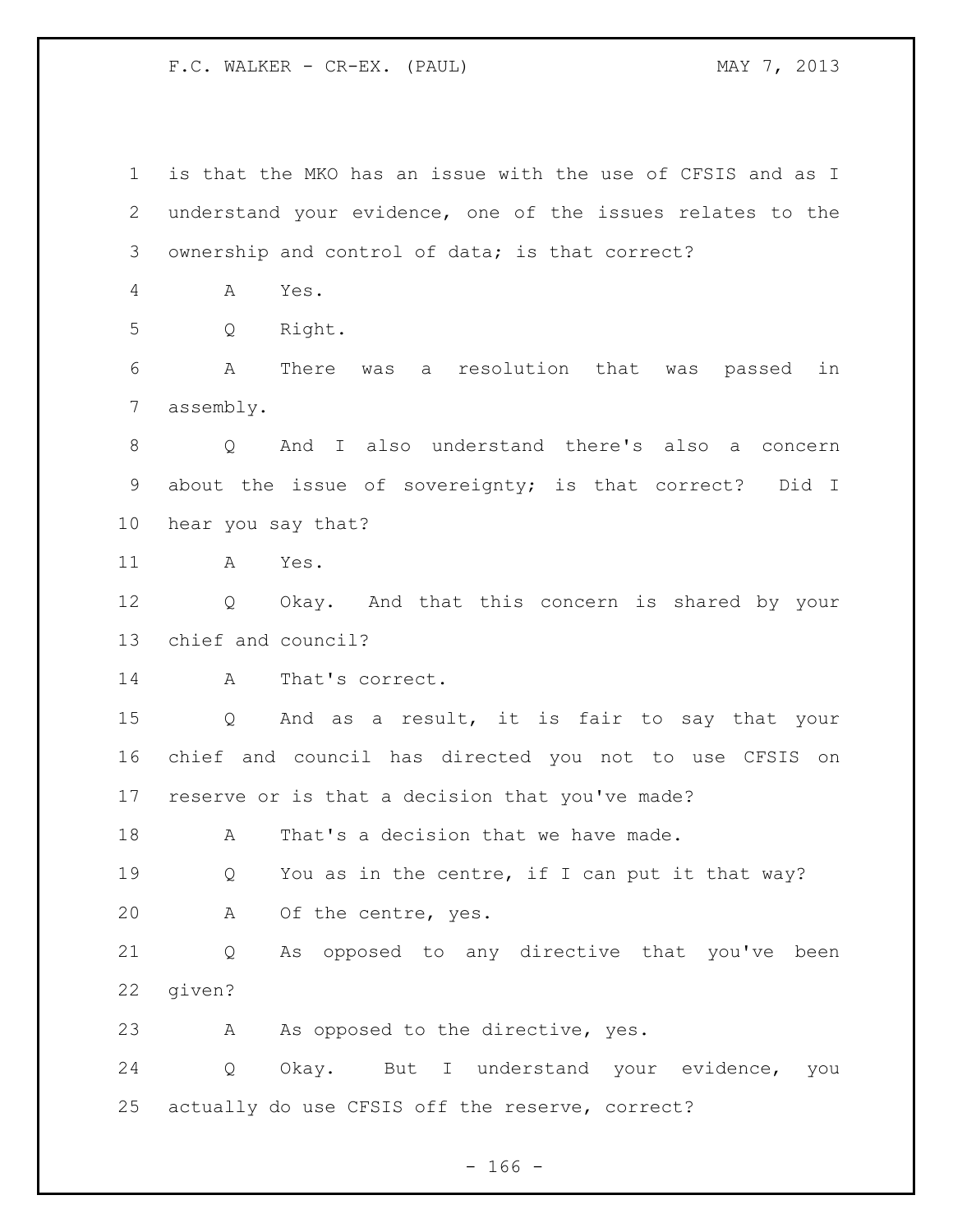A Yes.

| $\mathbf{2}$ | And of course you've used that in your, at very<br>Q       |
|--------------|------------------------------------------------------------|
| 3            | minimum, in your role as an intake agency?                 |
| 4            | It's entirely intake driven, CFSIS driven, yes.<br>A       |
| 5            | Right.<br>Q                                                |
| 6            | Plus case management for our cases off reserve.<br>Α       |
| 7            | Okay. And are you aware, my understanding is<br>Q          |
| 8            | that CFSIS essentially locks down, it's data on an agency  |
| 9            | by agency basis such that Intertribal CFSIS files can't be |
| 10           | looked at by West Region's?                                |
| 11           | Yeah, I'm aware of it, yeah.<br>A                          |
| 12           | Okay. And that's something that you considered<br>Q        |
| 13           | when you decided not to use CFSIS in your community?       |
| 14           | Yes.<br>A                                                  |
| 15           | Okay. And my understanding and you correct me if<br>Q      |
| 16           | I'm wrong, you do have some members of your community in   |
| 17           | NCN who do leave the reserve?                              |
| 18           | That's correct.<br>A                                       |
| 19           | And they do live off the reserve?<br>Q                     |
| 20           | Yes.<br>A                                                  |
| 21           | And sometimes they can move from Nelson House<br>Q         |
| 22           | down to Brandon or to Winnipeg?                            |
| 23           | Yes.<br>Α                                                  |
| 24           | Right. And these people, when they move down<br>Q          |
| 25           | from Brandon or move down from Nelson House to Winnipeg,   |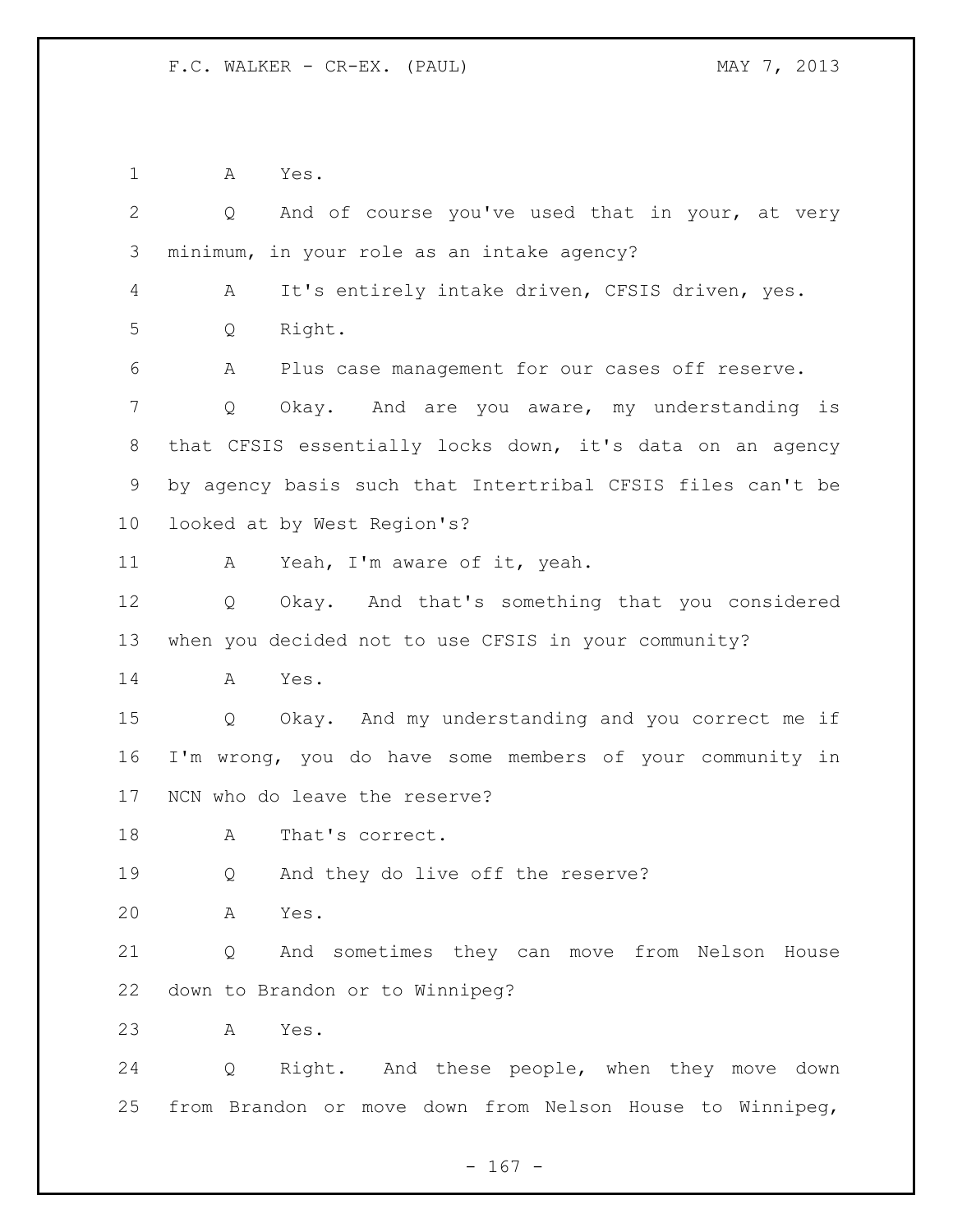they could be members of your community?

- A Yes.
- Q And they may have a file with your centre?

A They may.

 Q And the evidence that we've heard thus far is that the intake agency in Winnipeg, ANCR, does have the ability to look at all the files across the province. Is it then the case that the only way ANCR can look at your centre's file on a child let's say in Winnipeg is not through CFSIS but through actually trying to contact your agency?

A That's correct.

 Q And of course in the event that no one's there at your agency, that person at ANCR wouldn't be able to get that information at that time?

 A That's correct. It doesn't negate the fact that they could be an interface developed that would give them that access.

19 Q But right now as we sit and breathe here today, a child from --

21 A No, they wouldn't have access.

Q They wouldn't have access?

A No.

 Q And again, that's a decision that was made by you and your centre; is that correct?

- 168 -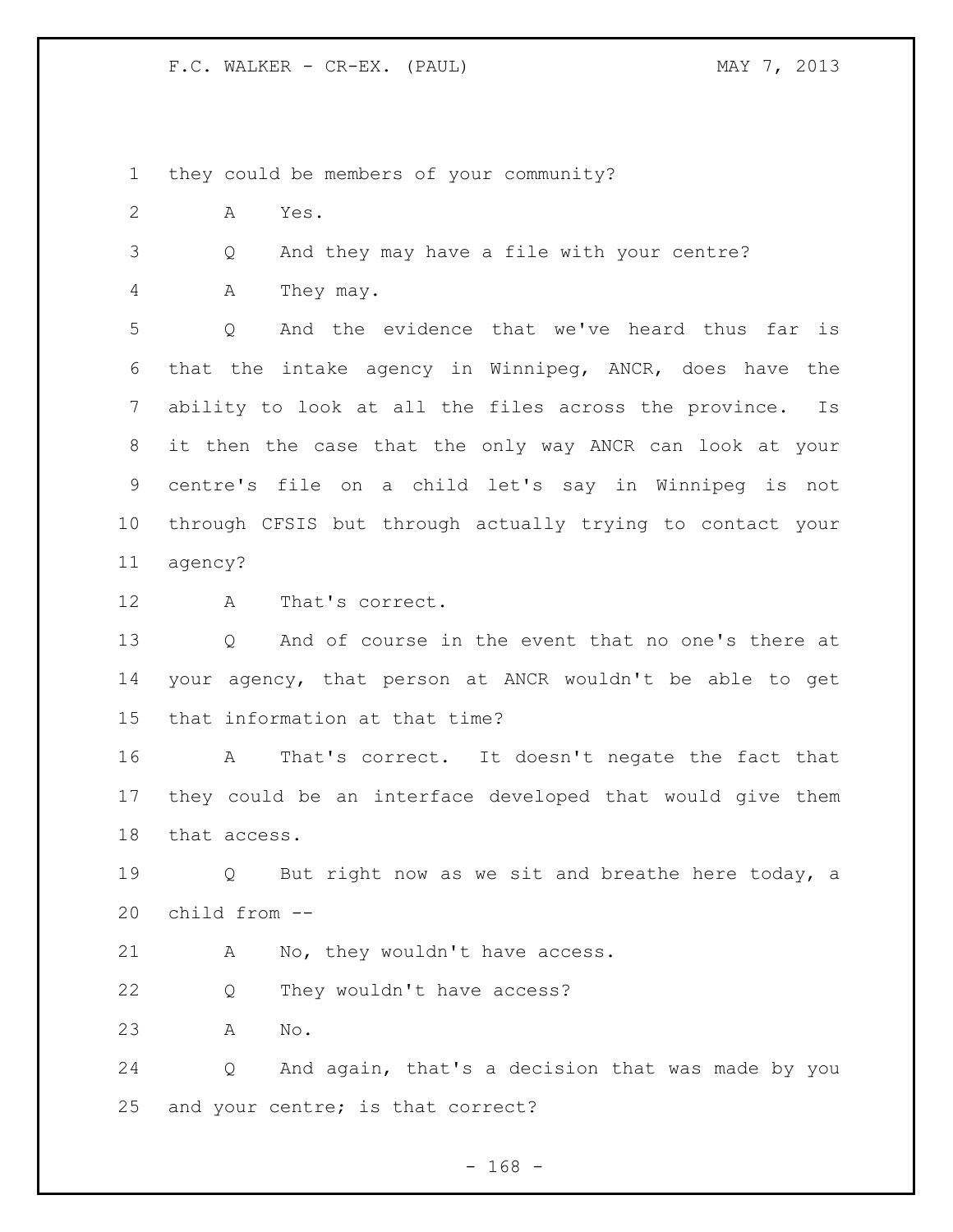A Yes. MR. PAUL: Mr. Commissioner, that's all my questions. THE COMMISSIONER: Thank you, Mr. Paul. 5 Anybody else before Mr. -- Mr. Gindin? CROSS-EXAMINATION BY MR. GINDIN: Q Good afternoon, sir. I represent Steve Sinclair and Kim Edwards. My name is Jeff Gindin. I just have a couple of questions for you. During your evidence this afternoon, you said that after Phoenix Sinclair's death, the focus changed to the best interests of the child being paramount. Do you recall saying that? A Yes. Q What was the focus prior to her death? A It's always been the best interests. What changed was that safety and security of the child became paramount, but always, always the best interests of the child has been at the forefront. Q And that would include their safety? A Yes. Q So did anything really change in terms of -- A Nothing really changed other than the fact that there's been a tremendous scrutiny of CFS operations throughout the province, that there's a heightened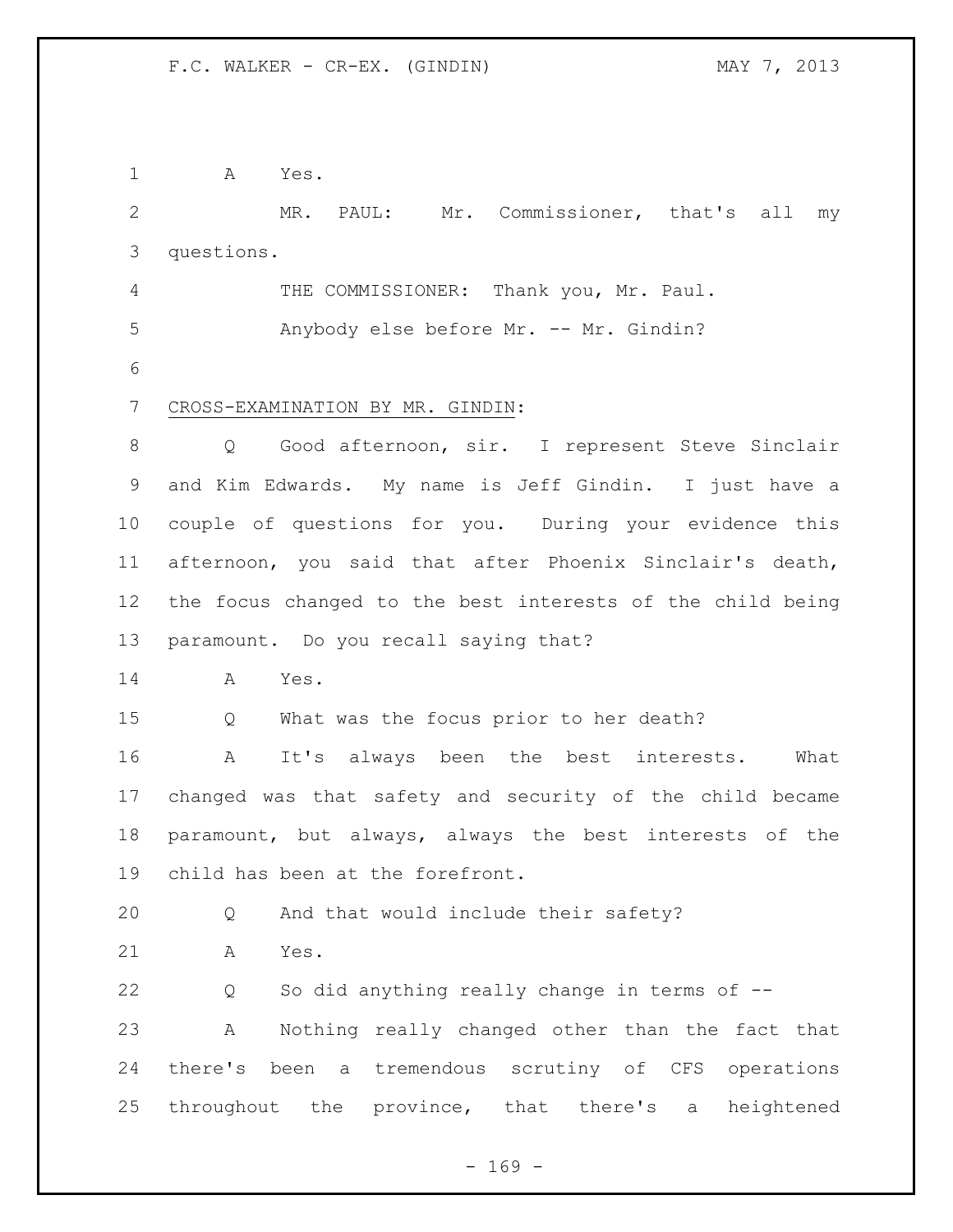F.C. WALKER - CR-EX. (GINDIN) MAY 7, 2013

 awareness that once a child does become part of the system that they need to be tracked and they need to be, ensure that their safety is paramount. Q Now is that as a result of Phoenix Sinclair's death or the calling of this inquiry? A I think it's as a result of Phoenix's death plus Gage Guimond, plus Tracia Owen, plus every other child that has died in the care of CFS agencies. Q And many, many others as well. A Yes. And I think that also it has made the entire system very cognizant of every decision that it makes and to ensure that this doesn't happen again. Q One other area, you were talking earlier about registration, do you recall that? Which is part of a new bill that's about to be -- A Okay. Q -- proclaimed requiring the social workers to be registered. And I appreciate you indicated that it's not your view that a Bachelor of Social Work is necessarily significant. 21 A At this current time, no. Q We've heard evidence that one of the advantages to registration is that it would include a complaint process.

A Yes.

 $- 170 -$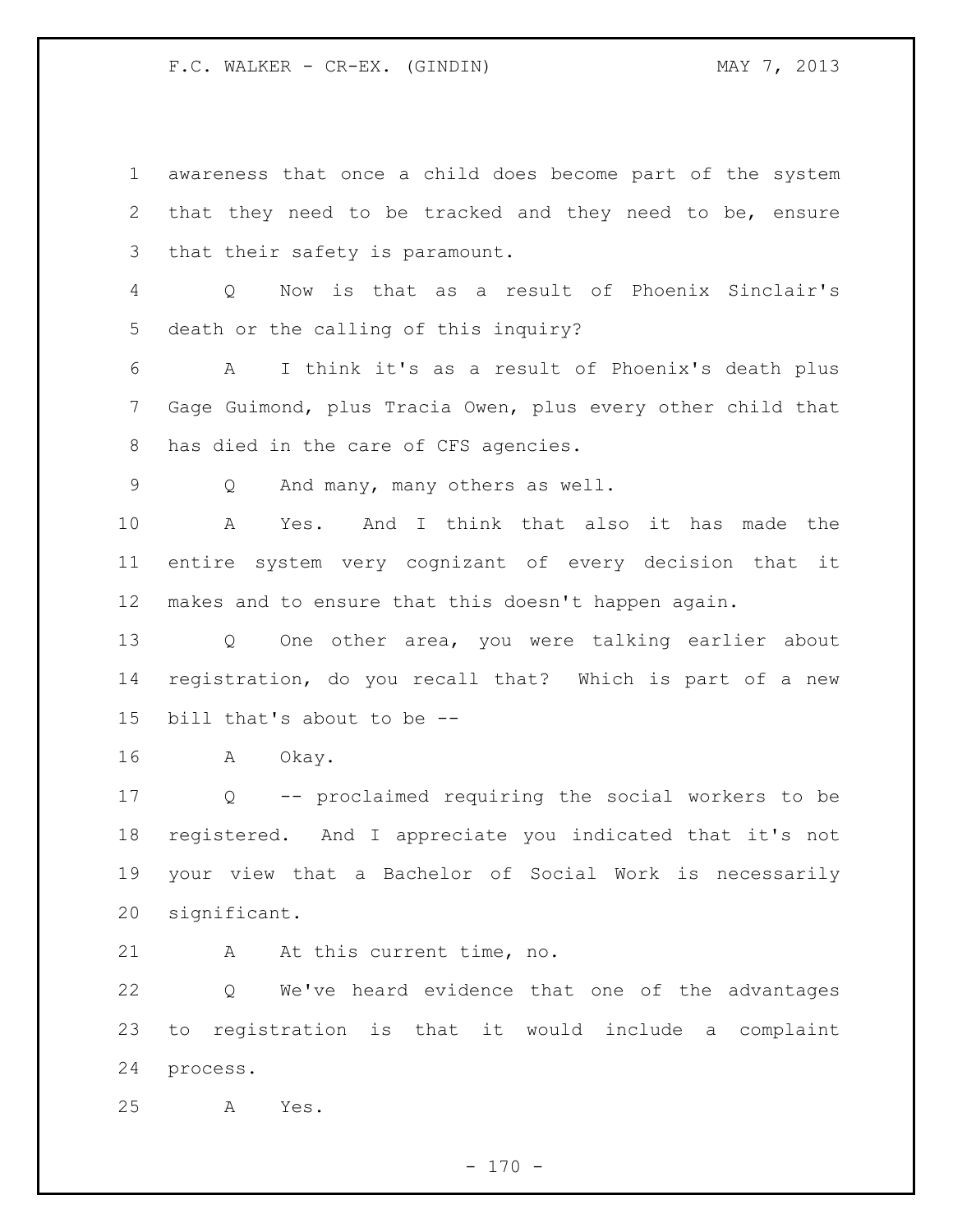Q For families if they had a complaint about a particular worker, there would be some formalized system of some kind that would make social workers perhaps more accountable. Is that something you agree with or have a problem with?

A No, I don't have a problem with that.

 Q The only issue I think that you mentioned was that, was who exactly would be registered, is that --

 A Well, under the current, as far as I understand it, the only ones that could register are actual Bachelor of Social Worker, Master of Social Work, individuals who hold that credential.

 Q And do you think perhaps that other workers involved in the child welfare system perhaps should also have to be registered in some way?

16 A At some point in time, yes. That's why I say that us as an agency, we're looking to ensure that we upgrade our staffing levels so they do have the BSW, they do have the MSW. As I understand it right now, anyone can register as long as they do have a degree. And then at some point in time we will be able to meet that.

 Q One other thing. You mentioned your involvement in the licencing of foster homes.

A Foster homes, yes.

Q That includes of course having the ability to do

- 171 -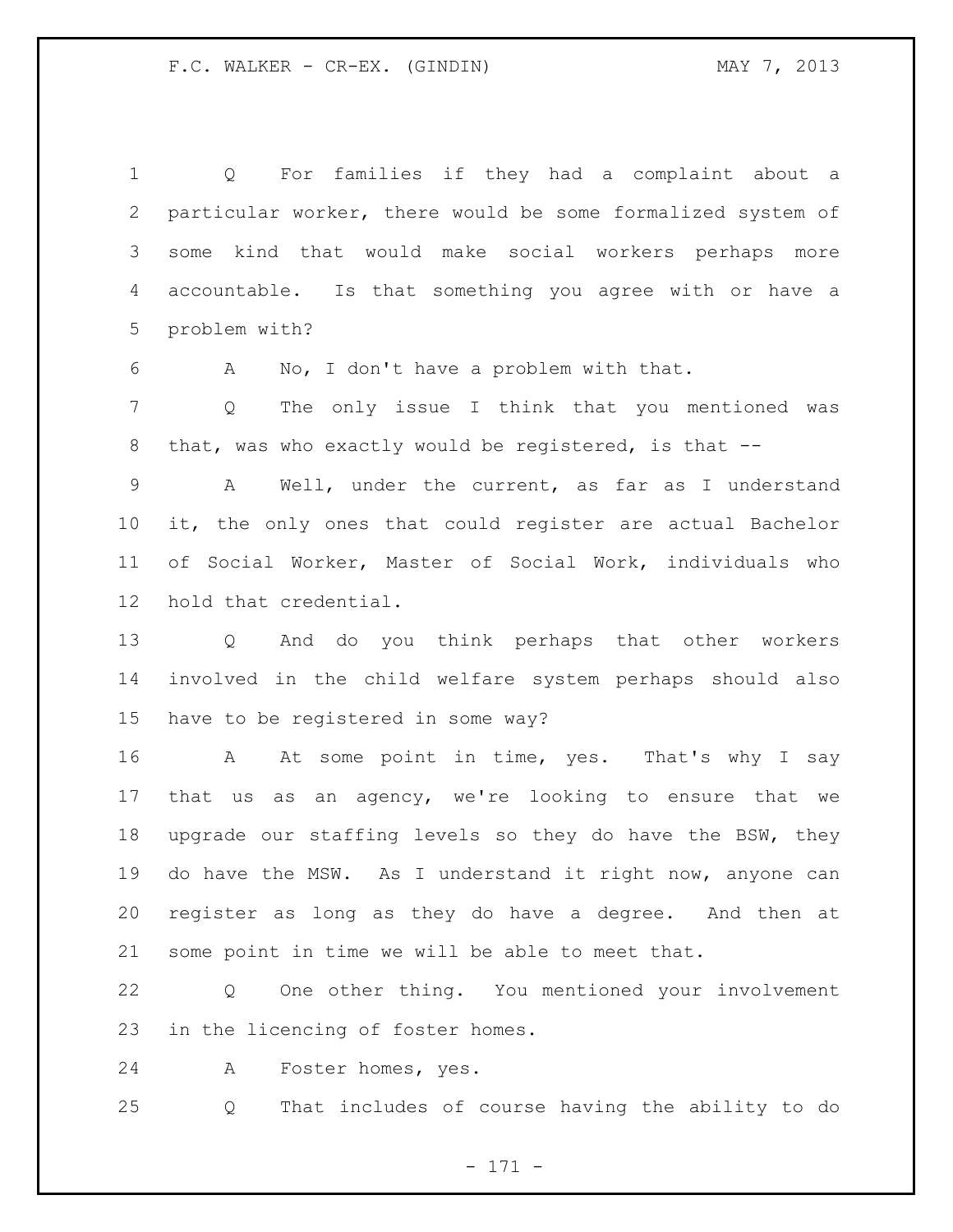F.C. WALKER - CR-EX. (GINDIN) MAY 7, 2013

 all the checks that are necessary when you renew licences, correct? A Yes. Q That includes the child abuse registry -- A Yes. Q -- you need to check that. Criminal records, correct? 8 A Yes. Q And that is something is being done in your community? A Yes. Q Okay. And are you familiar with the fact that there are problems with child abuse registry, for example, being way behind in terms of getting names on there that should be? A Yes, I'm aware of that. Q And that's a significant issue? A Yes, it is. Q And when you renew licences in your community, is it an annual review -- A Yes, it is. Q -- or annual renewal? A It's annual. Q And the reasons for that are obvious, to be current --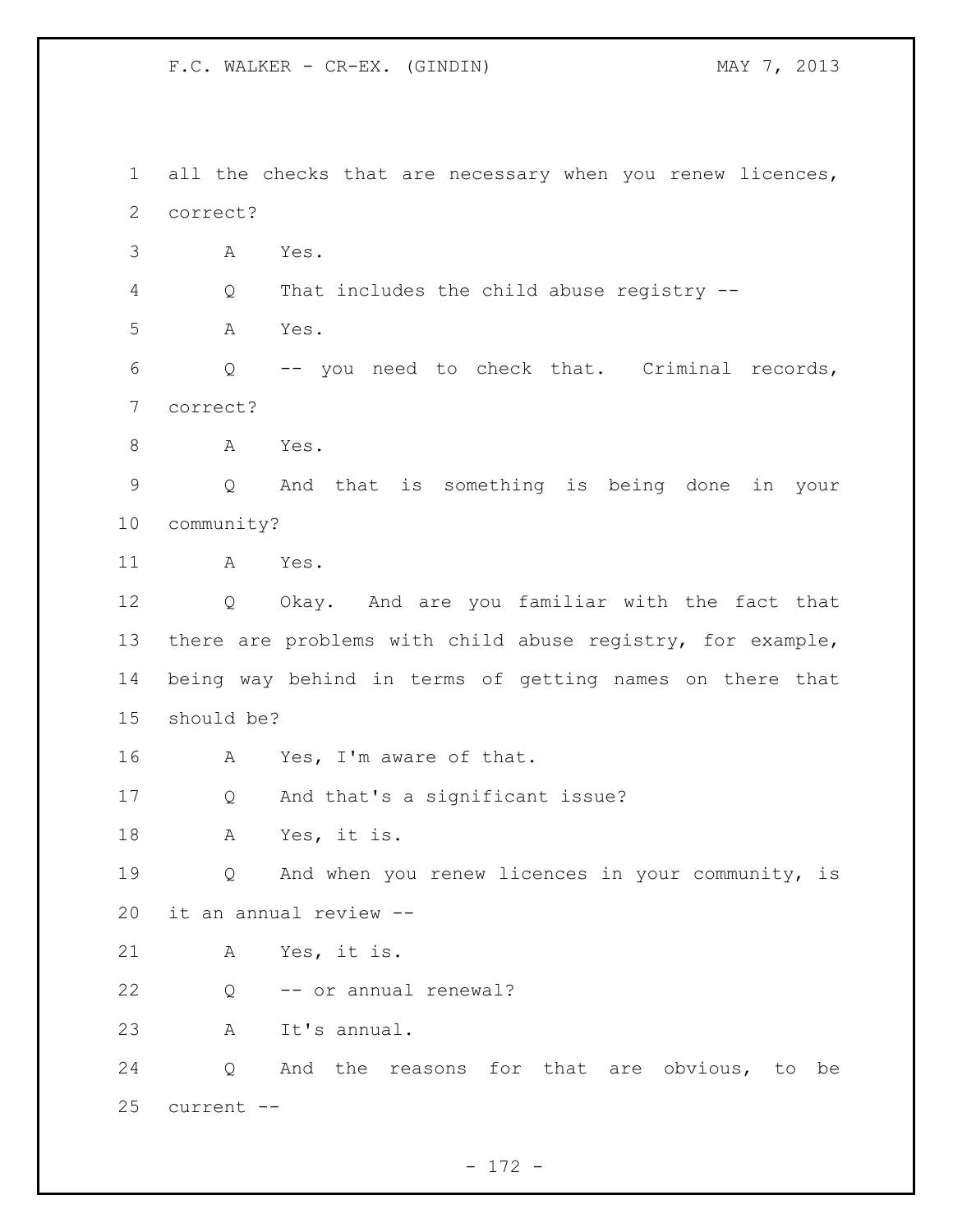F.C. WALKER - CR-EX. (GINDIN) MAY 7, 2013 F.C. WALKER - CR-EX. (COCHRANE)

 A Yes. Q -- in terms of the background of the foster home, right? A Yes. Q And we've heard a lot of evidence that, at least in Winnipeg, sometimes licences aren't renewed for years. Are you aware of those? 8 A I've heard that, yes. Q And that's also potentially a dangerous situation. A Yes, it is. Q Those are my questions. Thank you. 13 THE COMMISSIONER: All right. Mr. Cochrane? MR. COCHRANE: It's just a last minute decision, Mr. Commissioner. 16 THE COMMISSIONER: Fine. MR. COCHRANE: And it stems from questioning that Mr. Paul had asked. CROSS-EXAMINATION BY MR. COCHRANE: Q Mr. Walker, my name is Harold Cochrane. I'm counsel to ANCR, to Northern Authority and to Southern Authority at this inquiry. And if you could just bear with 24 me, I want to make sure I've got my ... 25 There was -- Mr. Paul had asked you some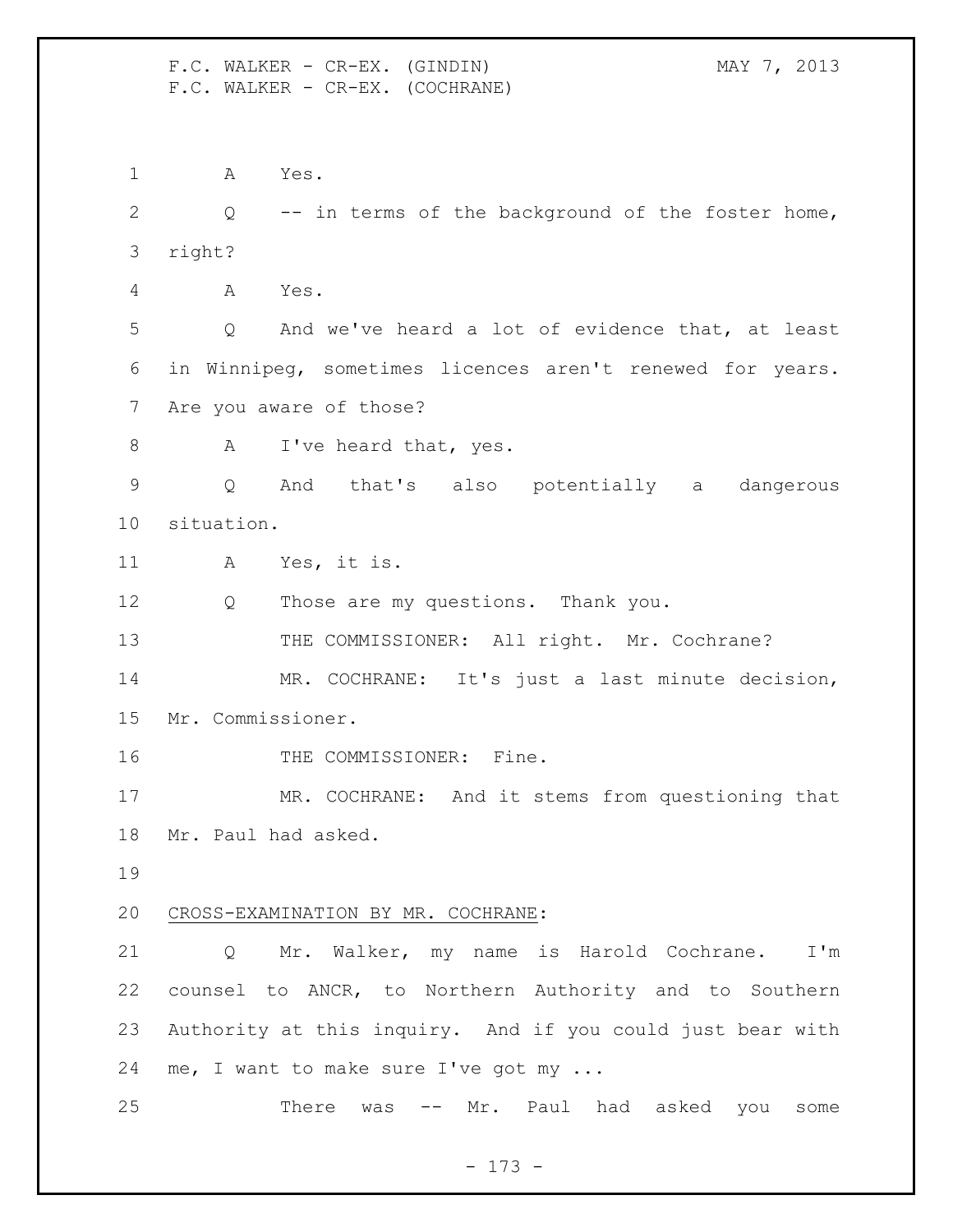F.C. WALKER - CR-EX. (COCHRANE) MAY 7, 2013

 questions about CFSIS and he clarified that, or you clarified through him that the decision not to use CFSIS for on reserve was a decision of your agency. A Yes, of the centre, yes. Q Not a directive of child and council? A No. Q He also asked you then about ANCR because as you know ANCR is the intake agency here in the city of Winnipeg -- A Yes. Q -- and I do act for ANCR. So as the ED of your agency, are you confident that the decision to not use CFSIS for off reserve, sorry, for on reserve children, does not place children at risk? A Yeah, I'm confident. Because remember, I did say earlier that as a result of the death that occurred in 2009 -- Q Yes. 19 A -- that every child, their photos are uploaded. Their basic information is provided, their identifying information is there. Q And that's provided where? A We've submit that to the, to the Child Protection Branch to be uploaded onto CFSIS. Q Onto CFSIS. So --

- 174 -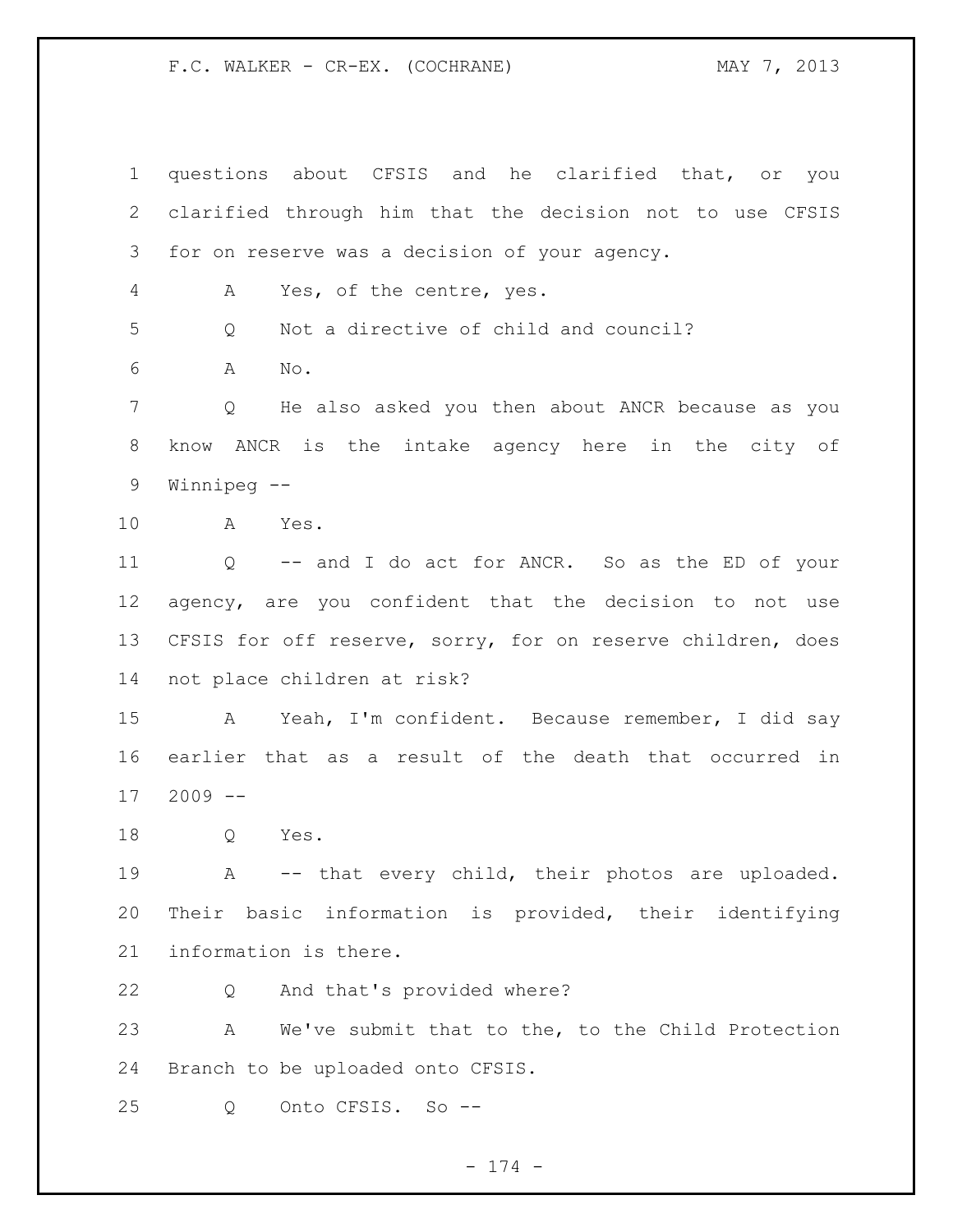A That was done in '09 or 10.

 Q Okay. So from ANCR's perspective, assume ANCR gets a call on the weekend because it does provide after hours service because the call on a weekend, a child requires some service or a child has come to the attention to ANCR. ANCR does -- and then this child happens to be from your community. How, how was ANCR to know, one, that the child belongs to a community and, two, whether or not that child has had prior involvement in the child welfare system, if CFSIS is not used for on reserve children?

 A Well it's the same situation that we encounter in Thompson as a DIA entity. We ascertain the needs of the child. If they are required to come into care, we do place them in care. Once we find out the background information then we contact the agency or the community and find out.

 Q So I'm aware of situations here in Winnipeg, not necessarily from your community, but I'm aware of situations here in Winnipeg where that has happened, where ANCR gets a call after hours and unknown to them the child does have a history in the child welfare system. So I guess another question for you then is do you have any -- what would be your recommendations on how, how ANCR can deal with that type of a problem? Do you have any suggestions?

A I think it's a matter of sitting down with, with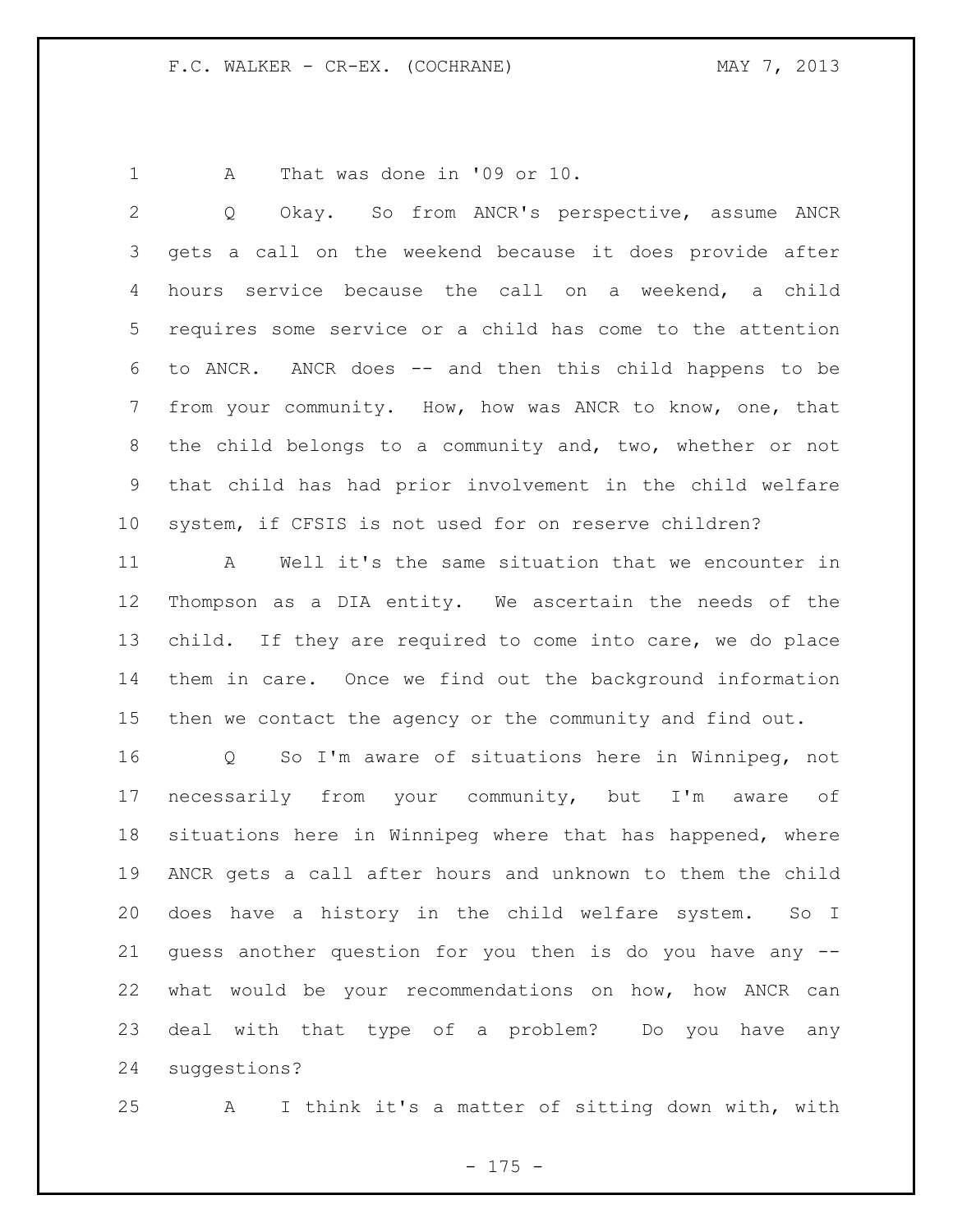agencies such as myself and we would work out a protocol. We would work out an interface that meets both of our needs.

Q Okay.

 A It's something that we've always been consistently saying is that we have the information, we already have the data in our communities. It's just a matter of developing and implementing that interface that had been talked about in 2002. This discussion has been ongoing for quite, for a couple of decades now.

 Q Yeah. I mean it does seem like a serious question from my perspective. So hopefully there will be a solution to that shortly.

14 In terms of the -- we did hear evidence early, and I just wanted to ask this as well, that one of the so-called mandatory requirements of the new funding agreement, the new funding model, was the use of CFSIS and I heard from your evidence that you received funding pursuant to the new funding model. How is that, how is that mandatory requirement I guess not been mandatory for your agency? How did that come about? Or am I misunderstanding the point?

 A No. We managed to get the approval to have our business plan approved and qualified for the enhanced plan. Because remember, the issue of CFSIS is a longstanding

- 176 -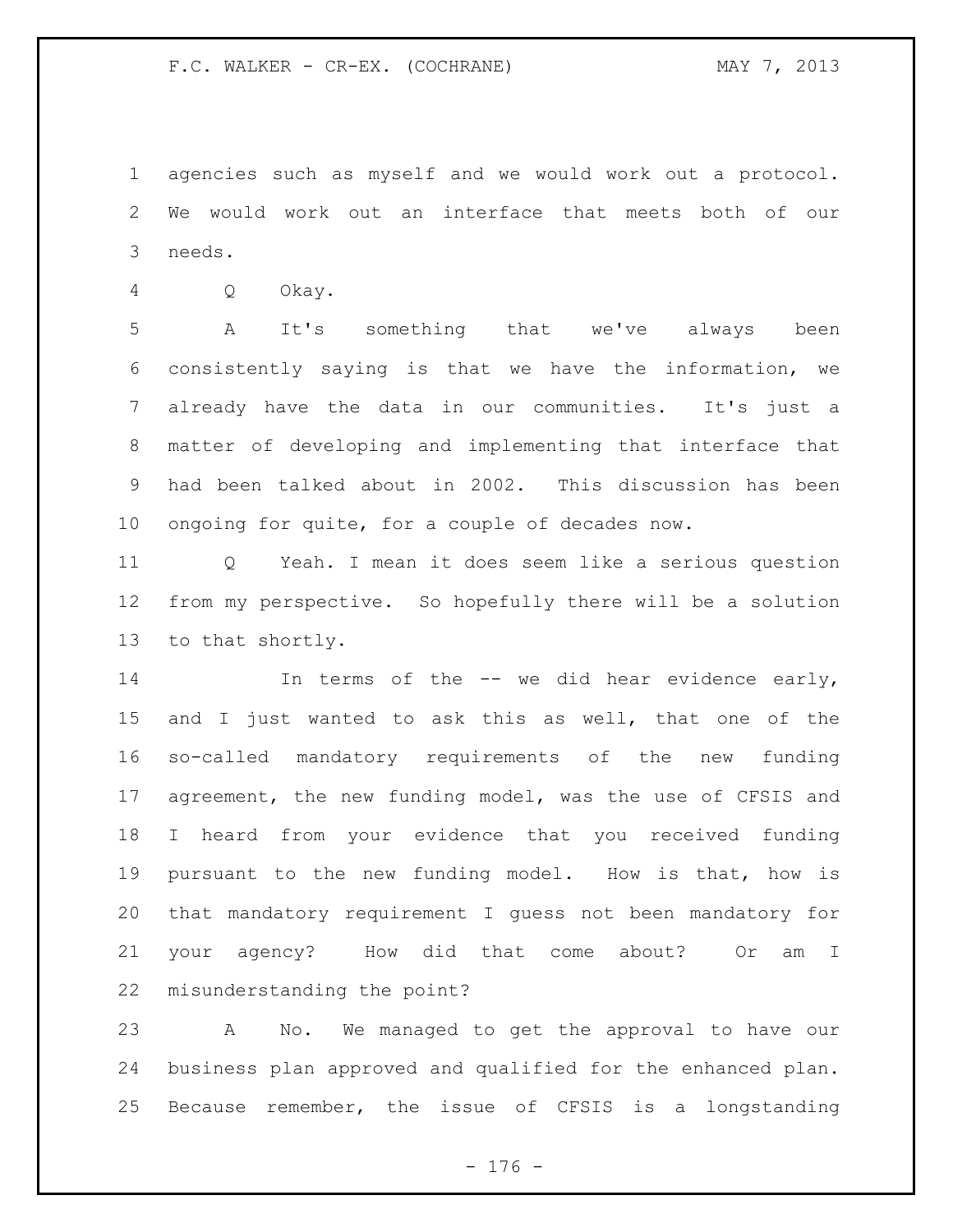F.C. WALKER - CR-EX. (COCHRANE) MAY 7, 2013

 issue. It's not something that just propped up overnight. This has been an issue for a long time. Q It's a longstanding issue. A And the chiefs in assembly at MKO have always insisted that, look, sit down with us, let's develop the agreement, let's implement it. Q That's the protocol you're talking? A Talk about protocol, protocol agreement, provide safeguards and guarantees and but in the meantime, very easy to develop an interface. Q I'm not -- A More so than spending millions of dollars on new computerized equipment. Q I'm not a technical person, so -- 15 A And those discussions have taken place. Q Okay. A Those have been in place for a long time, just no will to do it. 19 THE COMMISSIONER: On whose part? THE WITNESS: On the part of the Province. BY MR. COCHRANE: Q That is, I'm sure, an issue that the Province will discuss when they're providing their evidence, certainly something I would be interested in hearing. Now

- 177 -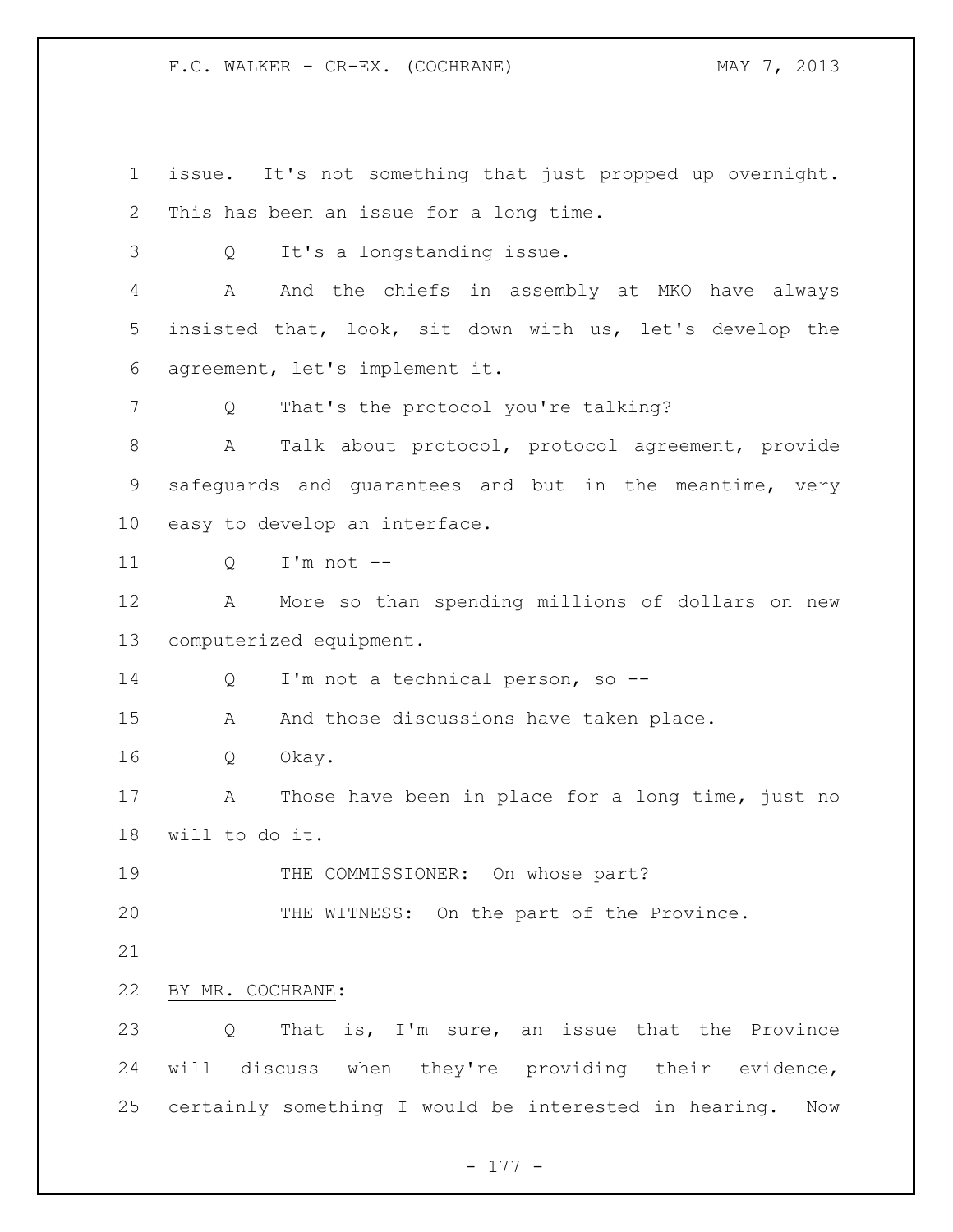F.C. WALKER - CR-EX. (COCHRANE) MAY 7, 2013

 you do make a distinction with respect to CFSIS for on reserve and off reserve.

A Yes.

 Q Why the distinction? Because as I understand the concern is ownership of information I think is what you've said.

A Yeah.

 Q Why then is it the concern for one group, which is on reserve, but not a concern for the other group off reserve?

 A That was part of the whole initiative with, with the transfer. Those cases came over on CFSIS, access to CFSIS. All of our provincial offices have access to CFSIS. The only one that doesn't have it is on reserve is the head office.

 Q All right. And those ones that came over that were already on CFSIS are band members --

A Yes.

 Q -- of the community? Okay. The last question is, exhibit -- I'm sorry, I didn't mark those -- Exhibit 58, which is the MKO First Nation Family Law, it's a draft that you provided from 1990.

A 2000.

 Q Yeah, sorry, 2000, so about 13 years ago it was drafted. Were you involved in the drafting of that law?

- 178 -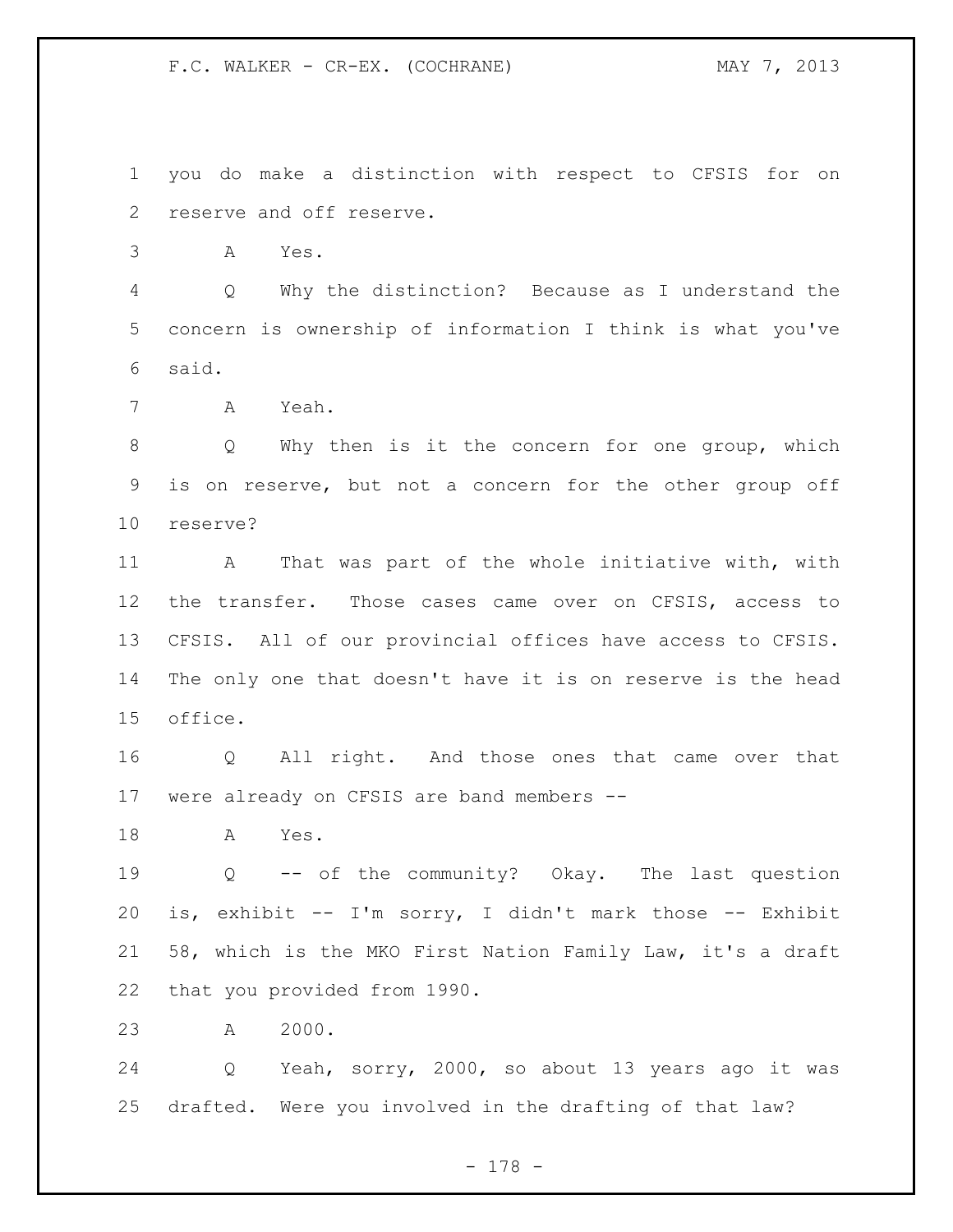F.C. WALKER - RE-EX. (FUNKE) MAY 7, 2013

| $\mathbf 1$  | Α                                                        | No, I wasn't. I was in university at the time.             |
|--------------|----------------------------------------------------------|------------------------------------------------------------|
| $\mathbf{2}$ | Q                                                        | I see. So you're not able to speak about --                |
| 3            | Α                                                        | The development of it? No.                                 |
| 4            | Q                                                        | About the particular provisions of it, are you             |
| 5            |                                                          | able to speak on that?                                     |
| 6            | Α                                                        | $\mathrm{No}$ .                                            |
| 7            | Q                                                        | Okay.                                                      |
| 8            | Α                                                        | No, I briefly perused it the other day.                    |
| $\mathsf 9$  | Q                                                        | Okay, fair enough. Thank you very much.                    |
| 10           |                                                          | THE COMMISSIONER: Thank you, Mr. Cochrane.                 |
| 11           |                                                          | That's everybody? All right, Mr. Funke.                    |
| 12           |                                                          | MR. FUNKE: Thank you, Mr. Commissioner.                    |
| 13           |                                                          |                                                            |
| 14           |                                                          | RE-EXAMINATION BY MR. FUNKE:                               |
| 15           | Q                                                        | Mr. Walker, I just want to return to a topic that          |
| 16           |                                                          | was broached by both commission counsel and Mr. Ray in his |
| 17           |                                                          | cross-examination of you and that is with respect to the   |
| 18           |                                                          | issue of funding. Mr. Ray had asked you about the optimal  |
| 19           | levels of staffing, particularly with respect to case -- |                                                            |
| 20           |                                                          | THE COMMISSIONER: Levels of what?                          |
| 21           |                                                          | MR. FUNKE: Staffing.                                       |
| 22           |                                                          | THE COMMISSIONER: Oh yes.                                  |
| 23           |                                                          |                                                            |
| 24           | BY MR. FUNKE:                                            |                                                            |
| 25           | Q                                                        | Particularly with respect to caseload and how              |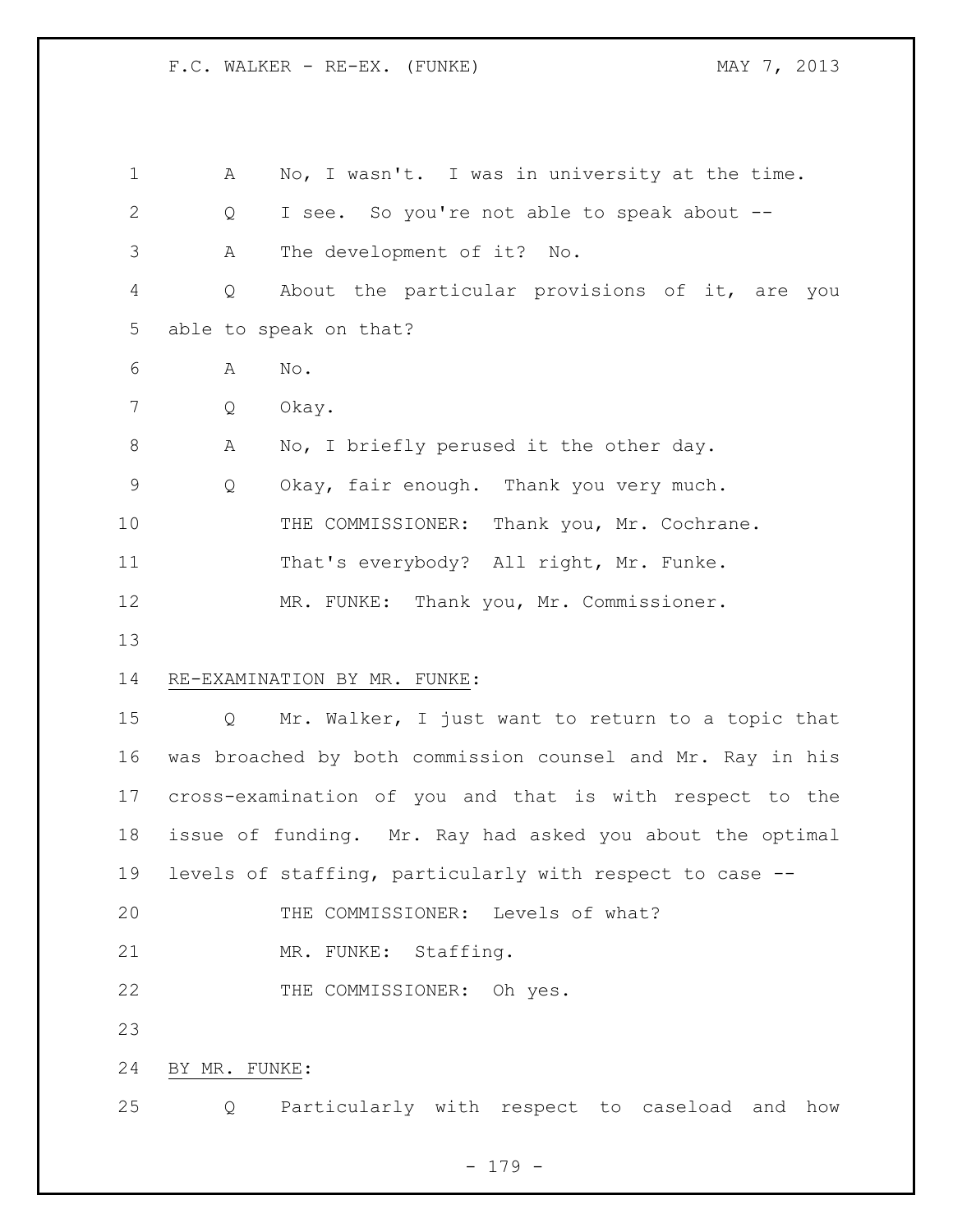F.C. WALKER - RE-EX. (FUNKE) MAY 7, 2013

 many cases per worker and what the ratios were and I understand that the current casework ratio is supposed to be one to 25 and in fact that's what you're funded for under the new funding law, correct? A That's correct. Q The federal funding model is one for every 20 files; is that correct? 8 A That's correct. Q As I understand it right now, your workers are currently working with significantly higher caseloads; is that correct? A That's correct. Q And you indicated that ideally you'd like to have those caseloads reduced to 16 files for every prevention, or sorry, protection worker; is that correct? A Yeah, that's the standard that's practiced in California. Q Absolutely. Now one of the questions that Ms. Walsh had asked you is whether or not the current funding that the agency is receiving is sufficient and you indicated that it was.

A Yes.

 Q And do I understand your testimony to be that it's sufficient to the extent that children are not placed in danger and that the agency is able to meet minimum

 $- 180 -$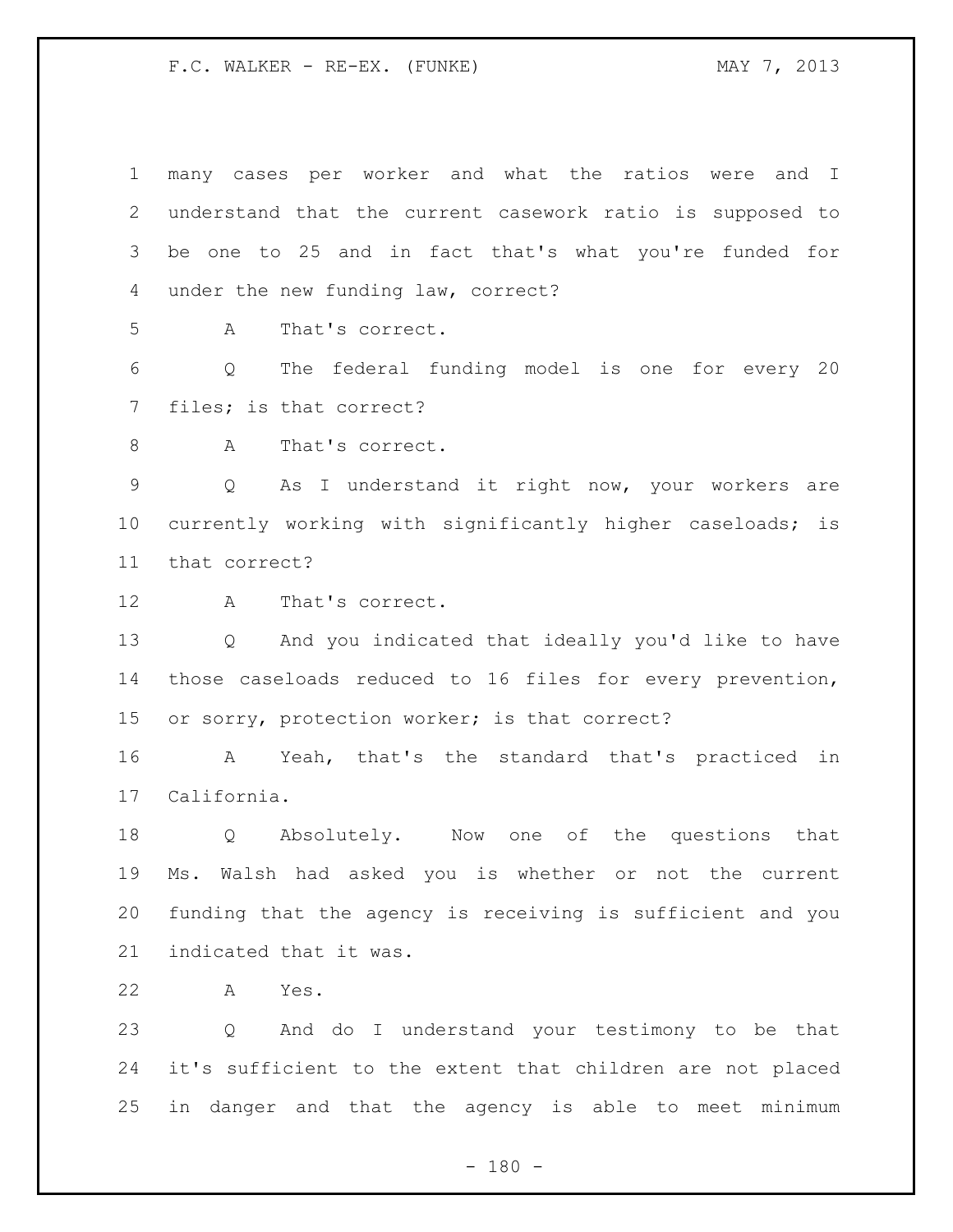F.C. WALKER - RE-EX. (FUNKE) MAY 7, 2013

standards for service; is that correct?

A Yes.

 Q Do I understand your testimony to be that if your funding was enhanced further than it is under the new law, that if better funding was provided to the agency, you would be able to provide better service to the children --

 THE COMMISSIONER: Mr. Funke, that's the way life is.

9 MR. FUNKE: No, I appreciate that --

 THE COMMISSIONER: The more money you've got the better it gets.

12 MR. FUNKE: I appreciate that.

BY MR. FUNKE:

 Q The difficulty is that there's a distinction between best practice and minimum standards and what I'm asking, Mr. Walker, is whether or not the funding that is currently provided is sufficient to meet best practices or if you're required to rationalize services in some cases due to funding shortfalls.

 A I think the new funding model is a good start. It's a good start to establish a base line of data that we can build upon and I think it's a process that will lead to more enhanced services over time and but for right now I'd have to say that it as sufficient as it can be, given the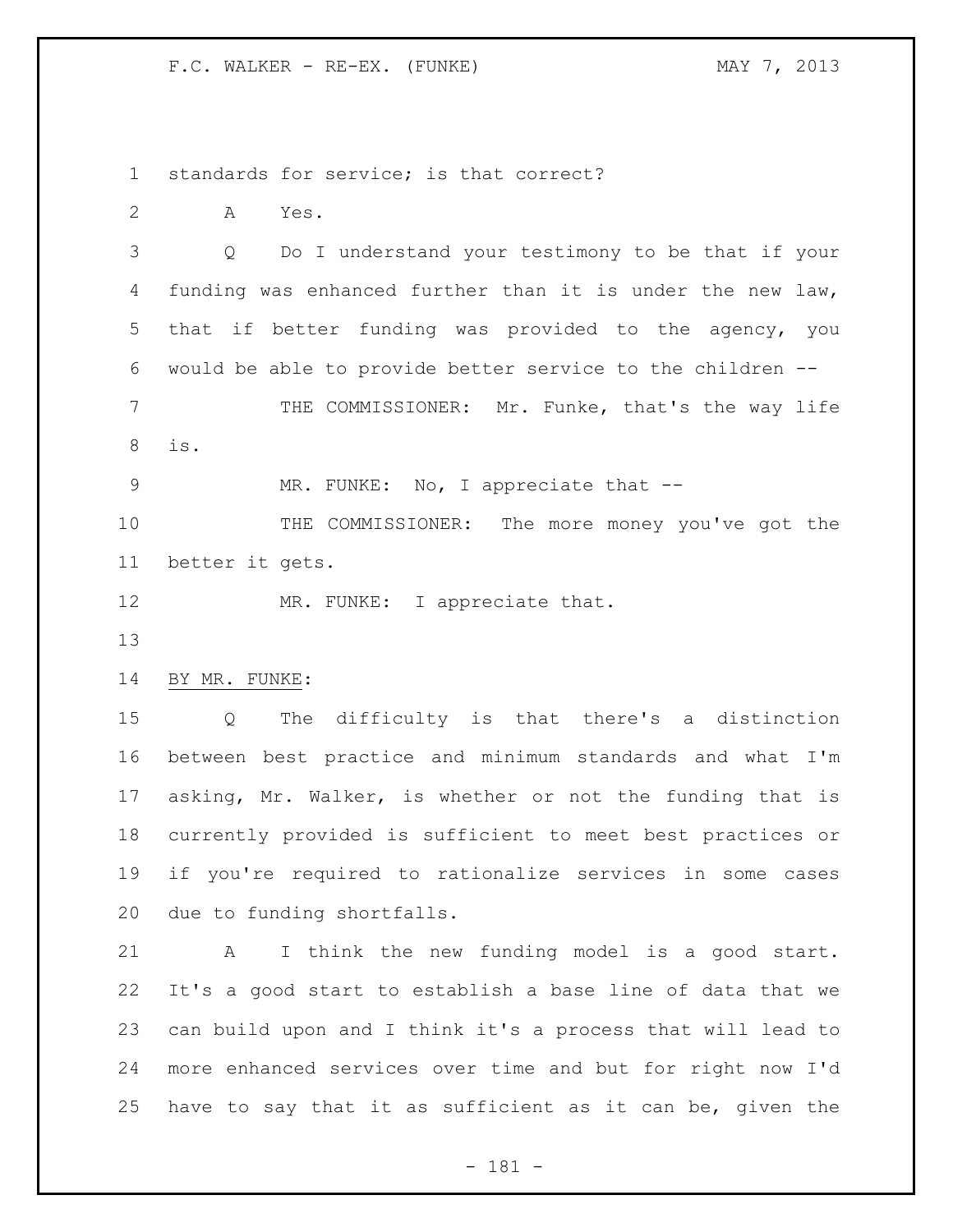economies of scale that we currently find ourselves in. And the other thing that may be of interest is that we, we as an agency, as a CFS agency, we provided tremendous amounts of manpower and manpower hours to ensure that this AJI-CWI process was implemented. A lot of time and effort was put into this and we are just now receiving that formal recognition that 60 percent of our time is spent on provincial cases.

Q Now we've also --

10 A We've never had that before.

 Q We also heard a great deal about a lot of the innovative services and programs that the Wellness Centre has been able to develop over the years, so that was prior to the new funding model. And you'd agree with me that if it wasn't for those outside sources of funding through the various trust programs and initiatives that were available on NCN, that the funding that was provided by the province and the federal government wasn't sufficient to fund a lot of those initiatives that you've described?

A No.

21 0 And if it hadn't been for those outside sources of funding, those wonderful programs that we've heard about that have had such tremendous impacts on your communities, simply wouldn't exist; is that correct?

A No, that's correct.

- 182 -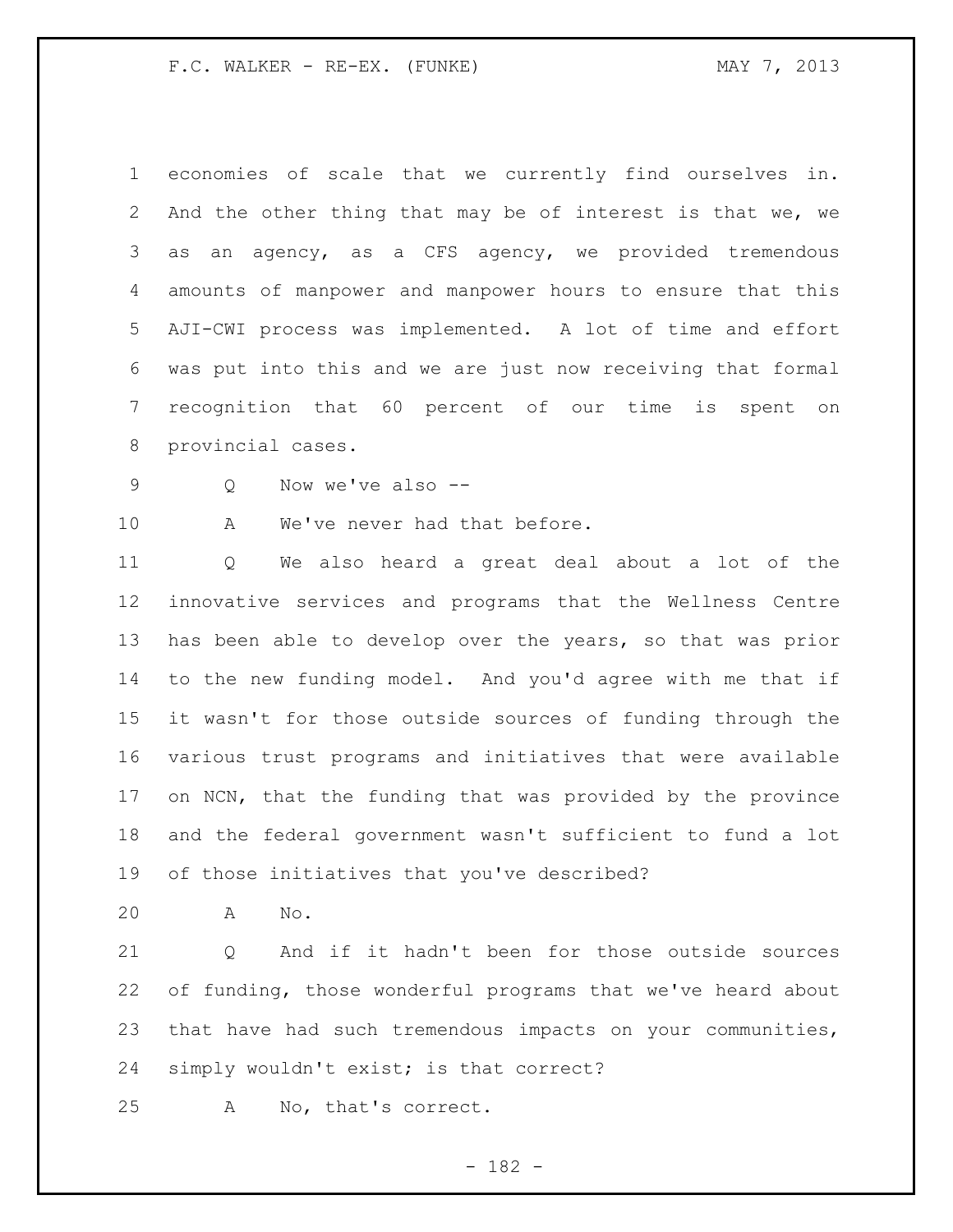Q Now one last area that was discussed by Mr. Paul with respect to CFSIS and access to data by other agencies, I'll ask you whether or not you were aware that data entered on CFSIS is locked from other agencies. Do I understand it correctly that although it may be locked from other agencies, that it's still available to the branch? A Yes. Q So the Province can access that data at any time? A Yes. Q And there is no lock against the Province's access? A No. It's specific, I believe to, would be specific to certain personnel. Q They may have internal protocols with respect to which individuals can access it, but the Province itself retains the right to access that data? A Yes. Q Those are the only questions I have. Thank you. THE COMMISSIONER: Thank you, Mr. Funke. Ms. Walsh? 21 MS. WALSH: I have nothing further, Mr. Commissioner. THE COMMISSIONER: All right, Witness, you're finished and thank you very much for your attendance here. THE WITNESS: Thank you, Commissioner.

- 183 -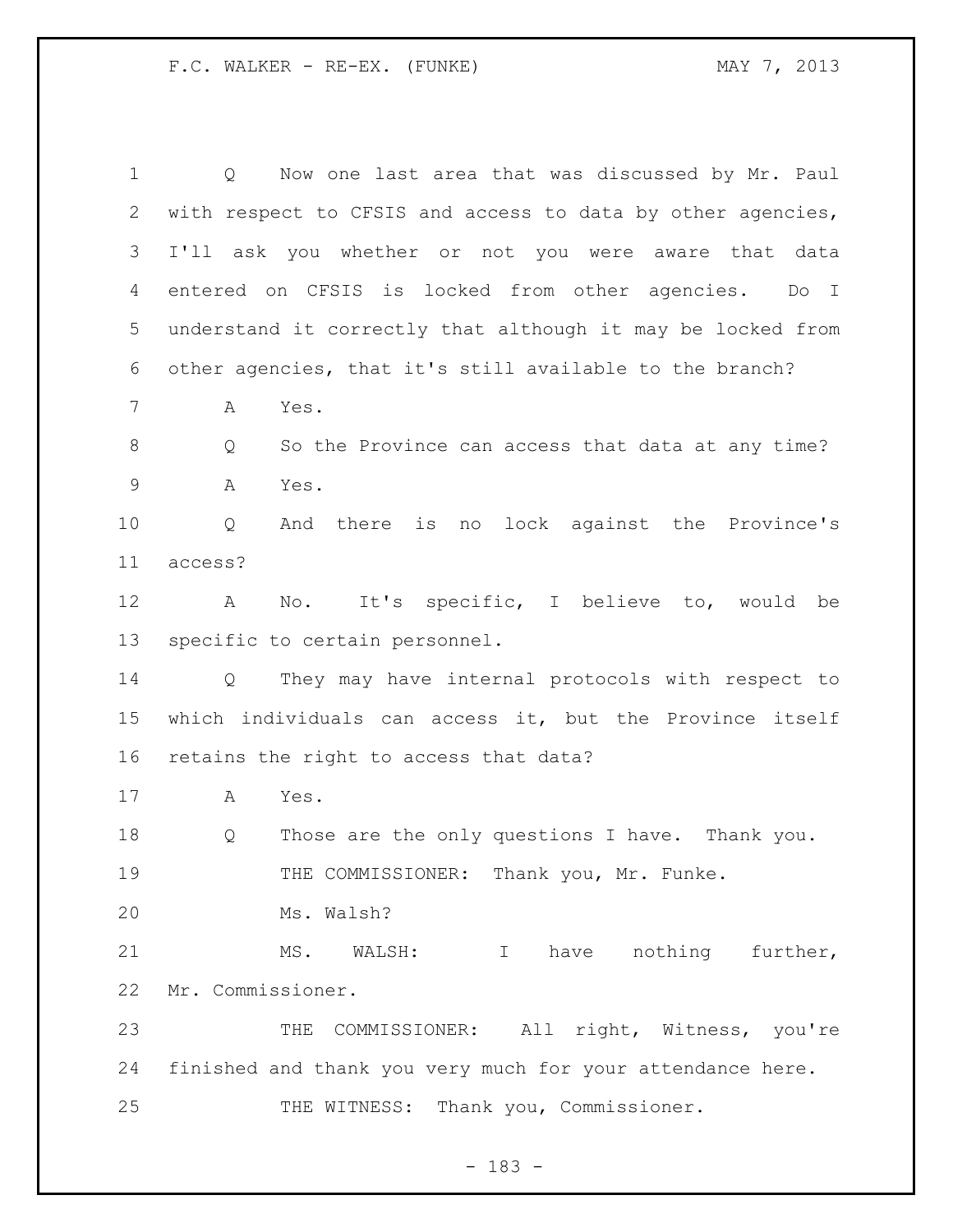PROCEEDINGS MAY 7, 2013

 THE COMMISSIONER: Now what are our plans for tomorrow? You can take your leave from the stand. 3 THE WITNESS: Okay, thank you. (WITNESS EXCUSED) THE COMMISSIONER: What are our plans for tomorrow? MS. WALSH: Tomorrow we will switch to hearing from the witness for the MGEU. The AMC has not finished calling all of their evidence but we'll spend as much time as we need tomorrow. I'm advised that Mr. Smorang will be able to complete his evidence in chief by the first hour of the afternoon, which combined with our evening sitting should allow us more than enough time to get through that evidence. And it may be that the AMC, since we are going to sit tomorrow night, should have on deck one of their witnesses so that by the end of the day Thursday the AMC has completed its evidence. THE COMMISSIONER: Well there's -- MS. WALSH: So we'll still be one day behind. THE COMMISSIONER: That's -- the AMC, that's going beyond their allotted time, isn't it? MS. WALSH: No. 25 THE COMMISSIONER: Oh. If they have all day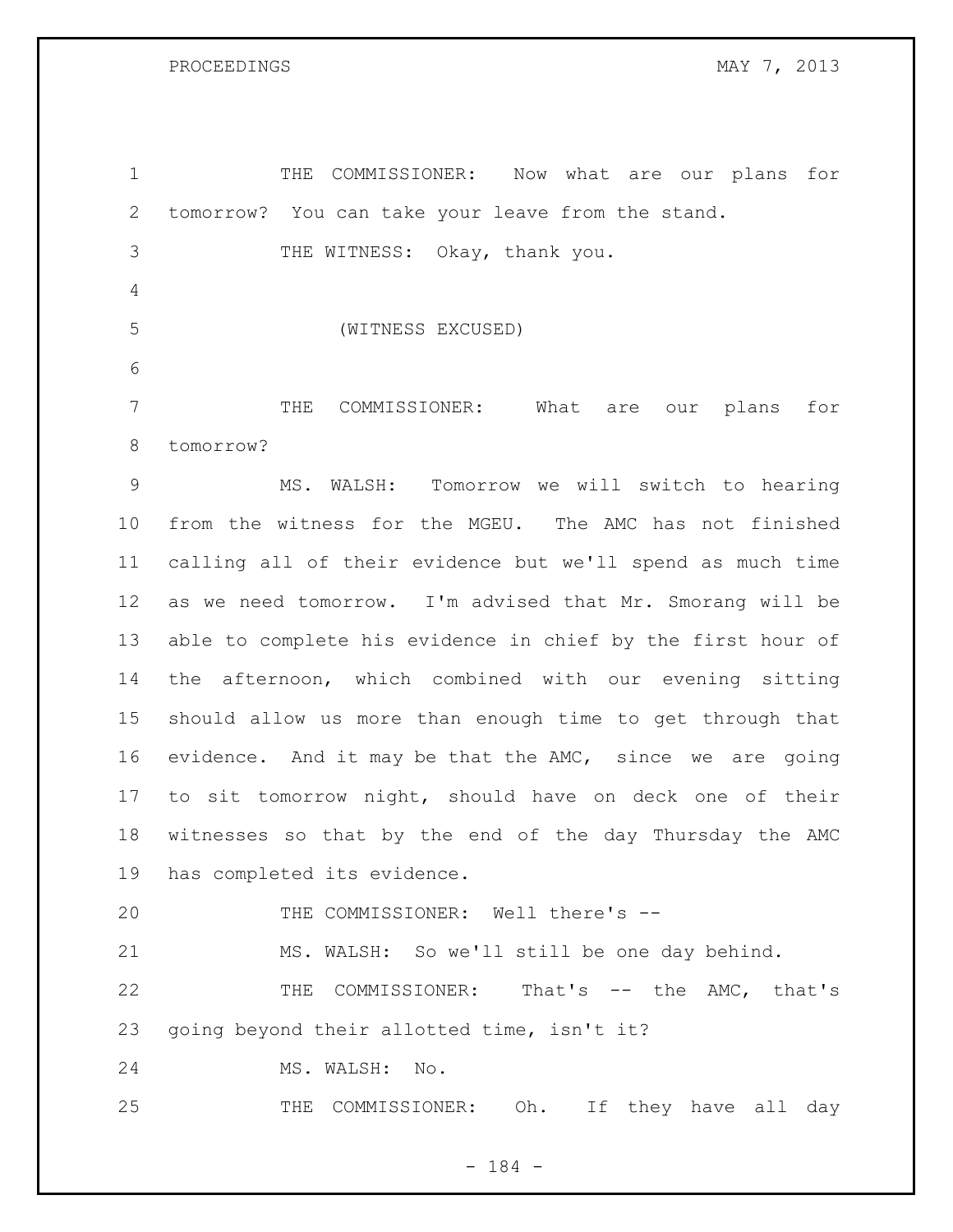PROCEEDINGS MAY 7, 2013

 Thursday, no? MS. WALSH: No. That will, that will give them the amount of time that was allotted to them. THE COMMISSIONER: All right. MS. WALSH: So that we'll still be one day behind. THE COMMISSIONER: One full day behind. 8 MS. WALSH: Yes. THE COMMISSIONER: And we've got a couple of evenings next week. MS. WALSH: At least one evening, yes. THE COMMISSIONER: All right. Well then the, the -- Mr. Funke's client should be available for tomorrow evening in the event that Mr. Ray's client completes tomorrow? 16 MS. WALSH: Absolutely. 17 THE COMMISSIONER: Yes. MR. FUNKE: I'll have to, I'll have to contact my witnesses to ensure that they are available. This is going to be news to them because we weren't anticipating that they would be available for tomorrow evening, but I'll contact them tonight and see what I can do. 23 THE COMMISSIONER: Are they in the city? MR. FUNKE: They are. The two remaining witnesses that the AMC and the SCO are proposing for the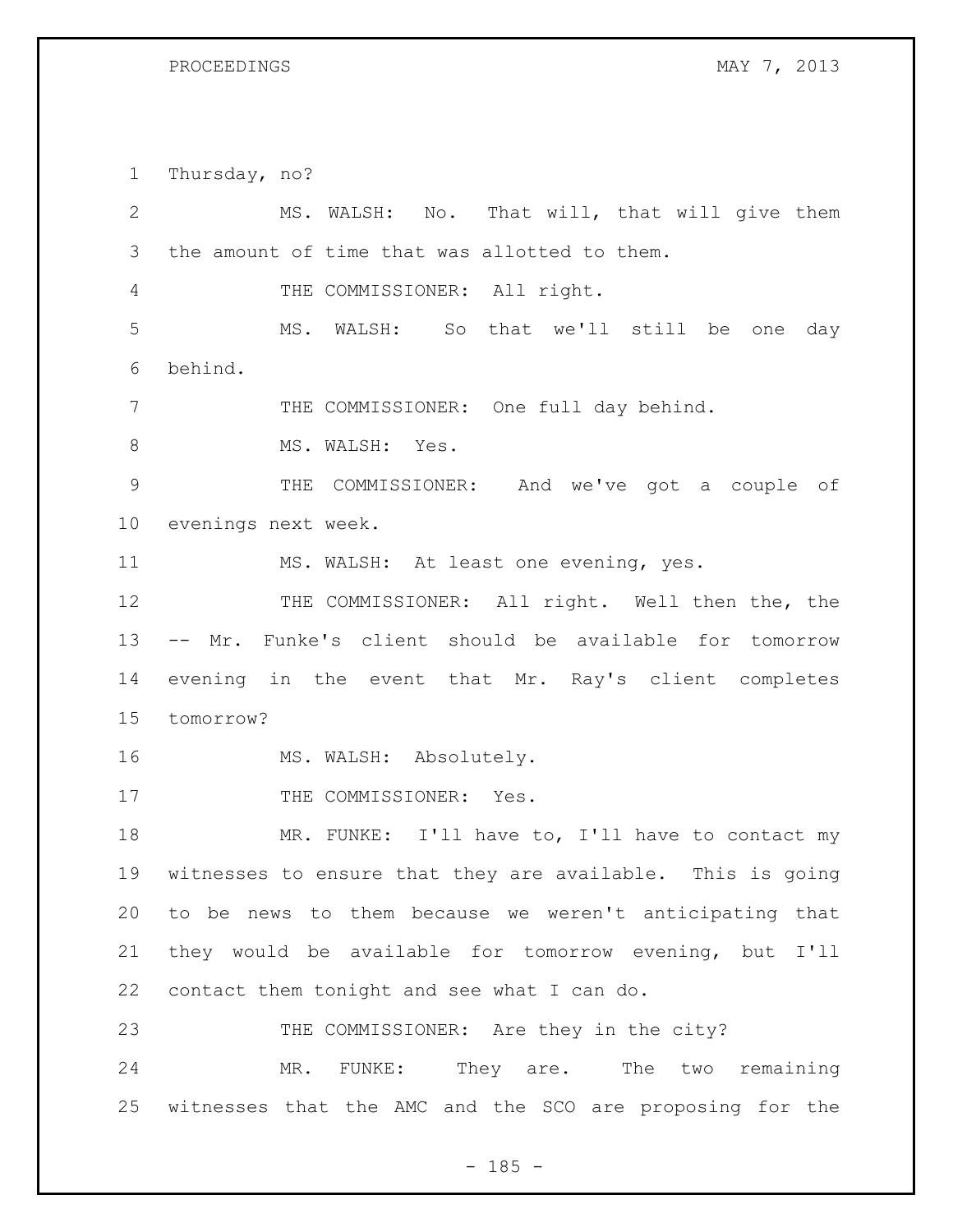commission are both resident in the community. Mr. -- THE COMMISSIONER: Are they a panel or are they separate? MR. FUNKE: I'm sorry? 5 THE COMMISSIONER: Are they a panel? MR. FUNKE: No, these are individual witnesses. THE COMMISSIONER: I noticed their names are included together on the, on the list. MR. FUNKE: That's correct. No, they're individuals. 11 THE COMMISSIONER: All right. Well, I think this, if you have one of them available tomorrow night then 13 that -- we won't get through them, I'm sure. 14 MR. FUNKE: No, I'm sure we won't. 15 THE COMMISSIONER: But I think -- they're sort of equal time? MR. FUNKE: Yes. It's hard to anticipate -- 18 THE COMMISSIONER: Well --19 MR. FUNKE: -- to what extent they're going to cross-examine, but I anticipate that they'll each require equal time. THE COMMISSIONER: As you know we're on a drive to keep on schedule, so have one of them available. MR. FUNKE: Absolutely. 25 THE COMMISSIONER: All right. So we'll rise now

- 186 -